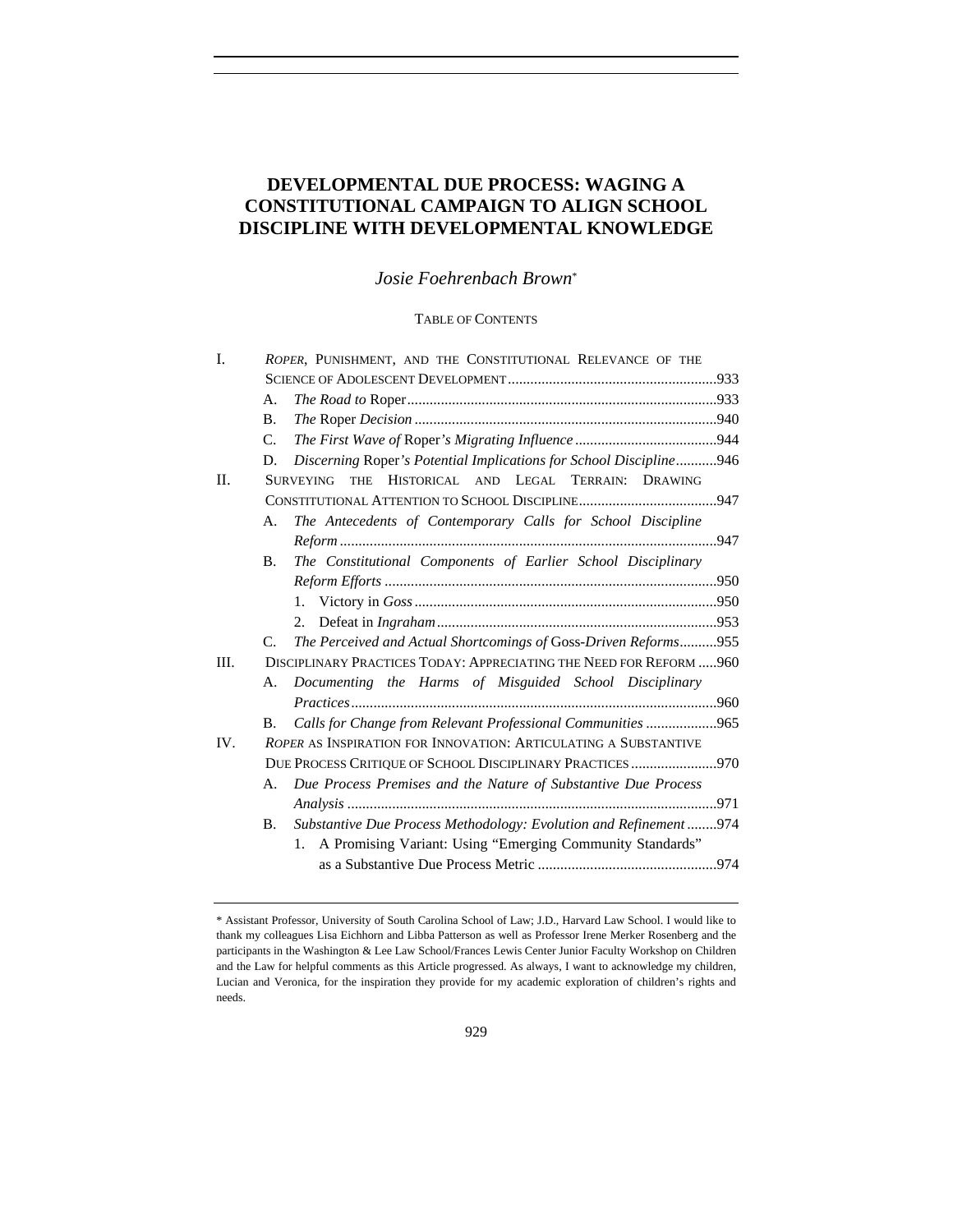| <b>TEMPLE LAW REVIEW</b> | <b>IVol. 82</b> |
|--------------------------|-----------------|
|                          |                 |

|     |                | 2.                                                               |       |         |  | Refining the Variant: Using Relevant Professional Expertise to    |  |  |             |           |                  |                                                                       |
|-----|----------------|------------------------------------------------------------------|-------|---------|--|-------------------------------------------------------------------|--|--|-------------|-----------|------------------|-----------------------------------------------------------------------|
|     |                |                                                                  |       |         |  |                                                                   |  |  |             |           |                  |                                                                       |
|     |                | 3.                                                               | Using |         |  | Relevant Professional Knowledge to Gauge                          |  |  |             |           |                  |                                                                       |
|     |                |                                                                  |       |         |  |                                                                   |  |  |             |           |                  |                                                                       |
| V.  |                | PURSUING                                                         |       | SCHOOL. |  | DISCIPLINE                                                        |  |  | REFORM: THE |           | <b>STRATEGIC</b> |                                                                       |
|     |                |                                                                  |       |         |  |                                                                   |  |  |             |           |                  |                                                                       |
|     | А.             |                                                                  |       |         |  |                                                                   |  |  |             |           |                  | Identifying Available Developmentally Calibrated Discipline Models980 |
|     | B.             | Detecting a Shift Toward Developmental Discipline in Schools and |       |         |  |                                                                   |  |  |             |           |                  |                                                                       |
|     |                |                                                                  |       |         |  |                                                                   |  |  |             |           |                  |                                                                       |
|     |                | 1.                                                               |       |         |  |                                                                   |  |  |             |           |                  |                                                                       |
|     |                | 2.                                                               |       |         |  |                                                                   |  |  |             |           |                  |                                                                       |
|     |                | 3.                                                               |       |         |  |                                                                   |  |  |             |           |                  |                                                                       |
|     | $\mathbf{4}$ . |                                                                  |       |         |  |                                                                   |  |  |             |           |                  |                                                                       |
|     |                | 5.                                                               |       |         |  |                                                                   |  |  |             |           |                  |                                                                       |
|     |                | 6.                                                               |       |         |  |                                                                   |  |  |             |           |                  | An Instructive Comparative Example: Ontario, Canada987                |
|     | $C_{\cdot}$    |                                                                  |       |         |  | Pursuing Effective Institutional Reform: Litigation to Complement |  |  |             |           |                  |                                                                       |
|     |                |                                                                  |       |         |  |                                                                   |  |  |             |           |                  |                                                                       |
|     | D.             |                                                                  |       |         |  | Campaigning for School Discipline Reform: An Exercise in          |  |  |             |           |                  |                                                                       |
|     |                |                                                                  |       |         |  |                                                                   |  |  |             |           |                  |                                                                       |
| VI. |                |                                                                  |       |         |  | THE URGENCY OF ALIGNING SCHOOL DISCIPLINE WITH DEVELOPMENTAL      |  |  |             |           |                  |                                                                       |
|     |                |                                                                  |       |         |  | KNOWLEDGE: LEGAL SOCIALIZATION AND                                |  |  | <b>THE</b>  | FORMATION |                  | OF                                                                    |
|     |                |                                                                  |       |         |  |                                                                   |  |  |             |           |                  |                                                                       |

Public schools are critical sites in children's legal socialization. Serving close to ninety percent of our country's elementary and secondary students, public schools imprint better and worse versions of the Constitution-in-practice on children's nascent legal consciousness. The administration of school discipline is the American child's likely first introduction of the government's implementation of law and order, and, regrettably, the question of what the Constitution demands in this context has received too little sustained attention.

Since the Supreme Court articulated a minimum of constitutionally required process in school suspension proceedings in *Goss v. Lopez*<sup>1</sup> in 1975 and rejected an Eighth Amendment challenge to the imposition of corporal punishment in school in *Ingraham v. Wright<sup>2</sup>* in 1977, the Court has not squarely revisited the question of what due process demands in the domain of school discipline.<sup>3</sup> However, in a variety of

<sup>1. 419</sup> U.S. 565 (1975).

<sup>2. 430</sup> U.S. 651 (1977).

<sup>3.</sup> The Court has tackled First and Fourth Amendment questions generated out of disciplinary encounters. *See* Morse v. Frederick, 551 U.S. 393, 403–10 (2007) (finding First Amendment did not bar school from suspending student for display of what appeared to be pro-drug sign at school event); Bd. of Educ. v. Earls, 536 U.S. 822, 837–38 (2002) (finding school requirement that participants in extracurricular activities submit to random drug tests did not violate Fourth Amendment); Vernonia Sch. Dist. 47J v. Acton, 515 U.S. 646, 664–65 (1995) (rejecting claim that random drug testing of student athletes violated Fourth Amendment); Bethel Sch. Dist. No. 403 v. Fraser, 478 U.S. 675, 685–86 (1986) (rejecting First Amendment claim of student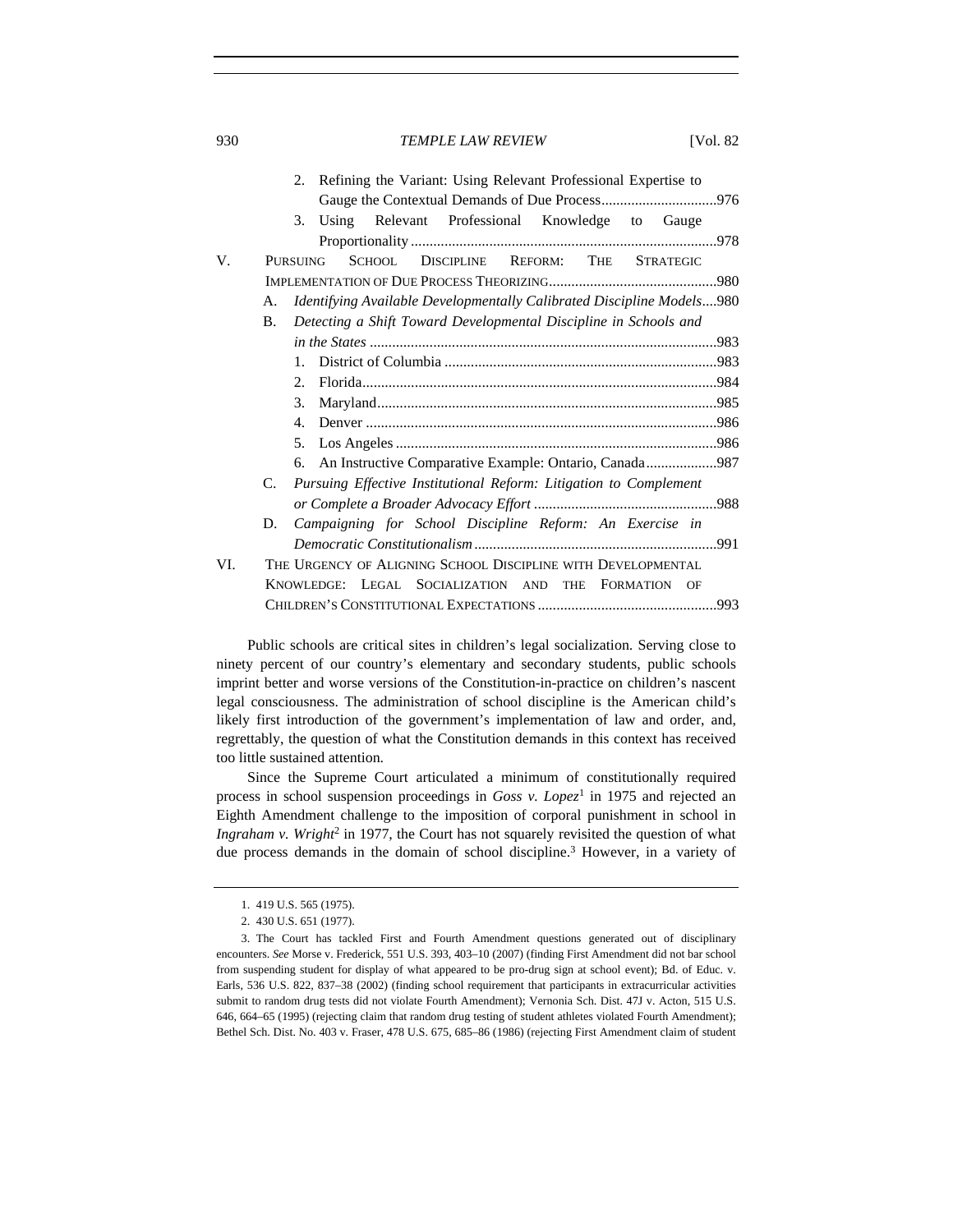school cases members of the Court have repeatedly posited a characterization of the relationship between child and school officials as one marked not by adversariness but only by benevolence.4 This description seems sadly anachronistic with the ascendance of zero tolerance approaches and the increasingly prevalent use of the juvenile criminal justice system to address student misbehavior at school.

More recently, outside the school context, in *Roper v. Simmons*, 5 the Supreme Court illuminated a potential developmental dimension to the due process inquiry as it assessed the constitutionality of imposing the death penalty on adolescents. Informed by an already extensive body of psychological observations as well as by the growing scientific literature on how the processes of adolescent brain development often significantly compromise teens' decision-making capacities, the *Roper* majority identified adolescent deficits in the ability to assess consequences and to control their behavior as a predicate for invalidating juvenile death penalty statutes. *Roper*'s implicit recognition of the specific attention required by the distinct character of a child's constitutional claim has enormous constructive potential in other conflicts between child and state.

This Article examines the potential transferability of *Roper*'s recognition of the relevance of developmental psychology and neurobiology to a constitutional assessment of prevalent school disciplinary practices. It proceeds in six parts. Part I examines the *Roper* decision and its acknowledgment of the constitutional relevance of developmental psychology and neurobiology to appraisals of the fairness of the punishment of youth. This section charts how advocates laid the legal and scientific groundwork for *Roper*'s result, provides a review of the growing body of medical literature on adolescent brain development and its behavioral implications, and documents *Roper*'s migrating influence as a developmentally sensitive approach to the handling of youthful offenders has gained currency among legal scholars.

punished for vulgar speech at school assembly); New Jersey v. T.L.O., 469 U.S. 325, 341–42 (1985) (finding Fourth Amendment applicable to search by school officials, whose conduct would be judged by reasonableness standard); Tinker v. Des Moines Indep. Cmty. Sch. Dist., 393 U.S. 503 (1969) (holding First Amendment barred suspension of students wearing anti-war armbands when such expression did not cause substantial disruption of school operations).

<sup>4.</sup> *See T.L.O.*, 469 U.S. at 349–50 (Powell, J., concurring) (contrasting teacher-student relationship with law enforcement officer–suspect relationship for purposes of discerning applicable Fourth Amendment search standard, describing "commonality of interests between teachers and their pupils," and characterizing typical teacher as acting out of a sense of "personal responsibility for the student's welfare as well as for his education"); *Goss*, 419 U.S. at 594 (Powell, J., dissenting) (describing "reality of the normal teacher-pupil relationship" as "one in which the teacher must occupy many roles—educator, adviser, friend, and, at times, parent-substitute" but noting that relationship between teacher and "the chronically disruptive or insubordinate pupil" could become adversarial); *see also Acton*, 515 U.S. at 664 (citing description of teacher-student relationship from Powell dissent in *Goss*).

<sup>5. 543</sup> U.S. 551 (2005). *Roper* was decided on the basis of the application of the Eighth Amendment prohibition of cruel and unusual punishment to the execution of persons between the ages of sixteen and eighteen. *Roper*, 543 U.S. at 578. The Eighth Amendment is applied to the states through the Due Process Clause of the Fourteenth Amendment. *See* Robinson v. California, 370 U.S. 660, 666–67 (1962) (applying Eighth Amendment through the Fourteenth Amendment to state law criminalizing drug addiction). The substantive content of its prohibitions can be understood as the elaboration of what fundamental fairness—the fulcrum of all due process analysis—requires in the punishment context.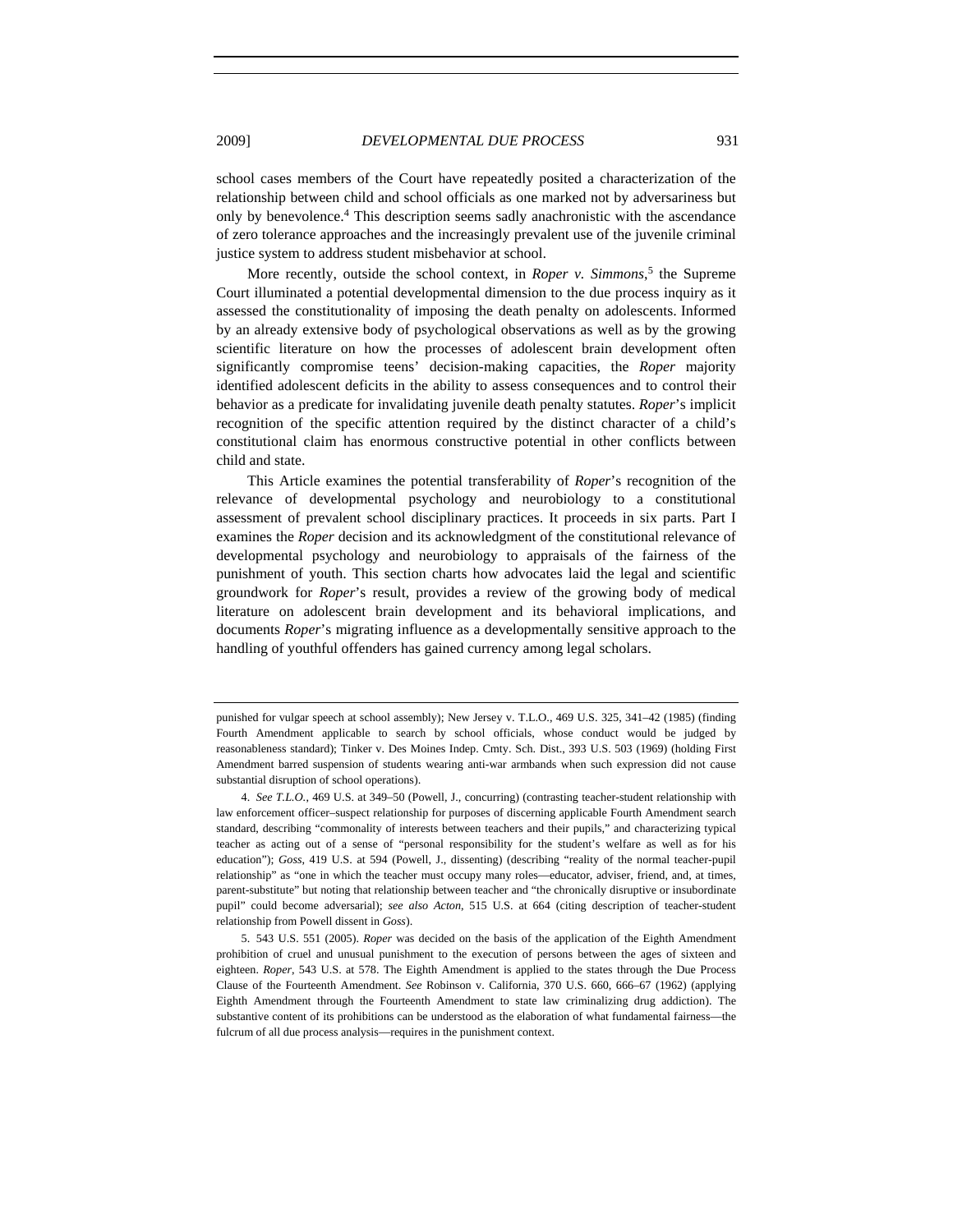Prior to addressing how a constitutional argument for school discipline reform could be constructed, Part II surveys the historical antecedents of contemporary calls for school discipline reform and identifies the analytical components of earlier school disciplinary reform efforts. Further, Part II assesses the perceived and actual shortcomings of prior reforms in order to explain the necessity of examining the substantive content of disciplinary practices rather than scrutinizing only the procedural facets of disciplinary protocols. Part III demonstrates the timeliness of *Roper*'s arrival in an era in which school disciplinary policies have become increasingly punitive and rigid. These changes represent school officials' response to public fears about potentially deadly school violence and to legally imposed performance requirements that heighten the perceived urgency of eliminating disciplinary situations that compromise the learning environment. Schools' use of zero tolerance policies as a response to a wide spectrum of student behavior has drawn mounting opposition. Critics have identified significant tension between such practices and basic principles of fairness while also casting doubt on the educational effectiveness of such approaches. Recently, groups such as the National Institute of Child Health and Human Development, the National Association for the Accreditation of Teacher Education, and the American Psychological Association have joined the chorus of criticism, urging that school disciplinary practices be aligned with the current knowledge about child and adolescent development.

Using *Roper* as an analytical springboard, Part IV attempts to fashion a new theoretical engine for the constitutional appraisal of school disciplinary policies and practices. To define what the constitutional trajectory of school discipline policy and practice should be, this Article revisits the work of seminal theorists who have examined both the nature of administrative due process generally and the application of due process norms to schools in particular, exploring how the enforcement of adherence to due process principles in the administration of government programs simultaneously advances instrumental and dignitary objectives. Having demonstrated that current disciplinary practices in many public schools are not anchored in the best available knowledge about the behavioral implications of child and adolescent brain development, this Article contends that the assertion that educators need autonomy and consequently deserve deference in the realm of school discipline unwisely elides an appropriately rigorous examination of whether such deference has been earned. Instead, this Article contends that such institutional departures from relevant professional and scientific norms should be treated as prima facie evidence that the demands of due process are not satisfied. Aware that this Article argues for the invocation of a variant of perennially disquieting and often amorphous substantive due process analysis, it seeks to deflect the familiar and often legitimate critiques of this mode of constitutional argument by weaving together theoretical recommendations for the reorientation of substantive due process analysis and connecting my argument to the techniques of faithful but modernizing constitutional interpretation proffered by leading constitutional theorists.

Part V explores the strategic implementation of due process theorizing. My approach incorporates the growing awareness among academic commentators that constitutionally grounded institutional reforms may often be most effectively pursued by campaigning for internally generated and voluntarily adopted program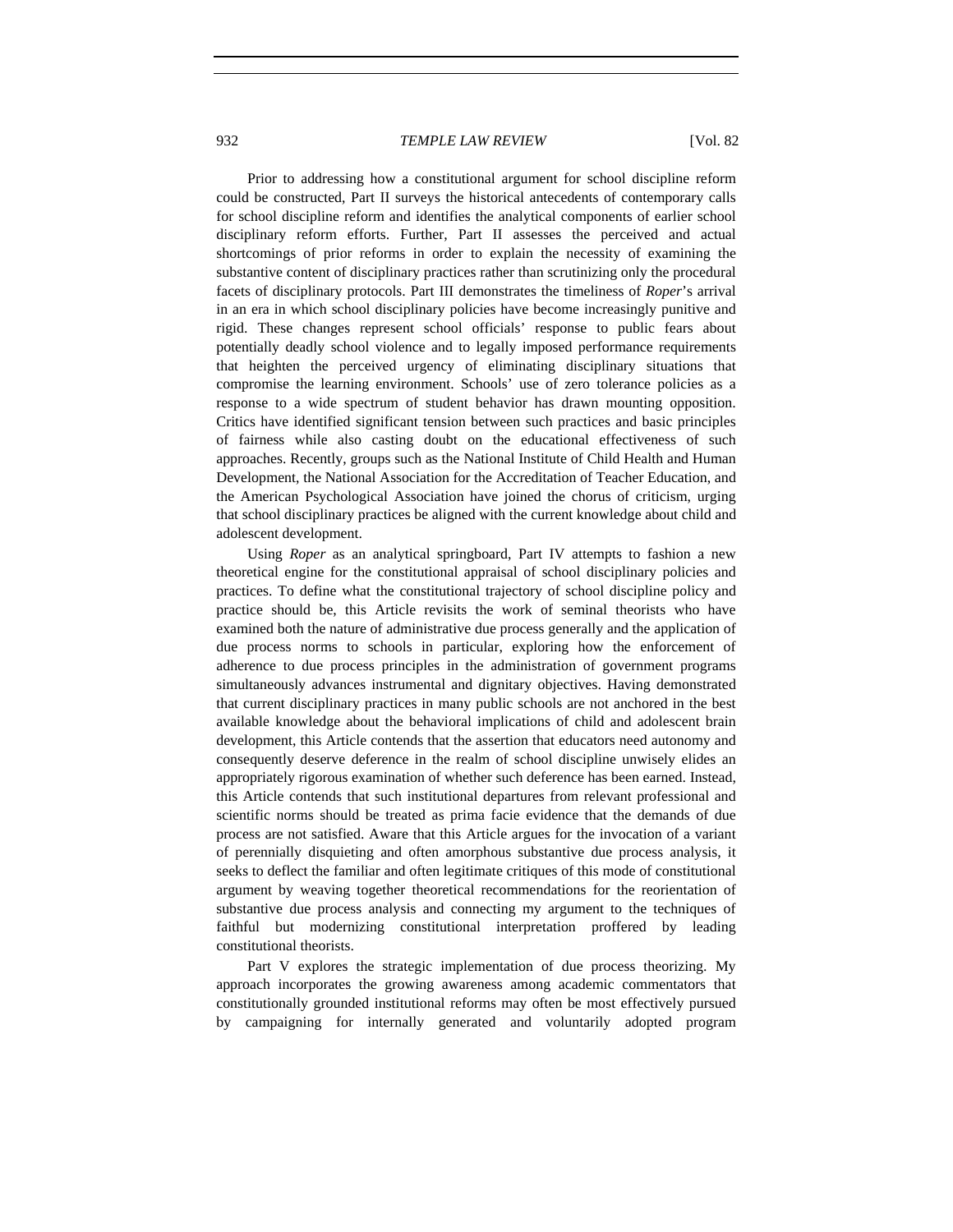## 2009] *DEVELOPMENTAL DUE PROCESS* 933

modifications rather than relying exclusively or predominantly on externally imposed change. Although this Article does not exclude the utility of litigation as one productive dimension of a reform strategy, it recognizes the limitations of such an approach and therefore emphasizes a course that concentrates on generating a consciousness of what due process demands among educators within schools, capitalizing on a policy trend that can already be detected in several major school systems. By documenting that developmentally calibrated school discipline alternatives are available and in use, this Article sets the stage for the first wave of advocacy for developmentally appropriate discipline reform aimed at school systems, legislative bodies, and the public. This Article also explains how such an advocacy campaign can represent an exercise in democratic constitutionalism, the effort by nonjudicial actors to illuminate the content and implications of constitutional principles.

To underscore the importance of the reform enterprise, Part VI incorporates the insights from scholarship examining youths' legal socialization through encounters with the criminal justice system and addresses the connection between children's school disciplinary experience and their sense of both the legitimacy of law and their place with the legal order. The over-utilization of disciplinary strategies that remove children from school while overlooking the causes of their behaviors cannot be reconciled with either schools' functional objectives or their normative commitments. If uncorrected, such an approach threatens to alienate the targeted youth from governmental authority and to deflate their faith in constitutional values. This Article seeks to chart a path away from such a future.

# I. *ROPER*, PUNISHMENT, AND THE CONSTITUTIONAL RELEVANCE OF THE SCIENCE OF ADOLESCENT DEVELOPMENT

## *A. The Road to* Roper

In *Roper v. Simmons*, 6 the Court faced an Eighth Amendment challenge to the imposition of the death penalty in cases in which the defendant was over fifteen but under eighteen years of age.<sup>7</sup> *Roper* required the Court to revisit its 1989 decision in *Stanford v. Kentucky*<sup>8</sup> in which a narrow majority had rejected a challenge to the imposition of capital punishment on sixteen- and seventeen-year-olds. *Stanford*  declined to extend the logic of *Thompson v. Oklahoma*, 9 which, only one year earlier, had invalidated the imposition of capital punishment when the defendant was under sixteen at the time of the offense.

In *Thompson*, only a plurality of Justices had been willing to find that a survey of state legislative enactments and jury determinations revealed a consensus to prohibit the execution of offenders under sixteen.<sup>10</sup> The plurality found that the views of relevant professional organizations (such as the American Society for Adolescent

<sup>6. 543</sup> U.S. 551 (2005).

<sup>7.</sup> *Roper*, 543 U.S. at 555–56.

<sup>8. 492</sup> U.S. 361 (1989).

<sup>9. 487</sup> U.S. 815 (1988) (plurality opinion).

<sup>10.</sup> *Thompson*, 487 U.S. at 829–30.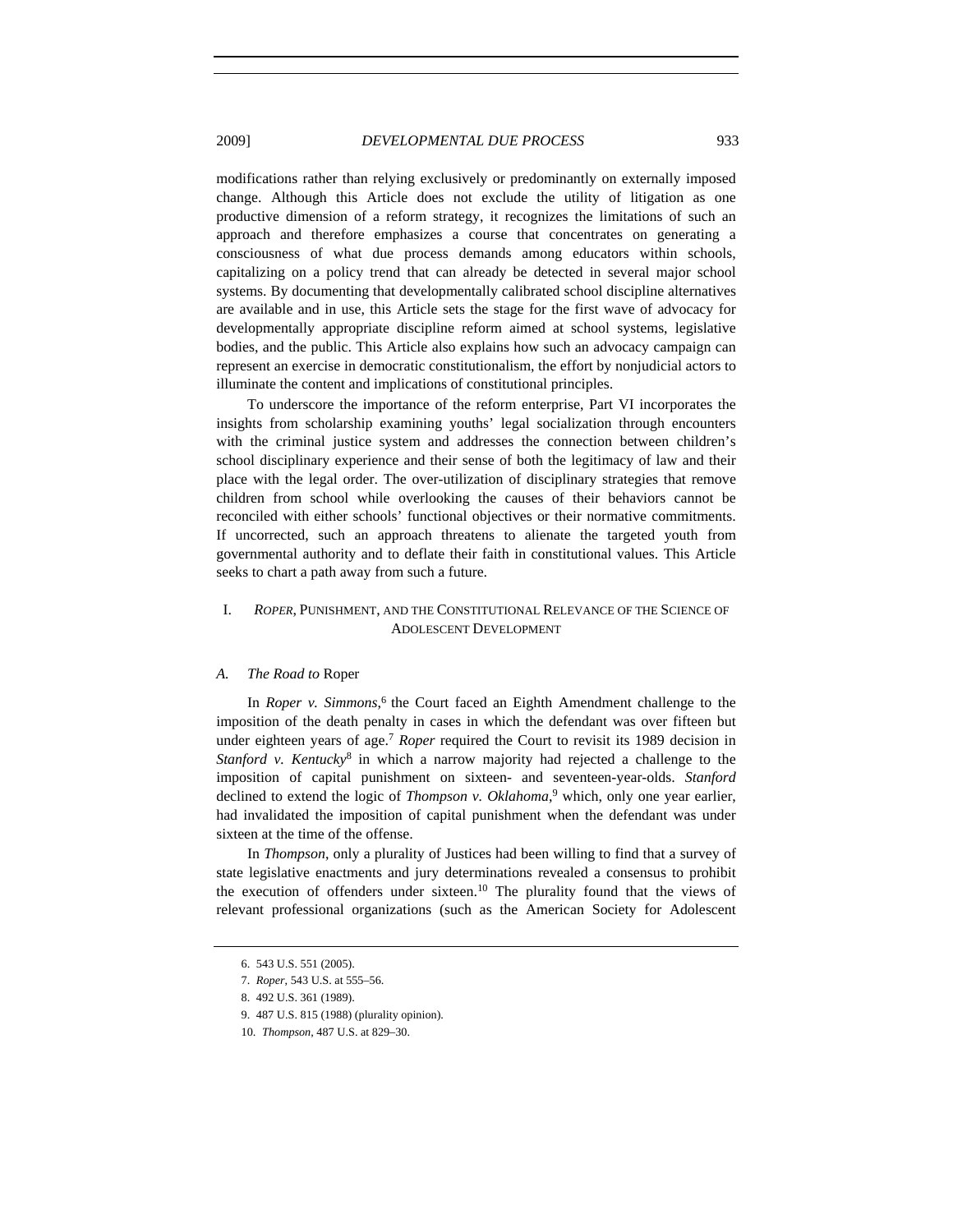Psychiatry and the American Orthopsychiatric Association), the teachings of major religious groups, and the laws of other Western nations—all of which found the execution of a fifteen-year-old unjustifiable—confirmed this conclusion.<sup>11</sup>

Although Justice O'Connor hesitated to find that the record in the case provided sufficient evidence of a changed societal consensus,<sup>12</sup> she concurred in *Thompson*'s result on narrower grounds. She concluded that Oklahoma's legislature had not explicitly contemplated the application of the death penalty to persons below sixteen when it enacted a death penalty statute with no specified minimum age while enacting separate criminal provisions that would permit juveniles to be tried as adults in certain circumstances. Justice O'Connor therefore concluded that the imposition of the death penalty would be inappropriate because a state should have addressed the question of death eligibility for persons under sixteen deliberately and explicitly.<sup>13</sup>

When *Stanford* reprised the question of whether the Constitution required the exclusion of youthful offenders from a death penalty regime, a majority of Justices rejected the claim that the execution of persons who committed crimes at age sixteen or seventeen contravened evolving standards of decency and constituted cruel or unusual punishment.14 The focal point of the constitutional analysis was the assessment of states' practices to discern the existence of a sufficient national consensus that such executions were unacceptable.15 To Justice Scalia, there was no place for an independent judicial appraisal of the proportionality of the punishment, a point sharply contested by Justice O'Connor's concurring opinion.<sup>16</sup> The Scalia plurality opinion specifically rejected the opinions of professional associations, including the American Society for Adolescent Psychiatry, as irrelevant to the constitutional inquiry at hand.<sup>17</sup>

The *Roper* Court's receptivity to arguments rejected in *Stanford* can be explained by several interrelated legal and extralegal developments. *Stanford* had been decided on the same day as *Penry v. Lynaugh*, 18 which rejected a categorical constitutional

13*. Id*. at 857–58.

<sup>11.</sup> *Id.* at 830–32 nn.32–34.

<sup>12.</sup> Although acknowledging that eighteen states imposed a minimum age of sixteen for capital punishment and fourteen other states had abandoned the practice entirely, Justice O'Connor questioned the plurality's inference of a firm and sufficient consensus against the execution of offenders younger than sixteen. *Id.* at 850–51 (O'Connor, J., concurring). Justice O'Connor asserted that the declaration of a national consensus should be deferred until more state legislatures had directly addressed the issue. Moreover, she found that the available data did not conclusively establish either that all fifteen-year-olds lacked the moral culpability to justify the use of capital punishment or that fifteen-year-olds as a class would not be deterred by the possible application of the death penalty. *Id.* at 848–53, 857–58.

<sup>14.</sup> *See* Stanford v. Kentucky, 492 U.S. 361, 380 (1989) (plurality opinion) (holding by four justices that Eighth Amendment does not protect against execution of sixteen- and seventeen-year-olds); *id.* at 381–82 (O'Connor, J., concurring) (concurring in that holding).

<sup>15.</sup> *Id.* at 370–72.

<sup>16</sup>*. Id.* at 382 (O'Connor, J., concurring).

<sup>17</sup>*. Id*. at 377–78 (plurality opinion). Justice Kennedy, who would write for the Court in *Roper*, joined this opinion. In dissent, Justice Brennan defended the value of the views expressed by professionals with relevant expertise in assessing juveniles' capacities. *Id.* at 388–89 (Brennan, J., dissenting).

<sup>18. 492</sup> U.S. 302 (1989). In *Penry*, Justice O'Connor authored the majority opinion but wrote separately to underscore that, although a jury must be given the opportunity to consider retardation as a mitigating factor in sentencing, the then-available clinical understanding of mental retardation could not support the categorical conclusion that the application of capital punishment to mentally retarded offenders violated the Eighth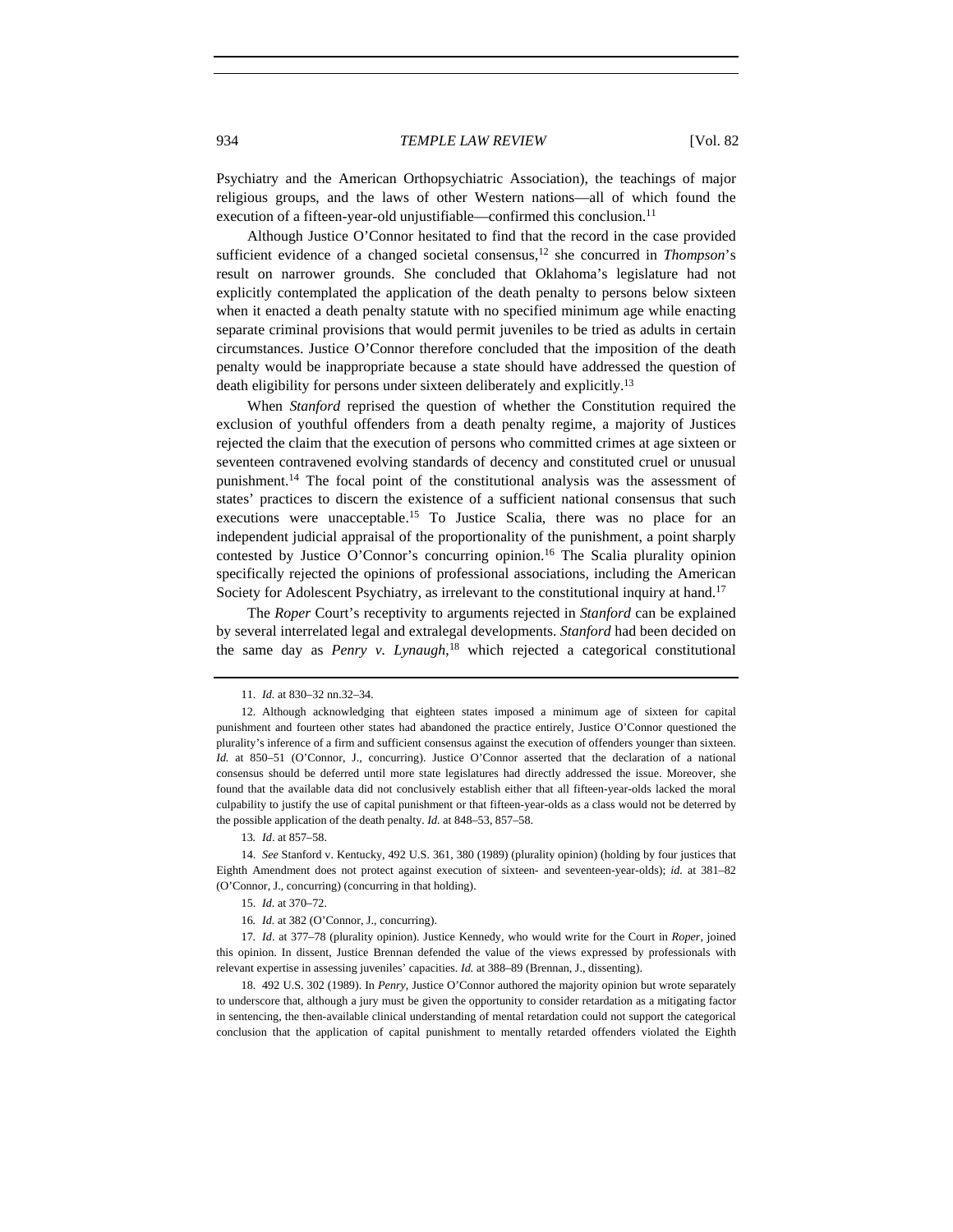prohibition of the use of capital punishment for mentally retarded offenders. In 2002, however, the Court revisited the question of the constitutionality of imposing capital punishment on persons who met the medical diagnostic criteria for mental retardation in *Atkins v. Virginia*19 and discerned a significant shift in social consensus regarding the application of capital punishment to the mentally retarded. After surveying relevant changes in state law and practice, the *Atkins* majority applied its independent judicial judgment and concluded that the retributive and deterrent objectives of the death penalty could not be reconciled with the best available understanding of the functional and social limitations accompanying mental retardation, writing:

[C]linical definitions of mental retardation require not only subaverage intellectual functioning, but also significant limitations in adaptive skills such as communication, self-care, and self-direction that became manifest before age 18. Mentally retarded persons frequently know the difference between right and wrong and are competent to stand trial. Because of their impairments, however, by definition they have diminished capacities to understand and process information, to communicate, to abstract from mistakes and learn from experience, to engage in logical reasoning, to control impulses, and to understand the reactions of others. There is no evidence that they are more likely to engage in criminal conduct than others, but there is abundant evidence that they often act on impulse rather than pursuant to a premeditated plan, and that in group settings they are followers rather than leaders. Their deficiencies do not warrant an exemption from criminal sanctions, but they do diminish their personal culpability.20

Going on to address deterrence, the majority opinion observed:

With respect to deterrence—the interest in preventing capital crimes by prospective offenders—"it seems likely that 'capital punishment can serve as a deterrent only when murder is the result of premeditation and deliberation.'" Exempting the mentally retarded from that punishment will not affect the "cold calculus that precedes the decision" of other potential murderers. Indeed, that sort of calculus is at the opposite end of the spectrum from behavior of mentally retarded offenders. The theory of deterrence in capital sentencing is predicated upon the notion that the increased severity of the punishment will inhibit criminal actors from carrying out murderous conduct. Yet it is the same cognitive and behavioral impairments that make these defendants less morally culpable—for example, the diminished ability to understand and process information, to learn from experience, to engage in logical reasoning, or to control impulses—that also make it less likely that they can process the information of the possibility of execution as a penalty and, as a result, control their conduct based upon that information.<sup>21</sup>

Amendment's proportionality requirement by applying a punishment that exceeded such offenders' culpability. *Id.* at 338.

<sup>19. 536</sup> U.S. 304 (2002).

<sup>20</sup>*. Id*. at 318 (footnotes omitted).

<sup>21</sup>*. Id.* at 319–20 (citation omitted).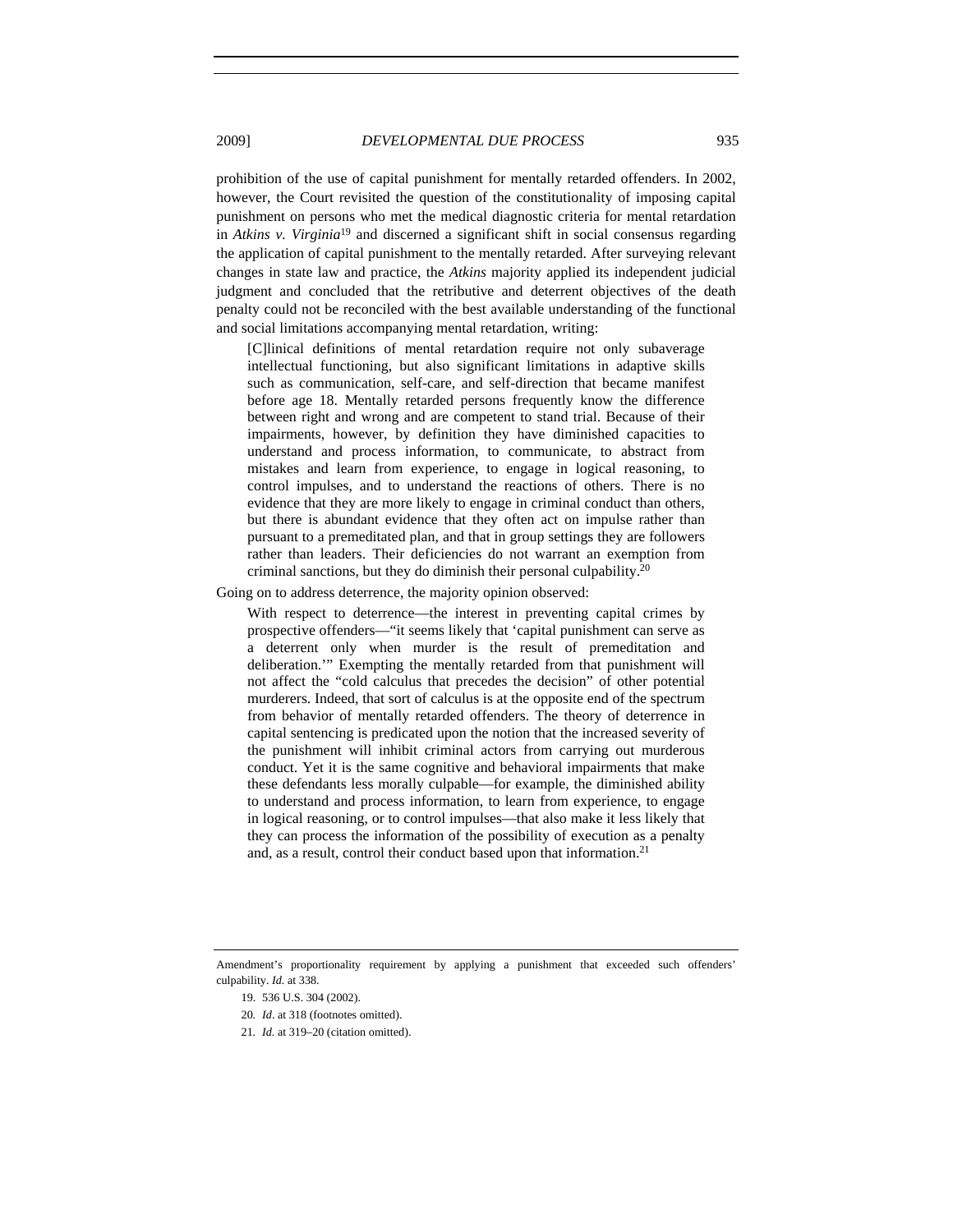To support its conclusion, the Court drew on post-*Penry* medical literature addressing the mentally retarded offender's suggestibility and limited capacity for selfregulation.22

The *Atkins* approach created new momentum for a renewed constitutional attack on the juvenile death penalty, mobilizing advocacy groups, scholars, and the American Bar Association.23 Given its framing of the *Atkins* rationale, the Court could now be seen as increasingly receptive to arguments couched in terms of how an appropriate legal understanding of the nature of adolescence must incorporate medical developmental perspectives on adolescent functioning when the Court considered the legitimacy of asserted retributive and deterrent justifications for juvenile death sentences.

Medical advancements, particularly the application of magnetic resonance imaging ("MRI") technology to the study of brain development,<sup>24</sup> offered juvenile death penalty opponents a critical supplement to arguments previously couched in terms of general principles drawn from the observation of adolescent behavior and the corollary imposition of legal restrictions on adolescents' actions. New medical documentation of significant differences between adolescent and adult brain functioning appeared influential in legislatures even before becoming part of legal filings in new constitutional challenges to the juvenile death penalty.25

Prior to *Roper*, the Supreme Court had recognized that adolescence was a time of vulnerability: "[Y]outh is more than a chronological fact. It is a time and condition of life when a person may be most susceptible to influence and to psychological damage. . . . Particularly 'during the formative years of childhood and adolescence,

24. *See, e.g.*, Jay N. Giedd, *Structural Magnetic Resonance Imaging of the Adolescent Brain*, 1021 ANNALS N.Y. ACAD. SCI. 77, 78 (2004) (noting that "MRI can also be used to assess brain function"); Elizabeth R. Sowell et al., In Vivo *Evidence for Post-Adolescent Brain Maturation in Frontal and Striatal Regions*, 2 NATURE NEUROSCIENCE 859, 859 (1999) (describing how MRI technology allowed researchers to observe brain development processes rather than having to derive developmental information from study of infrequently available teenager cadaver brains).

25. Aronson, *supra* note 23, at 127–28 (describing campaign against juvenile death penalty in the states). Professor Aronson quoted Northwestern law professor Steven Drizin's comments about the impact of medical testimony on adolescent brain development's relevance to an assessment of juveniles' legal culpability as follows: "When a medical doctor or psychiatrist testifies in front of a legislature, they get [sic] a level of respect that advocates generally will not get. They're talking about hard science. . . . Legislators stand up and listen." *Id.* at 128.

<sup>22.</sup> *Id.* at 318 nn.23–24.

<sup>23.</sup> *See* Jay D. Aronson, *Brain Imaging, Culpability and the Juvenile Death Penalty*, 13 PSYCHOL. PUB. POL'Y & L. 115, 127–29 (2007) (describing testimony of medical researchers and child and adolescent psychiatrists before state legislative committees considering how to address juvenile offenders post-*Atkins*). Scholars such as Elizabeth Scott, Laurence Steinberg, and Thomas Grisso, who were affiliated with the MacArthur Foundation Research Network on Adolescent Development and Juvenile Justice, were also active during this period, disseminating the legal and scientific bases for reform of the American juvenile justice system so as to redress inequities in the handling of adolescent offenders. See MacArthur Foundation Research Network on Adolescent Development & Juvenile Justice, Bringing Research to Practice in the Juvenile Justice System, http://www.adjj.org (last visited July 11, 2010) for a description of the Network's agenda. *See* Jeffrey Fagan, Atkins*, Adolescence, and the Maturity Heuristic: Rationales for a Categorical Exemption for Juveniles from Capital Punishment*, 33 N.M. L. REV. 207, 248 (2003) (advocating for extension of *Atkins* to juveniles); Barry C. Feld, *Competence, Culpability, and Punishment: Implications of* Atkins *for Executing and Sentencing Adolescents*, 32 HOFSTRA L. REV. 463, 463 (2003) (same).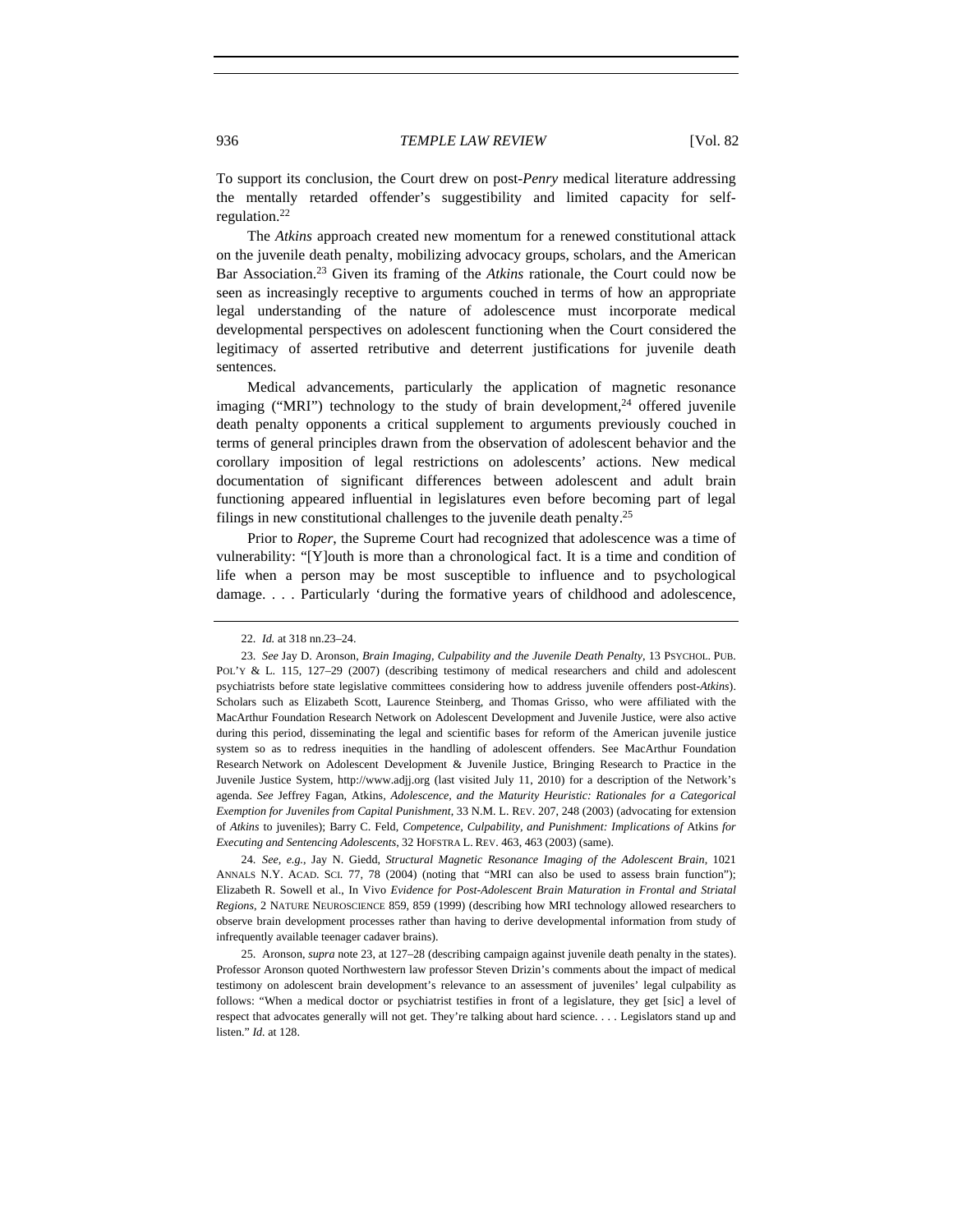minors often lack the experience, perspective, and judgment' expected of adults."26 This sympathetic portrayal of the adolescent could be drawn from the ordinary but sustained observations of teenagers, reflecting what "any parent knows."<sup>27</sup> However, as medical understanding of adolescent brain functioning grew through advances in the use of brain imaging technology, such as the functional MRI $,^{28}$  such information could be integrated with psychological studies and observations, and a richer and more scientifically grounded understanding of the origins of the familiar, but often problematic, adolescent behavior patterns materialized.29

Problematic adolescent behavior frequently stems from judgment deficits now understood to be attributable to the incomplete maturation of the brain. The capacity to regulate and manage one's behavior reflects the completion of several key steps in brain development, a process that is not usually concluded until the mid-twenties.30 Effective self-regulation requires a variety of capabilities: impulse control, the calculation of the costs and benefits of one's actions, resistance of social or peer influences, and the mediation of emotional responses to events. As a group, adolescent brains essentially lack the structural supports that make possible the complex process of exercising what would be objectively considered good judgment. The prefrontal cortex constitutes the most influential component of the brain's decision-making apparatus. Often characterized as the "executive center" of the brain, $31$  the fully developed prefrontal cortex appears to make it possible to plan ahead, to compare the merits and hazards of available alternatives,  $32$  to resist impulses to act, and to filter emotion-driven reactions through a prism of rationality.<sup>33</sup> The prefrontal cortex, "the area of sober

31. Shintaro Funahashi, Neuronal Mechanisms of Executive Control by the Prefrontal Cortex, 39 NEUROSCIENCE RES. 147, 148 (2001).

32. *See* Abigail A. Baird & Jonathan A. Fugelsang, *The Emergence of Consequential Thought: Evidence from Neuroscience*, 359 PHIL. TRANSACTIONS ROYAL SOC'Y LONDON B 1797, 1798 (2004) (discussing the brain's ability to form counterfactuals of events and potential outcomes).

<sup>26.</sup> Eddings v. Oklahoma, 455 U.S. 104, 115–16 (1982) (quoting Bellotti v. Baird, 443 U.S. 622, 635 (1979)); *see also* Ashcroft v. Free Speech Coal., 535 U.S. 234, 248 (2002) ("Our society, like other cultures, has empathy and enduring fascination with the lives and destinies of the young. Art and literature express the vital interest we all have in the formative years we ourselves once knew, when wounds can be so grievous, disappointment so profound, and mistaken choices so tragic, but when moral acts and self-fulfillment are still in reach.").

<sup>27</sup>*.* Roper v. Simmons, 543 U.S. 551, 569 (2005).

<sup>28.</sup> *See generally* Arthur W. Toga et al., *Mapping Brain Maturation*, 29 TRENDS IN NEUROSCIENCES 148 (2006). Functional MRI technology offers depictions of the brain in action. *See generally id.*

<sup>29.</sup> *Cf. id.* at 154–56 (analyzing MRI results from various developmental disorders found in children and adolescents).

<sup>30.</sup> *See* Sowell et al., *supra* note 24, at 860 (noting that several aspects of brain development, including processes responsible for "response inhibition, emotional regulation, planning and organization," continue to develop into one's mid-twenties").

<sup>33.</sup> Several studies have documented that, with age, the inhibitory capacity of the prefrontal cortex becomes better able to modulate the emotional responses driven by the brain's amygdala and limbic system. *E.g.*, Neir Eshel et al., *Neural Substrates of Choice Selection in Adults and Adolescents: Development of the Ventrolateral Prefrontal and Anterior Cingulate Cortices*, 45 NEUROPSYCHOLOGIA 1270, 1270–71 (2007); Ahmad R. Hariri et al., *Modulating Emotional Responses: Effects of a Neocortical Network on the Limbic System*, 11 NEUROREPORT 43, 43 (2000); William D.S. Killgore et al., *Sex-Specific Developmental Changes in Amygdala Responses to Affective Faces*, 12 NEUROREPORT 427, 427–33 (2001); K. Rubia et al., *Functional*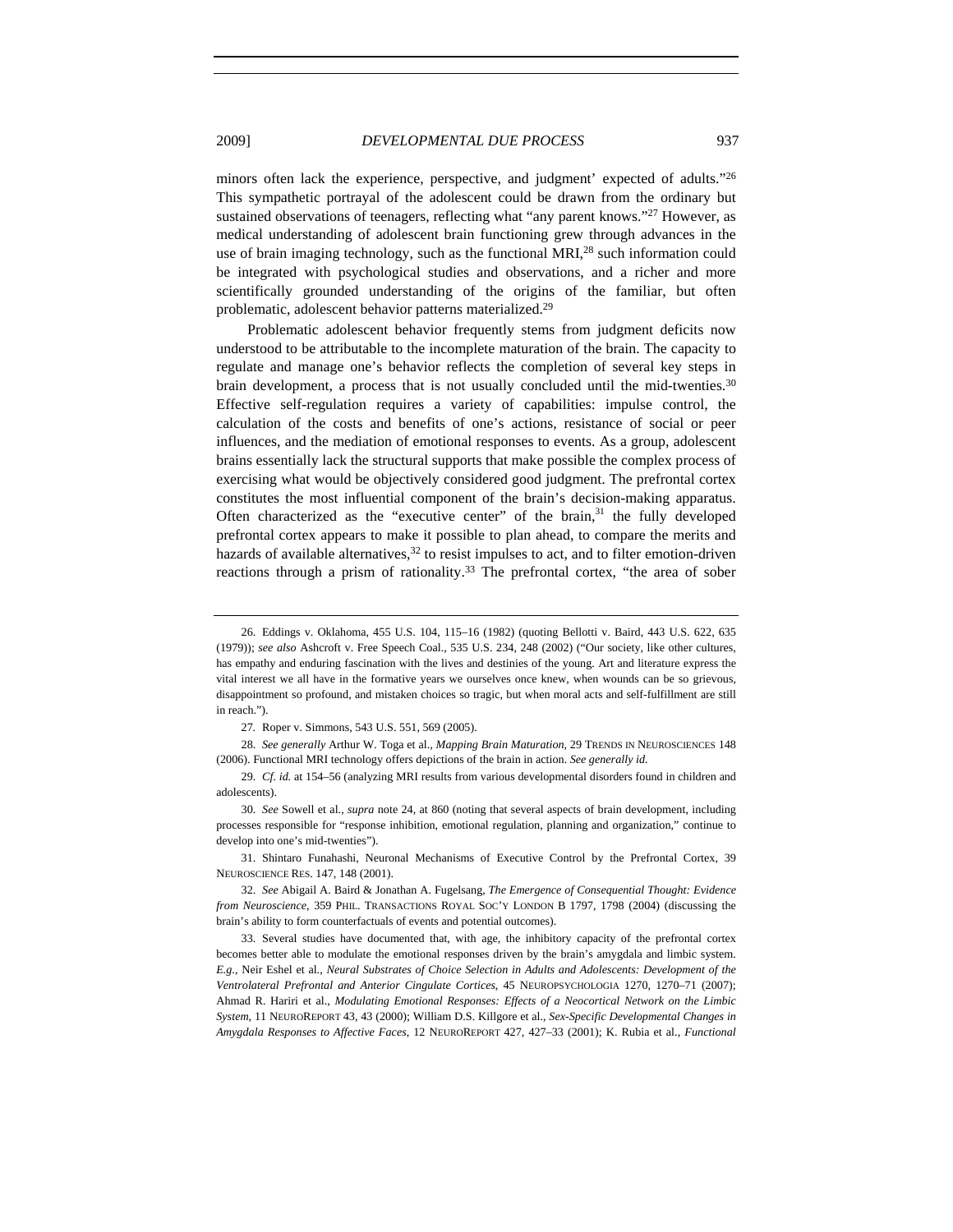second thought,"<sup>34</sup> acquires these functional capacities only after several physical brain maturation processes have been completed.<sup>35</sup> One such process is synaptic pruning, which increases the efficiency with which the brain handles information.<sup>36</sup> Another vital component of prefrontal cortex maturation is the completion of myelination, the process by which the brain's wiring becomes insulated by a white fatty covering that improves the speed with which information can be transmitted throughout the brain.37 Proceeding from back to front in the brain,<sup>38</sup> myelination of the areas of the dorsal brain, which are responsible for the higher cognitive tasks associated with complex decision making, continues well into adolescence.<sup>39</sup>

The adverse impact of these structural deficiencies in the teen brain is exacerbated by psychosocial aspects of adolescence that further impair the exercise of judgment.<sup>40</sup> Adolescents lack the breadth of experiences that inform the decision-making process, and they find it difficult to assess a range of possible options.<sup>41</sup> Stress further hampers adolescent decision making.<sup>42</sup> Teens experience more mood volatility than adults<sup>43</sup> and

37. *See* Baird & Fugelsang, *supra* note 32, at 1800 (describing prefrontal cortex maturation).

38. Sowell et al., *supra* note 24, at 859.

39. The process of myelination is not usually completed until the third decade of life. Francine M. Benes et al., *Myelination of a Key Relay Zone in the Hippocampal Formation Occurs in the Human Brain During Childhood, Adolescence, and Adulthood*, 51 ARCHIVES GEN. PSYCHIATRY 477, 481 (1994).

40. *See generally* Laurence Steinberg & Elizabeth Cauffman, *Maturity of Judgment in Adolescence: Psychosocial Factors in Adolescent Decision Making*, 20 LAW & HUM. BEHAV. 249 (1996).

41. *See* Bonnie L. Halpern-Felsher & Elizabeth Cauffman, *Costs and Benefits of a Decision: Decision-Making Competence in Adolescents and Adults*, 22 J. APPLIED DEVELOPMENTAL PSYCHOL. 257, 268 (2001) (concluding that "adults outperform adolescents on decision-making competence, as defined by their spontaneous considerations of options, risks, long-term consequences, and benefits associated with each decision").

42. *See* Elizabeth S. Scott & Thomas Grisso, *The Evolution of Adolescence: A Developmental Perspective on Juvenile Justice Reform*, 88 J. CRIM. L. & CRIMINOLOGY 137, 144 (1997) (discussing

*Frontalisation with Age: Mapping Neurodevelopmental Trajectories with fMRI*, 24 NEUROSCIENCE & BIOBEHAVIORAL REVS. 13, 13 (2000).

<sup>34.</sup> Sarah Spinks, *Adolescent Brains Are Works in Progress*, FRONTLINE, http://www.pbs.org/wgbh/ pages/frontline/shows/teenbrain/work/adolescent.html (last visited July 12, 2010) (internal quotation marks omitted).

<sup>35.</sup> *See* Nitin Gogtay et al., *Dynamic Mapping of Human Cortical Development During Childhood Through Early Adulthood*, 101 PROC. NAT'L ACAD. SCI. 8174, 8175–77 (2004) (distinguishing between brain functions earlier to develop, such as motor and sensory skills, and brain functions later to develop, such as those involved in "executive function, attention, and motor coordination"); Michael C. Stevens et al., *Functional Neural Networks Underlying Response Inhibition in Adolescents and Adults*, 181 BEHAV. BRAIN RES. 12, 19 (2007) (suggesting that brain development differences between adolescents and adults "could underlie age-related differences in functional connectivity").

<sup>36.</sup> Children's brains consist of more gray matter volume than young adults' brains, a finding linked to a shift in brain composition as white matter increases through myelination. Toga et al., *supra* note 28, at 149. The brain undergoes a gray matter growth spurt in the frontal lobe, the locus of planning and impulse control, just prior to puberty and then gray matter begins to thin. Nat'l Inst. of Mental Health, Teenage Brain: A Work in Progress, http:/www.nimh.nih.gov/publicat/teenbrain.cfm (last visited July 12, 2010). Between the ages of thirteen and eighteen, a person loses one percent of his or her gray matter each year. Spinks, *supra* note 34. Excessive thinning of gray matter in this region has been documented in the brains of teens with a form of childhood onset schizophrenia, a disorder producing severe impairments of reasoning, self-control, and planning. Nat'l Inst. of Mental Health, *supra*.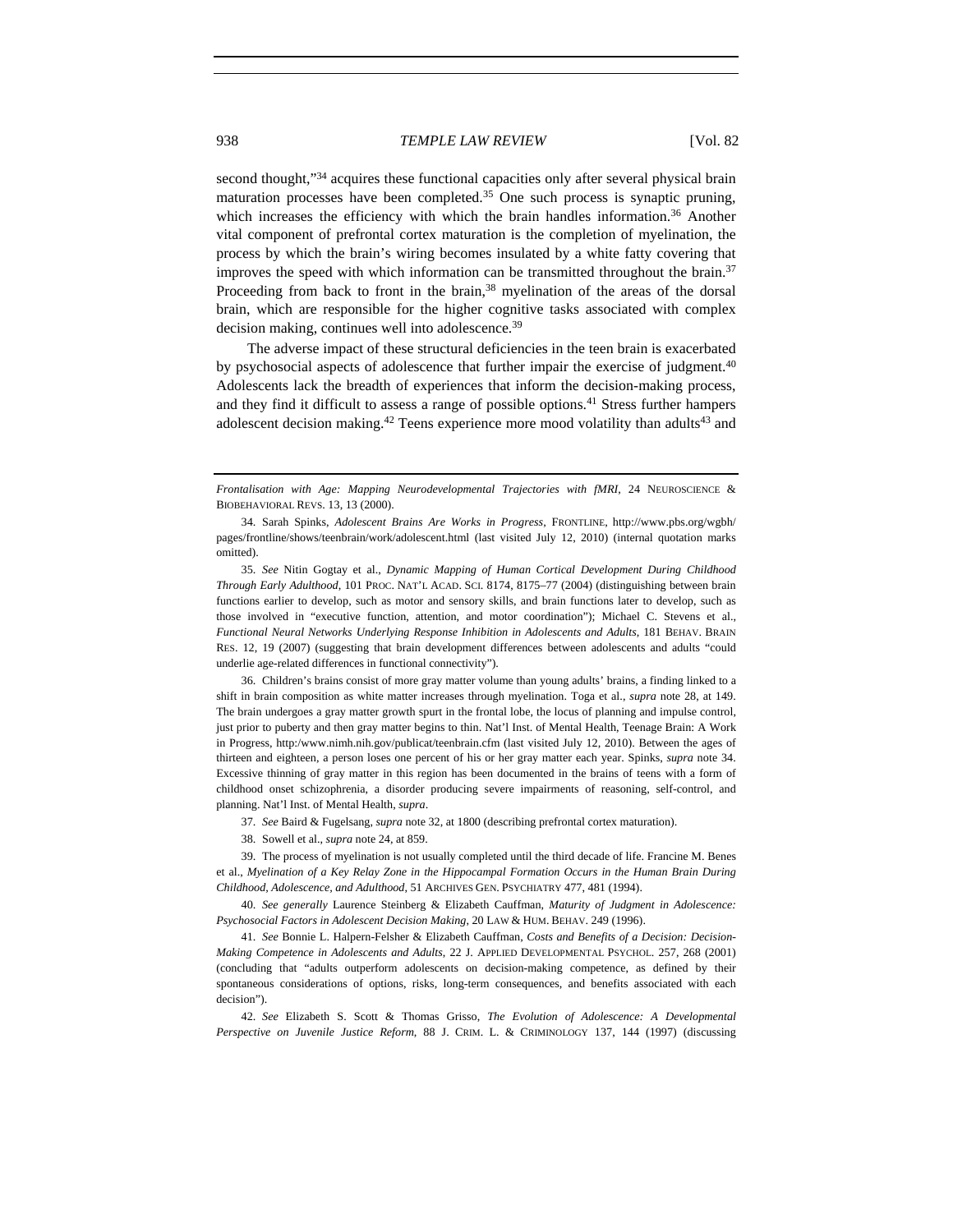often grapple with more anxiety and self-consciousness.44 In addition, adolescents undergo a process of social reorientation that makes peer approval increasingly important.45 Adolescents exhibit an often overpowering attraction to risk taking and sensation seeking even when they understand cognitively that such pursuits are hazardous.46 As described by Scott and Steinberg, "[t]his gap in time, between the increase in sensation seeking around puberty and the later development of 'regulatory competence,' may combine to make adolescence a time of inherently immature judgment."47

This reality of neurobiological and psychological development must be incorporated into legal responses to adolescent misconduct if such responses are to be considered fair and proportionate. Despite being affected by these physical processes and attendant functional deficits, most adolescents "age out" of antisocial behavior.<sup>48</sup> Thus, although adolescents have increasingly become the objects of adults' fear and hostility<sup>49</sup>—as manifested in legal and social policy—the expanding body of psychological observations and medical knowledge about brain development justifies approaching adolescents with a sympathetic appreciation of their vulnerability. Such an approach would seek to address their errors in judgment with a response that mitigates the potential consequences of their impaired condition.<sup>50</sup> The translation of this understanding may differ depending on the nature of the behavior at issue and the context in which it occurs; however, principles of fundamental fairness and

44. *See* Christy Miller Buchanan et al., *Are Adolescents the Victims of Raging Hormones: Evidence for Activational Effects of Hormones on Moods and Behavior at Adolescence*, 111 PSYCHOL. BULL. 62, 90–91, 96 (1992) (indicating that evidence suggests higher anxiety in adolescence than in childhood).

45. *See* Laurence Steinberg & Kathryn C. Monahan, *Age Differences in Resistance to Peer Influence*, 43 DEVELOPMENTAL PSYCHOL. 1531, 1531–33 (2007) (discussing both normative regulation and "way station" peer influence theories).

46. Although potentially dangerous, an adolescent's attraction to risk may be a necessary and even constructive part of development that allows the youngster to explore, experiment, attain self-esteem, and acquire informative experience. *See* Spear, *supra* note 42, at 421 (identifying positive consequences of risk taking, such as exploring adult behavior and gaining self-esteem).

47. ELIZABETH S. SCOTT & LAURENCE STEINBERG, RETHINKING JUVENILE JUSTICE 48–49 (2008).

48. *See* Terrie E. Moffitt, *Adolescence-Limited and Life-Course-Persistent Antisocial Behavior: A Developmental Taxonomy*, 100 PSYCHOL. REV. 674, 674–77 (1993) (discussing curve of delinquency rates with age). *See generally* John H. Laub & Robert J. Sampson, *Understanding Desistance from Crime*, 28 CRIME & JUST. 1 (2001).

49*. See, e.g.*, John J. Dilulio, Jr., *The Coming of the Super-Predators*, WKLY. STANDARD, Nov. 27, 1995, at 23 (LEXIS) (positing that "severely morally impoverished juvenile super-predators" threatened to create deadly and destructive crime wave and arguing for punishment policy that would neutralize threat posed by such youths).

50. The recognition of adolescent immaturity of judgment has historically been reflected in legal rules that work to mitigate the potential harms flowing from teens' flawed decisions. *See* Elizabeth Cauffman & Laurence Steinberg, *The Cognitive and Affective Influences on Adolescent Decision-Making*, 68 TEMP. L. REV. 1763, 1763 (1995) (noting variety of rules reflecting an effort to protect adolescents from their decisional limitation in areas such as health care decision making, contract enforcement, consent to marriage, and legal emancipation).

malleability of juveniles); L.P. Spear, *The Adolescent Brain and Age-Related Behavioral Manifestations*, 24 NEUROSCI. & BIOBEHAV. REVS. 417, 423 (2000) (discussing impact of stress on risky behaviors).

<sup>43.</sup> *See generally* Jeffrey Jensen Arnett, *Adolescent Storm and Stress, Reconsidered*, 54 AM. PSYCHOLOGIST 317 (1999).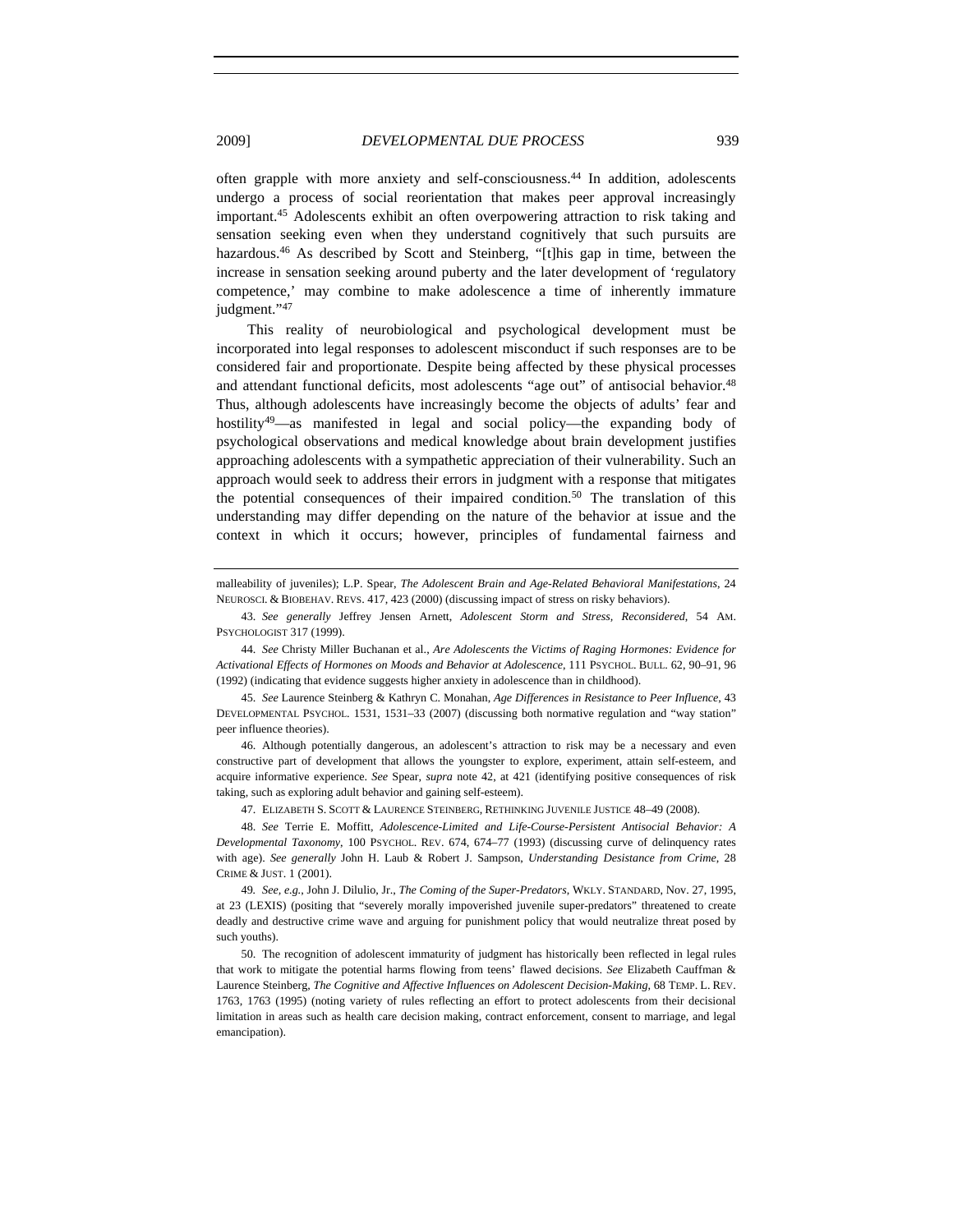proportionality demand recognition that the physical process of brain development makes adolescents vulnerable to mistakes in judgment, and the disciplinary response to problematic behavior must reflect recognition of that vulnerability.

#### *B. The* Roper *Decision*

Justice Kennedy rooted *Roper* in the essential principles of Eighth Amendment death penalty jurisprudence. Capital punishment could be utilized to achieve two goals: retribution for the harm inflicted by the defendant and deterrence of similar behavior by future offenders.<sup>51</sup> As the Court had explained in *Enmund v. Florida*,  $^{52}$  the invocation of retribution as a justification for the selected punishment "very much depends on the degree of [the offender's] culpability."53 Thus, if their developmental immaturity impaired adolescents' capacity to control their behavior or to appreciate their behavior's consequences, the imposition of the ultimate sanction would amount to "nothing more than the purposeless and needless imposition of pain and suffering,"54 an illegitimate and disproportionate use of the state's power.

The Court's ability to draw on scientific literature on adolescent brain development—material unavailable in 1989—eroded *Stanford*'s durability as a precedential barrier to the categorical rejection of the death penalty for juveniles.55 The nation's most influential medical and mental health organizations as well as the American Bar Association and civil rights and human rights advocacy organizations filed amicus briefs supporting the juvenile defendant's assertion that the imposition of capital punishment for offenses committed by persons under eighteen should be considered an Eighth Amendment violation.56 The so-called "medical brief" was drafted through a process in which an advisory panel of research scientists, including specialists focused on adolescent physiology, gathered essential relevant research and identified significant new findings.<sup>57</sup> This material would suggest that the foundational

56. *E.g.*, Brief Amicus Curiae of the American Bar Ass'n in Support of the Respondent, *Roper*, 543 U.S. 551 (No. 03-633), 2004 WL 1617399; Brief of Amici Curiae President James Earl Carter, Jr. et al. in Support of Respondent, *Roper*, 543 U.S. 551 (No. 03-633), 2004 WL 1636446; Brief of the NAACP Legal Defense and Educational Fund, Inc. et al. as Amici Curiae in Support of Respondent, *Roper*, 543 U.S. 551 (No. 03- 633), 2004 WL 1636450.

57. *See generally* Brief of the American Medical Ass'n et al. as Amici Curiae in Support of Respondent, *Roper*, 543 U.S. 551 (No. 03-633), 2004 WL 1633549. The amicus brief filed by the American Psychological Association and the Missouri Psychological Association also addressed the relevant developmental literature. Brief for the American Psychological Ass'n, and the Missouri Psychological Ass'n as Amici Curiae Supporting Respondent, *Roper*, 543 U.S. 551 (No. 03-633), 2004 WL 1636447.

<sup>51.</sup> *See* Roper v. Simmons, 543 U.S. 551, 571 (2005).

<sup>52. 458</sup> U.S. 782 (1982).

<sup>53</sup>*. Enmund*, 458 U.S. at 800.

<sup>54.</sup> Coker v. Georgia, 433 U.S. 584, 592 (1977).

<sup>55</sup>*. See* Aliya Haider, Roper v. Simmons*: The Role of the Science Brief*, 3 OHIO ST. J. CRIM. L. 369, 370–76 (2006) (describing process of writing amicus brief in *Roper* on behalf of collection of medical and professional organizations, including American Medical Association, American Psychiatric Association, American Society for Adolescent Psychiatry, American Academy of Child and Adolescent Psychiatry, American Academy of Psychiatry and the Law, National Association of Social Workers, and National Mental Health Association, and recounting how medical information presented by amici occupied prominent place in *Roper* oral argument and, more subtly, in the eventual opinion).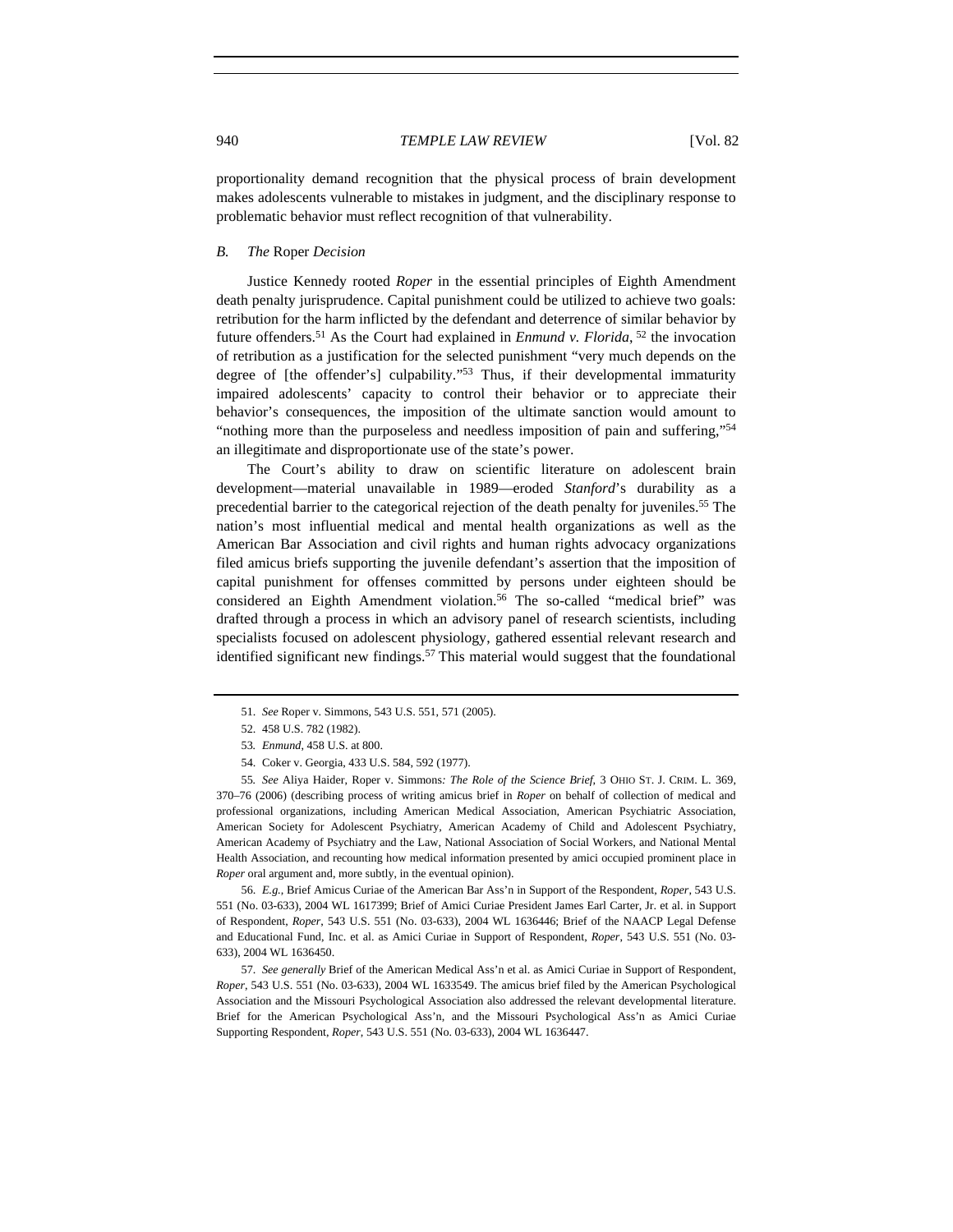link between an apprehension of culpability and the advancement of capital punishment's retributive objective—a link found missing in *Atkins*—was also missing for adolescent offenders. The medical amici directed the Court's attention to the latest data on how the brain's anatomical structure changes in adolescence and how the capacity to interpret events, predict consequences, and react with a consistent modicum of rationality is seriously compromised until these changes have been completed, usually in the early to mid-twenties.58 Although individual variations in adolescent capacity exist, the general course of brain development reflects the identified deficits and limitations.

Discussion of this medical information and its import for the Court's constitutional analysis occupied much of the oral argument in *Roper*. 59 Former Solicitor General Seth Waxman, the attorney for the juvenile defendant, skillfully drew the Court's attention to the parallels between the temporary but real deficits in brain functioning in adolescence and the functional limitations exhibited by the mentally retarded, thereby suggesting that *Atkins*'s recognition of the untenability of the culpability and deterrence rationales for the use of capital punishment should also be acknowledged in juvenile death penalty cases.<sup>60</sup> Waxman was able to deflect questions about the controlling effect of *Stanford*'s precedent and the defendant's failure to introduce such medical information at trial by explaining that the now critical information about adolescent brain development and functioning had not existed at the time of the *Stanford* decision in 1989 or even at the time of Simmons's trial in 1997.<sup>61</sup> This medical research could, however, now be brought to bear on the analysis of the constitutional validity of the administration of Simmons's death sentence.<sup>62</sup>

Despite the unquestionably chilling record in *Roper*, which included evidence that the young defendant anticipated more lenient treatment because of his age and used that forecast as part of his pitch to persuade two other juveniles to join his murderous plan,63 the majority was willing to reconsider its holding in *Stanford*. This openness to a revision of its constitutional appraisal of the juvenile death penalty reflected deep concern about the validity of the use of the ultimate criminal sanction in the face of

<sup>58.</sup> Brief of the American Medical Ass'n et al. as Amici Curiae in Support of Respondent, *supra* note 57, at 9-20.

<sup>59.</sup> Haider, *supra* note 55, at 375 (reporting that sixteen of slightly more than twenty questions directed at lawyer arguing for Christopher Simmons addressed scientific evidence).

<sup>60.</sup> *Id.* 

<sup>61.</sup> *Id.*

<sup>62</sup>*. Id.*

<sup>63.</sup> The majority opinion described seventeen-year-old Simmons as the instigator of the robbery and murder of the victim, who was bound and blindfolded in her bedroom at 2 a.m., driven to a state park and thrown from a bridge into the river below, where she drowned. Roper v. Simmons, 543 U.S. 551, 556 (2005). The recitation of the facts of the crime noted both that Simmons had described his desire and plan to murder someone in "chilling, callous terms" as he tried to enlist two friends' participation and that Simmons had "assured his friends they could 'get away with it' because they were minors." *Roper*, 543 U.S. at 556. Simmons would later boast about the crime, leading to his arrest. *Id.* at 557. At the police station, Simmons waived his right to an attorney and, within two hours of the initiation of questioning, had confessed and performed a reenactment of the crime. *Id.*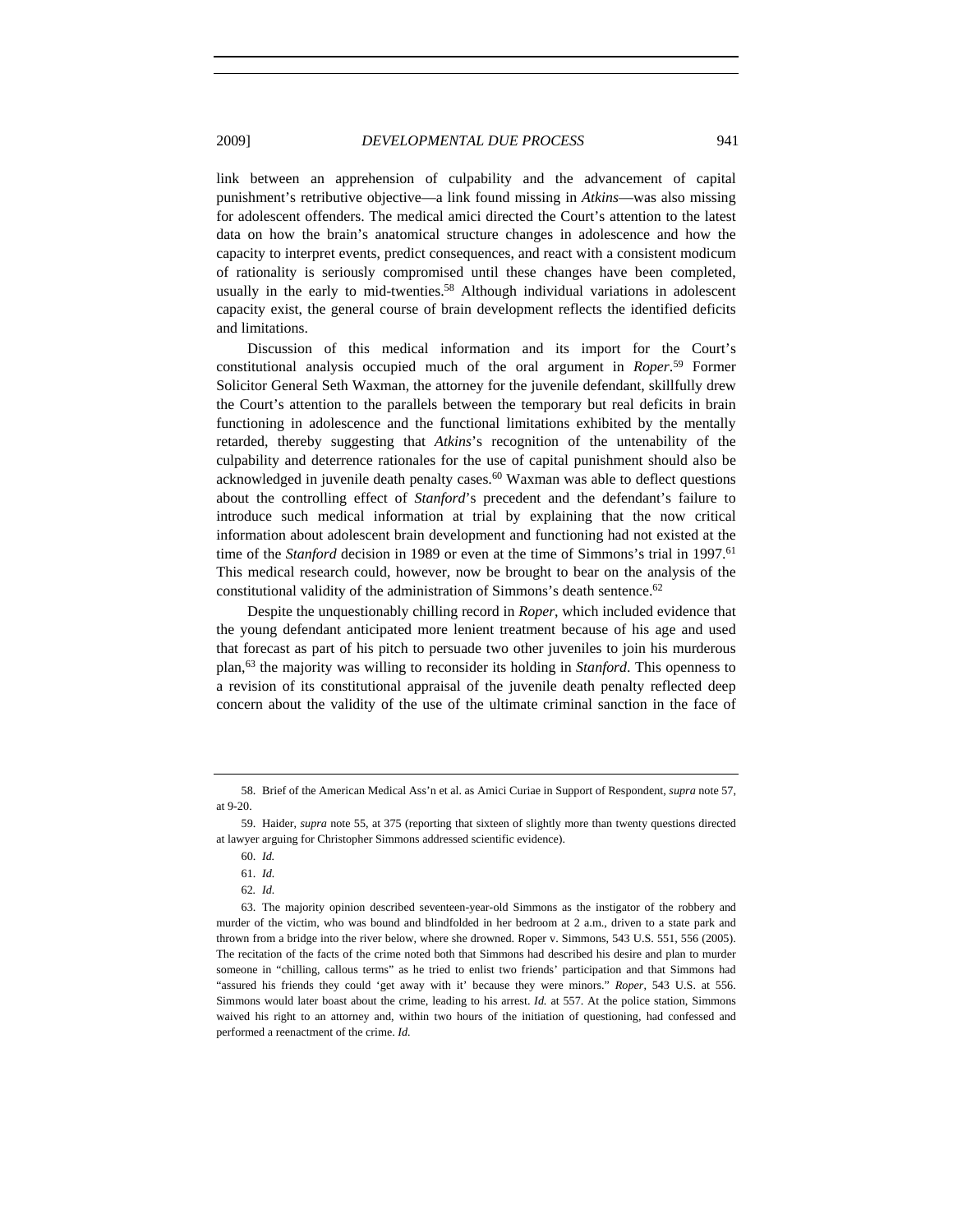medical evidence that supported and likely influenced the consistent shift in the states away from the imposition of death sentences for juveniles.<sup>64</sup>

As it had in *Atkins*, the Court in *Roper* acknowledged how relevant scientific and medical data informed and reinforced the emerging societal consensus against particular applications of the death penalty, thereby activating the Court's duty to revisit its earlier constitutional determination. The Court noted, for example, that the American Psychiatric Association's Diagnostic and Statistical Manual of Mental Disorders ("DSM") prohibited psychiatrists from diagnosing a patient under eighteen with antisocial personality disorder, also labeled psychopathy or sociopathy and characterized by cynicism and extreme insensitivity to and contempt for others.65 The DSM rule reflected the medical determination that such a diagnosis could not be reliably made despite the application of clinical expertise, testing, and observation. The *Roper* majority found that, as a matter of constitutional law, a lay jury could not be entrusted with the determination that a juvenile's act reflected "irreparable corruption" sufficient to justify a death sentence.<sup>66</sup> While upholding the state's authority to require the forfeiture of liberty in response to serious criminal conduct by a juvenile, the majority could not offer constitutional sanction to the state's extinguishment of the juvenile's "life and his potential to attain a mature understanding of his own humanity."<sup>67</sup>

Anchoring the decision in what was described as the Eighth Amendment's expression of a constitutional duty to "respect the dignity of all persons"<sup>68</sup> through adherence to principles of proportionality in punishment, Justice Kennedy sensitively surveyed the situation of the adolescent offender. The majority opinion focused on three significant differences between adolescent offenders and adults, differences observed for generations and now linked to specific, documented processes of brain development. First, juveniles exhibit a lack of responsibility linked to an immaturity that precipitates "impetuous and ill-considered actions and decisions" and that explains the recklessness that too frequently endangers teenagers.69 Secondly, juveniles' susceptibility to influence and to psychological trauma undermines their capacity to exert control over themselves and to extricate themselves from dangerous and/or illegal

<sup>64.</sup> The influence of the invocation of relevant medical data to support both legislative change and litigation arguments may be detectable in the divergent outcomes in *Roper* and *Yarborough v. Alvarado*, 541 U.S. 652 (2004). In *Alvarado*, Justice Kennedy, writing for the majority, rejected a juvenile defendant's claim for habeas relief under AEDPA. Justice Kennedy concluded that the state court had not acted unreasonably in declining to take the boy's age into account when performing *Miranda* custody analysis. 541 U.S. at 668. In *Alvarado*, the defendant offered a general appeal for cognizance of the relevance of youthful immaturity and did not draw on how medical knowledge of the specific functional deficits affecting the adolescent brain might have to be incorporated into the applicable legal standard. *Id.* at 667. The Court's recent grant of certiorari in *J.D.B. v. North Carolina* offers a new opportunity to examine such evidence as the basis for the claim that a juvenile's age must be part of the assessment of whether a reasonable person in the juvenile's position would have felt free to terminate police questioning and leave. The Court's Order granting certiorari in *J.D.B.* appears at http://www.supremecourt.gov/orders/courtorders/110110zor.pdf (last visited Nov. 21, 2010).

<sup>65.</sup> *Roper*, 543 U.S. at 573.

<sup>66.</sup> *Id.* at 573–74.

<sup>67</sup>*. Id.* at 574.

<sup>68</sup>*. Id.* at 560.

<sup>69</sup>*. Id.* at 569 (quoting Johnson v. Texas, 509 U.S. 350, 367 (1993)).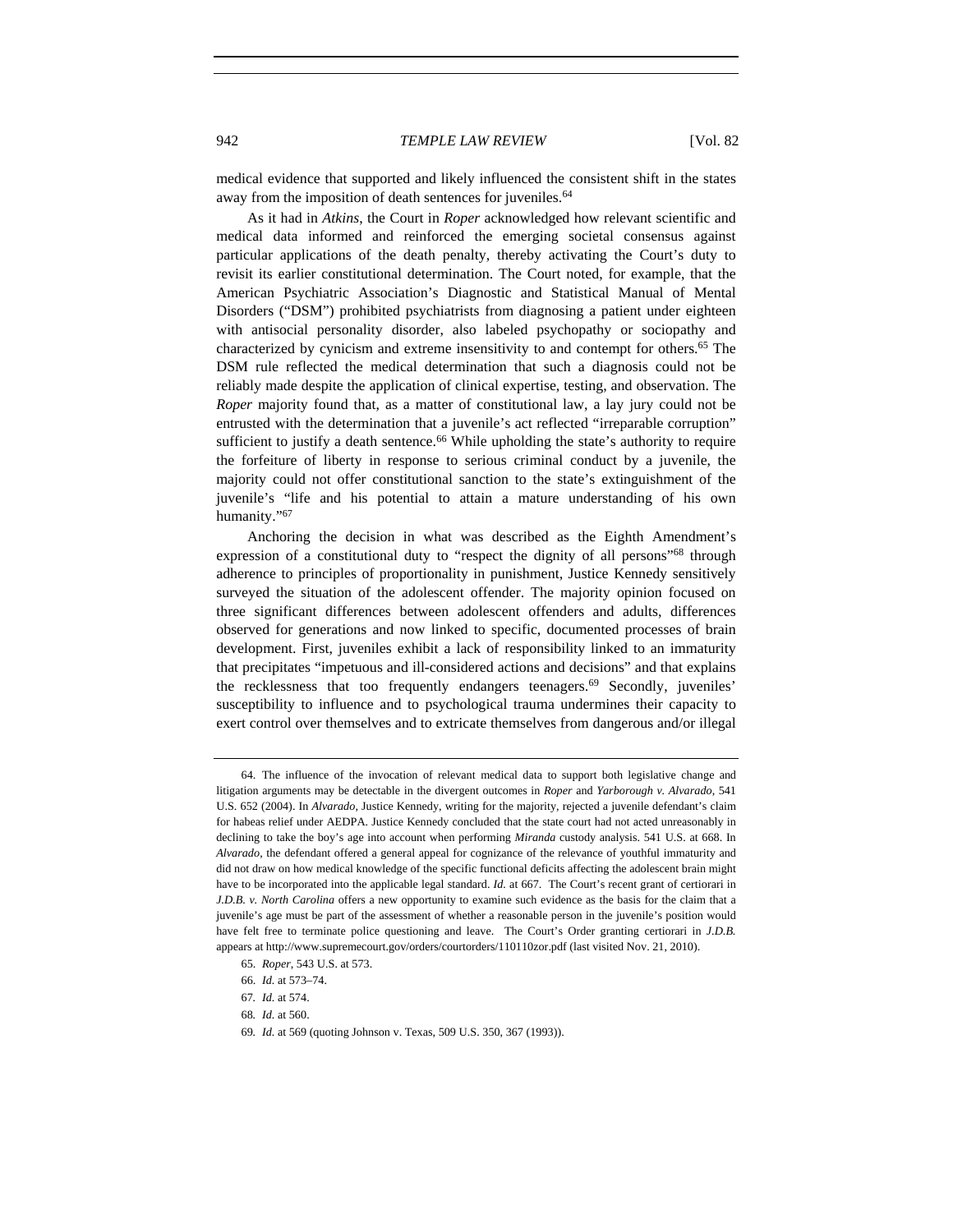situations.70 Finally, citing Erik Erikson's influential, but no longer cutting edge, work on identity in youth, the Court observed in very general terms that the juvenile personality and character are not well formed and are susceptible to modification.71 This account of the differentiated status of juveniles for purposes of an Eighth Amendment inquiry reinforced longstanding perceptions of the vulnerabilities of youth reflected in a variety of common law doctrines.72 Interestingly, the majority opinion does not discuss the specific relevant neurobiological data in detail, instead citing materials that rely on these medical findings to support constitutional challenges to the juvenile death penalty.73 This approach may reflect anxiety about the broader implications of these neuroscientific findings for a wider array of criminal justice practices and a hesitancy to provoke new litigation on such issues.74

The *Roper* majority rejected the contention that the cognitive deficits and psychological vulnerabilities of youth could be most appropriately considered as mitigating factors in sentencing. The prosecutor in *Roper* had in fact used the defendant's age as an argument for the imposition of a death sentence, describing the commission of such a crime at seventeen as "scary,"75 telegraphing the idea that the defendant's age increased his potential for future violence and heightened the need to execute him. The majority concluded that the structure of the sentencing process could not reliably ensure that jurors would consider the developmental deficits that vitiated the retributive and deterrent rationales for the death penalty.76

Considering the cumulative analytical consequences of these empirically documented differences between juvenile and adult mental functioning, the majority projected a portrayal of adolescent criminals that was simultaneously scientifically sound and sympathetic. Citing juveniles' susceptibility to "immature and irresponsible behavior," the *Roper* majority reiterated the *Thompson* plurality's determination that adolescents' "irresponsible conduct is not as morally reprehensible as that of an

73*. Roper*, 543 U.S. at 569 (citing Laurence Steinberg & Elizabeth S. Scott, *Less Guilty by Reason of Adolescence: Developmental Immaturity, Diminished Responsibility, and the Juvenile Death Penalty*, 58 AM. PSYCHOLOGIST 1009, 1014 (2003)).

74*. See* Deborah W. Denno, *The Scientific Shortcomings of* Roper v. Simmons, 3 OHIO ST. J. CRIM. L. 379 (2006) (arguing that Court could have enhanced its analysis in *Roper* by relying more explicitly on latest psychological and physiological research presented by amici rather than citing older and less scientifically grounded sources). The Court may have hesitated to take that course precisely because of the wider reformgenerating implications of the emerging findings about the course of brain development, findings which potentially call into question the propriety of the use of age eighteen as the dividing line between the juvenile and the adult in criminal law. See Jeffrey Rosen, *The Brain on the Stand*, N.Y. TIMES MAG., Mar. 11, 2007, at 49, for a broader exploration of the potential of neuroscience to significantly alter legal standards and practices.

76*. Id.* at 573.

<sup>70</sup>*. Id.*

<sup>71</sup>*. Id.* at 570 (citing Erik H. Erikson, IDENTITY: YOUTH AND CRISIS (1968)).

<sup>72</sup>*. See* Larry Cunningham, *A Question of Capacity: Towards a Comprehensive and Consistent Vision of Children and Their Status Under Law*, 10 U.C. DAVIS J. JUV. L. & POL'Y 275, 287–94, 317–19, 350–53 (2006) (reviewing limitations imposed on children's capacity to act independent of adult supervision in areas such as contracting and medical decision making as well as limitations on minor's responsibility for harms inflicted on others, such as torts).

<sup>75</sup>*. Roper*, 543 U.S. at 558.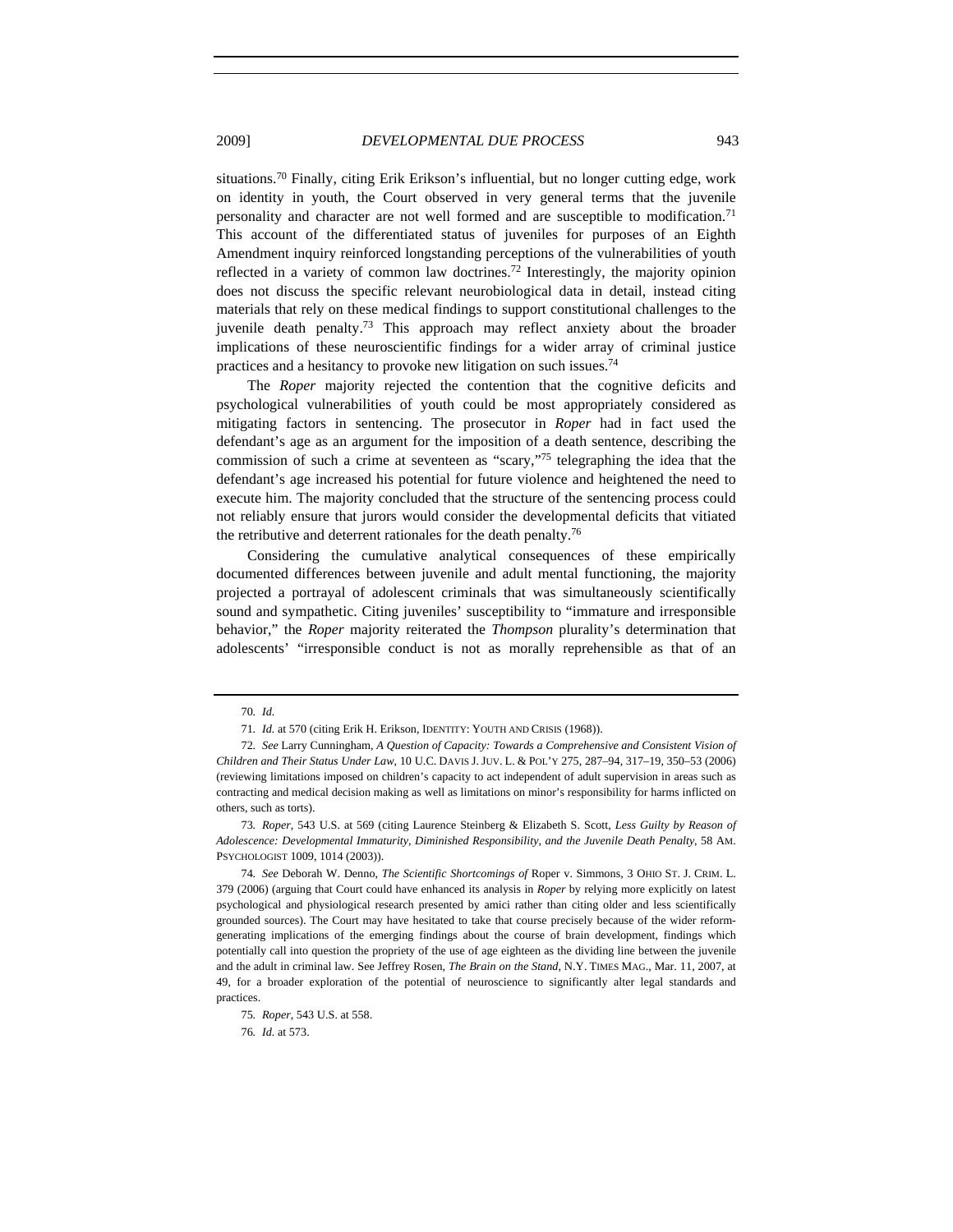adult."77 Returning to themes underscored in Justice Brennan's *Stanford* dissent,78 *Roper* emphasized that adolescents' "vulnerability and comparative lack of control over their immediate surroundings mean juveniles have a greater claim than adults to be forgiven for failing to escape negative influences in their whole environment."79 Invoking juveniles' "struggle to define their identity," Justice Kennedy's opinion for the *Roper* majority concludes:

[I]t is less supportable to conclude that even a heinous crime committed by a juvenile is evidence of irretrievably depraved character. From a moral standpoint it would be misguided to equate the failings of a minor with those of an adult, for a greater possibility exists that a minor's character deficiencies will be reformed. Indeed, "[t]he relevance of youth as a mitigating factor derives from the fact that the signature qualities of youth are transient; as individuals mature, the impetuousness and recklessness that may dominate in younger years can subside."80

Given the incomplete state of the adolescent's biological and psychological development, Justice Kennedy linked such an offender's potential for character reformation and personal redemption to a consequent moral and constitutional imperative to differentiate the punishment of adolescent and adult criminals.<sup>81</sup> Here the opinion taps an undercurrent of emerging understanding that appears to motivate the states' trend away from the use of the death penalty as well as shape independent judicial judgment.

Beyond the protection it offers to juveniles previously facing a death sentence, Justice Kennedy's opinion for the *Roper* majority has the potential to facilitate more far-reaching changes in governmental activities that affect adolescents. *Roper*'s logic suggests the need to align legal standards and institutional policies affecting juveniles with the best available medical and developmental knowledge about adolescent behavior. More broadly, *Roper*'s reasoning could generate a more sensitive and supportive approach to the regulation of adolescent behavior, a shift from the propagation of images of adolescents as objects of fear and hostility to a recognition that the challenges and vulnerabilities endemic to this stage of development should prompt greater solicitude and constructive assistance.

#### *C. The First Wave of* Roper*'s Migrating Influence*

*Roper* reenergized calls for a wide array of juvenile justice reforms. Legal scholars quickly demonstrated how *Roper*'s recognition of the legal significance of the biology of adolescent development could be used to justify the reconsideration of the constitutional acceptability of a variety of practices in the juvenile justice system, such

<sup>77</sup>*. Id.* at 570 (quoting Thompson v. Oklahoma, 487 U.S. 815, 835 (1988) (plurality opinion)).

<sup>78</sup>*.* Stanford v. Kentucky, 492 U.S. 361, 393–405 (1989) (Brennan, J., dissenting) (emphasizing that Eighth Amendment analysis must address punishment's disproportionality to the blameworthiness of offender).

<sup>79</sup>*. Roper*, 543 U.S. at 570.

<sup>80</sup>*. Id.* (quoting Johnson v. Texas, 509 U.S. 350, 368 (1993)); *see also* Steinberg & Scott, *supra* note 73, at 1014 (noting that relatively few adolescents who engage in illegal activity persist with such conduct as adults).

<sup>81</sup>*. Roper*, 543 U.S. at 570–74.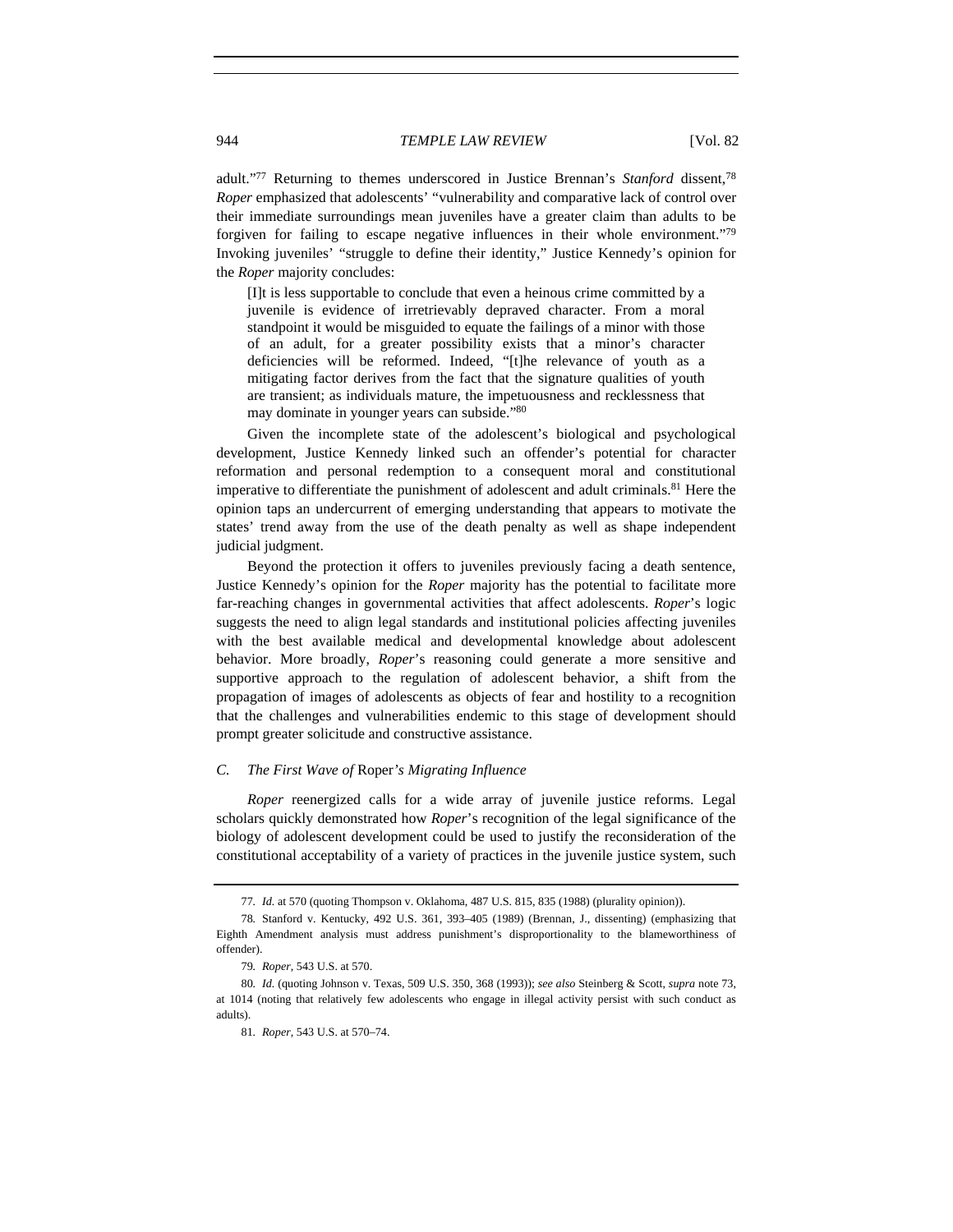as the increasingly frequent transfer of juveniles to adult court, $82$  the consideration of juvenile offenses in the application of recidivist statutes,<sup>83</sup> and the use of particular forms of punishment, such as life without parole, for juvenile offenses.<sup>84</sup> The decision also prompted questions about the constitutionality of other aspects of the prolonged confinement of juveniles,<sup>85</sup> and renewed calls for the greater judicial receptivity to challenges to the admissibility of juveniles' confessions and to questions about the necessary content of *Miranda* warnings communicated to adolescents.86 *Roper* further spurred calls to reconsider fundamental questions about the administration of the juvenile justice system, <sup>87</sup> renewing interest in the assessment of juveniles' competency to participate in delinquency and criminal proceedings,<sup>88</sup> and redirecting attention to the complexity of providing adequate legal representation to children.<sup>89</sup> Debates about

<sup>82</sup>*. See generally* Donna M. Bishop & Hillary B. Farber, *Joining the Legal Significance of Adolescent Developmental Capacities with the Legal Rights Provided by* In re Gault, 60 RUTGERS L. REV. 125 (2007); Ellen Marrus & Irene Merker Rosenberg, *After* Roper v. Simmons*: Keeping Kids Out of Adult Criminal Court*, 42 SAN DIEGO L. REV. 1151 (2005); Vanessa L. Kolbe, Note, *A Proposed Bar to Transferring Juveniles with Mental Disorders to Criminal Court: Let the Punishment Fit the Culpability*, 14 VA. J. SOC. POL'Y & L. 418 (2007); Enrico Pagnanelli, Note, *Children as Adults: The Transfer of Juveniles to Adult Courts and the Potential Impact of* Roper v. Simmons, 44 AM. CRIM. L. REV. 175 (2007).

<sup>83</sup>*. See generally* Heather Hruby, Digest, *Recidivist Statutes and the Use of Prior Juvenile Adjudications*, 27 J. JUV. L. 166 (2006); Alissa Malzman, Note, *Juvenile Strikes: Unconstitutional Under* Apprendi *and* Blakely *and Incompatible with the Rehabilitative Ideal*, 15 S. CAL. REV. L. & WOMEN'S STUD. 171 (2005).

<sup>84</sup>*. See generally* Barry C. Feld, *A Slower Form of Death: Implications of* Roper v. Simmons *for Juveniles Sentenced to Life Without Parole*, 22 NOTRE DAME J.L. ETHICS & PUB. POL'Y 9 (2008); Victor Streib & Bernadette Schrempp, *Life Without Parole for Children*, CRIM. JUST., Winter 2007, at 4; Hillary J. Massey, Note, *Disposing of Children: The Eighth Amendment and Juvenile Life Without Parole After* Roper, 47 B.C. L. REV. 1083 (2006). Deciding that the Eighth Amendment prohibits sentencing a juvenile to life without parole for a non-homicide offense, *Graham v. Florida*, 130 S. Ct. 2011 (2010), recognized the relevance of developmental status in the determination of constitutional rights and confirmed *Roper*'s generative potential. *Cf.* Dan Markel, *May Minors Be Retributively Punished After* Panetti *(and* Graham*)?*, 23 FED. SENT'G REP. 62 (2010) (reading *Graham* as reflecting Court's emerging understanding that offenders' competency deficits can make application of retributive punishments constitutionally disproportionate).

<sup>85</sup>*. See generally* Amanda M. Kellar, Note, *They're Just Kids: Does Incarcerating Juveniles with Adults Violate the Eighth Amendment?*, 40 SUFFOLK U. L. REV. 155 (2006); Moira O'Neill, Note, *Delinquent or Disabled? Harmonizing the IDEA Definition of "Emotional Disturbance" with the Educational Needs of Incarcerated Youth*, 57 HASTINGS L.J. 1189 (2006).

<sup>86</sup>*. See generally* Tamar R. Birckhead, *The Age of the Child: Interrogating Juveniles After* Roper v. Simmons, 65 WASH. & LEE L. REV. 385 (2008); Hillary B. Farber, *Constitutionality, Competence, and Conflicts: What Is Wrong with the State of the Law When It Comes to Juveniles and* Miranda*?*, 32 NEW ENG. J. ON CRIM. & CIV. CONFINEMENT 29 (2006); Kenneth J. King, *Waiving Childhood Goodbye: How Juvenile Courts Fail to Protect Children from Unknowing, Unintelligent, and Involuntary Waivers of* Miranda *Rights*, 2006 WIS. L. REV. 431; Ellen Marrus, *Can I Talk Now?: Why* Miranda *Does Not Offer Adolescents Adequate Protections*, 79 TEMP. L. REV. 515 (2006); David Wagner, Case Note, *Thirteen Going on Thirty: The Relevance of Age in the* Miranda *Custody Test,* Yarborough v. Alvarado*, 124 S. Ct. 2140 (2004)*, 5 WYO. L. REV. 695 (2005).

<sup>87</sup>*. See generally* Mark R. Fondacaro et al., *Reconceptualizing Due Process in Juvenile Justice: Contributions from Law and Social Science*, 57 HASTINGS L.J. 955 (2006).

<sup>88</sup>*. See generally* David R. Katner, *The Mental Health Paradigm and the MacArthur Study: Emerging Issues Challenging the Competence of Juveniles in Delinquency Systems*, 32 AM. J.L. & MED. 503 (2006).

<sup>89.</sup> *See generally* Laura Cohen & Randi Mandelbaum, *Kids Will Be Kids: Creating a Framework for Interviewing and Counseling Adolescent Clients*, 79 TEMP. L. REV. 357 (2006).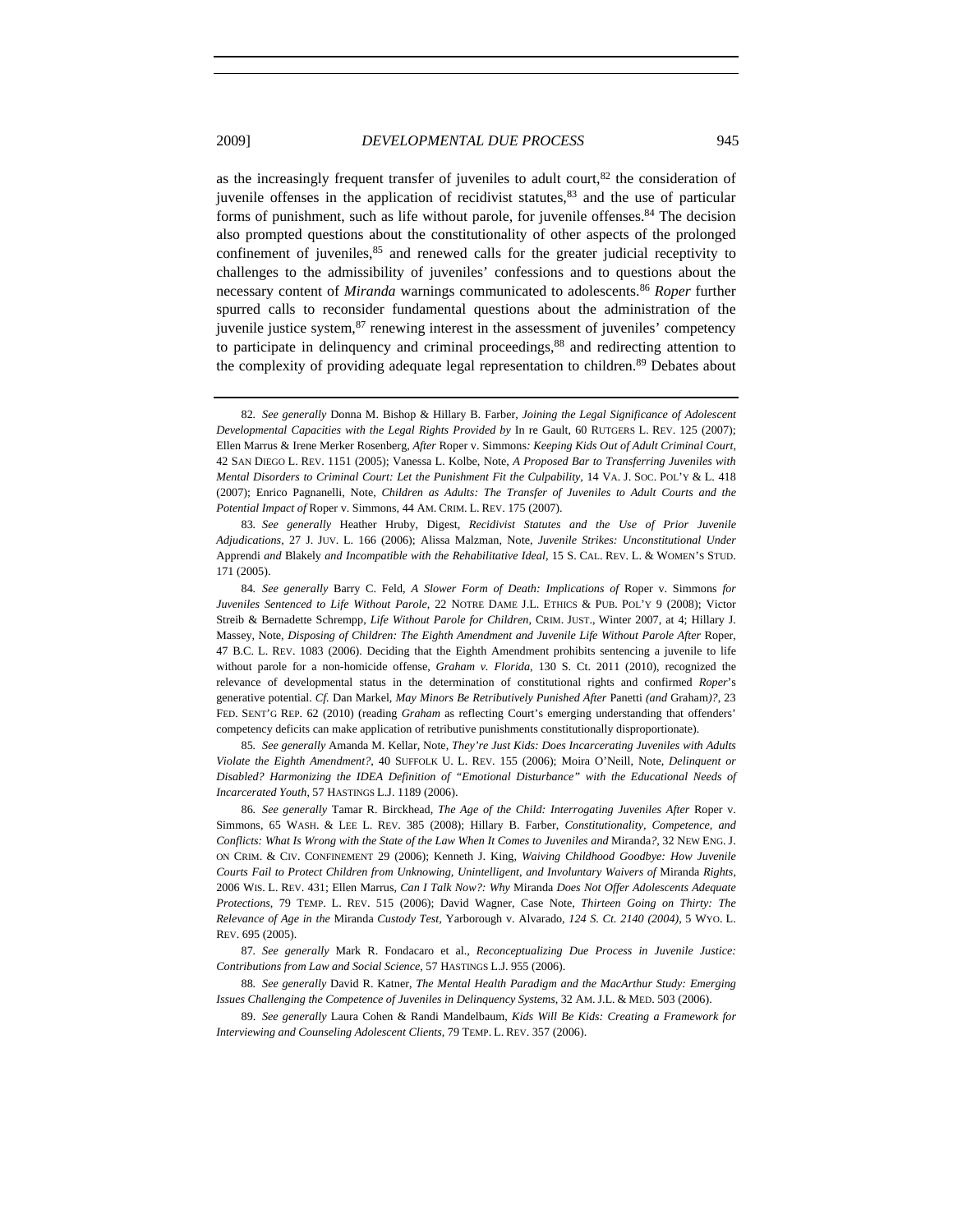the attribution of criminal responsibility to youth generally $90$  and in relation to especially problematic offense categories $91$  were also reignited.

#### *D. Discerning* Roper*'s Potential Implications for School Discipline*

The first wave of post-*Roper* scholarship reiterated the longstanding call from eminent authorities in law and psychology for the initiation of juvenile justice reform that would be guided by the best available understanding of adolescent development and functioning.92 The logic of these calls for reform in the wake of *Roper* should reverberate into America's classrooms and prompt a parallel movement aimed at the remediation of the alarming inadequacies and injustices that too frequently plague the administration of school discipline.

As will be addressed in Part III below, an inventory of the content of current critiques of school disciplinary practices underscores the urgency of reform initiatives that reexamine what due process should demand in this domain. Such critiques also reveal that important common strands can be detected in the articulation of constitutionally resonant objections to the administration of the juvenile death penalty and to prevalent school disciplinary practices. Such common elements include the gap between the challenged practice and the kind of action the best available developmental knowledge would recommend, the consequent likely failure of the government action to achieve its asserted objectives, and the potential for the government action to undermine the legitimacy of the relevant institutions. If school officials act without the guidance that can be gleaned from familiarity with developmental data, discipline may be at best ineffective and at worst harmful. Adolescents experience some of the most difficult developmental struggles and currently face the greatest likelihood of incurring the most severe school disciplinary sanctions. From 2005 to 2006, 408 children were expelled from primary school settings, 1,347 from middle school, and 3,012 from high school. In the same period, 6,282 were suspended for five or more days at the primary level,  $9,942$  at the middle school level, and  $10,131$  at the high school level.<sup>93</sup> It is therefore particularly urgent that school officials learn more about adolescent development and adapt disciplinary practice to reflect such knowledge.

<sup>90</sup>*. See generally* Andrew M. Carter, *Age Matters: The Case for a Constitutionalized Infancy Defense*, 54 U. KAN. L. REV. 687, 696 (2006); Elizabeth S. Scott, *Keynote Address: Adolescence and the Regulation of Youth Crime*, 79 TEMP. L. REV. 337 (2006).

<sup>91.</sup> *See, e.g.*, Suzanne Meiners-Levy, *Challenging the Prosecution of Young "Sex Offenders": How Developmental Psychology and the Lessons of* Roper *Should Inform Daily Practice*, 79 TEMP. L. REV. 499, 499–504 (2006). Professor Meiners-Levy's critique of prosecutorial charging decisions that equate the acts of children and youth in the same manner as what may frequently be the dramatically more serious behavior of adult sex offenders finds corroboration in the opinions of many clinicians who work with sex offenders. *See* Maggie Jones, *How Can You Distinguish a Budding Pedophile From a Kid With Real Boundary Problems?*, N.Y. TIMES MAG., July 22, 2007, at 33, 34 (noting research showing that "juveniles who commit sex offenses are in several ways very different from adult sex offenders").

<sup>92</sup>*. See generally* YOUTH ON TRIAL: A DEVELOPMENTAL PERSPECTIVE ON JUVENILE JUSTICE (Thomas Grisso & Robert G. Schwartz eds. 2000) [hereinafter YOUTH ON TRIAL].

<sup>93.</sup> KACEY LEE NOLLE ET AL., U.S. DEP'T OF EDUC., CRIME, VIOLENCE, DISCIPLINE, AND SAFETY IN U.S. PUBLIC SCHOOLS: FINDINGS FROM THE SCHOOL SURVEY ON CRIME AND SAFETY: 2005–06, at tbl. 6 (NCES, Inst. of Educ. Sciences, U.S. Dep't of Educ., 2007) (presenting data showing that suspensions and expulsions increase significantly as students move from primary grades to middle and high school).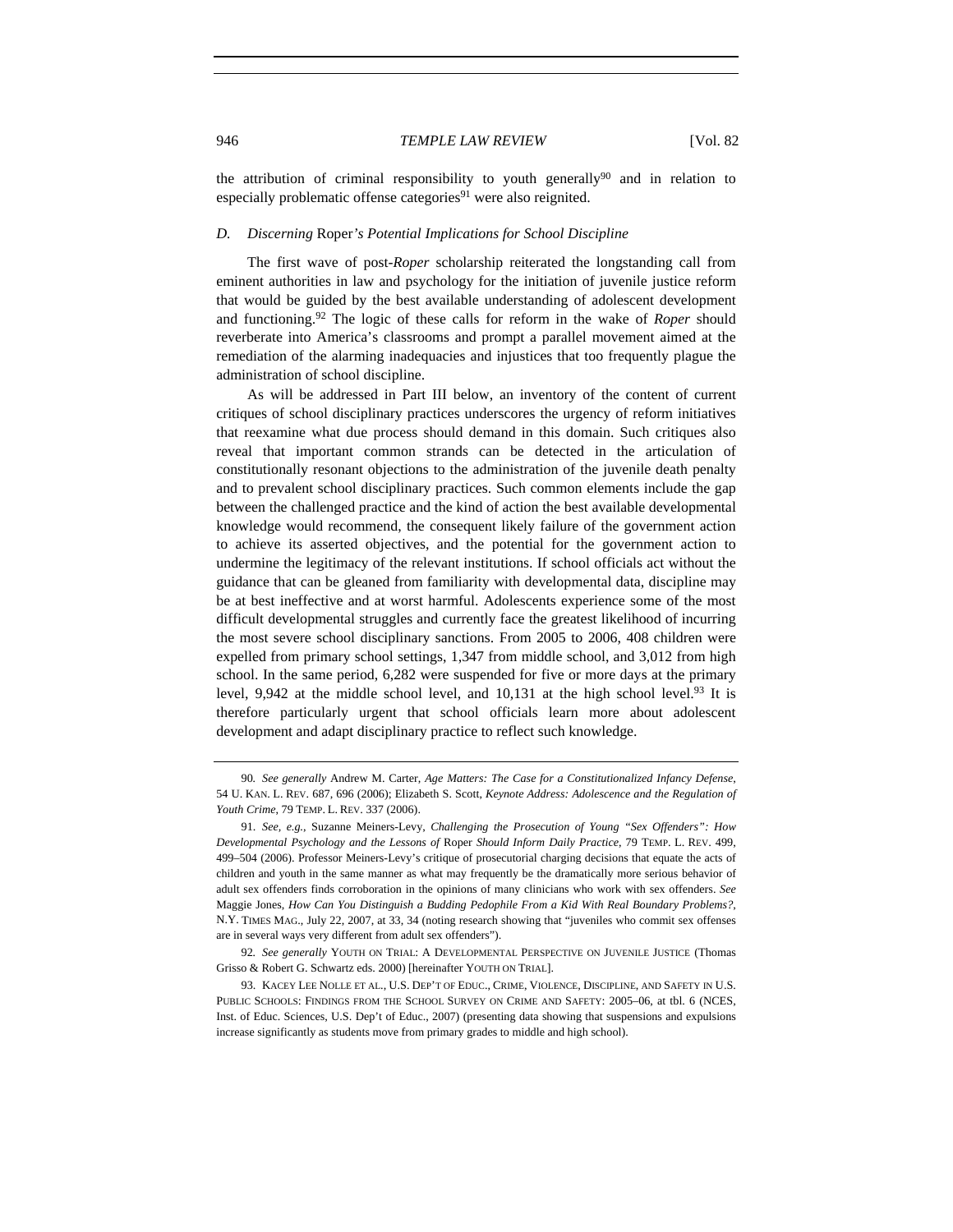As the next section shows, sustained local advocacy can sensitize both educators and courts to the constitutionally defective quality of school disciplinary practices that alienate and injure students. Such efforts have set the stage for the recalibration of the constitutional standards applied to school discipline before. Perhaps *Roper*'s migrating influence can fuel a new effort to bring disciplinary practices into harmony with constitutional values and institutional objectives.

# II. SURVEYING THE HISTORICAL AND LEGAL TERRAIN: DRAWING CONSTITUTIONAL ATTENTION TO SCHOOL DISCIPLINE

#### *A. The Antecedents of Contemporary Calls for School Discipline Reform*

Calls for the application of constitutional scrutiny to school discipline as well as pleas for teachers and school administrators to take a hard look at the fairness and efficacy of disciplinary practices have accompanied larger social movements in which schools inevitably played a vital part. In school systems seeking to resist desegregation in the 1970s, school discipline was frequently manipulated to effect the "pushout" of black students arriving in previously white schools.94 Such misconduct by school officials produced a profound sense of alienation and mistrust among the targeted children and their parents and tragically led to the premature end of many black students' education.<sup>95</sup> Disproportionate rates of expulsion and suspension for black students signaled the misuse of the disciplinary process.<sup>96</sup> Black students faced harsher sanctions for incidents such as fighting in which both black and white students were involved. Black students were also repeatedly disciplined with suspension or expulsion for minor infractions or under vaguely defined policies that left too much room for teachers' or administrators' biased application of discretion.97 Observers identified lack of experience with black children as contributing to incidents in which white teachers erroneously ascribed disrespect and dangerousness to black students' conduct.<sup>98</sup> Others

97. *See* THE STUDENT PUSHOUT, *supra* note 94, at 17–22 (observing that racial, cultural and generational differences impaired educators' judgment and led to misuse of discipline in desegregating schools); *see also id*. at 13–14 (chronicling repeated harsh punishment of black students for minor infractions).

<sup>94.</sup> SOUTHERN REGIONAL COUNCIL & ROBERT F. KENNEDY MEMORIAL, THE STUDENT PUSHOUT: VICTIM OF CONTINUED RESISTANCE TO DESEGREGATION, at ix (1973) [hereinafter THE STUDENT PUSHOUT].

<sup>95</sup>*. See id.* at vi, 9 (presenting data reflecting correspondingly high rates of expulsion and dropping out for black students in several large southern school systems that implemented first wave of school desegregation).

<sup>96</sup>*. See id.* at 1, 6 (noting that expulsion rates of minority students were three times those of white students in districts in which ninety percent of minority children were enrolled and reporting that OCR data revealed expulsion rates of minority children that ranged from double to more than ten times the rates of nonminority youth); *see also* Nancy L. Arnez, *Implementation of Desegregation as a Discriminatory Process*, 47 J. NEGRO EDUC. 28, 30–37 (1978) (using data from multiple sources to document disproportionate suspension and expulsion of minority students, poor students, and students from single-parent families).

<sup>98</sup>*. Id.* at 20. How a lack of prior contact, stereotypical thinking, and ignorance of cultural norms of expression can predispose white female teachers to misinterpret black students' behavior, particularly the behavior of black boys, has been provocatively explored by Professors Theresa Glennon and Pamela Smith. Theresa Glennon, *Race, Education, and the Construction of a Disabled Class*, 1995 WIS. L. REV. 1237, 1250– 59, 1319–21 (positing that "unconscious and structural racism" may explain the fact that black students are diagnosed as special education at a significantly higher rate than white students); Pamela J. Smith, *Looking*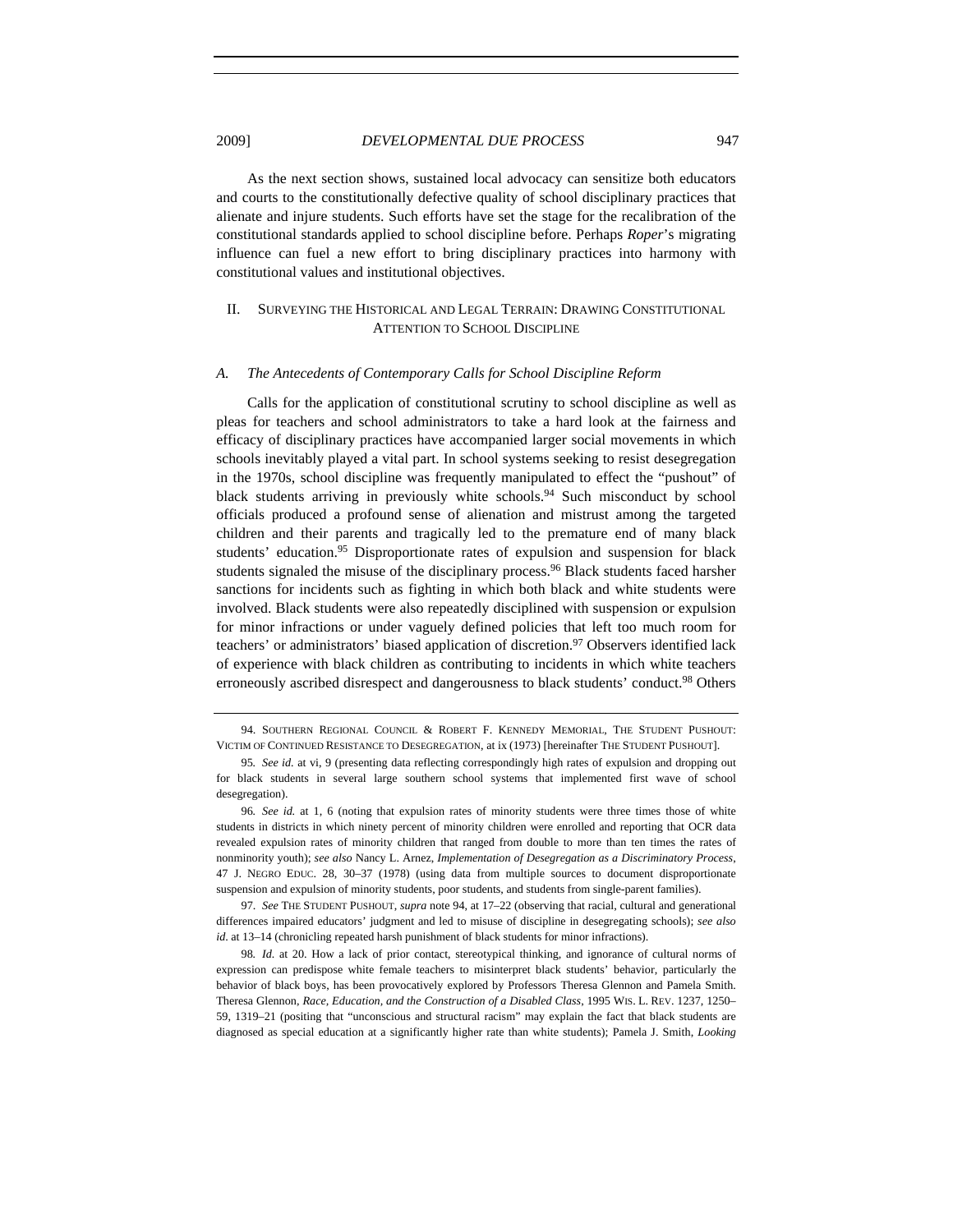detected a tendency among both white and black teachers to enforce rules more harshly against black students and to regard black students as troublemakers.99 The use of school disciplinary sanctions to obstruct school integration prompted litigation by the NAACP and the U.S. Department of Justice,<sup>100</sup> an investigation by the U.S. Commission on Civil Rights, $101$  and the issuance of guidance for the correction of flawed and inequitable school disciplinary practices by the Department of Health, Education, and Welfare's ("HEW") Office of Civil Rights.102

Influential reports, such as those produced by the Massachusetts Task Force on Children Out of School<sup>103</sup> and the Children's Defense Fund<sup>104</sup> exposed the misuse of school discipline to exclude or isolate children with greater needs due, for example, to their lack of English proficiency, physical or mental disabilities, or pregnancy. These investigations uncovered the inappropriate placement of children in special education programs as an outgrowth of teachers' frustration about how to handle behavioral issues without assistance from trained mental health professionals who could identify the origins of the child's conduct.105 In other instances, children whose behavioral problems did not abate as they were shuffled through a series of classroom placements, often without any provision of diagnostic services, would simply be suspended from school "for good," in a manipulation of the relevant rules governing suspension of students.106 Children would also be suspended indefinitely pending a clinical evaluation, which could take weeks or even months to obtain due to barriers to access

100. *Id.* at 7 (recounting serious problem with racially discriminatory administration of discipline in numerous Florida school districts); *id.* at 11 (reporting use of expulsion to remove black student leaders).

102*.* Memorandum, Office for Civil Rights, Task Force Statement on In-School Discrimination (July 14, 1970), *reprinted in* THE STUDENT PUSHOUT, *supra* note 94, at 78–81.

103. MASS. TASK FORCE ON CHILDREN OUT OF SCH., THE WAY WE GO TO SCHOOL: THE EXCLUSION OF CHILDREN IN BOSTON (1970) [hereinafter THE WAY WE GO TO SCHOOL].

104. CHILDREN'S DEFENSE FUND OF THE WASHINGTON RESEARCH PROJECT, CHILDREN OUT OF SCHOOL IN AMERICA (1974) [hereinafter CHILDREN OUT OF SCHOOL].

106*. Id.* at 46.

*Beyond Traditional Educational Paradigms: When Old Victims Become New Victimizers*, 23 HAMLINE L. REV. 101, 124–26 (1999) (using statistical analyses to demonstrate that female white teachers are responsible for implementing school discipline and grading policies and tend to do so in manner that negatively impacts black students, specifically black boys); Pamela J. Smith, *Our Children's Burden: The Many-Headed Hydra of the Educational Disenfranchisement of Black Children*, 42 HOW. L.J. 133, 211–17, 235 (1999) (explaining that "modern systemic and systematic educational disenfranchisement of Black children is attributed primarily, if not wholly, to transracial hostility and indifference").

<sup>99.</sup> A pattern of reports revealed apparent leniency for white students and severe punishments for black students involved in the same incident or in parallel behavior. THE STUDENT PUSHOUT, *supra* note 94, at 14– 15. Some school districts seemed to target black student leaders for expulsion. *Id.* at 11, 14.

<sup>101.</sup> U.S. COMM'N ON CIVIL RIGHTS, FULFILLING THE LETTER AND SPIRIT OF THE LAW: DESEGREGATION OF THE NATION'S PUBLIC SCHOOLS 47–50 (1976) (detailing discriminatory imposition of discipline in desegregating Louisville, Kentucky, school system and finding that teachers and administrators relied too heavily on punishment to manage classroom behavior).

<sup>105.</sup> *See* THE WAY WE GO TO SCHOOL, *supra* note 103, at 38–41 (describing schools' use of classes for students designated mentally retarded as "dumping ground[s]" for "troublemakers" and finding that placement decisions were guided more by what was convenient for ill-equipped teaching staff rather than by what was responsive to child's needs).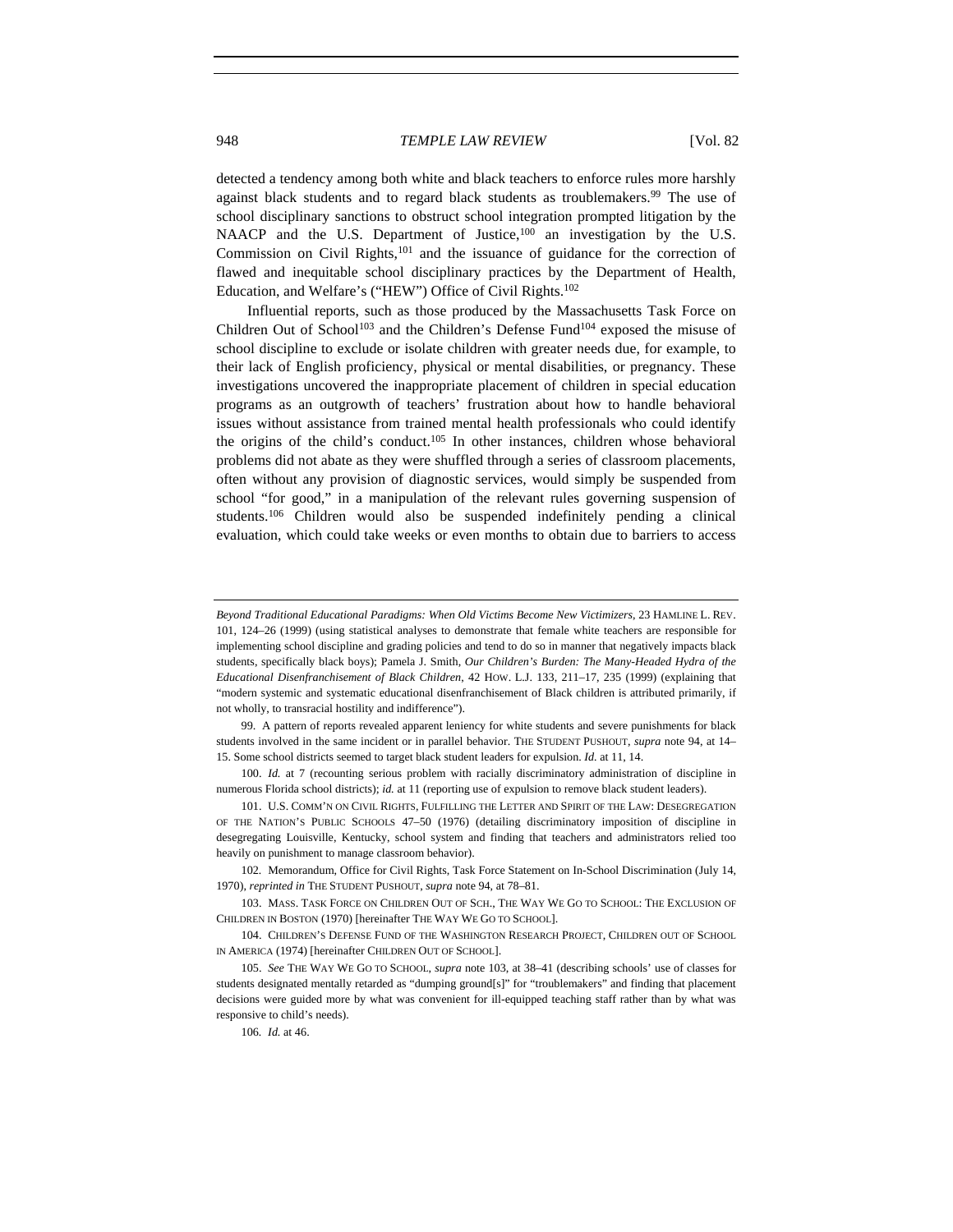to mental health services, especially in poor communities.<sup>107</sup> Teachers and administrators repeatedly failed to treat children's behavior as a cry for help and instigated responses that may have exacerbated rather than ameliorated the child's situation.<sup>108</sup> In addition, responses to children's behavior often ignored the possibility that school practices, such as inappropriate placement, poor instruction, and hostile, exaggerated responses to minor incidents, were aggravating or even precipitating behavior problems.109 The District of Columbia's suspension and expulsion of physically and mentally handicapped children without appropriate hearings or consideration of alternative placements was found to be a violation of due process even before *Goss v. Lopez*<sup>110</sup> and was linked to a larger pattern of denial of educational services to poor, black children with disabilities.<sup>111</sup>

The Children's Defense Fund's ("CDF") "Children Out of School" report set the stage for *Goss* by documenting a wide range of disciplinary abuses in school systems that had unconstrained discretion with regard to both the substance and procedure of school discipline.<sup>112</sup> CDF documented the widespread use of suspensions for behavior that was not dangerous, noting the heavy and dubious use of suspension as a penalty for truancy and the use of suspension for verbal conflicts.<sup>113</sup> School officials also reportedly explained their use of suspension as "a tool to get parents in" but often no meeting with parents actually occurred after suspension.<sup>114</sup> CDF's review of disciplinary statistics gathered by HEW's Office of Civil Rights revealed that school districts across the United States were routinely suspending from school 4.7% to 15.7% of secondary school students. This practice resulted in exclusion from instructional opportunities and often propelled troubled children toward delinquency.115 This pattern of exclusion disproportionately affected black and Latino children as well as poor children.116

Although CDF acknowledged the necessity of expanding the procedural protections afforded to students targeted for discipline, their report underscored that

<sup>107</sup>*. Id.* Mental health services for children were not seen as a service priority by state health officials or school officials. *Id*. at 63–67, 75 (noting specific deficiencies in allocation of resources and provision of qualified personnel); CHILDREN OUT OF SCHOOL, *supra* note 104, at 117.

<sup>108.</sup> *See* THE WAY WE GO TO SCHOOL, *supra* note 103, at 44 (noting how both inadequate and excessive responses to student behavior could provoke emotional disturbance in originally "normal" children).

<sup>109</sup>*.* See *id.* (noting that combination of school response to behavioral problems, poor practices, and boring classrooms can create or exacerbate behavioral problems among students).

<sup>110. 419</sup> U.S. 565 (1975).

<sup>111.</sup> Mills v. Bd. of Educ., 348 F. Supp. 866 (D.D.C. 1972).

<sup>112.</sup> CHILDREN OUT OF SCHOOL, *supra* note 104, at 118–20. Significantly, the report identified the use of mechanisms other than formal suspension that effectively removed children from school and rendered them invisible to any system to protect children's rights to continuing instruction. *Id.* at 119–20. For example, one Iowa school district used "drop cards" as a mechanism to evade whatever procedural protections attached to formal suspensions and expulsions. *Id.* at 119. School officials would condition the readmission of a suspended student on their parents' signing a card, which waived possible challenges to future disciplinary action against a returning student. *Id.*

<sup>113</sup>*. Id.* at 120.

<sup>114</sup>*. Id.* at 121.

<sup>115</sup>*. Id.* at 123–25, 135–37.

<sup>116</sup>*. Id.* at 130–34.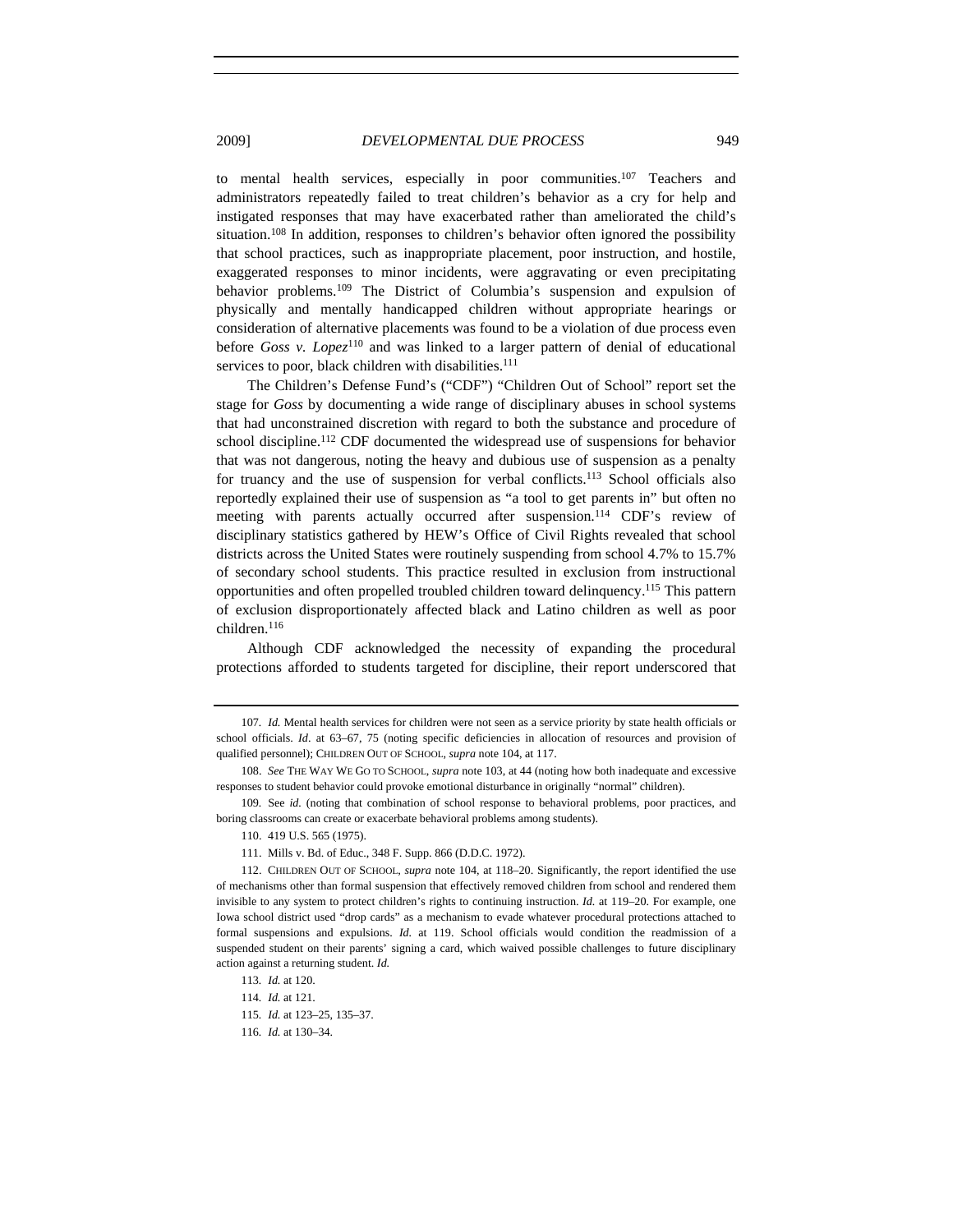substantive redress of the causes of students' behavioral problems was essential.<sup>117</sup> Schools could eliminate the harms of inappropriate discipline only if they undertook a range of reforms, including reformulating and clarifying disciplinary policies, improving curriculum and instruction, offering greater teacher training about disciplinary strategies, and undertaking systematic data gathering about disciplinary practices to identify persistent inequities.<sup>118</sup>

During this same period, student protests about perceived racial inequities in school operations and in the wider community led to disciplinary incidents across the country.119 Legal challenges to heavy-handed school responses to student protest activities would eventually culminate in two Supreme Court decisions: *Tinker v. Des*  Moines Independent Community School District,<sup>120</sup> which established that administrators could not use disciplinary sanctions to stymie students' constitutionally protected personal speech when such speech did not substantially disrupt school operations or invade the rights of others, and *Goss*, which prescribed the procedural due process minimum applicable to the short-term suspensions of students.<sup>121</sup>

## *B. The Constitutional Components of Earlier School Disciplinary Reform Efforts*

#### 1. Victory in *Goss*

In *Goss v. Lopez*, the Supreme Court articulated in broad terms what procedural due process required when schools imposed suspensions of ten days or fewer.122 Finding that the suspended students had a protectable interest in attending school under Ohio state law,123 the majority rejected the school board's contention that a suspension of ten days or fewer was too minimal a deprivation to merit constitutional protection.<sup>124</sup> The *Goss* majority found that an erroneous exclusion from school could compromise a child's educational progress, injure his or her reputation in the school community, and limit a student's pursuit of employment or admission to higher education.<sup>125</sup>

To avoid errors in the imposition of discipline and to maximize the effectiveness of the disciplinary encounter when punishment was warranted, *Goss* prescribed the

<sup>117</sup>*. Id.* at 144–50.

<sup>118</sup>*. Id.*

<sup>119.</sup> *See, e.g.*, THE STUDENT PUSHOUT, *supra* note 94, at 3 (reporting large-scale suspensions of students taking part in school civil rights protests in several Louisiana school systems); Burnside v. Byars, 363 F.2d 744, 746, 748–49 (5th Cir. 1966) (invalidating suspension of high school students wearing "One Man, One Vote" buttons where there was no evidence of buttons' disrupting school activities); Blackwell v. Issaquena Cnty. Bd. of Educ., 363 F.2d 749, 750, 753–54 (5th Cir. 1966) (upholding suspension of Mississippi high school students who disrupted class and displayed hostile and discourteous behavior while wearing "SNCC" freedom buttons).

<sup>120. 393</sup> U.S. 503 (1969).

<sup>121.</sup> *See* Goss v. Lopez, 419 U.S. 565, 574–79 (1975) (concluding that Due Process Clause applies to school suspensions, that even short suspensions are not de minimis, and that due process requires, at minimum, that students facing suspension be given notice and hearing).

<sup>122.</sup> *Id.* at 579.

<sup>123</sup>*. Id.* at 573.

<sup>124</sup>*. Id*. at 576.

<sup>125</sup>*. Id.* at 574–75.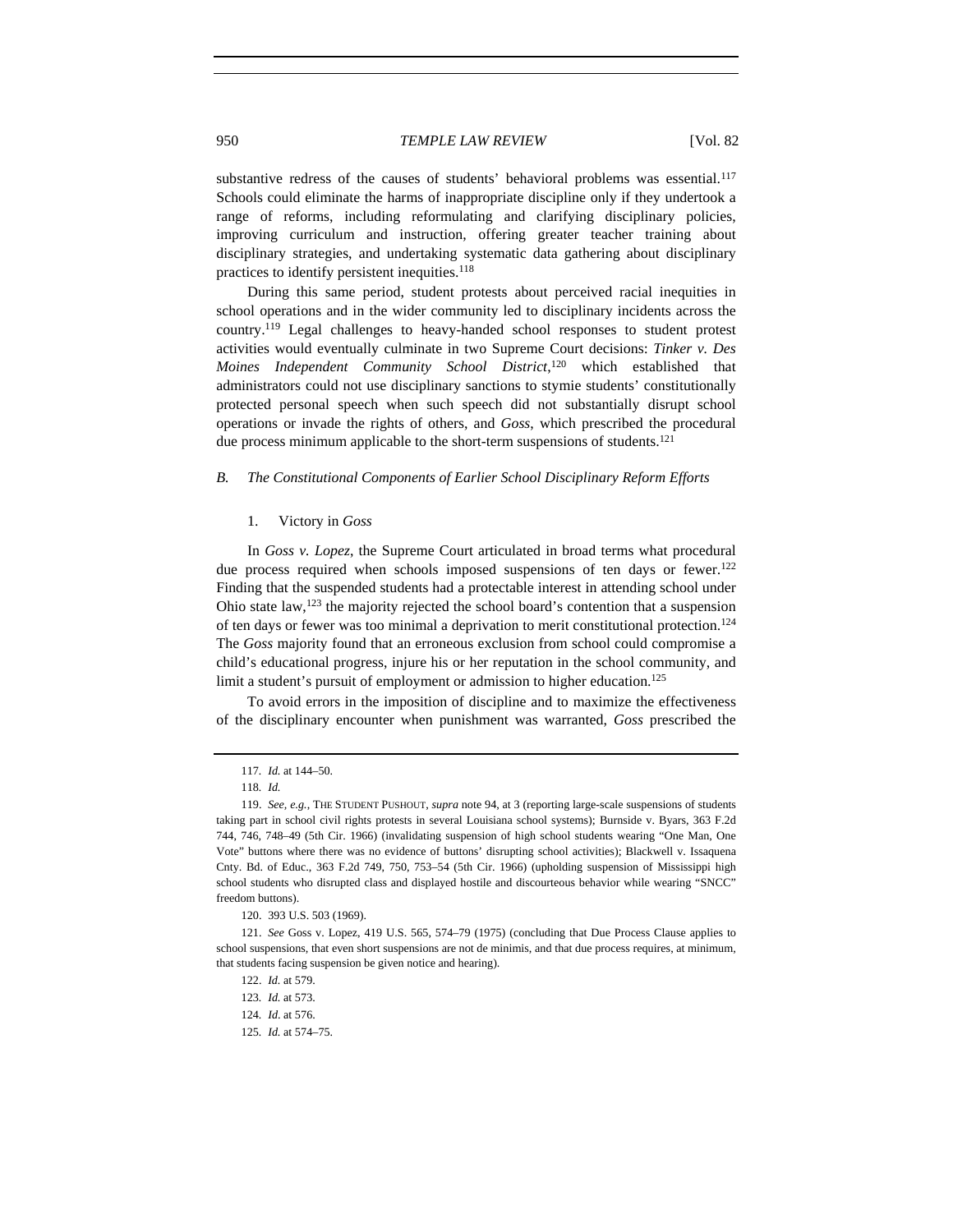procedures that would satisfy due process demands in this particular institutional context.126 Differentiating the short suspension scenario from other more serious forms of discipline that could require more formality, $127$  the Court held that prior to suspending a student, the school should take the following "rudimentary" steps: "oral or written notice of the charges against him and, if he denies them, an explanation of the evidence the authorities have and an opportunity to present his side of the story."<sup>128</sup> The Court preserved latitude for school officials to remove a child immediately and convene an encounter as soon as subsequently practical if the situation indicated that the child posed "a continuing danger to persons or property or an ongoing threat of disrupting the academic process."129 This approach was characterized as "if anything, less than a fair-minded school principal would impose upon himself in order to avoid unfair suspensions."130 That appraisal of the reasonableness of the required presuspension process would find validation in the record before the Court.

After the *Goss* suit had been filed, the Columbus Public Schools had revised the suspension process and circulated a series of memoranda to administrators mandating a process quite similar to what the Court itself would ultimately require.131 Further corroboration that such a pre-suspension process represented what the Constitution required and what educational best practice would recommend could be found in the fact that the nation's largest teachers organization, the National Education Association ("NEA"), had joined several other education groups in an amicus brief urging affirmance of the district court opinion, $132$  which would have imposed a slightly more demanding pre-suspension protocol.<sup>133</sup> Although a collection of Ohio educator and administrator groups filed briefs attacking the informal notice and hearing process as

132. Brief of the National Committee for Citizens in Education et al. as Amici Curiae Supporting Appellees, *Goss*, 419 U.S. 565 (No. 73-898), 1974 WL 185917, at \*2 [hereinafter NEA Amicus Brief]. The NEA described itself as "the nation's oldest and largest organization of educators" with over 1.4 million members "dedicated to the protection of the constitutional rights of both teachers and students." *Id.* at 2–3.

133*. Id.* at 24. The district court would have required supplying written notice of the reason for suspension to both student and parent with an opportunity for student and parent to be present at a hearing with a school administrator within seventy-two hours of the suspension. *Lopez*, 372 F. Supp. at 1302. The school administrator would have to communicate the ruling on the suspension to student and parent in letter form within twenty-four hours of the hearing. *Id.*

<sup>126</sup>*. Id.* at 581–84.

<sup>127</sup>*. See id.* at 584 (emphasizing that opinion only addressed short suspension of ten days or fewer and indicating that longer suspensions or expulsions could require more formal process).

<sup>128</sup>*. Id.* at 581. This formulation was less precise than what had been ordered by the three-judge district court below. *See id.* at 571–72 (describing district court's formulation, which required immediate removal of student, notice to parents within twenty-four hours, and hearing within seventy-two hours).

<sup>129</sup>*. Id*. at 582.

<sup>130</sup>*. Id.* at 583.

<sup>131.</sup> The revised policy required that, prior to the student's departure, the principal explain the basis for and term of the suspension to the student and notify a parent, preferably through a phone call, of the school's action. Lopez v. Williams, 372 F. Supp. 1279, 1282 n.1 (S.D. Ohio 1973). Within twenty-four hours, the family was to be sent a written explanation of the suspension. Documentation of the basis for the action, such as a summary of the incident, had to be prepared and added to the student's file. *Id.* This set of required steps exceeded what was imposed by the relevant state statute, which required only that the principal notify the student's parents of the reasons for the action within twenty-four hours of the suspension. *Goss*, 419 U.S. at 567.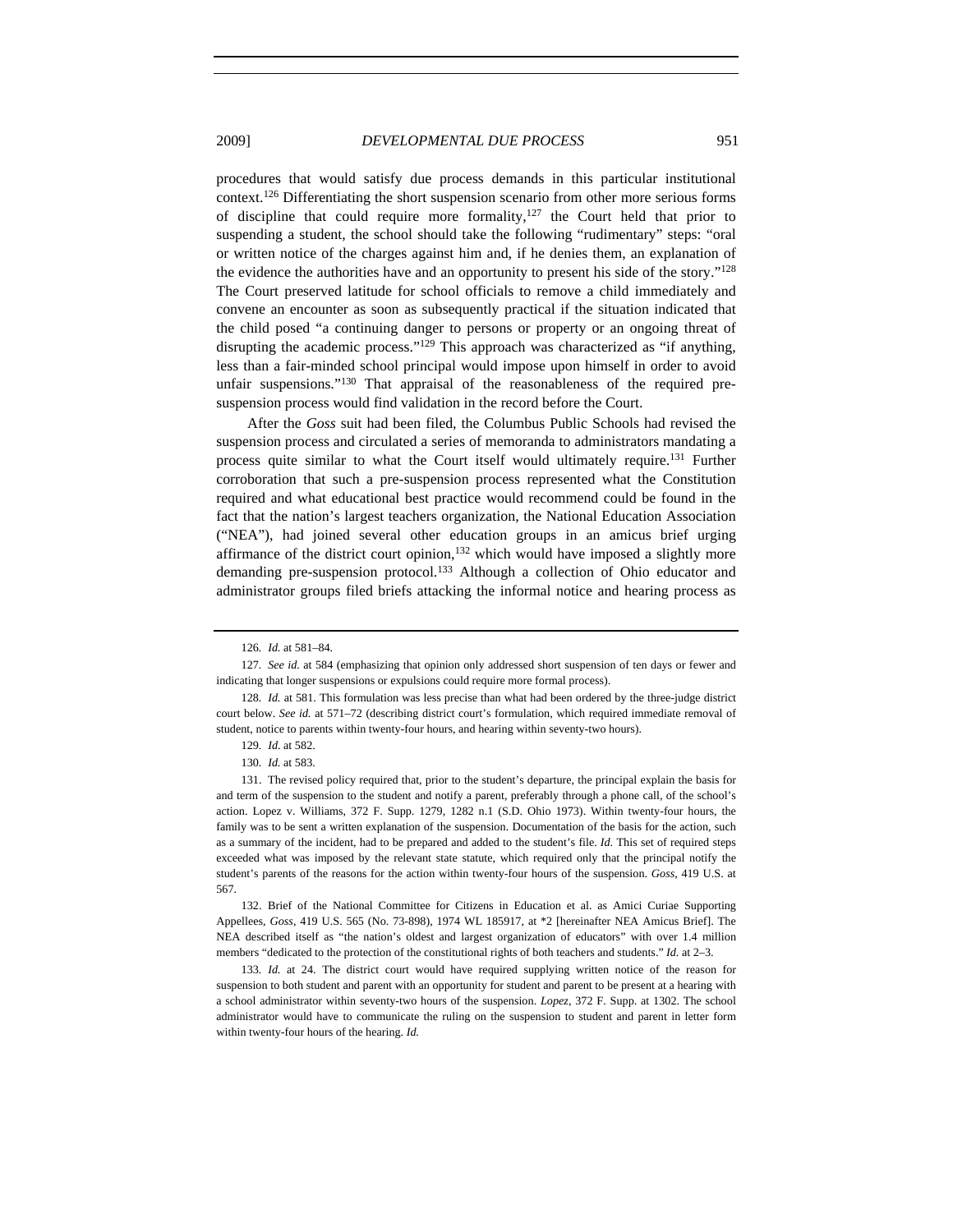unworkable and burdensome, $134$  the NEA refuted these contentions by presenting data from school systems around the country, including several far larger than the Columbus system, showing that such procedures were already in use in many districts and were regarded as helpful.135 Such practices conformed to the guidelines for the handling of student suspensions presented in the NEA's 1971 code of student rights and responsibilities.136

As would be true in the later evaluation of what the Fourth Amendment required in the school search context in *New Jersey v. T.L.O.*, 137 the *Goss* Court did not make any attempt to investigate the substantive basis for the suspension or to gauge whether unjustifiable disparities existed in the imposition of punishments. Also omitted from the *Goss* Court's account were the details of what had transpired to precipitate the challenged discipline. Columbus, Ohio, was in the throes of an acrimonious desegregation process.138 In 1971, conflicts between black and white students and between black students and school officials were escalating.139 Among the plaintiffs in *Goss* were black students involved in protests, including a student walkout, that appear to have been sparked by administrators' cancellation of previously approved Black History Week events organized by students.<sup>140</sup> Facing mounting racial tension after an off-campus incident in which two black students were reportedly shot by white students, school officials came to view the content of the Black History Week events as potentially too incendiary.141

The suspended black students had either received no explanation for their suspension or faced allegations of conduct they vehemently disputed but had no opportunity to contest before their removal.142 One—a football star with no prior disciplinary history who had served on the series of committees formed to address racial conflict in his high school—was suspended by the principal after urging other students to boycott classes as an expression of outrage over the school officials' curtailment of the students' Black History Week program.<sup>143</sup> These omitted details underscore how complaints about disciplinary practices often reveal deeper dysfunction within a school or district. As will be discussed in Part III, the specter of racial

<sup>134.</sup> Brief by The Buckeye Ass'n of School Administrators et al. as Amici Curiae Supporting Appellee, *Goss*, 419 U.S. 565 (No. 73-898), 1974 WL 185913, at 11–12.

<sup>135.</sup> NEA Amicus Brief, *supra* note 132, at 25–27. The NEA Amicus Brief specifically detailed the contents of Seattle suspension procedure regulations, which imposed obligations on school officials that far exceeded those set out by the *Goss* district court and were ostensibly well tolerated in this large urban school system. *Id.* at 25–27 n.5. Seattle's regulations prescribed the exhaustion of conciliation mechanisms, which, if unsuccessful, would be followed by written notice of charges and a hearing at which the parent, child, and their counsel could be present and at which the child's representative could question and offer witnesses. *Id*. at 26 n.5.

<sup>136</sup>*. Id*. at 3.

<sup>137. 469</sup> U.S. 325 (1985).

<sup>138.</sup> NEA Amicus Brief, *supra* note 132, at 5.

<sup>139.</sup> *Id.*

<sup>140.</sup> *See id.* at 5–10 (detailing specific students' accounts of suspensions not of record in lower court's opinion).

<sup>141.</sup> *Id.* at 5.

<sup>142.</sup> Goss v. Lopez, 419 U.S. 565, 580–81 n.9 (1975); NEA Amicus Brief, *supra* note 132, at 10.

<sup>143</sup>*. Goss*, 419 U.S. at 569–71 (recounting events precipitating challenged suspensions).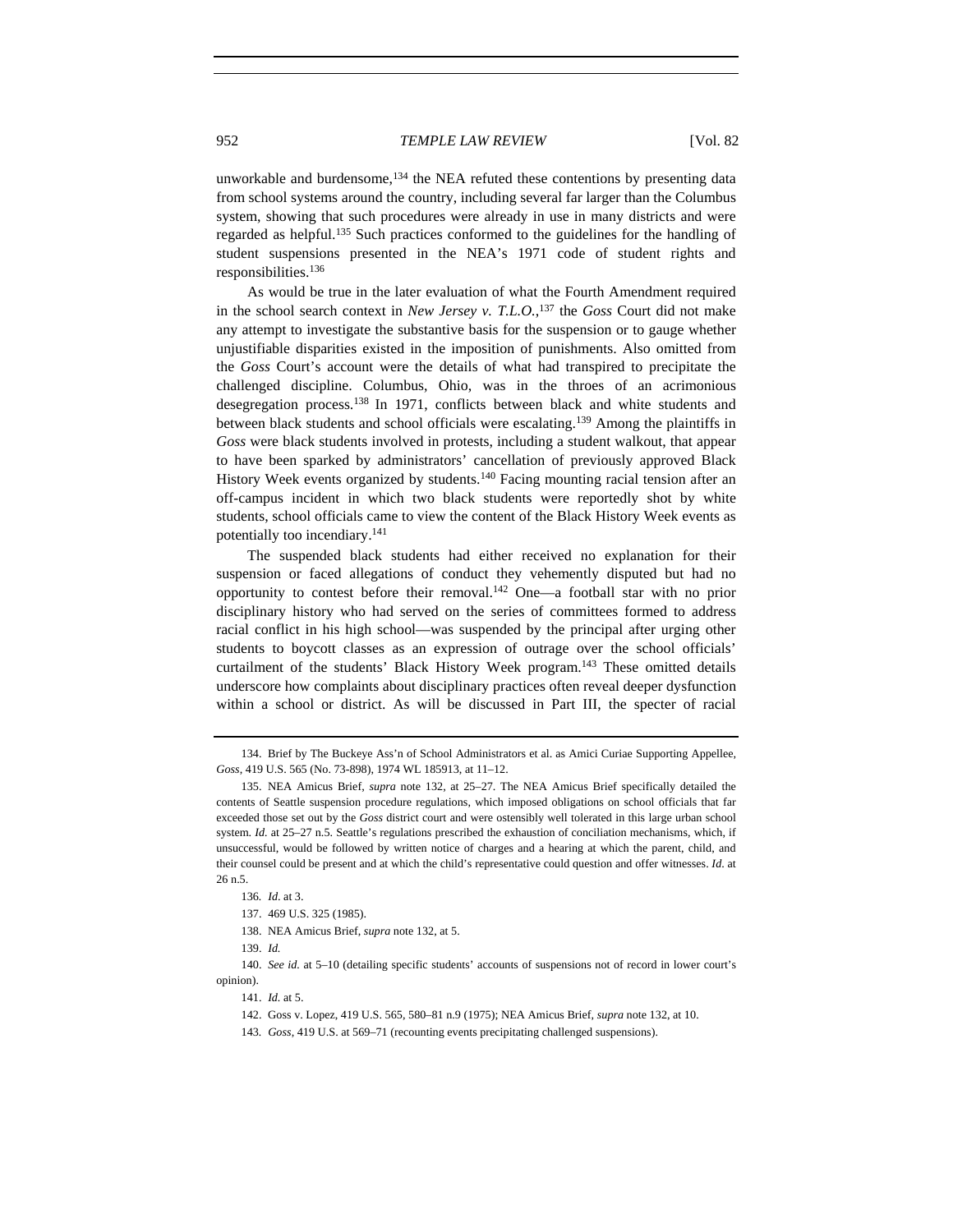disparity and discrimination continues to cast a shadow over contemporary school discipline in an era of zero tolerance and the criminalization of school offenses.

#### 2. Defeat in *Ingraham*

The Court's only exploration of the nature of potential constitutional limits on the severity of school sanctions produced the much maligned ruling in *Ingraham v. Wright*. 144 Students in a Dade County, Florida, junior high school had sued to challenge the repeated infliction of painful physical injuries, including hematomas and broken bones, when they were "paddled" with a wooden implement after being accused of, at most, minor misbehavior.<sup>145</sup> The students asserted that school officials' actions constituted cruel and unusual punishment as prohibited by the Eighth Amendment, and they further argued that the officials' use of corporal punishment violated the students' substantive and procedural due process rights.<sup>146</sup> After hearing the students' evidence in a one-week trial, the federal district judge granted the school officials' motion to dismiss all of the students' claims, finding no basis for relief.<sup>147</sup> On appeal, a Fifth Circuit panel reversed the trial judge's decision. The panel majority found that the school officials' use of paddling amounted to the kind of excessive punishment prohibited by the Eighth Amendment, a conclusion supported by consideration of the age of the students, the nature of their alleged misconduct, the risk of bodily and psychological harms stemming from paddling, and the availability of alternative forms of punishment that promised greater efficacy with less potential for abuse.148 These factors also supported the court's determination that the kind of punishment used violated substantive due process by imposing harm in an arbitrary manner that was unlikely to achieve any legitimate objective.<sup>149</sup> In addition, the panel held that even less harsh corporal punishment would have to be preceded by an appropriate procedural encounter between the student and a school administrator in order to satisfy the demands of due process.150 Reviewing the panel ruling en banc, the Fifth Circuit rejected all of the plaintiffs' claims,151 prompting the students' petition for certiorari.

<sup>144. 430</sup> U.S. 651 (1977).

<sup>145.</sup> Ingraham v. Wright, 498 F.2d 248, 255–59 (5th Cir. 1974). As the panel opinion recounted, students at Charles Drew Junior High School were held down by administrators and struck on the buttocks with a paddle as many as twenty to fifty times. *Id.* at 256, 258. Groups of boys were lined up against the urinals and hit on the buttocks, legs, arms, and neck. *Id.* at 256–57. Some students were paddled while "hook[ed] up," or bent over the back of a chair. *Id.* at 258. One student was hit multiple times on the head and back and then whipped with a belt. *Id.* These beatings produced injuries requiring medical treatment, including in one case an operation to address a head injury, and necessitated some absences as long as ten days. *Id*. The students were punished for failing to sit in an assigned seat, anticipated lateness to class, lack of appropriate footwear for gym (because the student's shoes had been stolen), and allegedly making an obscene call to a teacher, an offense to which a different student later confessed. *Id.* at 256 & n.14, 257–59.

<sup>146.</sup> Ingraham v. Wright, 525 F.2d 909, 911–15 (5th Cir. 1976) (en banc), *aff'd*, 430 U.S. 651 (1977).

<sup>147</sup>*. Id.* at 912–16.

<sup>148</sup>*. Ingraham*, 498 F.2d at 264–65.

<sup>149</sup>*. Id.* at 268–69.

<sup>150</sup>*. Id*. at 267–68.

<sup>151</sup>*. Ingraham,* 525 F.2d at 912, 915.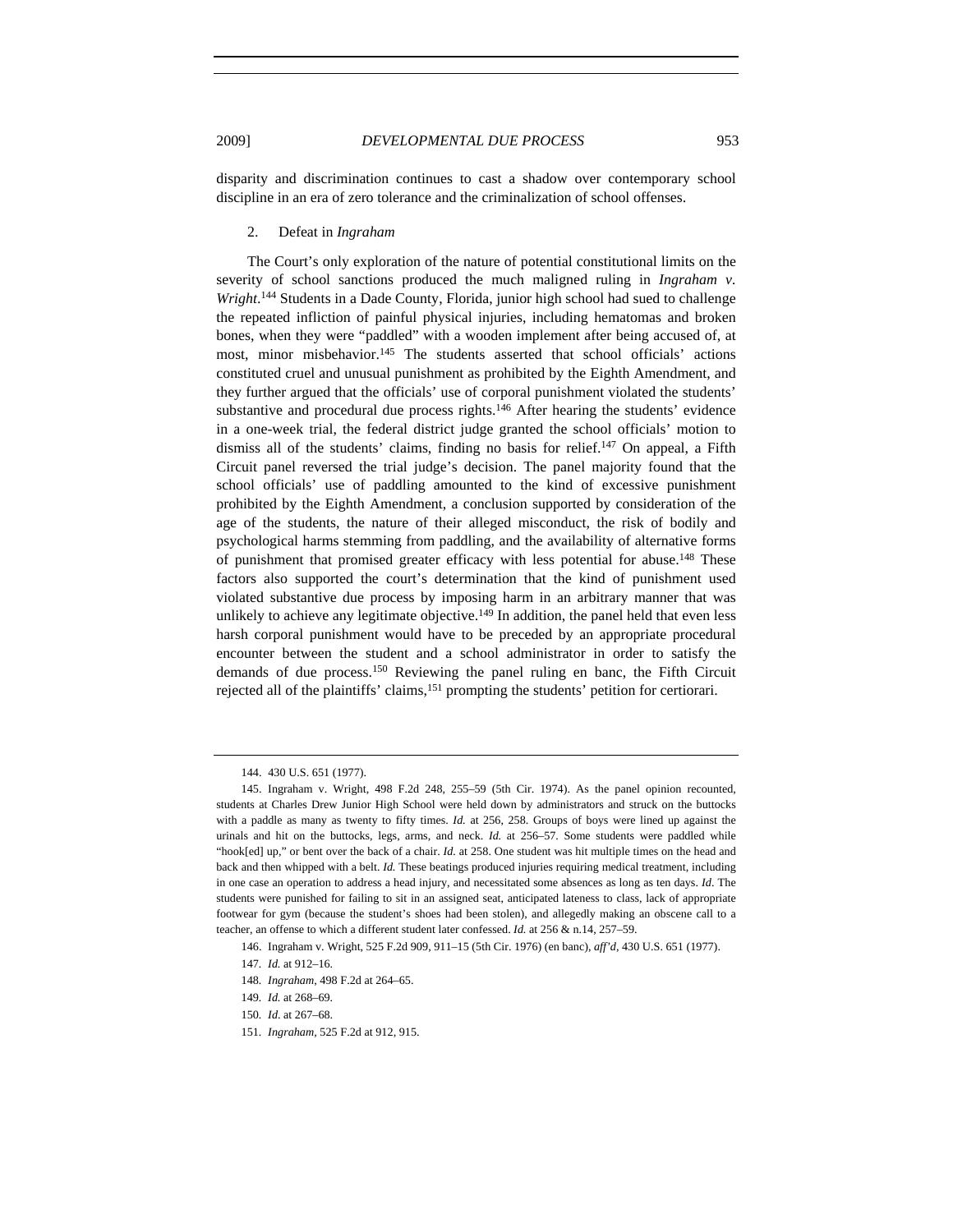In a five-to-four decision, the Supreme Court upheld the en banc ruling, concluding that the Eighth Amendment did not apply to corporal punishment in schools.<sup>152</sup> Although the use of such disciplinary methods on prisoners had been found to be subject to the Amendment's prohibition of cruel and unusual punishment,<sup>153</sup> the *Ingraham* majority found that the tradition of using physical punishment on children refuted any contention that a school's use of such methods offended contemporary standards of decency or amounted to the kind of grossly disproportionate sanction that the Eighth Amendment would prohibit.<sup>154</sup> The majority went on to reject the students' assertion that, in the absence of a constitutional bar against paddling, they were at least entitled to some prepunishment opportunity to challenge the allegations against them via a *Goss*-type hearing.155 Despite the unrebutted evidence presented to the district court that school officials had failed to follow statutory and regulatory guidelines on the use of paddling156 and that a persistent pattern of abuse had gone unchecked, the majority found that any improprieties in the administration of physical punishment could be corrected through the use of state tort remedies.<sup>157</sup>

In dissent, Justice White harshly criticized the majority for evading the substantive due process implications of the punishment inflicted.<sup>158</sup> This claim had been addressed by the Fifth Circuit and presented in the students' petition for certiorari, but the Court had declined to address it in the grant. Consequently, the students' briefs to the Supreme Court only obliquely addressed substantive due process concerns.159 However, Justice White chided the Court for failing to amend the grant of certiorari and order reargument so that the Court could address what he considered a potentially viable mode of analyzing the constitutionality of the officials' conduct.<sup>160</sup>

The Court's refusal to consider the substantive due process infirmities of the challenged corporal punishment regime became a critical focal point of Irene Merker

<sup>152.</sup> Ingraham v. Wright, 430 U.S. 651, 683 (1977).

<sup>153</sup>*. See, e.g.*, Jackson v. Bishop, 404 F.2d 571, 579–80 (8th Cir. 1968) (finding Arkansas prisons' use of strap on inmates violated Eighth Amendment and noting that only two states still permitted this type of punishment as means of enforcing prison discipline).

<sup>154</sup>*. Ingraham,* 430 U.S. at 669.

<sup>155</sup>*. Id.* at 680–82.

<sup>156</sup>*. Id.* at 656–57 nn.6–7. The Florida statute that authorized the use of corporal punishment in schools required that the principal be consulted prior to using the technique and prescribed that such punishment not be "degrading or unduly severe." FLA. STAT. ANN. § 233.27 (1961). Dade County School Board policy authorized the use of corporal punishment only after other responses had been exhausted as ineffective and required that a teacher or other official apply such punishment only if another adult was present and under circumstances that would not subject the student to "shame or ridicule." *Ingraham,* 430 U.S. at 656 n.7. The school board policy also specified the type of paddle to be used and the number of "licks" to be applied, and it required that the student be told the reason for the punishment, with the parents to be notified afterward. *Id.* at 656–57.

<sup>157</sup>*. Ingraham*, 430 U.S. at 677 n.45, 683.

<sup>158.</sup> *Id.* at 689 n.5 (White, J., dissenting).

<sup>159.</sup> Brief for Petitioners, *Ingraham*, 430 U.S. 651 (No. 75-6527), 1978 WL 206892, at 44–45 (noting existence of students' liberty interests in protection from bodily harm and reputational injury as part of argument that some process had to precede imposition of corporal punishment by school officials).

<sup>160.</sup> *Ingraham*, 430 U.S. at 689 n.5 (White, J., dissenting).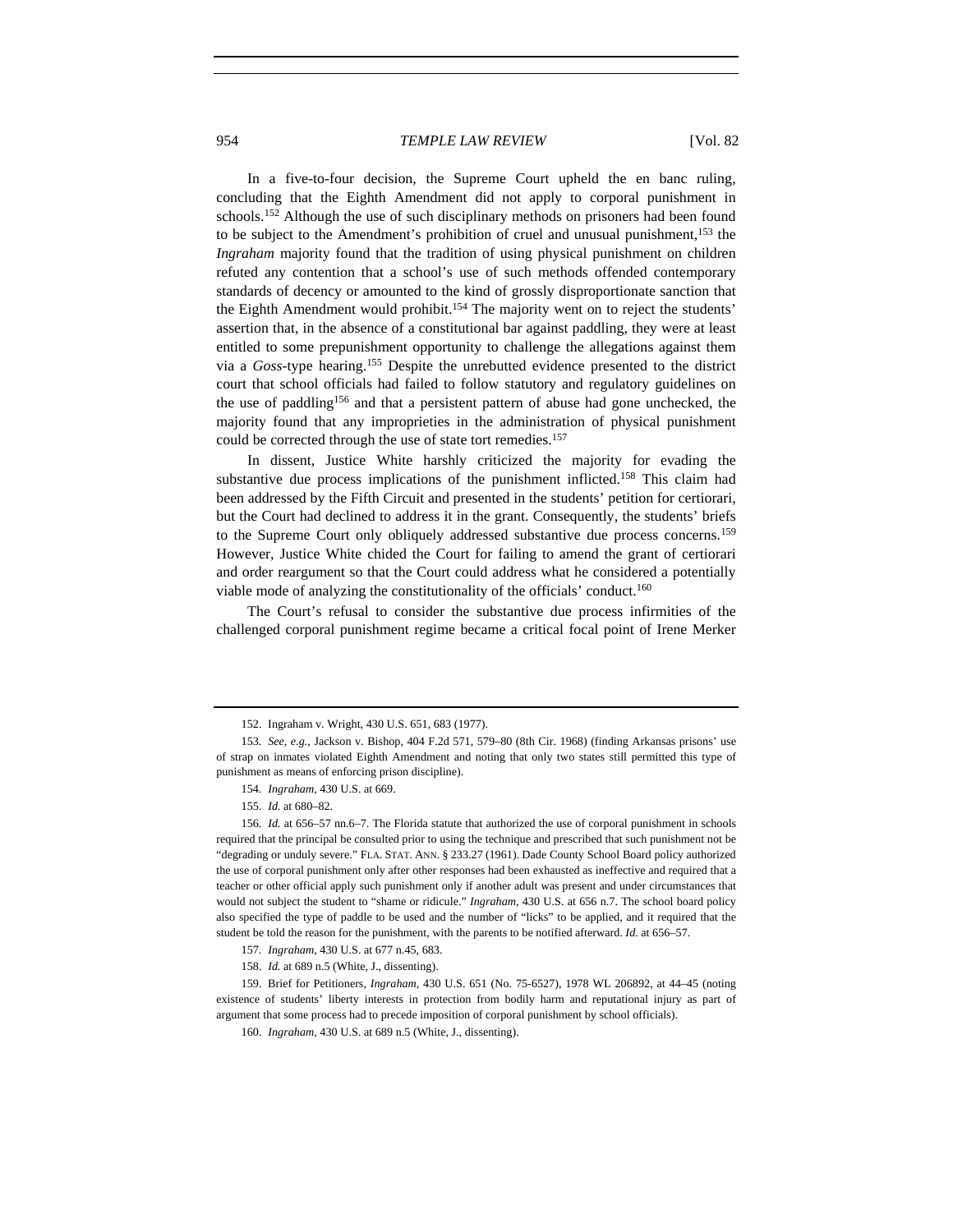Rosenberg's incisive account of *Ingraham*'s deficiencies.<sup>161</sup> Rosenberg saw alarmingly little to justify the majority's refusal to confront how the use of severe physical punishment in school simultaneously intruded on children's rights to physical integrity and personal security and parents' rights to direct their offspring's upbringing, especially when the challenged school officials were unable to tether their conduct to any foundation in educational or psychological expertise.<sup>162</sup>

Contemporary critics of the use of corporal punishment in schools continue to assert that such practices violate substantive due process guarantees. Such critics can now invoke a voluminous body of psychological and educational literature to document the absence of a legitimate pedagogical purpose for the use of physical punishment and the probability that such disciplinary methods are far more likely to harm both individual students and the learning enterprise overall.163 Professor Sacks's formulation of a substantive due process attack on corporal punishment is predicated on gauging the constitutionality of governmental conduct based on its conformity with the best available professional practices in the relevant field.164

#### *C. The Perceived and Actual Shortcomings of* Goss*-Driven Reforms*

Although an examination of *Goss*'s modest application of constitutional scrutiny to school disciplinary practices highlights some avenues of redress when school officials use punishment for illegitimate ends, these earlier efforts to discern the constitutional dimensions of disciplinary practice also reveal a critical commonality with today's situation: the absence of adequate training, which is needed if teachers and administrators are expected to respond appropriately to student behavior amidst surrounding social and institutional struggles. Many desegregating school systems failed to undertake teacher training efforts that could have inhibited the disciplinary manifestations of white teachers' fears and stereotypes about black students entering formerly white schools.165 Likewise, schools had not anticipated the arrival of antiwar and civil rights protests inside the schoolhouse gate. Their sometimes draconian and repressive responses to such events reflected mounting anxiety that the chaotic protest atmosphere on some college campuses would infect American high schools.

<sup>161.</sup> Irene Merker Rosenberg, Ingraham v. Wright*: The Supreme Court's Whipping Boy*, 78 COLUM. L. REV. 75, 103–09 (1978).

<sup>162</sup>*. Id.* at 107–08.

<sup>163</sup>*. See, e.g.*, Deana Pollard Sacks, *State Actors Beating Children: A Call for Judicial Relief*, 42 U.C. DAVIS L. REV. 1165, 1194–1209, 1222–23 (2009) (surveying social science and medical research documenting harms of corporal punishment and connecting this data to substantive due process argument that such punishment should not survive rationality review in which arbitrariness is discerned from gross imbalance between government action's evident harms and its lack of efficacy against its announced goal). Professor Sacks's formulation of a substantive due process attack on corporal punishment is predicated on gauging the constitutionality of governmental conduct based on its conformity with the best available professional practices in the relevant field. *Id.* at 1194–96.

<sup>164</sup>*. Id.* at 1194–96.

<sup>165.</sup> *See* Gary Orfield, *How to Make Desegregation Work: The Adaptation of Schools to Their Newly-Integrated Student Bodies*, 39 LAW & CONTEMP. PROBS. 314, 317–19 (1975) (discussing emotions, frustrations, and problems of teachers in newly desegregated schools).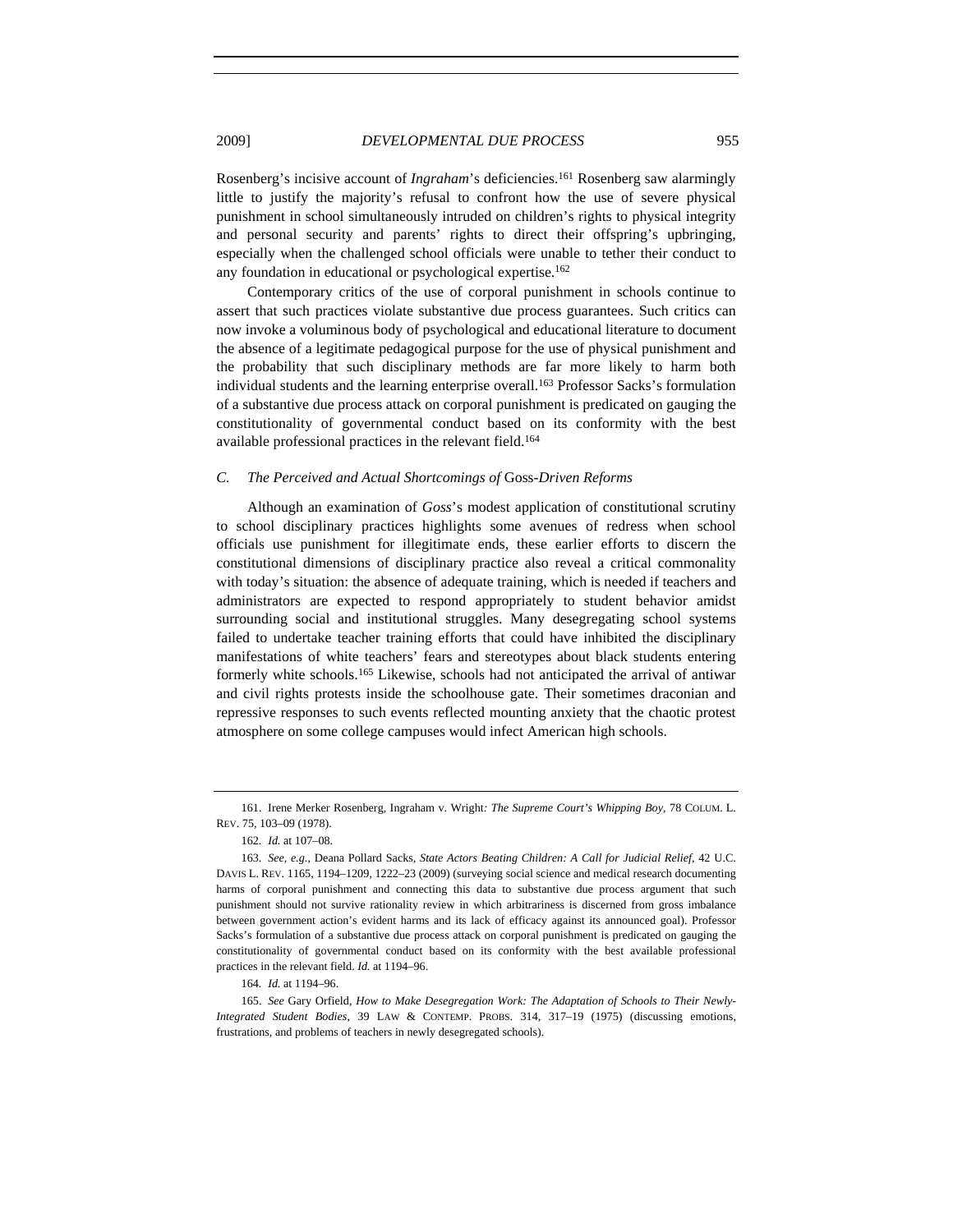Moreover, the *Goss* ruling's focus on process may itself have had significant negative effects on the administration of school discipline, although not necessarily those most frequently catalogued by its most outspoken critics. The *Goss* prescription came under immediate sharp fire from the dissenting Justices in the case. Writing for the dissenters, Justice Powell cast the ruling as an "unprecedented intrusion" by the federal judiciary into the historically local domain of public education.<sup>166</sup> Justice Powell asserted that the majority had failed to recognize the qualified character of a student's right to education under Ohio law<sup>167</sup> and had exaggerated the severity of any loss imposed by an erroneous suspension.<sup>168</sup> Justice Powell contended that such procedural requirements would undermine what the Court itself had affirmed in *Tinker*, the necessarily "comprehensive authority" of school officials to control students' conduct.169 This necessary authority should include, in Justice Powell's view, the discretionary power to suspend unfettered by fear of judicial oversight.170 Justice Powell believed that *Goss* would invite challenges to teachers' authority and make the application of appropriate and needed sanctions less likely, a result that would impair schools' capacity to deliver instruction about both academic subjects and the content of the social compact.171

Subsequent commentators also decried *Goss*. One of the most pointed attacks came from J. Harvie Wilkinson  $III$ ,<sup>172</sup> now serving on the Fourth Circuit. Writing immediately after *Goss*'s arrival and echoing the concerns voiced in Justice Powell's dissent, then-Professor Wilkinson bemoaned the "inflation in the Supreme Court's supervision of our public schools."<sup>173</sup> However, he acknowledged that the due process outcome in *Goss* resonated with ideals of fair and humane individual treatment that had been embraced and effectuated in much of the Court's body of then-recent precedents,174 and therefore found that the decision alone did not effect a dramatic change of course in the balance of power between local school authorities.175 Wilkinson also connected the *Goss* ruling to apprehensions that unchecked disciplinary abuses could thwart the realization of *Brown*'s educational equality aspirations, making

170. *See id.* (arguing that judiciary should have limited role in its supervision of public education).

<sup>166</sup>*.* Goss v. Lopez, 419 U.S. 565, 585 (1975) (Powell, J., dissenting).

<sup>167</sup>*. Id.* at 586–87.

<sup>168</sup>*. Id.* at 589.

<sup>169</sup>*. Id.* at 590 (quoting Tinker v. Des Moines Indep. Cmty. Sch. Dist., 393 U.S. 503, 507 (1969)) (internal quotation marks omitted).

<sup>171</sup>*. Id.* at 593–94.

<sup>172.</sup> J. Harvie Wilkinson III, Goss v. Lopez*: The Supreme Court as School Superintendent*, 1975 SUP. CT. REV. 25.

<sup>173</sup>*. Id.* at 28. This theme would subsequently appear in Judge Wilkinson's judicial opinions rejecting challenges to school administrators' decisions as violations of student or teacher First Amendment rights. *See, e.g.*, Boring v. Buncombe Cnty. Bd. of Educ., 136 F.3d 364, 371–72 (4th Cir. 1998) (Wilkinson, J., concurring) (emphasizing criticism of dissenting judges' recommended analysis of teacher's constitutional claim as threatening to make education a "federal judicial enterprise").

<sup>174.</sup> Wilkinson saw *Goss* as a small but corrosive addendum to a roster of cases in which the Court exhibited an infatuation with what he characterized as the "indiscriminate constitutionalization" of government action, a trend reflecting the influence of the theories of "New Property" theorist Charles Reich. Wilkinson, *supra* note 172, at 56–57.

<sup>175</sup>*. Id*. at 28.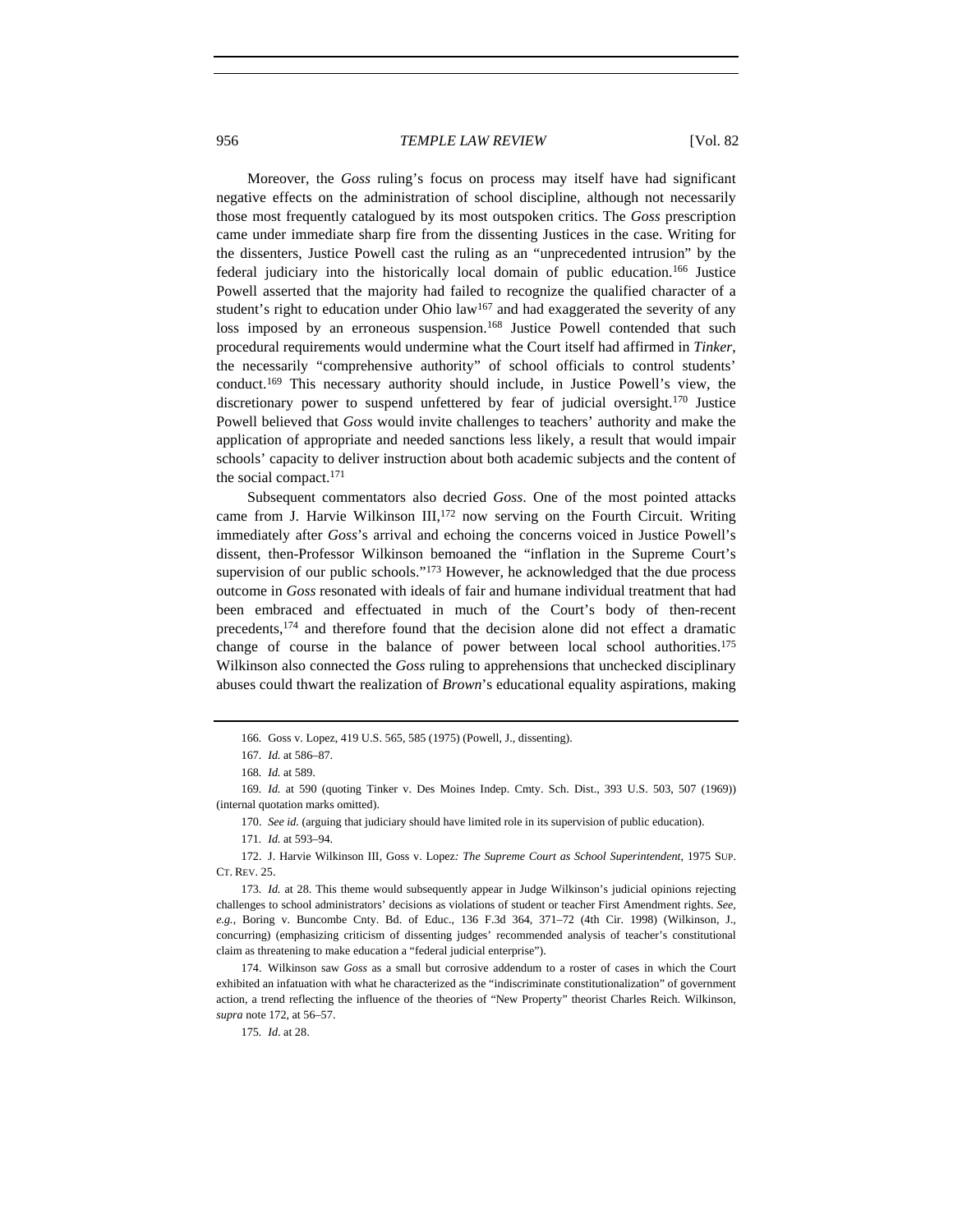judicial action necessary.176 However, for the *Goss* dissenters, the ruling was a mistake that threatened to allow anxieties about lingering racial tensions in desegregating schools to undermine administrators' need to punish behavior that threatened the educational enterprise.177

Crediting the hypothesis that the *Goss* process requirements would accelerate the erosion of school officials' authority, Wilkinson asserted that such a consequence more than outweighed the benefits that the new procedural formula conferred on students.<sup>178</sup> Wilkinson noted the limited reach of *Goss*, which said nothing about constitutional constraints on the substantive standards that created the basis for school discipline.<sup>179</sup> In addition, he emphasized that *Goss* delivered only the most minimal procedural protections which, if implemented in a threadbare manner, could make the promised check on arbitrary or wrongful discipline a charade.<sup>180</sup> He therefore questioned whether the Court's edict would achieve its main objective, the prevention of mistaken imposition of short suspensions, a risk Wilkinson conceded to be "not slight."181 Thus, Wilkinson projected a future in which the *Goss* mandate was simultaneously ineffective against its putative objective, the elimination of erroneous ejections of students, and yet toxically potent in undermining school officials' capacity to control the school environment and deliver effective academic instruction. He foresaw school personnel embroiled in time-consuming hearings or, worse still, abandoning reasonable efforts to enforce order.182 Wilkinson warned: "Given the climate of today's schools, it would seem an inappropriate moment for the Court to risk creating such inhibitions on the part of disciplinarians and to arm alleged offenders with enhanced prospects for judicial recourse."183

Wilkinson concluded his critique of *Goss* by assailing what he considered to be the majority's ill-advised venture into child psychology. In his view, the *Goss* majority rather naively accepted the notion that mistaken discipline harmed students and alienated them from our system of democratic education while implausibly discounting the ruling's potential to fuel students' sense of entitlement and to nudge them toward the abandonment of a sense of obligation to others.184 To him, the limited procedural constraints on the administration of school discipline that *Goss* deemed constitutionally required were likely to prevent the school from guiding a child to self-mastery. This result would ultimately foil the social mission of the public school while depriving the child of the lesson that his dignity might be more powerfully affirmed by rendering him subject to necessary restraint rather than by abandoning him to his own immature inclinations.185

<sup>176</sup>*. Id.* at 32.

<sup>177</sup>*. Id.*

<sup>178.</sup> *Id.*

<sup>179</sup>*. Id.* at 29.

<sup>180</sup>*. Id*. at 30, 42.

<sup>181</sup>*. Id*. at 43.

<sup>182</sup>*. Id.* at 60.

<sup>183</sup>*. Id*. at 69.

<sup>184</sup>*. Id.* at 73–75.

<sup>185.</sup> Bruce C. Hafen, *Schools as Intellectual and Moral Associations*, 1993 BYU L. REV. 605, 616 (characterizing "civil liberties-based jurisprudence" as "abandoning children to their 'rights'").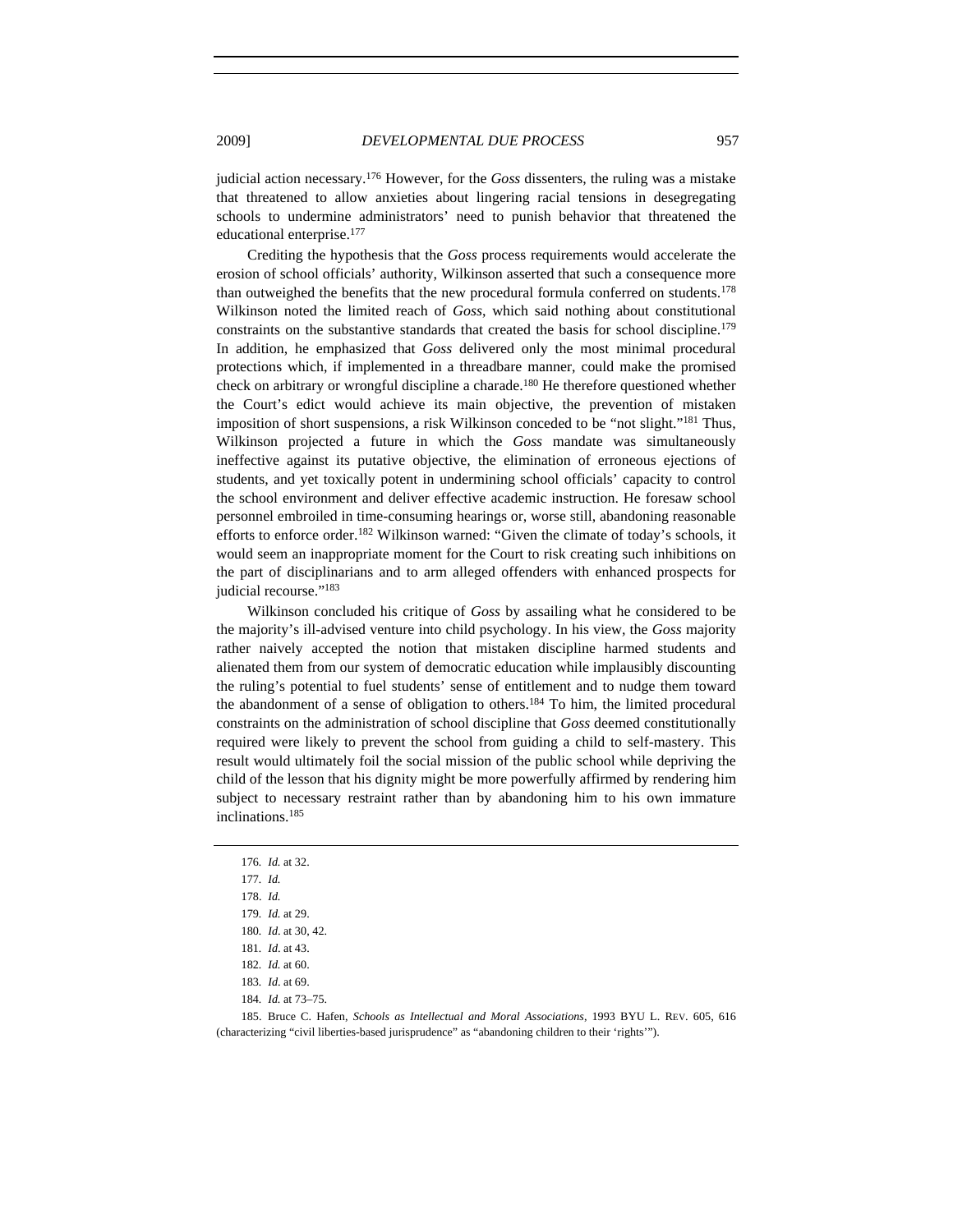Hostility toward *Goss* and apprehension about its effects on school operations, particularly on the ability to maintain order, has continued to animate the work of critics of school discipline, such as Richard Arum.186 Arum's book, *Judging School Discipline*, presents the thesis that *Goss*'s process mandate "had a significant role in contributing to the decline in moral authority and the erosion of effective disciplinary practices in American public schools."187 Surveying the volume of actions filed by students and their parents in state and federal courts to challenge disciplinary sanctions before and after *Goss*, Arum documents a marked increase in such filings and concludes that this litigation wave reflected students' "sense of legal entitlement" and spurred a problematic "skepticism about the legitimacy of school disciplinary practices."188 Arum further argues that schools responded to *Goss* and the litigation he asserts it spawned by disciplining students less.<sup>189</sup>

Other scholars' findings regarding the volume and outcome of students' litigated challenges to discipline since *Goss* have cast serious doubt on Arum's hypothesis that *Goss* robbed educators of the authority they needed to maintain classroom control. These scholars have instead documented a relatively stable and modest record of litigated challenges and an overwhelmingly favorable set of outcomes for school authorities, a pattern consistent with judicial deference toward school authorities. For example, a recent analysis by Perry Zirkel and Youssef Chouhoud shows that in the period from 1986 to 2005 there were 165 cases presenting discipline challenges and producing  $191$  issue rulings.<sup>190</sup> Out of those rulings, twelve percent were conclusive victories for the student and seven percent were in favor of the student but did not represent substantive vindication of the student's claims, but seventy-four percent gave the school district a conclusive victory.191 Zirkel and Chouhoud conducted further analysis of available discipline litigation data and found that the pattern of schoolfavorable outcomes was generally consistent whether the student pursued federal or

190. Youssef Chouhoud & Perry A. Zirkel, *The* Goss *Progeny: An Empirical Analysis*, 45 SAN DIEGO L. REV. 353, 363, 369 (2008). This study's findings confirmed patterns identified in earlier studies showing a decline in procedural due process decisions after *Goss* and an increase in outcomes favoring school officials.

<sup>186.</sup> Arum is a former high school teacher and now a professor of sociology and education at New York University. *Curriculum Vitae* of Richard Arum, http://steinhardt.nyu.edu/scmsAdmin/uploads/005/136/arumcv0110.pdf (last visited Aug. 1, 2010).

<sup>187.</sup> RICHARD ARUM, JUDGING SCHOOL DISCIPLINE: THE CRISIS OF MORAL AUTHORITY 4 (2003).

<sup>188</sup>*. Id.* at 6.

<sup>189.</sup> *Id*. at 13. Arum acknowledges that businesses have often responded to legislation or litigation by manifesting only "symbolic compliance," but he contends, without being able to document his claim empirically, that schools actually changed their responses to student misconduct by simply doing nothing in order to avoid anticipated legal challenges. *Id.* at 13–14. Arum frequently draws support for his hypothesized retreat from discipline from surveys of teachers and administrators who agree with proffered statements to the effect that schools face "too much interference from courts," that such "interference" was a "very important" factor in "school disciplinary problems" and that "teachers and administrators ha[d] been hampered by court decisions in their application of discipline." *Id*. at 128. Arum does not compare the actual incidence of discipline in any form during the time periods relevant to the survey responses to evaluate if the responses are distorted perceptions of *Goss*-related effects or actual changes in practice.

<sup>191</sup>*. Id.* at 369–70.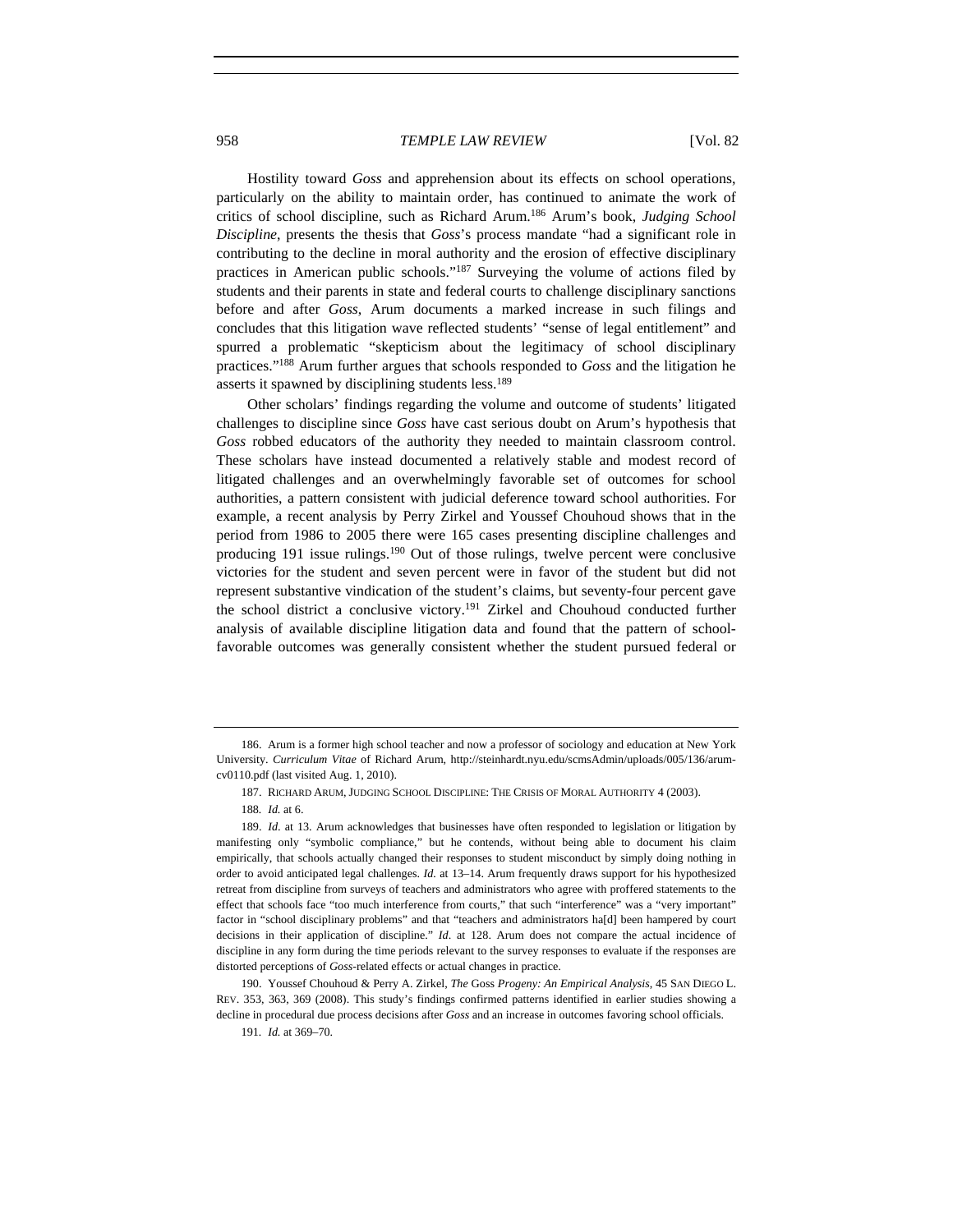state law claims<sup>192</sup> with one exception: state law claims challenging student suspensions or expulsions did have a greater likelihood of success.<sup>193</sup>

Arum's thesis that school discipline became more ineffective after *Goss* ignores an alternative component of what is likely a multifaceted explanation of any perceived or actual deterioration of schools' ability to manage students' behavior. He fails to acknowledge that many schools may be using ineffective disciplinary techniques that reflect little, if any, effort to use available developmental knowledge or that ignore the student's needs or skills deficits that create behavioral problems. Arum does, however, recognize that school discipline's legitimacy will be undercut by sanctions that are too lenient or too harsh, thereby implicitly conceding that the content of schools' disciplinary policies could contribute to a decrease in discipline's effectiveness and a diminution of school officials' capacity to command students' respect for their claimed authority.194

The *Goss* protocol may have had the potential to produce particular correctives and benefits, ensuring the accuracy of allegations that are the basis for discipline and enhancing a student's sense of having been treated fairly even if the outcome is not exoneration.195 However, *Goss* may well have diverted attention away from the substantive content of disciplinary policy, allowing compliance with "skeletal"<sup>196</sup> procedural obligations to deflect attention away from larger issues of fairness and efficacy. As David Kirp presciently feared, the procedural demands of *Goss* can too readily drift toward nothing more than "prepunishment ceremonies"—empty, mechanically executed rituals that produce no meaningful exchange between school officials and students.197 Thus, the need to explore and revise the substantive content of disciplinary policies emerges as a neglected object of constitutional scrutiny.198

195. Arum concedes that *Goss* actually gave students little real substantive protection against discipline that was arbitrary or discriminatory. *Id.* at 208. He posits that the decision propagated a widespread misconception among school personnel that any disciplinary act was likely to precipitate a legal challenge. *Id.* Arum never addresses why school systems did not make more of an effort to give teachers and administrators more accurate information about the legal terrain on which they operated.

196. Wilkinson, *supra* note 172, at 40.

197. David L. Kirp, *Proceduralism and Bureaucracy: Due Process in the School Setting*, 28 STAN. L. REV. 841, 842 (1976). Kirp expressed the fear that organizational constraints on school operations would thwart any opportunity for *Goss* hearings to reshape the disciplinary encounter in a way that advanced mutual understanding and improved the fairness and efficacy of the disciplinary process. Kirp's pessimism reflected the disappointing results of discipline reform efforts predating *Goss*. *See id*. at 853 (noting results of 1972 New York Civil Liberties Union study finding that New York City school officials consistently failed to comply fully with hearing requirements voluntarily adopted by Board of Education). Kirp retained the hope that school officials would come to recognize the value of going beyond the limits of the *Goss*-prescribed encounter and undertake exchanges of a more open and wide-ranging character, exchanges that would establish a mutual empathetic connection between official and student. *Id.* at 865.

198. Recognition of the limited capacity of process-oriented change to eliminate inequities in the application of discipline or to produce more humane and effective disciplinary practices echoes what has been learned from the assessment of the constitutional course of criminal justice reform. The unfortunate diversionary consequences of adopting a procedurally focused constitutional reform agenda to redress the

<sup>192.</sup> Perry A. Zirkel & Youssef Chouhoud, *The* Goss *Progeny: A Follow-Up Outcomes Analysis*, 13 U.C. DAVIS J. JUV. L. & POL'Y 333, 342–47 (2009).

<sup>193</sup>*. Id.* at 347.

<sup>194.</sup> ARUM, *supra* note 187, at 33.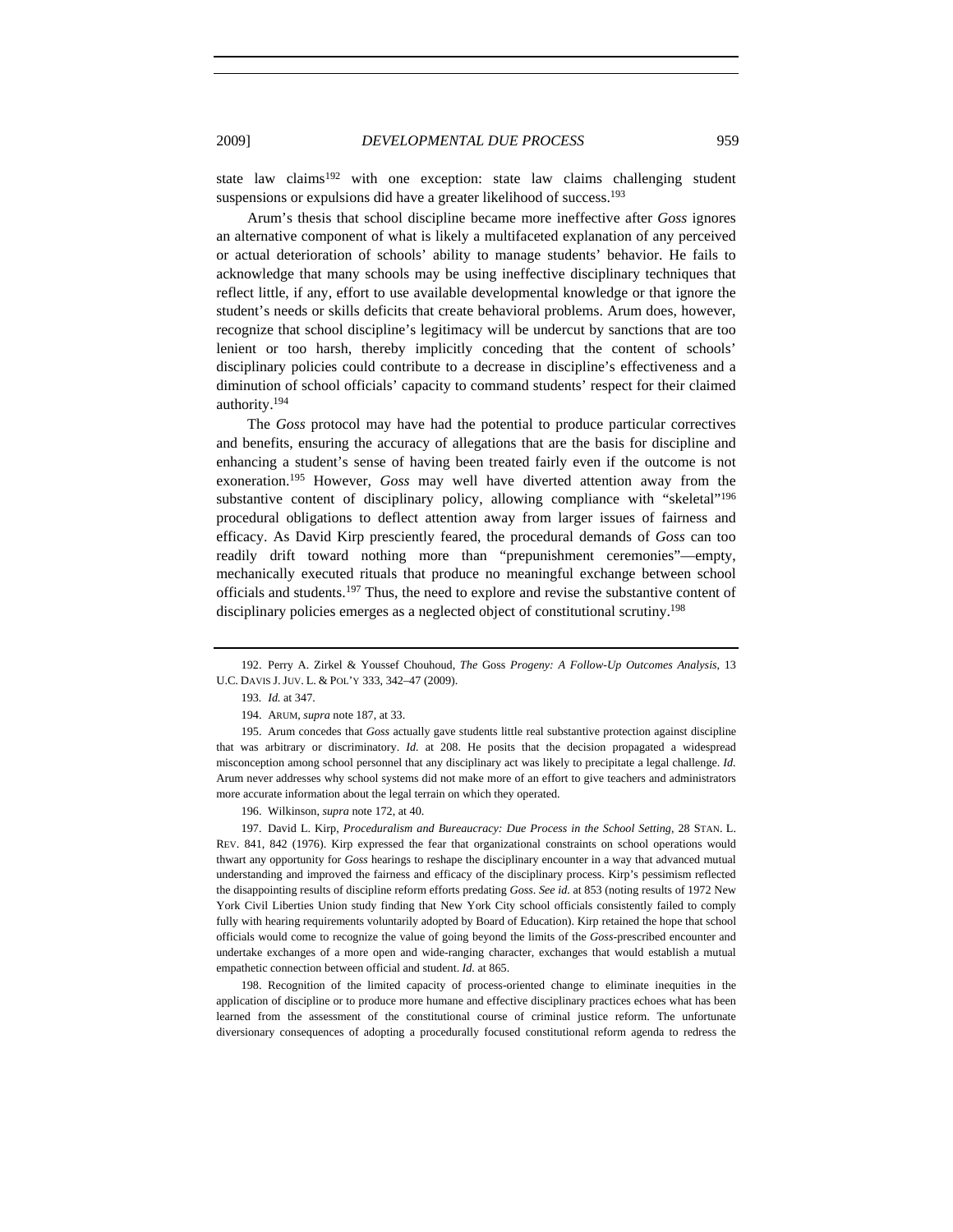#### III. DISCIPLINARY PRACTICES TODAY: APPRECIATING THE NEED FOR REFORM

*Roper* arrived in an era in which school disciplinary policies have become increasingly punitive and rigid as school officials respond to public fears about potentially deadly school violence and to legally imposed performance demands that heighten the perceived urgency of eliminating disciplinary situations that compromise the learning environment.199 Zero tolerance disciplinary policies prescribe expulsion or suspension for a wide swath of offenses, including many formerly addressed through in-school punishment and/or counseling.200

To demonstrate the urgency of a reform effort to redress the harms of prevalent disciplinary regimes, this Article will examine two bodies of literature. It will look first at the litany of abusive practices chronicled by student advocates and scholars. The Article will then review the recent chorus of calls for discipline reform that have been issued by constituencies both within and outside the education establishment, groups such as the National Institute of Child Health and Human Development ("NICHD"), the National Association for the Accreditation of Teacher Education ("NCATE"), the Education Schools Project, and the American Psychological Association.

#### *A. Documenting the Harms of Misguided School Disciplinary Practices*

In a series of important reports, advocacy groups, including the Advancement Project, the Harvard Civil Rights Project, and the American Civil Liberties Union, have documented how school disciplinary practices hurt students by needlessly removing them from the classroom and often propelling them into what has become known as "the school to prison pipeline."201 Students increasingly face suspension and even

200. Eric Blumenson & Eva S. Nilsen, *One Strike and You're Out? Constitutional Constraints on Zero Tolerance in Public Education*, 81 WASH. U. L.Q. 65, 66 (2003). The zero tolerance approach has been extended far beyond its origins in the 1994 Gun-Free Schools Act's requirement that school systems receiving federal aid must impose a mandatory one year expulsion on any student found to have a firearm in school. Gun-Free Schools Act, 20 U.S.C. § 7151(b)(1) (2006). The Act also required that schools refer students found with firearms to law enforcement authorities. *Id.* § 7151(h)(1). The statute did, however, permit applicable state law to authorize the local education agency's chief administrative officer to modify the expulsion sanction on a case-by-case basis as long as the modification was in writing. *Id.* § 7151(b)(1).

201*. See, e.g.*, ADVANCEMENT PROJECT ET AL., EDUCATION ON LOCKDOWN: THE SCHOOLHOUSE TO JAILHOUSE TRACK (2005) [hereinafter LOCKDOWN], *available at* http://www.advancementproject.org/sites/

injustices of the adult criminal justice system has been examined in the scholarship of William Stuntz. *See generally, e.g.*, William J. Stuntz, *The Political Constitution of Criminal Justice*, 119 HARV. L. REV. 781 (2006); William J. Stuntz, *Substance, Process, and the Civil-Criminal Line*, 7 J. CONTEMP. LEGAL ISSUES 1 (1996).

<sup>199</sup>*. See* David N. Figlio, *Testing, Crime and Punishment*, 90 J. PUB. ECON. 837 (2006) (examining disciplinary records from set of Florida school districts during 1996–1997 school year through 1999–2000 school year and finding that increase in length of suspensions imposed on low-performing students during testing period suggested that schools used selective discipline to affect aggregate accountability testing results). The ways in which the penalty structure of No Child Left Behind creates a temptation for schools to use disciplinary sanctions to exclude low-performing students and artificially boost school performance have been widely documented. *E.g.*, Elisa Hyman, *School Pushouts: An Urban Case Study*, 38 CLEARINGHOUSE REV. 684 (2005); Maureen Carroll, Comment, *Educating Expelled Students After No Child Left Behind: Mending an Incentive Structure That Discourages Alternative Education and Reinstatement*, 55 UCLA L. REV. 1909, 1927–33 (2008); Tamar Lewin & Jennifer Medina, *To Cut Failure Rate, Schools Shed Students*, N.Y. TIMES, July 31, 2003, at A1.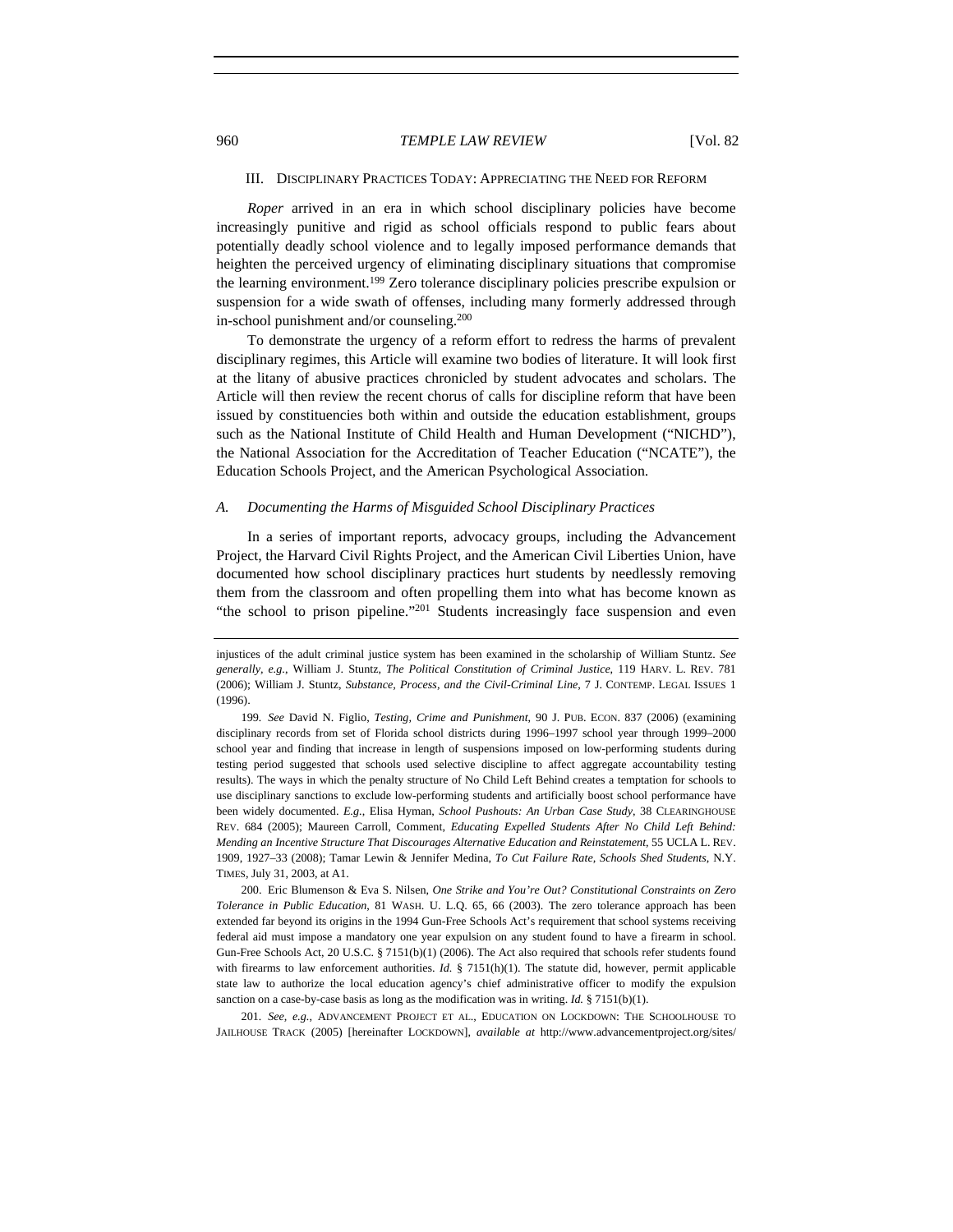arrest for behaviors once dealt with less harshly and within the school setting. Nonviolent behaviors such as insubordination, tardiness, absenteeism, and "disrupting class" can trigger exclusion and criminal consequences under zero tolerance regimes.<sup>202</sup> Minor fights between students producing no serious injuries and involving no weapons also increasingly prompt at least temporary ejection from school and may be referred for prosecution.<sup>203</sup> Students can also face prolonged suspensions when a conflict with a teacher or other official escalates.<sup>204</sup> Such student behavior should not be considered acceptable, but school personnel's inappropriate handling of conflicts with students can foreseeably exacerbate rather than diffuse tension and hostility.205 Such disciplinary responses are traumatic for children and families<sup>206</sup> and result in a detrimental loss of learning time.<sup>207</sup> This mishandling of events is often traceable to a lack of training on how to deal with students in a developmentally appropriate way.<sup>208</sup>

default/files/publications/FINALEOLrep.pdf; ADVANCEMENT PROJECT & THE HARVARD CIVIL RIGHTS PROJECT, OPPORTUNITIES SUSPENDED: THE DEVASTATING CONSEQUENCES OF ZERO TOLERANCE AND SCHOOL DISCIPLINE (2000) [hereinafter OPPORTUNITIES SUSPENDED], *available at* http://www.advancementproject.org /sites/default/files/publications/opsusp.pdf; AM. CIVIL LIBERTIES UNION ET AL., DIGNITY DENIED: THE EFFECT OF "ZERO TOLERANCE" POLICIES ON STUDENTS' HUMAN RIGHTS (2008), *available at* http://www.aclu.org/pdfs/humanrights/dignitydenied\_november2008.pdf; AM. CIVIL LIBERTIES UNION & THE ACLU OF CONN., HARD LESSONS: SCHOOL RESOURCE OFFICER PROGRAMS AND SCHOOL-BASED ARRESTS IN THREE CONNECTICUT TOWNS (2008) [hereinafter HARD LESSONS], *available at* http://www.aclu.org/pdfs/racial justice/hardlessons\_november2008.pdf; AM. CIVIL LIBERTIES UNION OF MICH., RECLAIMING MICHIGAN'S THROWAWAY KIDS: STUDENTS TRAPPED IN THE SCHOOL-TO-PRISON PIPELINE (2009), *available at* http://aclumich.org/sites/default/files/file/reclaimingmichigansthrowawaykids.pdf; JUDITH A. BROWNE, ADVANCEMENT PROJECT, DERAILED: THE SCHOOLHOUSE TO JAILHOUSE TRACK (2003) [hereinafter DERAILED], *available at* http://www.advancementproject.org/sites/default/files/publications/Derailerepcor\_ 0.pdf; FLA. STATE CONFERENCE NAACP ET AL., ARRESTING DEVELOPMENT: ADDRESSING THE SCHOOL DISCIPLINE CRISIS IN FLORIDA [hereinafter ARRESTING DEVELOPMENT] (2006), *available at* http://www.advancementproject.org/sites/default/files/full%20report.pdf; NAT. ECON. & SOC. RIGHTS INITIATIVE, DEPRIVED OF DIGNITY: DEGRADING TREATMENT AND ABUSIVE DISCIPLINE IN NEW YORK CITY & LOS ANGELES PUBLIC SCHOOLS [hereinafter NESRI], *available at* http://www.nesri.org/Deprived%20of%20 Dignity%2007.pdf.

202. *See, e.g.*, ARRESTING DEVELOPMENT, *supra* note 201, at 7–8, 16, 21, 34 (noting minor infractions that can and have led to arrests under zero tolerance policies, including five-year-old girl arrested for having temper tantrum in class); DERAILED, *supra* note 201, at 9, 16 (describing minor infractions from Baltimore, Houston, and Palm Beach, including arrest of teenager for carrying egg in his pants on Halloween); OPPORTUNITIES SUSPENDED, *supra* note 201, at 4–5 (noting nationwide incidents, including expulsion of female student for carrying sparklers in her backpack).

203*. See, e.g.*, ARRESTING DEVELOPMENT, *supra* note 201, at 8 (noting that one Florida county public school district referred 1,616 cases to local law enforcement during a single school year).

204*. See, e.g.*, NESRI, *supra* note 201, at 20 (reporting suspensions of two weeks to a month for cursing or yelling at a teacher).

205. Liz Bowie, *Attack on City Teacher Highlights Training Gaps, Educators Lack Skills to Defuse Clashes, Some Say*, BALT. SUN, Apr. 11, 2008, at 1B.

206. RUSSELL SKIBA ET AL., AM. PSYCHOLOGICAL ASS'N, ARE ZERO TOLERANCE POLICIES EFFECTIVE IN THE SCHOOLS? AN EVIDENTIARY REVIEW AND RECOMMENDATIONS 82–84 (2006) [hereinafter APA REPORT], *available at* http://www.texasappleseed.net/pdf/ZTTF%20Report%20Final%20approved%20by%20BOD.pdf.

207. Even when schools use the less drastic but increasingly common sanction of in-school suspension ("ISS"), students may be hurt academically. *See* Brent E. Troyan, Note, *The Silent Treatment: Perpetual In-School Suspension and the Education Rights of Students*, 81 TEX. L. REV. 1637, 1656–58 (2003) (describing schools' failure to provide academic materials and instruction to students in ISS). In-school suspension is a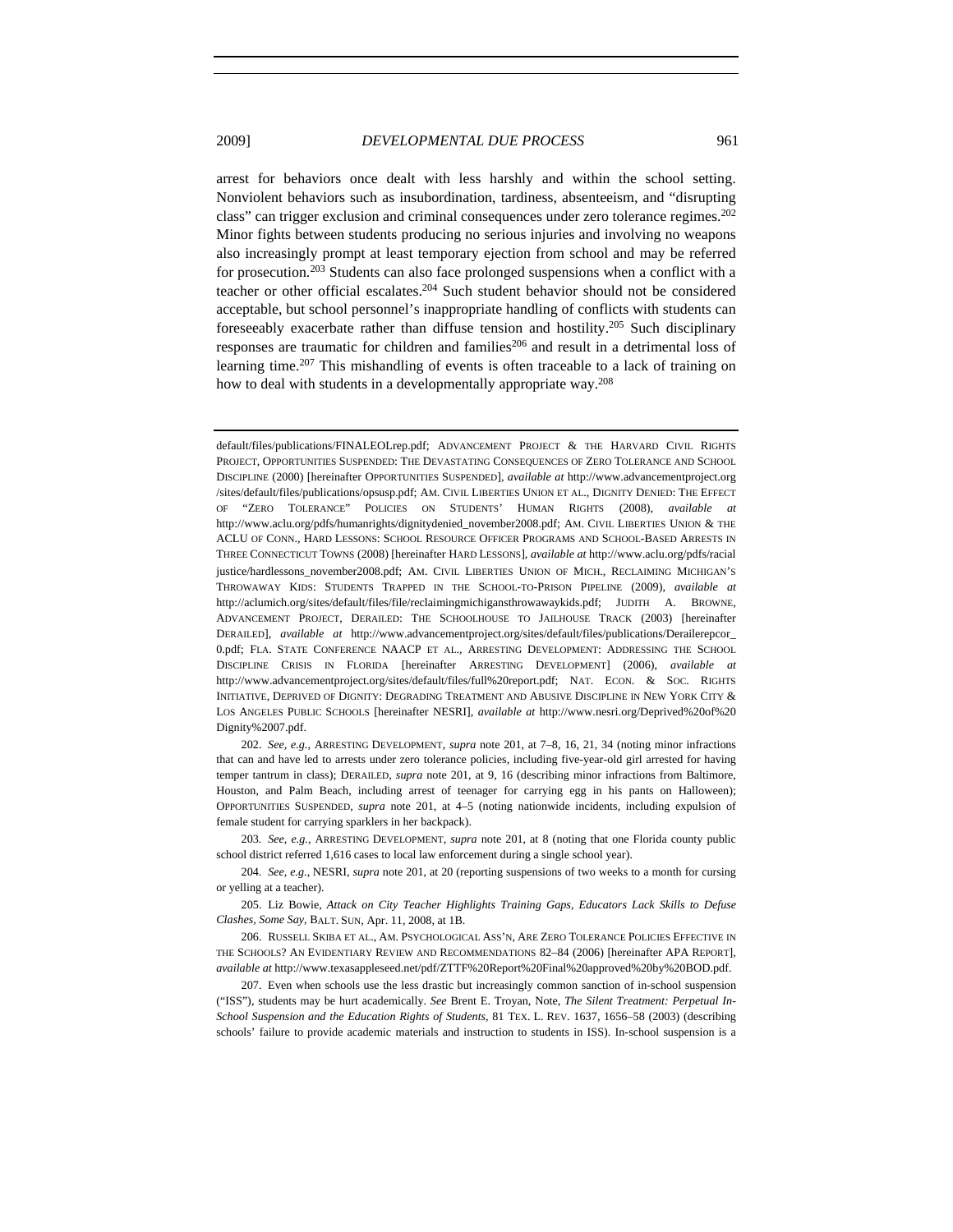Zero tolerance policies also often require or authorize referring students for possible criminal prosecution in addition to the school sanction, leading to what has been termed the "criminalization of the classroom."209 Such policies can ensnare students accused of relatively minor offenses and have been applied even in elementary schools. Broadly worded statutes prescribing the punishment of offenses such as "terroristic threats" and "offensive touching" have been used to arrest and criminally charge children as young as six.<sup>210</sup>

Although zero tolerance policies remove discretion, they have not eliminated racial disproportionality in discipline.<sup>211</sup> The overrepresentation of black and Latino students, particularly boys, among those suspended and expelled continues unabated in zero tolerance systems. Examinations of zero tolerance regimes consistently reflect significant racial disproportionality in the imposition of punishment, including the referral of students into the criminal justice system for misconduct at school.<sup>212</sup> In a

209. ELORA MUKHERJEE ET AL., N.Y. CIVIL LIBERTIES UNION, CRIMINALIZING THE CLASSROOM: THE OVER-POLICING OF NEW YORK CITY SCHOOLS (2007), *available at* http://www.nyclu.org/pdfs/criminalizing\_ the\_classroom\_report.pdf. The increasing use of police and prosecutors to address student behavior has been decried as an abdication of educators' responsibility and an abandonment of the troubled youth most in need of the help schools could provide. *See* KIM BROOKS ET AL., SCHOOLHOUSE HYPE: TWO YEARS LATER 15–16 (2000), *available at* http://www.justicepolicy.org/images/upload/00-04\_REP\_SchoolHouseHype2\_JJ.pdf (noting additional problems schools face for disciplinary actions against children with special educational needs); Bernadine Dohrn, *The Schools, the Child, and the Court*, *in* A CENTURY OF JUVENILE JUSTICE 267 (Margaret K. Rosenheim et al. eds., 2002).

210*. See, e.g.*, DERAILED, *supra* note 201, at 11 (listing incidents in which elementary school children as young as six were arrested and charged criminally for behavior such as talking during an assembly, pushing another student, and playing cops and robbers with paper gun); *id.* at 39 (describing use of "terroristic threats" and "offensive touching" statutes).

211. Disabled students also face disproportionately frequent and severe discipline. As was likely true in prior eras, minority and disabled children are at heightened risk in defective disciplinary regimes because officials' overt or subconscious bias compounds the problems posed by school personnel's failure to understand what constitutes appropriate disciplinary measures.

212*. See, e.g.*, LOCKDOWN, *supra* note 201, at 9 (noting that of 1,105 arrests of students for school related behavior in Palm Beach County, Florida, schools in 2003, black students comprised sixty-four percent of arrestees but only twenty-nine percent of student population); HARD LESSONS, *supra* note 201, at 25–26 (finding that black and Latino students together were sixty-nine percent of student population in East Hartford, Connecticut but made up eighty-five percent of school arrests; black and Latino students in West Hartford were twenty-four percent of student population, but made up sixty-three percent of those arrested); *see also generally* Avarita L. Hanson, *Have Zero Tolerance School Discipline Policies Turned into a Nightmare? The*  American Dream's Promise of Equal Educational Opportunity Grounded in Brown v. Board of Education, 9 U.C. DAVIS J. JUV. L. & POL'Y 289 (2005); Frances P. Solari & Julienne E.M. Balshaw, *Outlawed and Exiled: Zero Tolerance and Second Generation Race Discrimination in Public Schools*, 29 N.C. CENT. L.J. 147 (2007); Heather Cobb, Note, *Separate and Unequal: The Disparate Impact of School-Based Referrals to* 

sanction that does not trigger reporting under mandated civil rights data reporting guidelines, and its use may mask the full extent of racial disproportionality in discipline.

<sup>208</sup>*. See* LOCKDOWN, *supra* note 201, at 10 (emphasizing need for specialized training for school resource officers ("SRO") in how to understand and deal with adolescents); HARD LESSONS, *supra* note 201, at 47 (recommending that minimum required training for SROs include information about child and adolescent psychology); *id.* at 20 (reporting decline in arrests by SROs in Bridgeport schools after officers received training addressing adolescent psychology as well as mediation and problem-solving techniques). Involvement of SROs in handling discipline also raises the specter of students facing charges such as resisting arrest and assault on a police officer if they react angrily during the incident. HARD LESSONS, *supra* note 201, at 17 (recounting one such escalating incident in Stratford, Connecticut, school).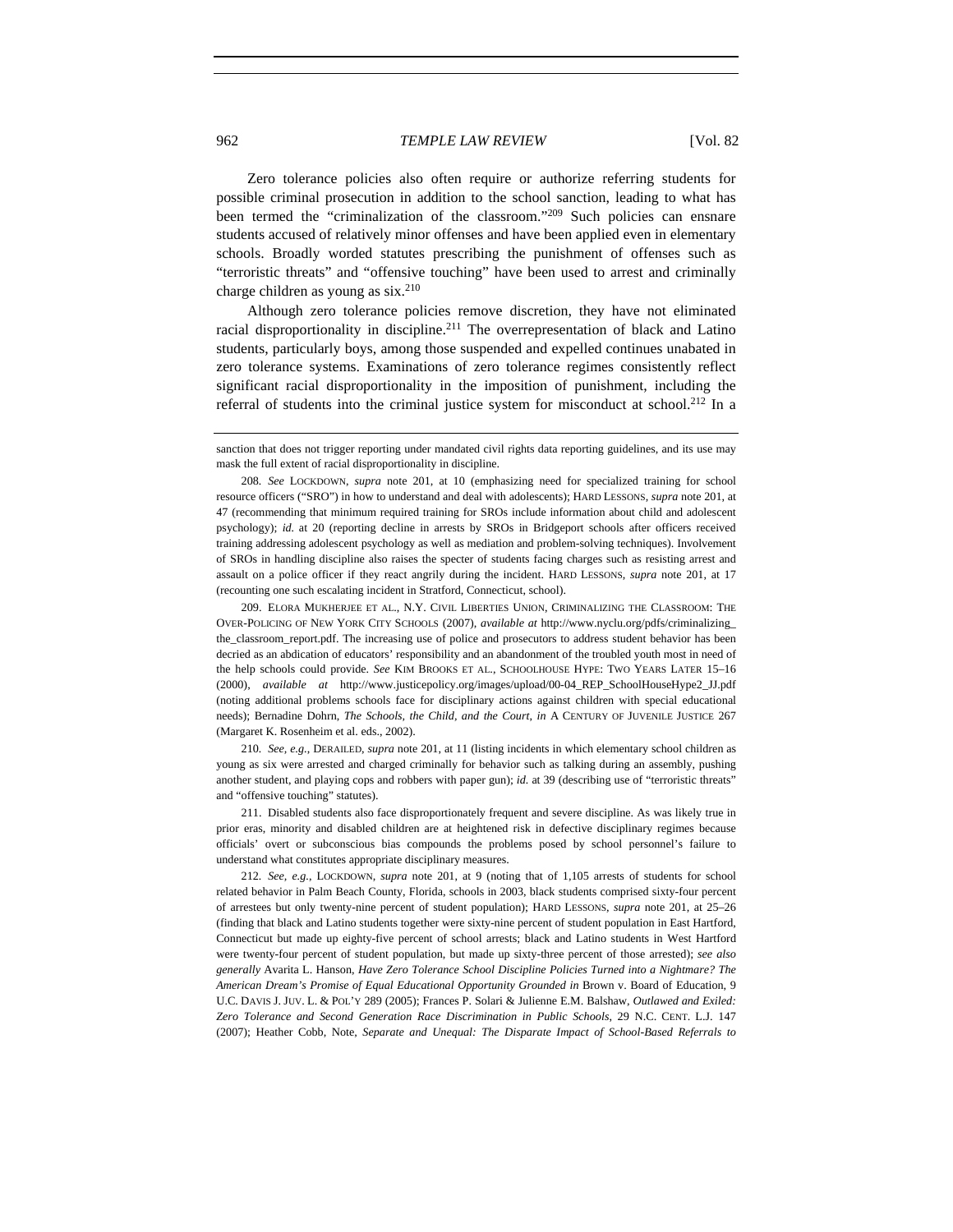major study of the disciplinary practices of an urban Midwestern school system, psychologist Russell Skiba, a leading authority on zero tolerance practices and their effects, has used multiple regression analysis to demonstrate that no factor other than race could explain this disparity in a major study of the disciplinary practices of an urban Midwestern school system.213

Another troubling deficiency of the zero tolerance approach to student misbehavior is its questionable effectiveness. Research has shown that such policies appear counterproductive, igniting student hostility toward school officials and eroding the sense of school connectedness critical to a student's academic success and behavioral improvement.214 School connectedness is defined as "the belief by students that adults in the school care about their learning as well as about them as individuals."215 A school's psychosocial environment creates the foundation for such connectedness, and the quality of that environment is revealed by disciplinary practices and classroom management strategies as well as through the mechanisms the school provides for students to participate in decision making and present their concerns about school operations.<sup>216</sup> Thus, schools exhibiting a harsh and punitive disciplinary approach diminish the likelihood that students will view the school as supportive. When teachers demonstrate respect for students through their classroom exchanges about behavioral and academic expectations and through the development and implementation of behavioral consequences that the affected students perceive as fair, they can expect better compliance.217 Teachers' capacity to cultivate such a classroom climate depends on their access to relevant training and professional support structures in the school.218 High rates of suspension and expulsion often reveal a broader problem

215*. Id.* at 3.

*Juvenile Court*, 44 HARV. C.R.-C.L. L. REV. 581 (2009); Adira Siman, Note, *Challenging Zero Tolerance: Federal and State Legal Remedies for Students of Color*, 14 CORNELL J.L. & PUB. POL'Y 327 (2005). Racial disparities in the severity and frequency of discipline have continued for over three decades without effective redress through litigation. *See, e.g.*, Mark G. Yudof, *Suspension and Expulsion of Black Students from the Public Schools: Academic Capital Punishment and the Constitution*, 39 LAW & CONTEMP. PROBS. 374, 396– 404 (1975) (examining early litigation challenging racial imbalance in discipline).

<sup>213.</sup> Russell J. Skiba et al., *The Color of Discipline: Sources of Racial and Gender Disproportionality in School Punishment*, 34 URBAN REV. 317, 323, 338 (2002).

<sup>214</sup>*. See* CTR. FOR DISEASE CONTROL & PREVENTION, U.S. DEP'T OF HEALTH & HUM. SERVS., SCHOOL CONNECTEDNESS: STRATEGIES FOR INCREASING PROTECTIVE FACTORS AMONG YOUTH 3 (2009) [hereinafter SCHOOL CONNECTEDNESS], *available at* http://www.cdc.gov/HealthyYouth/AdolescentHealth/pdf/connected ness.pdf (citing recent studies on greater health benefit from enhancing positive aspects of community life, rather than only focusing on intervention in problem areas). School connectedness serves as a protective factor that inhibits risky behaviors and enhances educational outcomes for individual students. *Id.* at 7.

<sup>216.</sup> ROBERT WILLIAM BLUM ET AL., IMPROVING THE ODDS: THE UNTAPPED POWER OF SCHOOLS TO IMPROVE THE HEALTH OF TEENS 16–17 (2002); Clea A. McNeely et al., *Promoting School Connectedness: Evidence from the National Longitudinal Study of Adolescent Health*, 72 J. SCH. HEALTH 138 (2002). Such decision-making opportunities should, of course, be scaled to the children's developmental capacities. SCHOOL CONNECTEDNESS, *supra* note 214, at 14.

<sup>217</sup>*. See infra* Part VI for a discussion of the importance of aligning school discipline with developmental knowledge.

<sup>218.</sup> SCHOOL CONNECTEDNESS, *supra* note 214, at 9.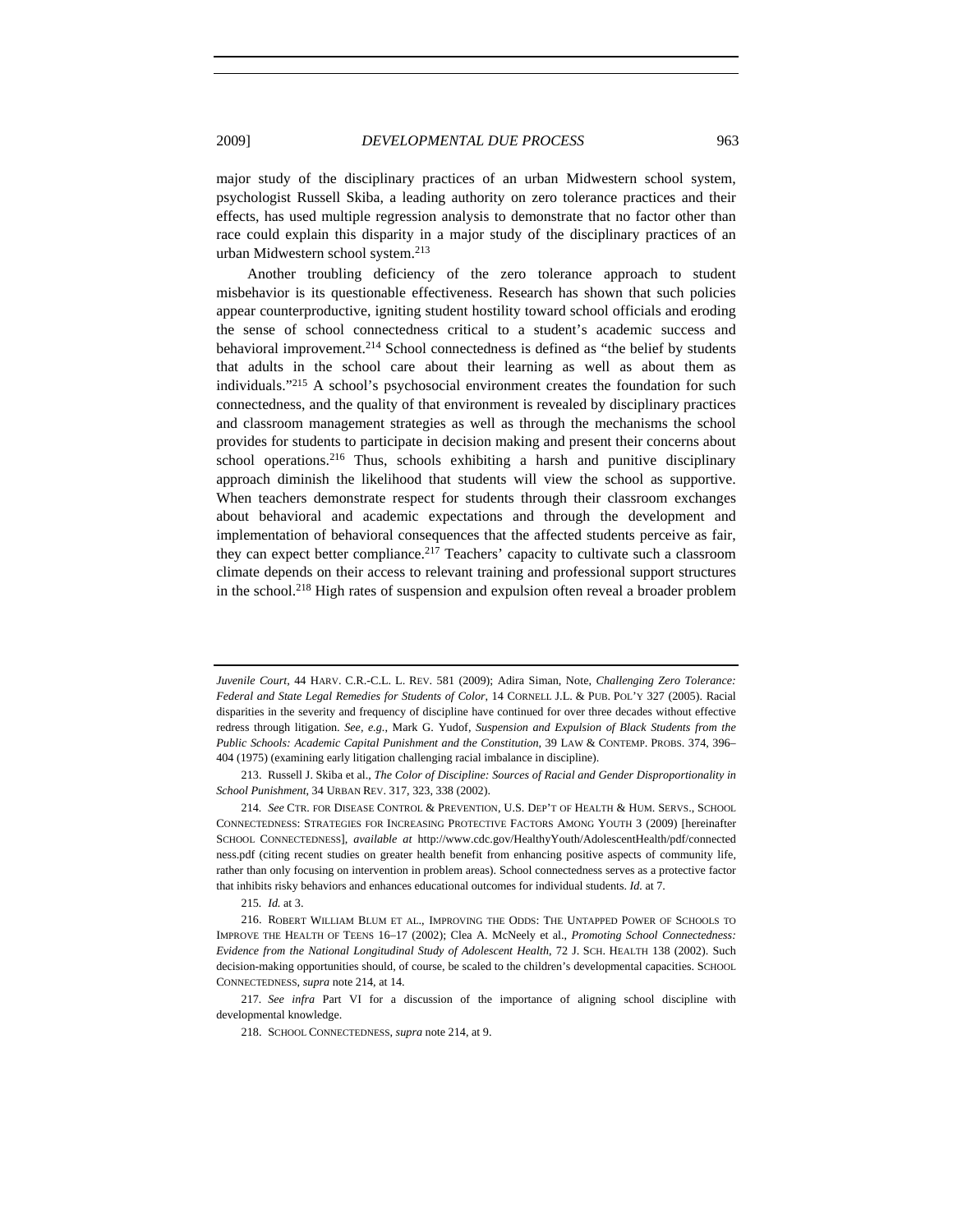of school dysfunction, $2^{19}$  and the flawed character of current disciplinary practices may well weigh heavily in the mix of factors pushing up high school dropout rates for American schools overall and large urban school systems in particular.<sup>220</sup>

Schools' use of zero tolerance policies in response to a wide spectrum of student behavior has been consistently and persuasively criticized in legal scholarship.<sup>221</sup> However, with few exceptions, reviewing courts have not been receptive to challenges that expose the essential irrationality and brutal excess of zero tolerance disciplinary practices.222 Recently, dissatisfaction with zero tolerance approaches' overuse of

221. *E.g.*, AUGUSTINA H. REYES, DISCIPLINE, ACHIEVEMENT, AND RACE: IS ZERO TOLERANCE THE ANSWER? (2006); Blumenson & Nilsen, *supra* note 200; Kevin P. Brady, *Zero Tolerance or (In)Tolerance Policies? Weaponless School Violence, Due Process, and the Law of Student Suspensions and Expulsions: An Examination of* Fuller v. Decatur Public School Board of Education School District, 2002 BYU EDUC. & L.J. 159; Nora M. Findlay, *Should There Be Zero Tolerance for Zero Tolerance School Discipline Policies?*, 18 EDUC. & L.J. 103 (2008); Marsha B. Freeman, *Bringing Up Baby (Criminals): The Failure of Zero Tolerance and the Need for a Multidisciplinary Approach to State Actions Involving Children*, 21 QLR 533 (2002); Alicia C. Insley, Comment, *Suspending and Expelling Children from Educational Opportunity: Time to Reevaluate Zero Tolerance Policies*, 50 AM. U. L. REV. 1039 (2001); Sheena Molsbee, Comment, *Zeroing Out Zero Tolerance: Eliminating Zero Tolerance Policies In Texas Schools*, 40 TEX. TECH L. REV. 325 (2008); Christopher D. Pelliccioni, Note, *Is Intent Required? Zero Tolerance, Scienter, and the Substantive Due Process Rights of Students*, 53 CASE W. RES. L. REV. 977 (2003); Jill Richards, Comment, *Zero Room for Zero Tolerance: Rethinking Federal Funding For Zero Tolerance Policies*, 30 U. DAYTON L. REV. 91 (2004).

222*. Seal v. Morgan*, 229 F.3d 567 (6th Cir. 2000), represents the rare instance of a court taking a constitutional challenge to zero tolerance policies seriously. In *Seal*, a student faced expulsion after another person's knife had been found in his car although the student did not know the weapon had been placed there. *Seal*, 229 F.3d at 570–72. Applying rationality review, the Sixth Circuit found that punishing a student without considering whether his violation of the weapons ban was knowing could not satisfy the due process standard that governmental action be reasonably related to a legitimate state interest. *Id.* at 575. Notably, litigated challenges to racial disparities in discipline have had little success. *See, e.g.*, Fuller v. Decatur Pub. Sch. Bd. of Educ. Sch. Dist. 61, 78 F. Supp. 2d 812 (C.D. Ill. 2000) (finding that evidence of overall statistical disparity in the number and severity of disciplinary sanctions imposed on African Americans and whites did not establish evidence of intentional discrimination when a group of African American students were expelled for fighting in stands during a football game), *aff'd*, 251 F.3d 662 (7th Cir. 2001); Lee v. Butler County Bd. of Educ., 183 F. Supp. 2d 1359 (M.D. Ala. 2002) (granting motion seeking declaration of unitary status and crediting district's explanation that data on racial disparities in discipline created misleading impression because it failed to note that multiple sanctions could be imposed on small number of students)*.* Civil rights advocates have, however, pressed for the persistent use of mechanisms like the filing of OCR complaints with the Department of Education in order to document, draw the attention of relevant local and national authorities to the problem, and lay the groundwork for possible future redress of this severe ongoing problem. Daniel J. Losen & Christopher Edley, Jr., *The Role of Law in Policing Abusive Disciplinary Practices: Why School Discipline is a Civil Rights Issue*, *in* ZERO TOLERANCE: RESISTING THE DRIVE FOR PUNISHMENT IN OUR SCHOOLS 230, 239 (William Ayers et al. eds., 2001).

<sup>219.</sup> LOCKDOWN, *supra* note 201, at 15 (citing Russell Skiba, *Zero Tolerance: The Assumptions and the Facts*, EDUC. POL'Y BRIEFS, Summer 2004, at 2). Correlations have been noted between higher suspensions rates and high student-teacher ratios, lower quality of academic instruction, poor school governance, and inattention to school climate.

<sup>220</sup>*. See generally* CTR. FOR LABOR MKT. STUDIES, NORTHEASTERN. UNIV. & THE ALTERNATIVE SCHOOL NETWORK, LEFT BEHIND IN AMERICA: THE NATION'S DROPOUT CRISIS (2009), *available at*  http://www.clms.neu.edu/publication/documents/CLMS\_2009\_Dropout\_Report.pdf; CHRISTOPHER B. SWANSON, EDITORIAL PROJECTS IN EDUC. RESEARCH CTR., CITIES IN CRISIS: A SPECIAL ANALYTIC REPORT ON HIGH SCHOOL GRADUATION (2008), *available at* http://www.americaspromise.org/Our-Work/Dropout-Prevention/~/media/Files/Our%20Work/Dropout%20Prevention/Cities%20in%20Crisis/Cities\_In\_Crisis\_Rep ort\_2008.ashx.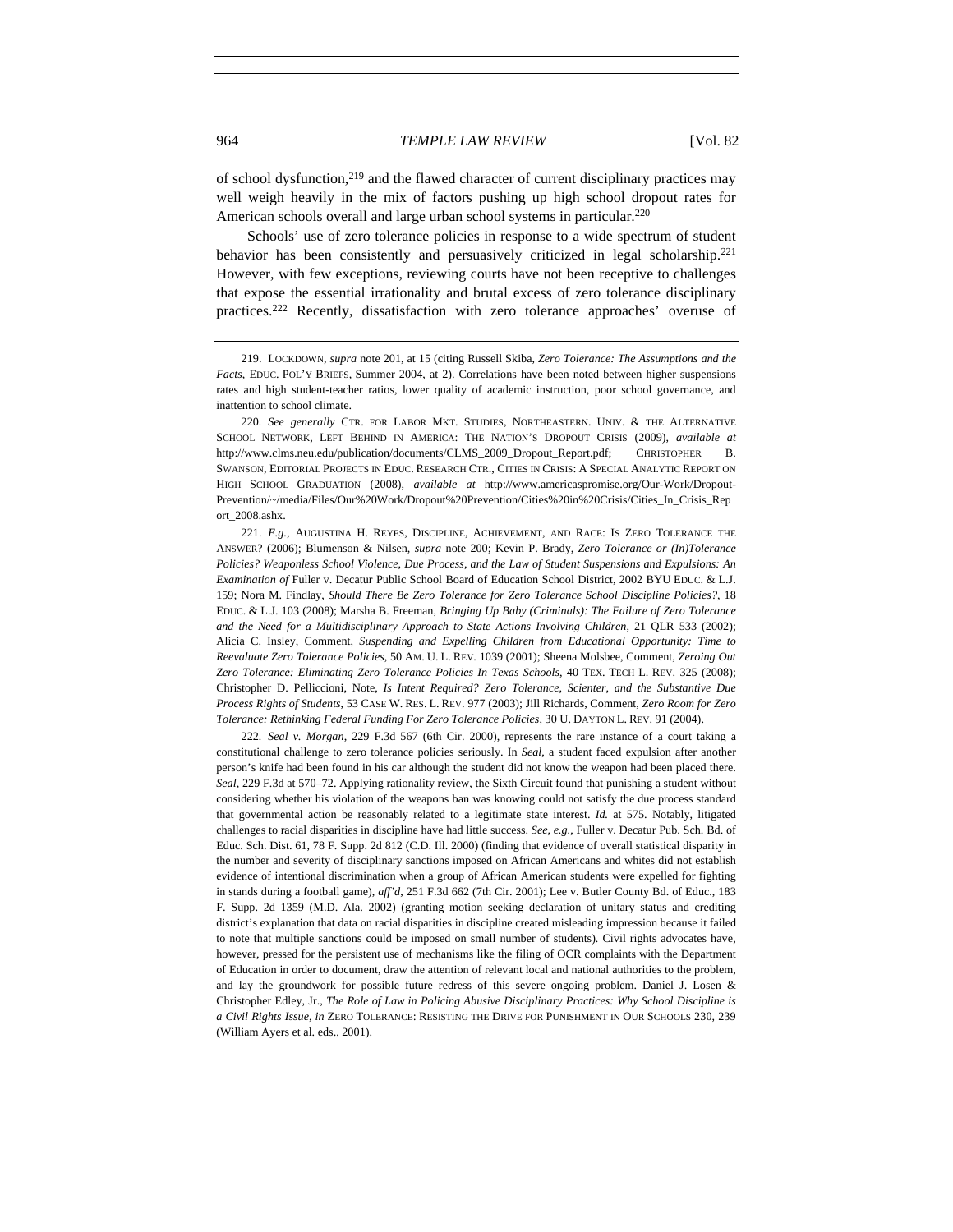suspension and expulsion has prompted political and legislative action to reorient schools' policies.<sup>223</sup>

#### *B. Calls for Change from Relevant Professional Communities*

In late 2005, the National Institute of Child Health and Human Development ("NICHD") and the National Council for the Accreditation of Teacher Education ("NCATE") convened a series of meetings in which experts from both the education and child development fields exchanged ideas about how principles of child and adolescent development and their classroom application could be better integrated into teacher preparation programs.224 In sessions chaired by eminent child psychiatrist James Comer,<sup>225</sup> participants worked to develop an agenda for the improvement of teacher education, guided by the following premise: "If educators are to empower all individuals to learn, they must know and be able to apply information from human development and cognitive science within their own professional practice."<sup>226</sup>

The recommendations drawn from these discussions interject insights with the potential to reorient both teacher training and classroom practices. First, the knowledge from developmental psychology and neuroscience that would enhance teacher performance must be presented in an accessible, comprehensible form and in a manner that gives teachers in training both the information and sustained opportunities to apply it in instructional settings.<sup>227</sup> This unification of theory and practice will require the modification of both the curriculum of American education schools and the laws and standards that prescribe their operations. In addition, more attention must be directed to how developmental research can be quickly transmitted to educators in usable form. As NCATE's survey of its accredited institutions revealed, middle school and high school teachers would benefit from greater familiarity with the characteristics and

<sup>223</sup>*.* See *infra* Part V for a discussion of the shift in disciplinary policies in school districts across the nation. *See also Has 'Zero Tolerance' in Schools Gone Too Far? Some States' Lawmakers Move in That Direction on Violence, Drugs Policies*, ASSOCIATED PRESS, June 15, 2007, http://www.msnbc.msn.com/ id/19249868/ (recounting perceived growing backlash against zero tolerance disciplinary policies). Teacher discomfort with zero tolerance regimes has also been detected. Kim Fries & Todd A. DeMitchell, *Zero Tolerance and the Paradox of Fairness: Viewpoints from the Classroom*, 36 J.L. & EDUC. 211 (2007). In his recent dissent from the Court's ruling that the strip search of a female middle school student accused of having prescription strength ibuprofen violated the Fourth Amendment, Justice Thomas, a staunch opponent of judicial imposition of limits on school administrators' authority, cited the recent upsurge in popular opposition to zero tolerance and the legislative responses the opposition has produced as the appropriate, nonjudicial means of redressing disciplinary excesses. Safford Unified Sch. Dist. No. 1 v. Redding, 129 S. Ct. 2633, 2656– 57 (2009) (Thomas, J., dissenting).

<sup>224.</sup> NAT'L INST. OF CHILD HEALTH & HUMAN DEV. & NAT'L COUNCIL FOR ACCREDITATION OF TEACHER EDUC., CHILD AND ADOLESCENT DEVELOPMENT RESEARCH AND TEACHER EDUCATION: EVIDENCE-BASED PEDAGOGY, POLICY, AND PRACTICE [hereinafter NICHD/NCATE REPORT] (2006), *available at* http://www.ncate.org/documents/research/ChildAdolDevTeacherEd.pdf.

<sup>225.</sup> Dr. James Comer, an influential force in education, has previously called for adding efforts to increase teacher training on child development to the education reform agenda. Mark F. Goldberg, *An Interview with Dr. James P. Comer: Maintaining a Focus on Child Development*, 78 PHI DELTA KAPPAN 557– 59 (1997).

<sup>226.</sup> NICHD/NCATE REPORT, *supra* note 224, at 1 (emphasis omitted).

<sup>227.</sup> *Id.* at 27–28.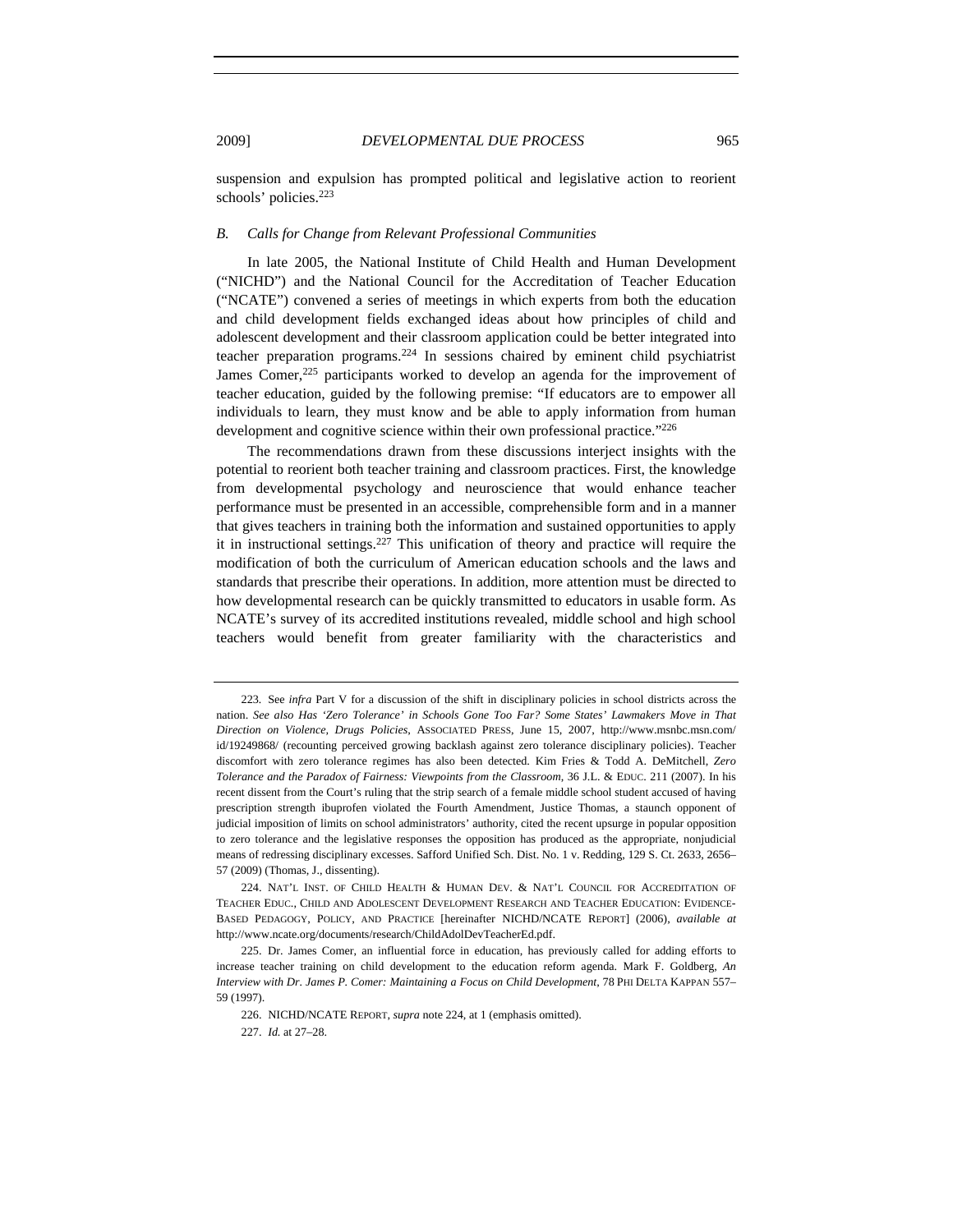vulnerabilities of middle childhood and adolescence.<sup>228</sup> Currently, teacher education programs do a better job at familiarizing teachers with the needs and capacities of young children than those of middle and high school students, a deficiency which likely contributes to the escalation of teacher-student conflict and disciplinary incidents in middle and high schools.229

In some of its most striking passages, the NICHD/NCATE Report built on the work of Dr. Margaret Spencer, a professor at the University of Pennsylvania Graduate School of Education. Dr. Spencer's contributions to the roundtable meetings emphasized "the importance of care and competence in teacher education and practice" and focused on the too often neglected relationship between a child's affective state and his or her capacity for learning.<sup>230</sup> Teachers must cultivate an awareness that each child comes to school with specific individual protective factors and vulnerabilities rather than applying group-oriented stereotypes.<sup>231</sup> In addition, the teacher attuned to the affective dimensions of learning can then appreciate how the teacher-student interaction can favorably or unfavorably affect the child's capacity for and receptivity to learning.232 The cultivation of such an informed and sympathetic orientation on the part of the teacher becomes particularly important for the instruction of adolescents, who readily apprehend when teachers are treating students unfairly or callously and who then experience a loss of confidence and motivation.

The roundtable emphasizes how teachers can avoid creating emotional obstacles to student learning if they utilize developmentally appropriate and psychologically informed instructional and disciplinary methods. For example, the roundtable report stresses how classroom management can become more effective if teachers recognize that a child's behavioral problems often signal an inability to regulate his or her emotions and then utilize techniques that can assist such a child in acquiring a capacity to self-regulate and adapt to conflict or stress.233 This insight leads the teacher to focus on the identification of external influences or internal (psychological or physical) conditions that could be compromising the child's self-regulatory capacity. The teacher then formulates individualized remedial strategies. In such situations, a teacher familiar with the process of child development will be able to observe a child and discern possible deviations from appropriate developmental patterns, prompting an exploration of why the child's development may not be progressing at the expected pace. Such an

<sup>228.</sup> *Id.* at 11 (finding that teacher training should be flexible to accommodate various student vulnerabilities).

<sup>229</sup>*. See* Elissa Gootman, *For Teachers, Middle School Is Test of Wills*, N.Y. TIMES, Mar. 17, 2007, at A1, *available at* http://www.nytimes.com/2007/03/17/education/17middle.html (describing how middle school teachers' lack of knowledge of adolescent psychology poses major obstacle to effective instruction and classroom management).

<sup>230.</sup> NICHD/NCATE REPORT, *supra* note 224, at 12.

<sup>231</sup>*. Id.* at 12–13.

<sup>232.</sup> Dr. Spencer's research has explored how teachers' misinterpretation of adolescent boys' display of hyper-bravado, particularly in neighborhood settings where significant dangers exist, alienates such boys from school and from their teachers. Margaret Beale Spencer, et al., *Understanding Vulnerability and Resilience from a Normative Developmental Perspective: Implications for Racially and Ethnically Diverse Youth*, *in* 1 DEVELOPMENTAL PSYCHOPATHOLOGY 627, 644–45 (Dante Cicchetti & Donald J. Cohen eds., 2d ed. 2006).

<sup>233</sup>*.* NICHD/NCATE REPORT, *supra* note 224, at 15.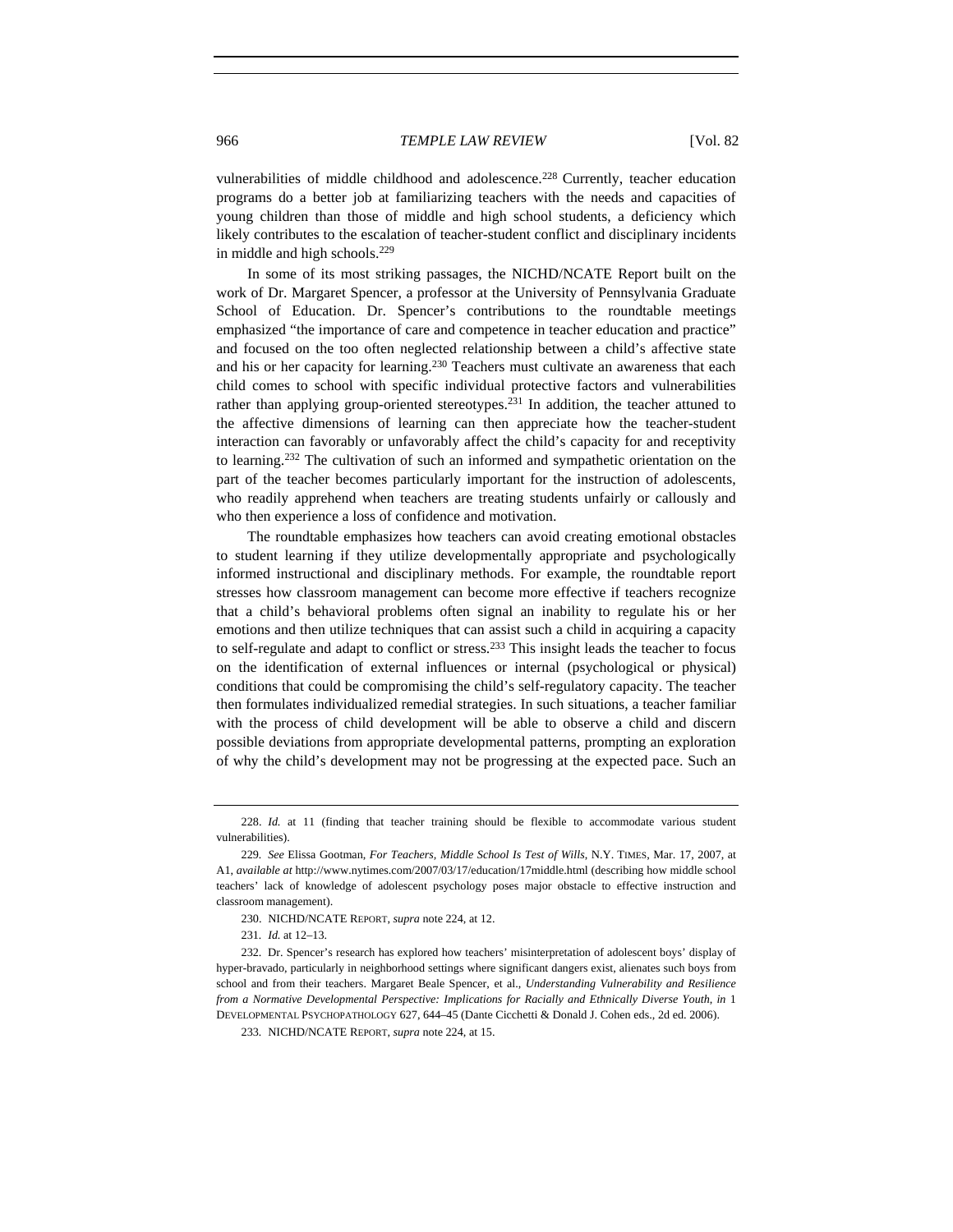investigation, which would utilize the expertise of other relevant school system professionals, such as social workers and school psychologists, would examine conditions both at home and school in order to discover possible risk factors or unmet needs that contribute to the child's difficulties.

Significantly, a child's development of self-regulatory capacities can be enhanced or inhibited by the social ecology of the classroom, particularly by the teacher's beliefs about and responses to problematic behavior.<sup>234</sup> The teacher, the classroom experience, and the surrounding school climate all powerfully influence a child's emotional state and capacity for learning. Although teachers may correctly identify the home as the primary and perhaps best site for cultivating a child's capacity for self-control,235 the school logically becomes a necessary, auxiliary source of guidance when parents or caretakers are unable to assist a child.

The NICHD/NCATE Report's findings and recommendations are echoed in other recently issued calls for the reform of teacher preparation in the United States. In his recent highly critical examination of the state of teacher education in the United States,<sup>236</sup> Arthur Levine, former Dean of Columbia University's Teachers College, asserts that American teacher education "is a troubled field, characterized by curricular confusion, a faculty disconnected from practice, low admission and graduation standards, wide disparities in institutional quality, and weak quality control enforcement."237 Levine systematically catalogues the deficiencies in current teacher preparation programs that must be promptly remedied in order to produce "the teachers America needs."<sup>238</sup> Finding the clinical components of teacher education programs generally inadequate,239 Levine recounts that education school alumni and principals in the field believe teacher training programs do an unsatisfactory job in equipping graduates to manage their classrooms and to work with diverse student populations.<sup>240</sup>

<sup>234</sup>*. Id.* at 14.

<sup>235</sup>*. See id.* at 15–16 (citing research identifying home as primary influence on child's acquisition of emotional regulation skills).

<sup>236.</sup> ARTHUR LEVINE, THE EDUCATION SCHOOL PROJECT, EDUCATING SCHOOL TEACHERS (2006), *available at* www.edschools.org/pdf/Educating\_Teachers\_Report.pdf. Levine decries U.S. teacher education as "principally a mix of poor and mediocre programs." *Id*. at 111. However, Levine contends that the flaws in teacher education do not represent the primary cause of current teaching quality problems, placing the larger share of responsibility on the acts and omissions of state governments and school system administrators. *Id.* at 111–14.

<sup>237</sup>*. Id.* at 21.

<sup>238</sup>*. Id*. at 103.

<sup>239</sup>*. Id.* at 28, 39–40. Although graduates rated student teaching experience as the most valuable component of their training, this field experience represented a very small part of their curricular time, often lasting only one term or less. Moreover, potential benefits were often diluted by lax supervision, limited feedback on classroom performance, and scant exposure to urban teaching environments.

<sup>240</sup>*. Id*. at 31. These neglected facets of the standard education school curriculum could enable teachers to avoid the ineffective and inequitable disciplinary practices described in Part III. Levine reports that sixtytwo percent of alumni polled agreed that education schools do not prepare graduates for classroom realities. *Id.*  at 32 tbl.4. Among principals, the level of satisfaction with teacher preparation is alarmingly low. Only thirtythree percent of surveyed principals rated education schools as doing "very well" or "moderately well" in preparing teachers to maintain order and discipline in the classroom. *Id*. at 32 tbl.5. Only fifty-four percent of surveyed principals agreed that teacher training schools did "very well" or "moderately well" in conveying an understanding of how students learn, and gave dramatically low appraisals of education schools' success in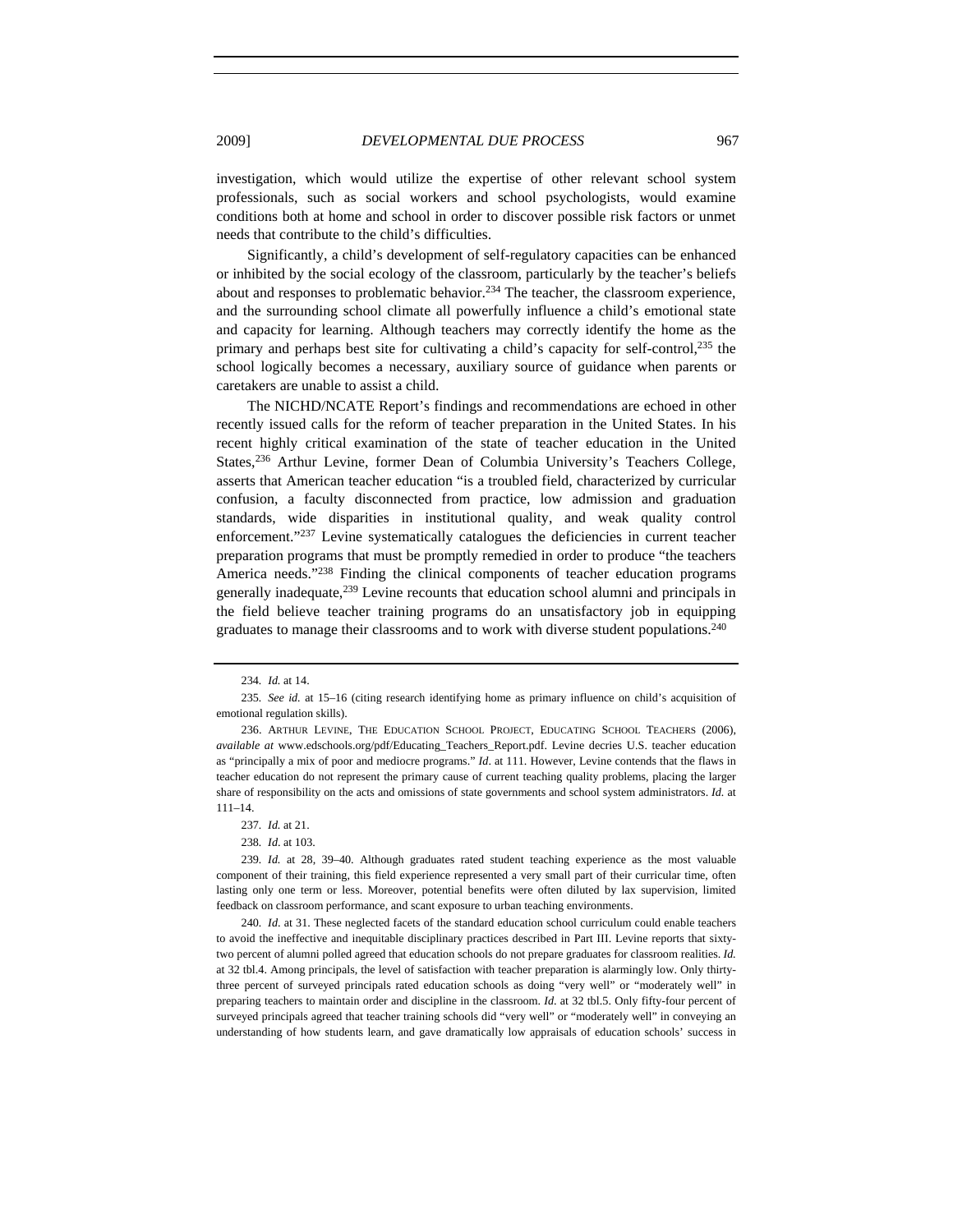While recognizing that improvements in teacher education programs represent only one component of a comprehensive solution to the current crisis in teacher quality,241 Levine's report emphasizes the need to reorient teacher training toward preparing future teachers for classroom realities and measuring success by the resulting enhancement of student achievement.<sup>242</sup> Education schools must provide a curriculum that will give their students a firm grasp of how children develop and learn.<sup>243</sup> Levine, citing the content of exemplary teacher education programs like those at Stanford and the University of Virginia, would require a curriculum that included courses in child development and adolescent learning, arguing that such courses would allow teachers to understand what their students are "capable of learning and which pedagogies might be most effective in enabling them to learn it."244

In considering the legal implications of his diagnosis, Levine notes that states will need to redefine the standards imposed on schools of education by state laws and accrediting agencies.245 Specifically, states should fund and collect research data on the relationship between teacher education and student performance and reshape the curriculum requirements for teacher education programs accordingly.<sup>246</sup> This redefinition of teacher training standards would include steps acknowledging NICHD's imperative to redress current gaps in teachers' knowledge about child and adolescent

241. Levine also recommends dramatic changes in teacher compensation, the adoption of policies to facilitate the assignment of highly qualified teachers to schools with the neediest student populations, the expanded creation of professional development schools, which he describes as the educational analog to teaching hospitals, and the inauguration of what would amount to a Rhodes Scholarship for teaching. *Id.* at 104–05, 112.

242*. Id.* at 104.

readying graduates to respond to the needs of children with disabilities or from diverse cultural backgrounds. *Id*. Only thirty percent of principals polled agreed that education schools did "moderately well" or "very well" preparing education students to serve disabled students, and only twenty-eight percent of principals saw education school graduates as "very well" or "moderately well" prepared to work with students from diverse cultural backgrounds. This dissatisfaction with teacher preparation in these areas stands in sharp contrast with a survey of education school deans, who overwhelmingly agreed that education schools were the most appropriate place to teach the specific competencies principals saw as lacking. Among the deans asked if education schools were the most appropriate place to teach techniques and particular skill sets, such as how to maintain discipline and order and how students learned, eighty-one percent and ninety-six percent respectively agreed. *Id.* at 34 tbl.6. Similar high rates of agreement were recorded when the deans were asked if education schools should equip graduates to address the needs of students with disabilities (ninety-two percent), students with limited English proficiency (eighty-three percent), and students from diverse cultural backgrounds (ninety-six percent). *Id.*

<sup>243.</sup> Because an effective teacher education curriculum must not neglect subject matter competence while ensuring pedagogical proficiency, developmental knowledge, and cultural literacy, Levine recommends shifting to five-year teacher education programs. *Id.* at 106. This would allow teacher education programs to offer a more complete array of needed experiences and courses while addressing the reality that many education majors may enter programs with underlying academic skills deficits. *See id.* at 62 (citing assessment of proficiency in reading and mathematics of entering students at public university studied in preparation of Levine's report). Steps such as states' redefinition of accreditation standards and designation of a new accrediting agency are also suggested. *Id.* at 66–70.

<sup>244</sup>*. Id*. at 108.

<sup>245</sup>*. See id*. at 50 (noting education school deans' and faculty members' attribution of significant influence to state governments and accrediting agencies in determining curriculum taught).

<sup>246</sup>*. Id.* at 109.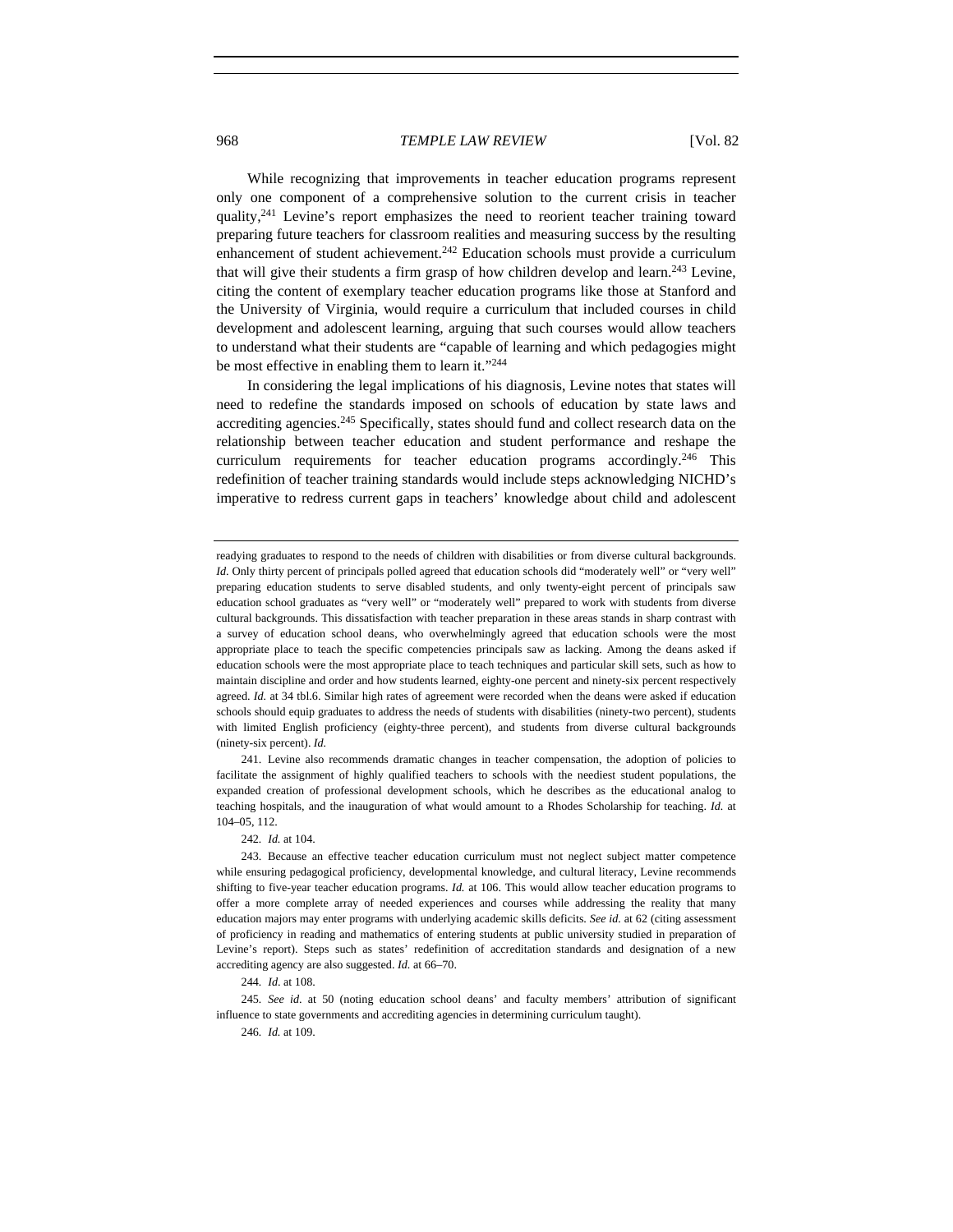development<sup>247</sup> and require the provision of opportunities for student teachers to test their developmental knowledge in realistic settings under vigilant supervision.<sup>248</sup> In addition, to redress preparation deficits of teachers trained under earlier inadequate regimes, teacher licensure protocols may need to be revised to require periodic performance evaluation and license renewal.249

In yet another recent reform effort, the American Psychological Association ("APA") commissioned a task force to evaluate the effect of zero tolerance policies on children's well-being and school functioning. The task force issued its findings in 2006.250 After reviewing ten years of research on zero tolerance, the panel found that such policies actually appear to increase the incidence of behavior problems in school while simultaneously perpetuating the disproportionate exclusion of minority students and students with disabilities.<sup>251</sup> The task force recommended sharply curtailing their use and implementing available alternative disciplinary methods that are more attuned to principles of child development and oriented more toward assessment and guidance than punishment and exclusion.252

In its report, the APA Task Force stressed the developmental inappropriateness of the use of zero tolerance responses to student misconduct:

There is no doubt that many incidents that result in disciplinary infractions at the secondary level are due to poor judgment on the part of the adolescent involved. But if that judgment is the result of developmental or neurological immaturity, and if the resulting behavior does not pose a threat to safety, it is reasonable to weigh the importance of a particular consequence against the long-term negative consequences of zero tolerance policies, especially when such lapses in judgment appear to be developmentally normative.<sup>253</sup>

The APA report expressed particular concern about the potential for zero tolerance policies to "create, enhance, or accelerate negative mental health outcomes for youth"254 by isolating and alienating students who may already be at risk psychologically. Exclusion from school often separates the student from potential sources of professional help and deprives the school of the opportunity to form an accurate understanding of why the child has misbehaved.255 In addition, the student's

<sup>247</sup>*. See id*. at 107–08 (noting that education in child development would be component of teacher education curriculum). Levine underscores that programs to prepare middle and secondary school teachers are often particularly weak and outdated. *See id.* at 90 (noting this shortcoming in otherwise exemplary Emporia State University program).

<sup>248</sup>*. Id.* at 64. Levine praises programs like Stanford's STEP (Stanford Teacher Education Program) master's curriculum for its attention to ensuring student teachers are placed in settings where they can observe skilled teachers and obtain feedback from site visits by supervising education school faculty. This model reflects the leadership of eminent scholar Linda Darling-Hammond. *Id.* at 95–97.

<sup>249</sup>*. Id.* at 110.

<sup>250.</sup> APA REPORT, *supra* note 206.

<sup>251</sup>*. Id.* at 7.

<sup>252</sup>*. Id.* at 13–16.

<sup>253</sup>*. Id*. at 68.

<sup>254</sup>*. Id*. at 81.

<sup>255</sup>*. See id.* at 82 (citing research supporting notion that zero tolerance and other punitive measures are less effective at addressing root causes of student misbehavior than instructive approach that "foster[s] community, positive identification between students and teachers, and enhanced school bonding").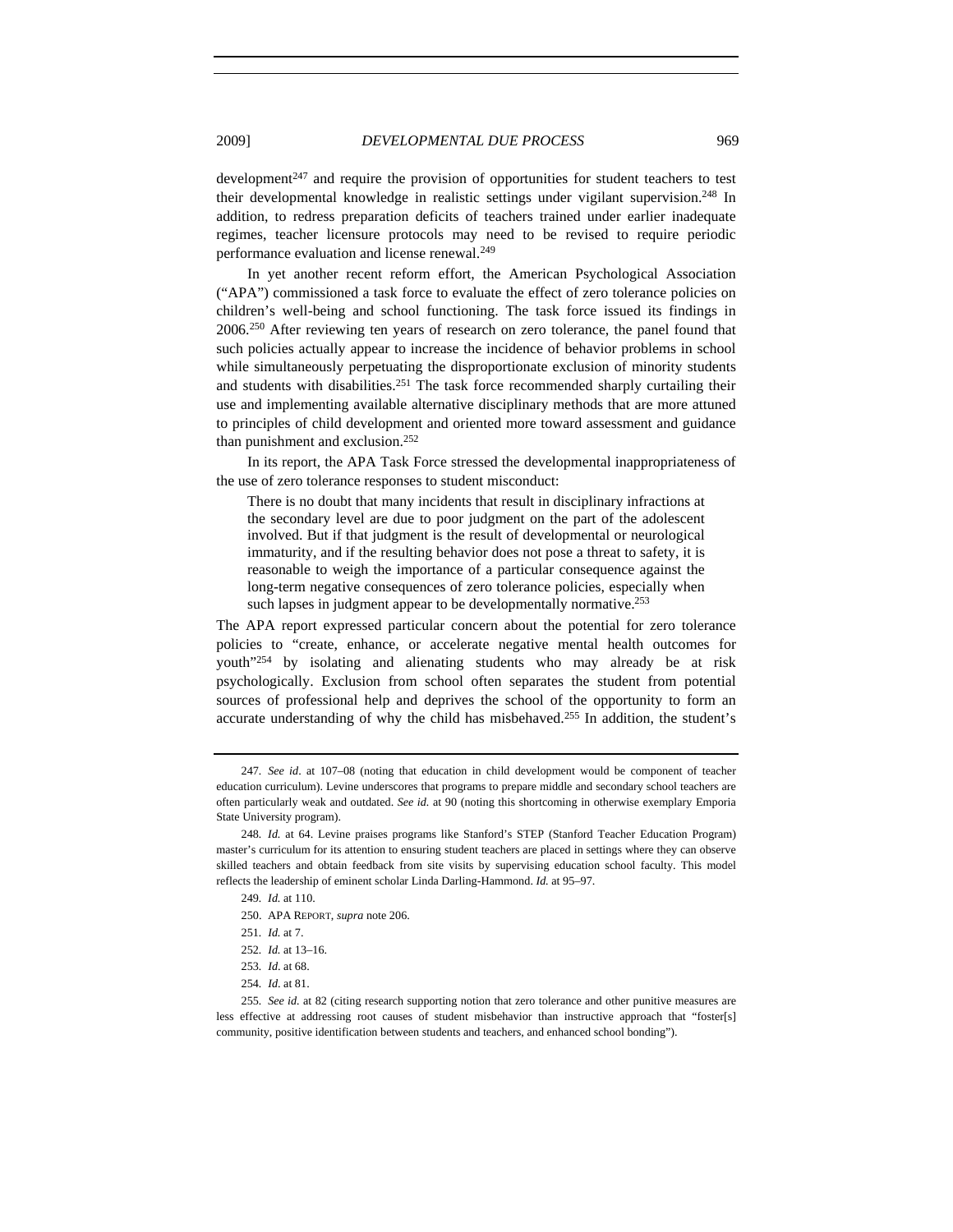removal from school aggravates stress within the family, possibly worsening a student's already difficult home situation.256

To eliminate disciplinary techniques that harm and alienate students, the APA recommended improving the training of teachers and staff on effective behavior management practices $257$  as well as requiring that police officers assigned to schools receive training on adolescent development.258 The Task Force noted that available research suggested that schools that offered their staff more training on classroom management practices tended to have lower suspension rates than other schools.<sup>259</sup> The APA specifically urged legislators to impose restrictions on the use of zero tolerance, exclusion-oriented disciplinary policies in all but the most severe circumstances and to direct school officials to exhaust prevention-oriented interventions and therapeutic approaches prior to removing children from school.260

The NICHD/NCATE findings as well as the Levine report and the APA's recommendations should prompt greater recognition of the challenges of teaching as a profession. Reform of both instructional and disciplinary practices should proceed from an earnest appreciation of children as complex individuals whose strengths and vulnerabilities can be apprehended and addressed only if teachers are equipped with training and resources commensurate to the task. Such appreciation could reorient public policy and financial commitments as well as individual career calculations. Casting elementary and secondary school teaching as a vital and rigorous professional undertaking should lead to conferring greater status on teaching as a career with corollary provision of competitive compensation and adequate institutional support.

Thus, from within these professional communities of educators and psychologists, we see a deepening consensus supporting immediate abandonment of zero tolerance, exclusion-focused disciplinary techniques in favor of more individualized instruction and therapeutically oriented responses. As will be explained below, courts should draw on this reservoir of relevant professional knowledge and experience when evaluating whether challenged disciplinary practices meet the demands of substantive due process.

# IV. *ROPER* AS INSPIRATION FOR INNOVATION: ARTICULATING A SUBSTANTIVE DUE PROCESS CRITIQUE OF SCHOOL DISCIPLINARY PRACTICES

Informed by a growing body of psychological and medical knowledge, *Roper*  reflects recognition of adolescents as a category of persons who, despite significant vulnerabilities and limitations, too often elicit only hostility as such deficits are ignored in government responses to their behavior. Although articulated as an application of

<sup>256</sup>*. Id*.

<sup>257</sup>*. See id.* at 109–10 (noting need for pre-service and in-service training to remediate deficiencies in teachers' classroom-management skills and cultural competence).

<sup>258</sup>*. Id*. at 102–03; *see also* CATHERINE Y. KIM & I. INDIA GERONIMO, AM. CIVIL LIBERTIES UNION, POLICING IN SCHOOLS: DEVELOPING A GOVERNANCE DOCUMENT FOR SCHOOL RESOURCE OFFICERS IN K-12 SCHOOLS 25 (2009), *available at* http://www.aclu.org/pdfs/racialjustice/whitepaper\_policinginschools.pdf (recommending that all school resource officers receive pre-service and in-service training on child and adolescent development and psychology).

<sup>259.</sup> APA REPORT, *supra* note 206, at 44.

<sup>260</sup>*. Id*. at 15.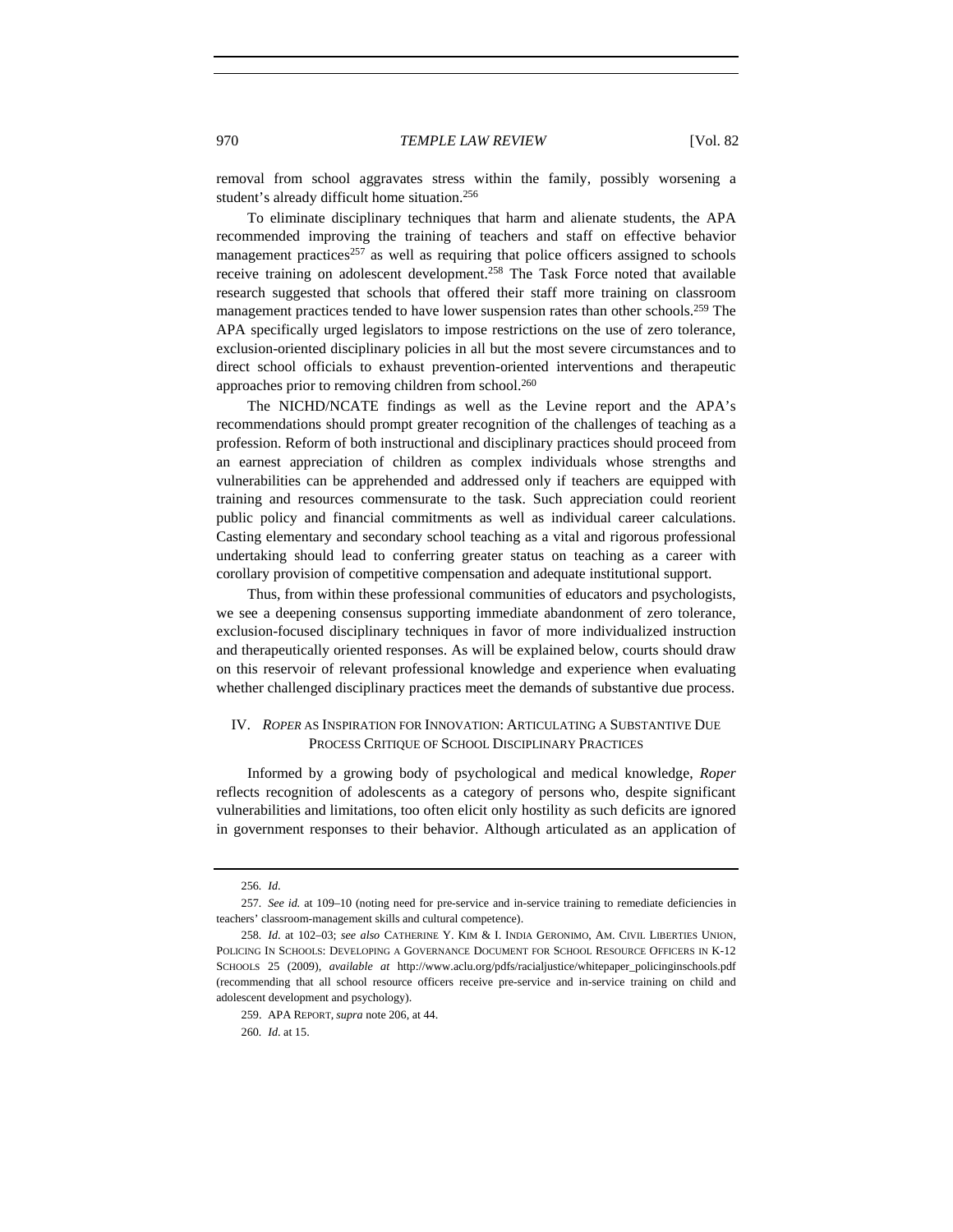Eighth Amendment doctrine, *Roper*'s reasoning demonstrates adherence to the principles of "dignitary appropriateness"<sup>261</sup> that have repeatedly shaped substantive due process analysis. A governmentally constructed system of consequences can reliably effectuate its legitimate objectives only if it proceeds from an accurate assessment of the person or category of persons on whom such consequences will be imposed. A reviewing court can use relevant professional expertise as a guidepost in its assessment of the "dignitary appropriateness" of exclusion-oriented disciplinary practices that ignore the origins of student behavior and make no effort to fulfill school discipline's central function: teaching students the skills they need to regulate their conduct.

To demonstrate why a course correction in school disciplinary practice is constitutionally required, this Article revisits the work of seminal theorists who have examined both the nature of administrative due process generally and the application of due process norms to schools in particular. This review illuminates that an imperative to acknowledge personal dignity in the conduct of governmental operations is central to due process theory. *Roper*'s animating ethic, recognition that a constitutional duty to respect the dignity of children and youth can be effectuated only through attention to their developmental status, points the way toward a substantive due process attack on school discipline practices that diverge radically from what the best available knowledge about adolescent development would recommend.

#### *A. Due Process Premises and the Nature of Substantive Due Process Analysis*

Due process protections effectuate two fundamental values: the recognition of the dignity of those subject to the exercise of governmental power and the pursuit of efficacy as a hallmark of governmental operations. Fidelity to these values secures the legitimacy of government. As explained by Laurence Tribe, procedural due process analysis has "[i]ntrinsic and [i]nstrumental [a]spects."262 The hearing afforded as the rendition of due process presents an opportunity for an interchange between citizen and governmental representative. This interchange acknowledges the citizen's dignity by soliciting his contribution to and participation in the governmental action at issue. Affording the citizen an opportunity for "revelation"<sup>263</sup>—the presentation of his self and his understanding of his situation—demonstrates that the government regards him respectfully and takes seriously its responsibility to deliver fair and accurate decisions. This interchange also has a utilitarian aspect as the citizen's input could alter the course of governmental action, producing a result that is more accurate and more consistent with the relevant program's objectives.<sup>264</sup>

<sup>261</sup>*.* See *infra* note 267 and accompanying text for a discussion of the meaning of "dignitary appropriateness."

<sup>262.</sup> LAURENCE H. TRIBE, AMERICAN CONSTITUTIONAL LAW § 10-7, at 663 (2d ed. 1988).

<sup>263.</sup> Frank I. Michelman, *Formal and Associational Aims in Procedural Due Process*, *in* DUE PROCESS: NOMOS XVIII, at 126, 128 (J. Roland Pennock & John W. Chapman eds., 1977).

<sup>264.</sup> TRIBE, *supra* note 262, at 666–67. Tribe's elaboration of the constitutional principles vindicated by procedural due process draws heavily on the work of Frank I. Michelman on this subject. *See generally* Frank I. Michelman, *The Supreme Court and Litigation Access Fees: The Right to Protect One's Rights—Part I*, 1973 DUKE L.J. 1153.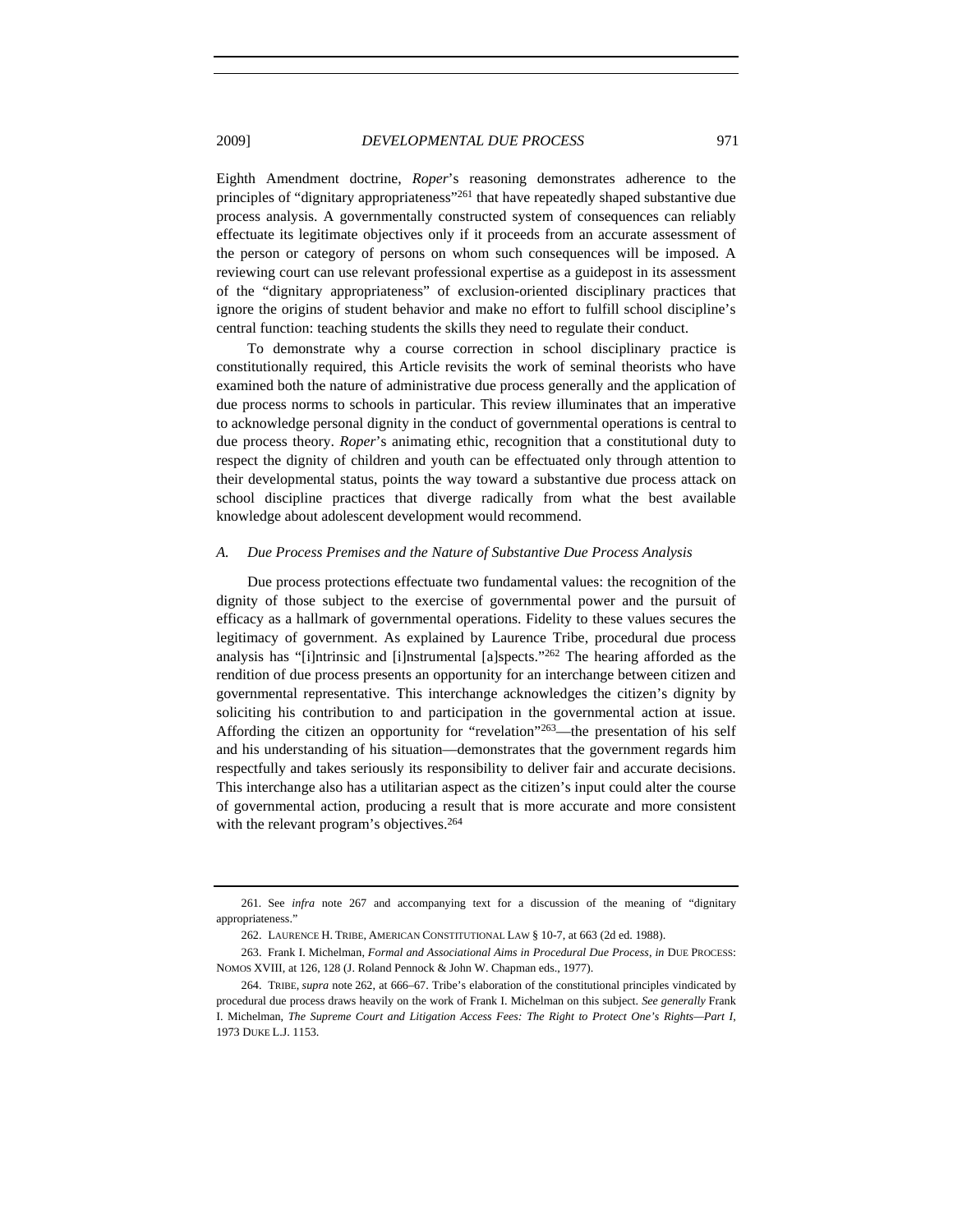Eminent due process scholar Jerry Mashaw has repeatedly emphasized the centrality of dignitary concerns to due process analysis.265 Mashaw argues that, as a constitutional concept, due process installs expectations that government action will be appropriate and competent, expectations expressed through standards of performance that demonstrate necessary regard for those who entrust the government with its power and who become subject to the exercise of its authority.<sup>266</sup> This conceptualization of due process leads Mashaw to argue that governmental conduct should aspire to meet a standard he describes as "dignitary appropriateness."267

Although Tribe and Mashaw address the implications of the dignity and efficacy dimensions of due process in relation to the jurisprudence of procedural due process, these underlying values also shape substantive due process analysis as elements of the varied formulations of a substantive due process standard demonstrate. Seminal early descriptions of the nature of what became known as substantive due process violations framed the criticism of the government's behavior in terms of action that lacked reasonable justification and exceeded the competence of government.268 The more closely the affected individual interest is tied to what is understood as the dignitary core of personhood, the more searching will be the judicial examination of the governmental action's basis and effectiveness in the pursuit of its asserted goals.

As Richard Fallon has explained, "substantive due process review is both more differentiated and pervasive than is ordinarily recognized," extending well beyond the Supreme Court's familiar but controversial fundamental rights jurisprudence.<sup>269</sup> Through a variety of techniques, substantive due process doctrine seeks to advance an overarching, anti-arbitrariness principle.270 This precept, as Fallon describes it, demands that "government officials must act on public spirited rather than selfinterested or invidious motivations, and there must be a 'rational' or reasonable

<sup>265.</sup> *See* JERRY L. MASHAW, DUE PROCESS IN THE ADMINISTRATIVE STATE 162–67 (1985) (discussing appeal of dignitary theory of due process); Jerry L. Mashaw, *Administrative Due Process: The Quest for a Dignitary Theory*, 61 B.U. L. REV. 885, 886–87 (1981) [hereinafter Mashaw, *Administrative Due Process*] (outlining merit of dignitary approach for administrative due process); Jerry L. Mashaw, *The Supreme Court's Due Process Calculus for Administrative Adjudication in* Mathews v. Eldridge*: Three Factors in Search of a Theory of Value*, 44 U. CHI. L. REV. 28, 49–52 (1976) (criticizing Supreme Court for not considering dignitary concerns in *Mathews v. Eldridge*).

<sup>266.</sup> Mashaw, *Administrative Due Process, supra* note 265, at 866–87.

<sup>267.</sup> MASHAW, DUE PROCESS IN THE ADMINISTRATIVE STATE, *supra* note 265, at 170. Mashaw goes on to discuss how this performance standard might best emerge from a "non-constitutional common law of administrative procedure" in order to secure its political legitimacy. *Id.* at 173.

<sup>268.</sup> Meyer v. Nebraska, 262 U.S. 390, 399–400 (1923) ("The established doctrine is that this liberty may not be interfered with, under the guise of protecting the public interest, by legislative action which is arbitrary or without reasonable relation to some purpose within the competency of the State to effect.").

<sup>269.</sup> Richard H. Fallon, Jr., *Some Confusions About Due Process, Judicial Review, and Constitutional Remedies*, 93 COLUM. L. REV. 309, 310 (1993).

<sup>270.</sup> This anti-arbitrariness core of due process doctrine has been traced to courts' and scholars' understanding of how the Constitution's commitments were informed by the Magna Carta's expression of the necessary and natural limits on governmental power. See Christine N. Cimini, *Principles of Non-Arbitrariness: Lawlessness in the Administration of Welfare*, 57 RUTGERS L. REV. 451, 459–60, 463–70 (2005), and Frederick Mark Gedicks, *An Originalist Defense of Substantive Due Process: Magna Carta, Higher-Law Constitutionalism, and the Fifth Amendment*, 58 EMORY L.J. 585, 596–654 (2009), for descriptions of the origins of contemporary doctrine.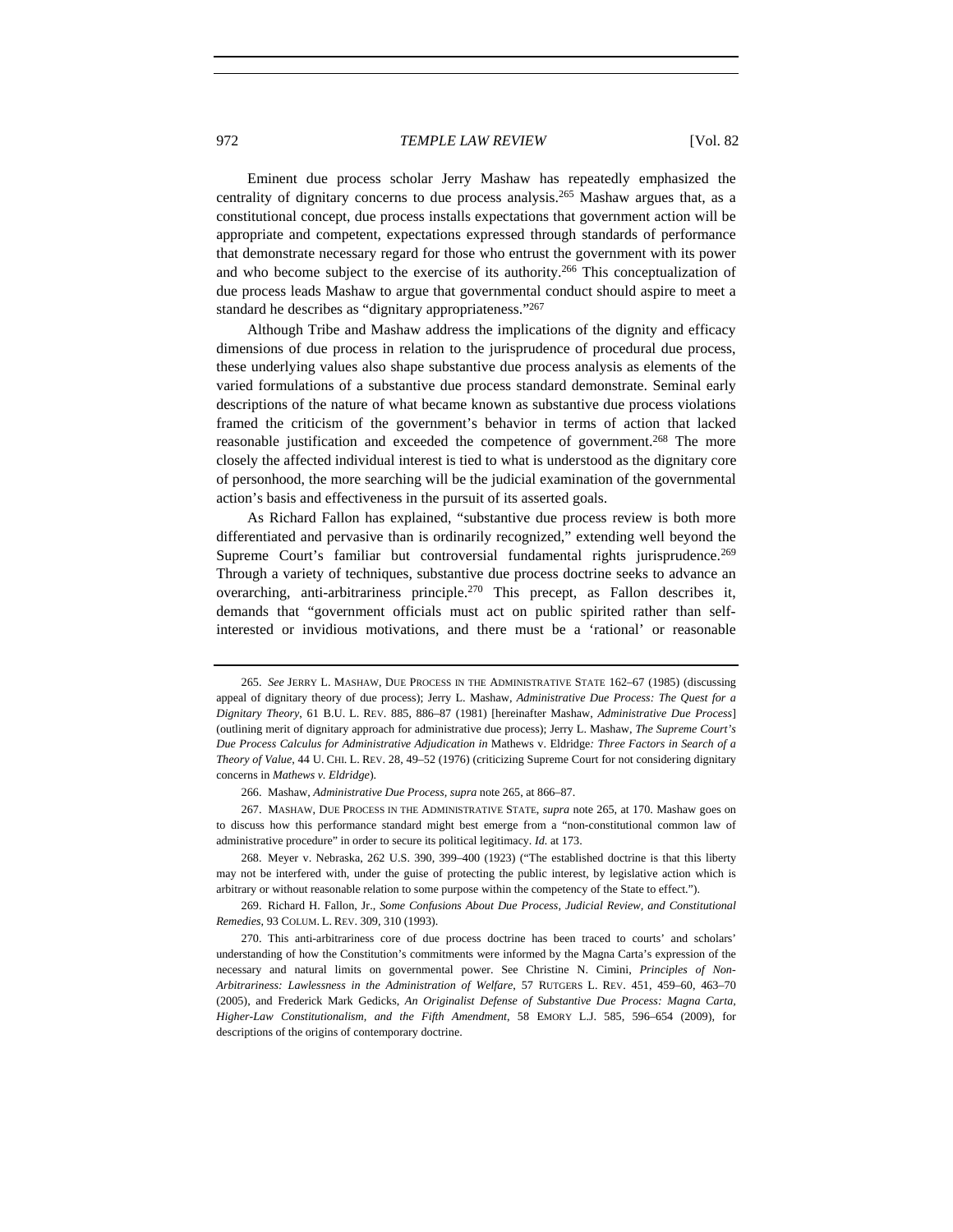relationship between government's ends and its means."271 This approach yields specific, contextualized judgments about the acceptability of challenged government action, judgments in which irreducibly moral considerations are weighed with pragmatic operational concerns.

The purpose of a governmental program guides the translation of what due process requires, informing the procedural aspects of program operations but potentially reaching beyond the definition of the notice and hearing process used to resolve disputes between an agency and an individual client. As Mashaw has explained in the context of social welfare programs such as Aid to Families with Dependent Children ("AFDC"), the process due must be that "which responds to the supportive purposes of the program involved when viewed in the light of realistic assumptions about its dependent clients."272 Mashaw argued that ensuring the achievement of essential program objectives, the core of the government's due process obligation, could require much broader examination of agency operations, leading to the recognition, in the AFDC context, of the need for in the installation of managementoriented reforms, such as quality control systems.<sup>273</sup> The substantive content of agency policy would also be properly subjected to interrogation in order to ensure fidelity to the dignitary and efficacy values that underlie due process, and such an evaluation would necessarily be guided by the standards of professional practice in the relevant field.274

Although education is guaranteed as a state-created property right,<sup>275</sup> such a right, once created, should not be beyond the reach of substantive due process protection if

274*. Id.* at 820 (discussing *Martarella v. Kelley*, 359 F. Supp. 478 (S.D.N.Y. 1973)). The *Martarella* court used "minimally good professional practice" as the guidepost in prescribing remediation plan for New York City Juvenile Detention Centers. *Id.* at 819. The plan included training standards for personnel and procedures for the evaluation of children in detention and for the formulation of individual treatment plans. *Id.*

275. The constitutions of all fifty states provide for some form of public education: ALA. CONST. art. XIV, § 256; ALASKA CONST. art. XI, § 1; ARIZ. CONST. art. XIV, § 1; CAL. CONST. art. IX, § 5; COLO. CONST. art. IX, § 2; CONN. CONST. art. VIII, § 1; DEL. CONST. art. X, § 1; FLA. CONST. art. IX, § 1; GA. CONST. art. VIII, § 1, para. 1; HAW. CONST. art. X, § 1; IDAHO CONST. art. IX, § 1; ILL. CONST. art. X, § 1; IND. CONST. art. 8, § 1; IOWA CONST. art. 9, 2d, § 3; KAN. CONST. art. VI, § 1; KY. CONST. § 183; LA. CONST. art. VIII, § 1; ME. CONST. art. VIII, pt. 1, § 1; MD. CONST. art. VIII, § 1; MASS. CONST. pt. 2, ch. 5, § 2; MICH. CONST. art. VIII, § 2; MINN. CONST. art. XIII, § 1; MISS. CONST. art. VIII, § 201; MO. CONST. art. IX, § 1(a); MONT. CONST. art. X, § 1; NEB. CONST. art. VII, § 1; NEV. CONST. art. XI, § 2; N.H. CONST. pt. 2, art. LXXXIII; N.J. CONST. art. VIII, § 4, ¶ 1; N.M. CONST. art. XII, § 1; N.Y. CONST. art. XI, § 1; N.C. CONST. art. IX, § 2; N.D. CONST. art. VIII, § 2; OHIO CONST. art. VI, § 2; OKLA. CONST. art. XIII, § 1; OR. CONST. art. VIII, § 3; PA. CONST. art. III, § 14; R.I. CONST. art. XII, § 1; S.C. CONST. art. XI, § 3; S.D. CONST. art. VIII, § 1; TENN. CONST. art. XI, § 12; TEX. CONST. art. VII, § 1; UTAH CONST. art. X, § 1; Vt. CONST. ch. 2, § 68; VA. CONST. art. VIII, § 1; WASH. CONST. art. IX, § 2; W. VA. CONST. art. XII, § 1; WIS. CONST. art. X, § 3; WYO. CONST. art. VII, § 1.

<sup>271.</sup> Fallon, *supra* note 269, at 310, 310 n.8 (citing definition of term "arbitrary" from WEBSTER'S NEW NINTH COLLEGIATE DICTIONARY 99 (1983) as "'based on or determined by individual preference or convenience rather than by necessity or the intrinsic nature of something,' or when 'marked by or resulting from the unrestrained and often tyrannical exercise of power'").

<sup>272.</sup> Jerry L. Mashaw, *The Management Side of Due Process: Some Theoretical and Litigation Notes on the Assurance of Accuracy, Fairness, and Timeliness in the Adjudication of Social Welfare Claims*, 59 CORNELL L. REV. 772, 815 (1974).

<sup>273</sup>*. Id.* at 815–16.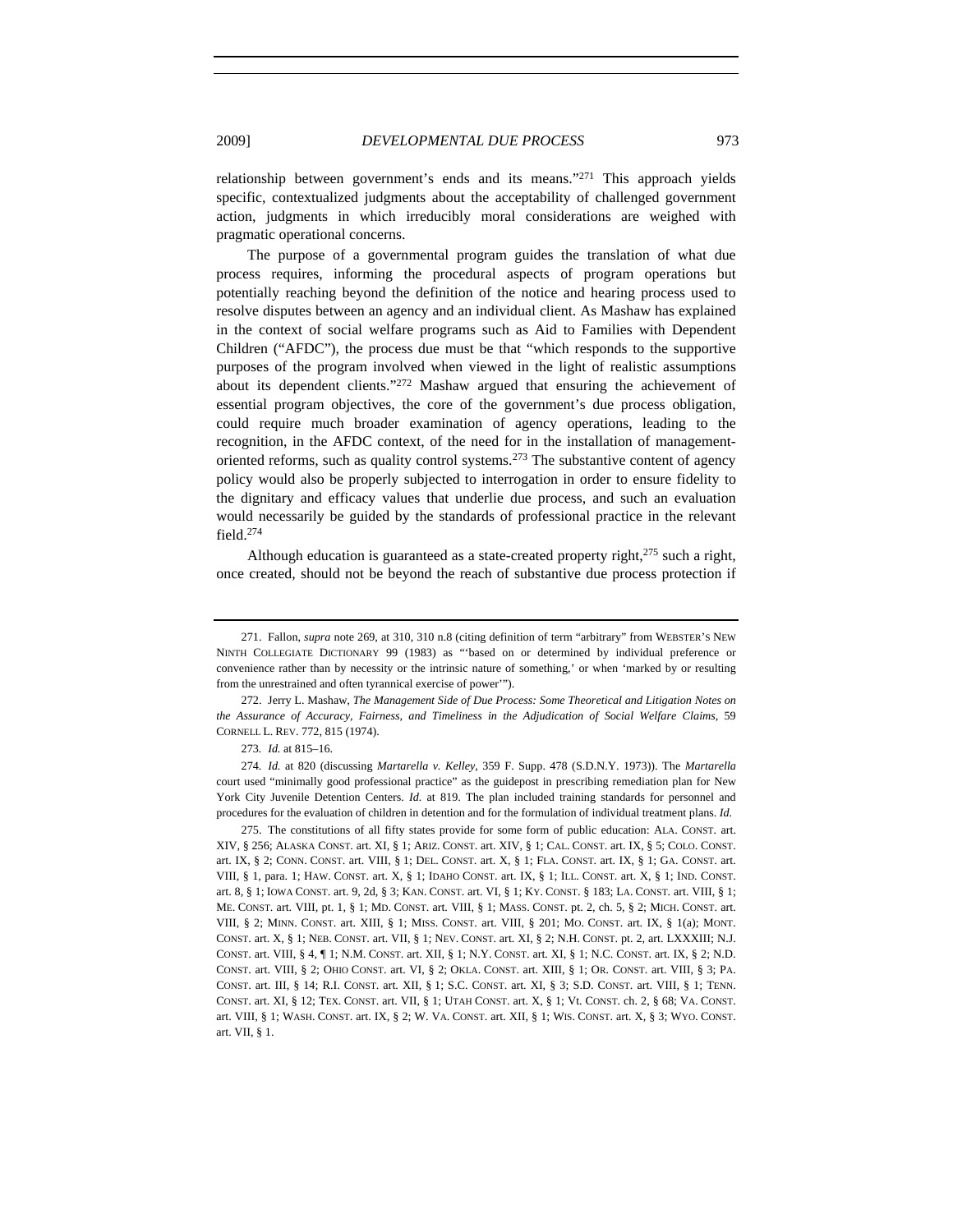adequate checks on governmental conduct are to be enforced.<sup>276</sup> Thus, when procedural reform may be insufficient to achieve compliance with the demands of due process, necessary substantive corrections will require consultation of relevant professional standards as part of appropriate due process analysis. In the school discipline context, the limited ability of *Goss*'s procedural reforms to address the harms inflicted on students by exclusion-oriented disciplinary practices should prompt recognition of a widening path toward constitutionally required correction.<sup>277</sup> This path would make its touchstone the emerging professional consensus among educators and psychologists that zero tolerance must be replaced by developmentally calibrated discipline, an approach that concentrates on identifying the origins of a student's behavior and formulating responses designed to bolster the student's capacity for self-regulation or risk avoidance. If, in essence, substantive due process doctrine "asks whether there is a sufficient justification for the government's action,"278 school officials' imposition of forms of discipline that are detached from a grounding of expertise should no longer be viewed as presumptively satisfying the demands of substantive due process.

#### *B. Substantive Due Process Methodology: Evolution and Refinement*

1. A Promising Variant: Using "Emerging Community Standards" as a Substantive Due Process Metric

Confronting the deep skepticism about the use of substantive due process analysis as a basis for the invalidation of government practices, Daniel Conkle has recently proffered a set of theoretical recommendations for the reorientation of substantive due process analysis.279 By restructuring the methodology of substantive due process decision making, Conkle seeks to establish a foundation of credibility and legitimacy for such decisions through techniques that return to the core of due process analysis, an evaluation of the basis for governmental action. Conkle surveys the patterns in modern substantive due process precedents and describes the two dominant modes of analysis: the theory of historical tradition and the theory of reasoned judgment.<sup>280</sup> The historical tradition model, used by the Court in *Bowers v. Hardwick*281 and *Washington v.* 

<sup>276</sup>*. See* Michael L. Wells & Alice E. Snedeker, *State-Created Property and Due Process of Law: Filling the Void Left by* Engquist v. Oregon Department of Agriculture, 44 GA. L. REV. 161, 167 (2009), (elaborating on necessity, as matter of federal constitutional law, of substantive protection of state created rights).

<sup>277.</sup> Forecasting that *Goss*'s procedural regime was unlikely to bring about the kind of transformative effect on the administration of school discipline its proponents aimed for, David Kirp observed that courts would continue to be reluctant to enforce more far-reaching reform, such as the change of substantive policies, due to concerns about their competence and their capacity to secure compliance. Kirp, *supra* note 197, at 844– 45, 849–51 (1976); *see also* William G. Buss, *Procedural Due Process for School Discipline: Probing the Constitutional Outline*, 119 U. PA. L. REV. 545, 549–50 (1971) (noting that, although procedural regularity is critical to ensuring fairness of school discipline, substance of school policies will often be even more important).

<sup>278.</sup> ERWIN CHEMERINSKY, CONSTITUTIONAL LAW: PRINCIPLES AND POLICIES 546 (3d ed. 2006).

<sup>279.</sup> Daniel O. Conkle, *Three Theories of Substantive Due Process*, 85 N.C. L. REV. 63, 66–68 (2006). 280*. Id.* at 82.

<sup>281. 478</sup> U.S. 186 (1986).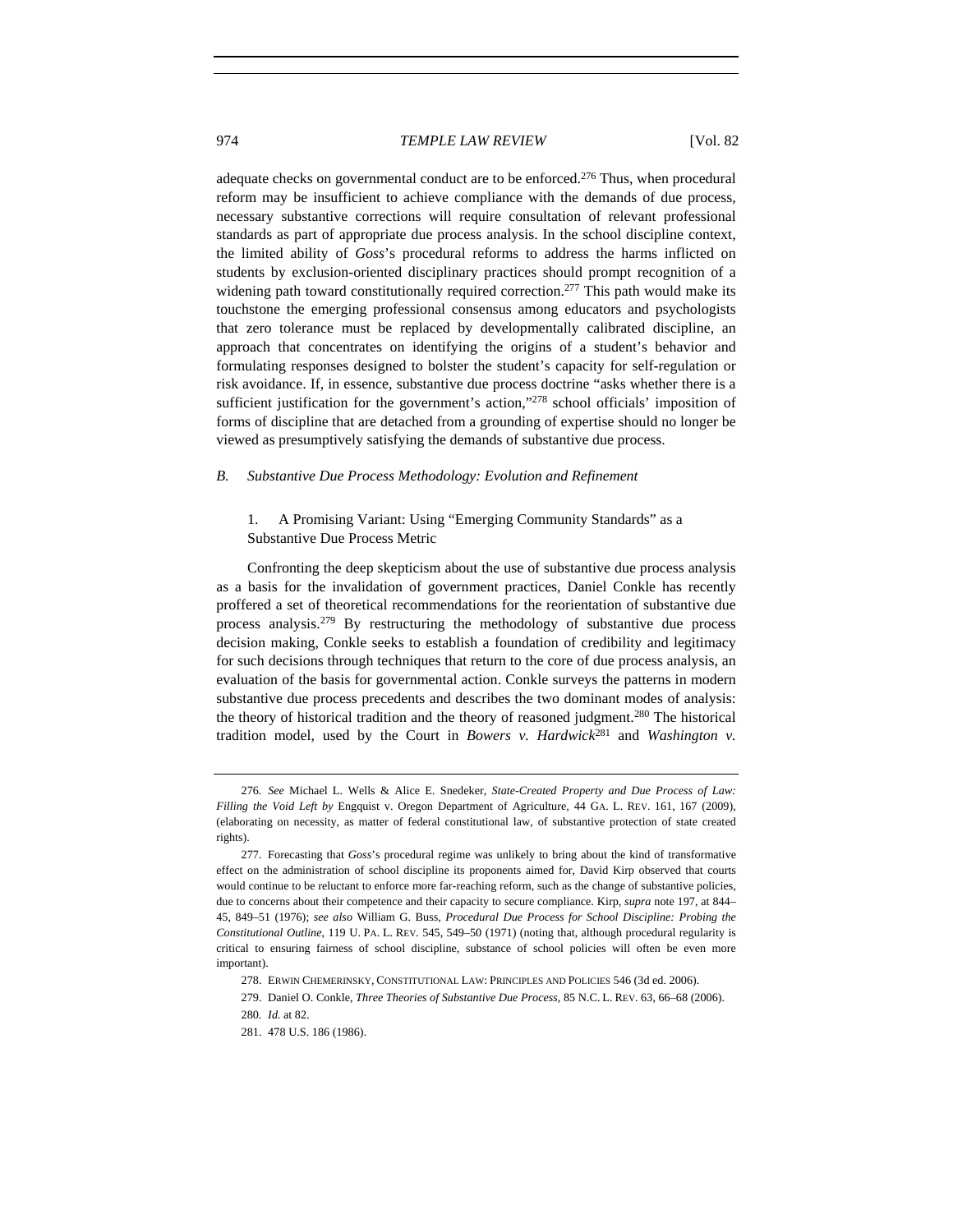2009] *DEVELOPMENTAL DUE PROCESS* 975

*Glucksberg*, 282 considers whether the nature of the claimed protection corresponds to rights previously recognized under the Constitution.283 Under the reasoned judgment model, the Justices undertake a process of independent political-moral reasoning in which they weigh the asserted liberty interest against identified governmental justifications to discern if a constitutional entitlement to protection exists.284 Conkle presents *Planned Parenthood of Southeastern Pennsylvania v. Casey*285 as representative of the reasoned judgment model at work.

Conkle then generates a template for the evaluation of the validity of substantive due process decisional methodologies. His evaluative rubric considers three questions: (1) Can the analytical approach be reconciled with a commitment to majoritarian selfgovernment? (2) Does the method of decision making conform to expectations of judicial objectivity and competence? and (3) Does the mode of analysis have the potential to advance or improve contemporary American governance or policy making?286 Conkle then gauges the comparative merits of the two most familiar substantive due process methodologies under this recommended rubric. He finds that the historical tradition model operates in "*relative* harmony" with a commitment to majoritarian self-government<sup>287</sup> and provides an objective basis for decision making, thereby enhancing consistency and competency.288 However, from a functional perspective, this method threatens to apply a "deadening force" that prevents potentially needed experimentation and insulates much governmental behavior from invalidation.289 The reasoned judgment model permits a more active judicial role in achieving liberty-maximizing objectives and creates more opportunities to produce substantial changes in governmental practices. However, the reasoned judgment model does little to constrain judicial subjectivity and poses a significant risk of error by offering little external reinforcement of judicial competence.290

After assessing the dominant doctrinal formulations, Professor Conkle notes approvingly the emergence of what he perceives to be a potentially more satisfying third approach: the use of a theory of emerging national values.<sup>291</sup> In Professor Conkle's view, this third analytical variant animates the Court's decision in *Lawrence v. Texas*, 292 and he recognizes an analog in the majority's Eighth Amendment analysis in *Roper*. 293 Conkle describes this third mode of analysis as guided by an effort to

293. Conkle, *supra* note 279, at 128–31. As Corinna Lain has recently shown, the Supreme Court's use of a survey of state practices to gauge the content of constitutional protections extends beyond the Eighth Amendment context and is part of the Court's analysis in a broad array of civil liberties cases. Corinna Barrett Lain, *The Unexceptionalism of "Evolving Standards"*, 57 UCLA L. REV. 365, 368–69 (2009).

<sup>282. 521</sup> U.S. 702 (1997).

<sup>283.</sup> Conkle, *supra* note 279, at 66, 91.

<sup>284.</sup> *Id.* at 66–67.

<sup>285. 505</sup> U.S. 833 (1992).

<sup>286.</sup> Conkle, *supra* note 279, at 80–82.

<sup>287</sup>*. Id.* at 91.

<sup>288</sup>*. Id.* at 92–93.

<sup>289</sup>*. Id.* at 97.

<sup>290</sup>*. Id.* at 107–15.

<sup>291</sup>*. Id.* at 128.

<sup>292. 539</sup> U.S. 558 (2003).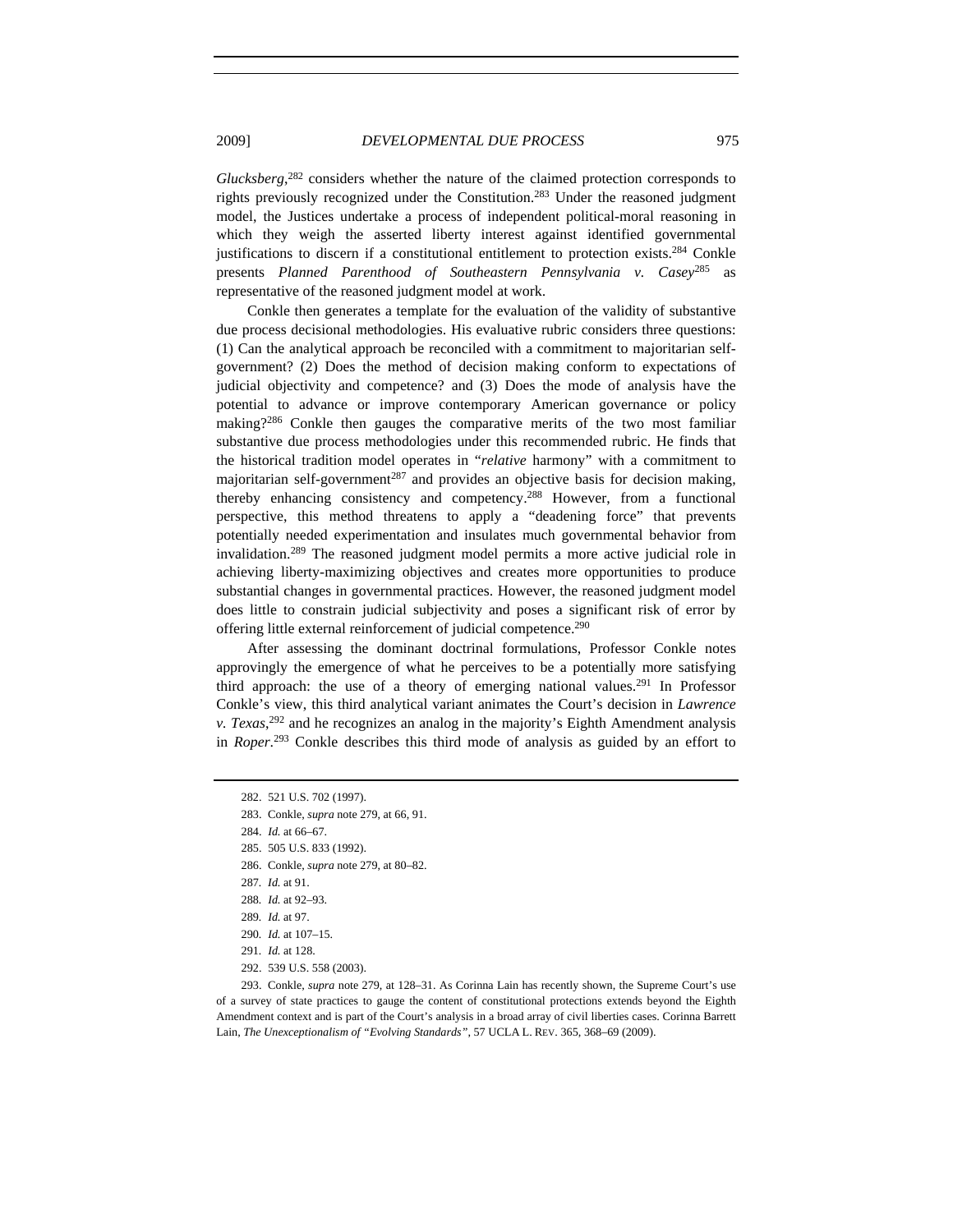identify whether broad contemporary support exists for an asserted rights claim. If such consensus exists, the Court uses its independent judgment to confirm that constitutional protection should be extended.<sup>294</sup>

Professor Conkle finds judicial invocation of an emerging shift in national values preferable to the recourse to tradition or the exclusive reliance on independent judicial judgment.<sup>295</sup> Conducting constitutional adjudication by seeking to discern and then harness "emerging national values" as the basis for the enunciation of a new form of substantive due process protection shares with the reasoned judgment method the capacity to be liberty-maximizing as it resists replication of potentially archaic traditional practices.296 However, like the tradition method, the third alternative has the virtue of potentially exerting a disciplining influence on the judiciary, only permitting the innovative judicial pronouncement if it can be connected to a current of popular consensus, thereby harmonizing judicial review with a foundational commitment to the legitimacy of majoritarian self-government.<sup>297</sup> Such an approach also holds the promise of successfully overcoming local resistance by offering validation of judicial conclusions from both the weight of relevant professional expertise and successful institutional experience with prescribed change.<sup>298</sup>

2. Refining the Variant: Using Relevant Professional Expertise to Gauge the Contextual Demands of Due Process

As *Roper* illustrates, legislative action most decisively reflects an emerging social consensus about the contemporary translation of broadly framed constitutional principles. Such a consensus may also be manifested less formally in the underenforcement or nonenforcement of government policies that can no longer be squared with the community's understanding of constitutional values.<sup>299</sup> As was true with regard to the declining social tolerance for the imposition of the death penalty on juveniles, a shift away from previously accepted practices can reflect how specialized knowledge from relevant experts has permeated the legislative, executive, and popular consciousness.300 Thus, popular support for constitutional change that is tethered to a body of professional knowledge offers a more substantial and credible foundation for constitutional conclusions than reliance on popular opinion that may reflect only uniformed emotive or faddish inclinations.

Consulting reservoirs of professional expertise is especially appropriate in cases assessing constitutional claims arising in specialized institutions. The Court has already emphasized the need to tailor the content of constitutional protections to the contours of

<sup>294.</sup> Conkle, *supra* note 279, at 128–29.

<sup>295.</sup> *Id.* at 133.

<sup>296.</sup> *Id.* at 139–41.

<sup>297.</sup> *Id.* at 133–136.

<sup>298.</sup> *Id.* at 138.

<sup>299.</sup> *See* Roper v. Simmons, 543 U.S. 551, 564–65 (2005) (noting as relevant to survey of evolving consensus how infrequently juveniles were executed even in states that had not formally prohibited such punishment).

<sup>300.</sup> See *supra* notes 12–19 and accompanying text for a discussion of how groundwork was laid for success in *Roper*.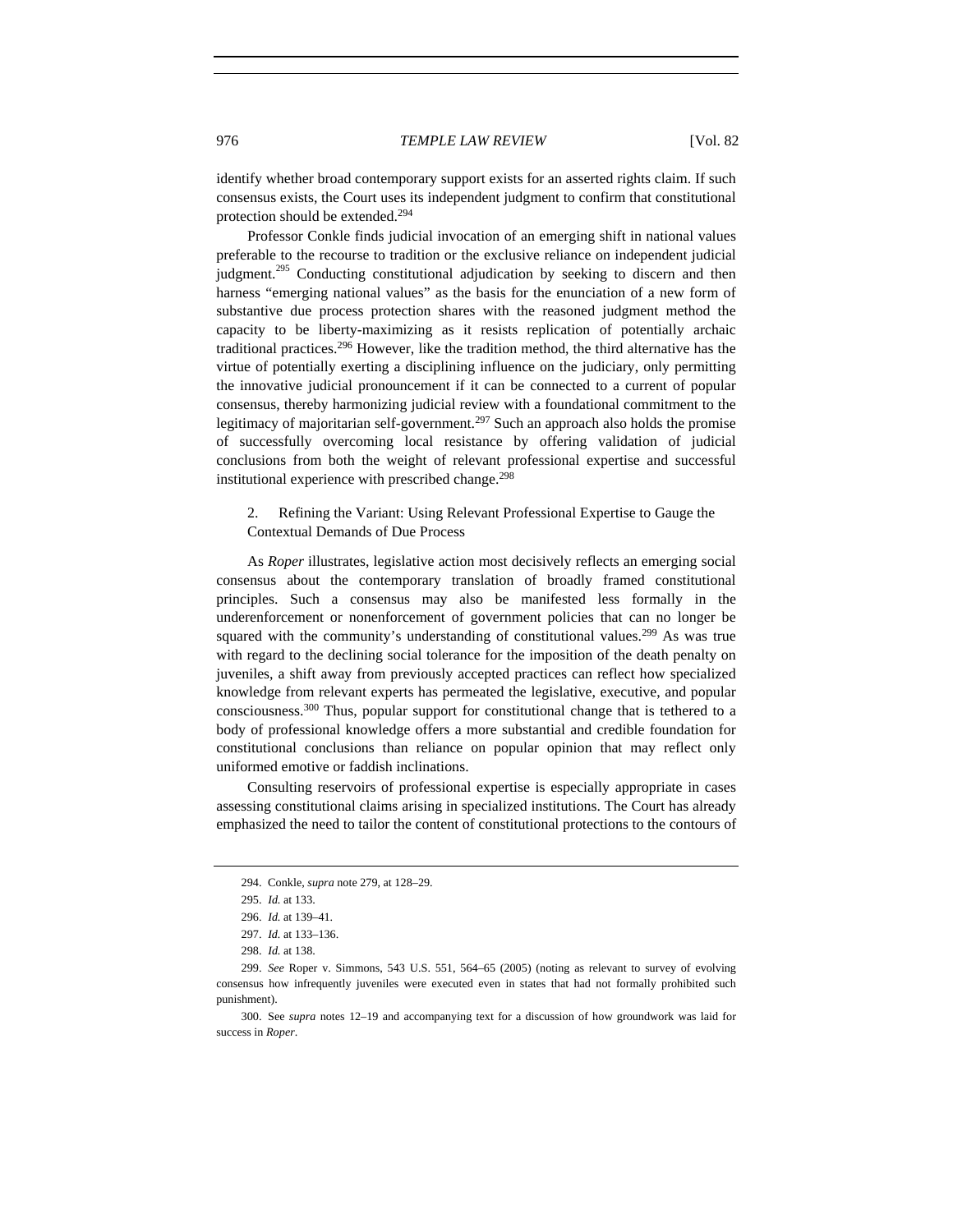specific institutional environments, such as prisons, where a body of accumulated professional expertise can, in the Court's view, be tapped to offer an experience-tested distillation of what constitutes necessary and effective operating procedure in a daily domain unfamiliar to the Justices.<sup>301</sup> The Court has repeatedly demonstrated this inclination toward institutional tailoring of constitutional analysis in the educational context,<sup>302</sup> most notably, for present purposes, in the articulation of the "reasonably related to legitimate pedagogical concerns" standard in *Hazelwood School District v. Kuhlmeier.*<sup>303</sup>

The *Hazelwood* Court addressed a principal's decision to censor student expression in the high school newspaper because of cited concerns that the excised articles reflected poor journalistic standards and could be misconstrued as an official endorsement of the behavior and comments presented in the articles.<sup>304</sup> As Justice Brennan lamented in his *Hazelwood* dissent, the "reasonably related to legitimate pedagogical concerns" standard could easily degenerate in practice into uncritical acceptance of any rationale voiced by school officials.<sup>305</sup> However, this hazard could be mitigated if the presumptive integrity of an articulated educational objective could be challenged by showing a significant disparity between the school's position and a standard supplied by relevant professional consensus.

In a recent article calling for reconsideration of how substantive due process principles should be applied to executive action,<sup>306</sup> Rosalie Berger Levinson criticizes judicial resistance to the invocation of substantive due process as a source of protection against executive rather than legislative action.<sup>307</sup> Professor Berger Levinson catalogues how serious harms and injuries inflicted by executive actors are left unredressed as a matter of constitutional law under the currently dominant approach.<sup>308</sup> She then productively highlights how *Youngberg v. Romeo*<sup>309</sup> could support the argument that the Supreme Court and lower federal courts have erred in discounting the relevance of substantive due process principles when the governmental act being challenged is executive rather than legislative.<sup>310</sup> In *Youngberg*, the mother of an involuntarily committed mentally retarded adult successfully asserted that the state of Pennsylvania had violated her son's substantive due process rights by failing to provide him with safe conditions of confinement and such minimally adequate training as was necessary to curb the aggressive behavior that posed a danger to his safety while

<sup>301.</sup> *See* Turner v. Safley, 482 U.S. 78, 89 (1987) (applying "reasonably related to legitimate penological interests" standard to invalidate ban on prisoner marriage).

<sup>302.</sup> *See, e.g.*, Grutter v. Bollinger, 539 U.S. 306, 327–28 (2003) (noting that "[c]ontext matters when reviewing race-based governmental action under the Equal Protection Clause" and considering specific relevance of student diversity to higher educational objectives).

<sup>303. 484</sup> U.S. 260, 273 (1988).

<sup>304.</sup> *Hazelwood School Dist.,* 484 U.S. at 262–64.

<sup>305</sup>*. Id.* at 286–88 (Brennan, J., dissenting).

<sup>306</sup>*.* Rosalie Berger Levinson, *Reining in Abuses of Executive Power through Substantive Due Process*, 60 FLA. L. REV. 519, 523–34 (2008).

<sup>307.</sup> *Id.* at 555–58.

<sup>308.</sup> *Id.* at 560–87.

<sup>309. 457</sup> U.S. 307 (1982).

<sup>310.</sup> Levinson, *supra* note 306, at 579.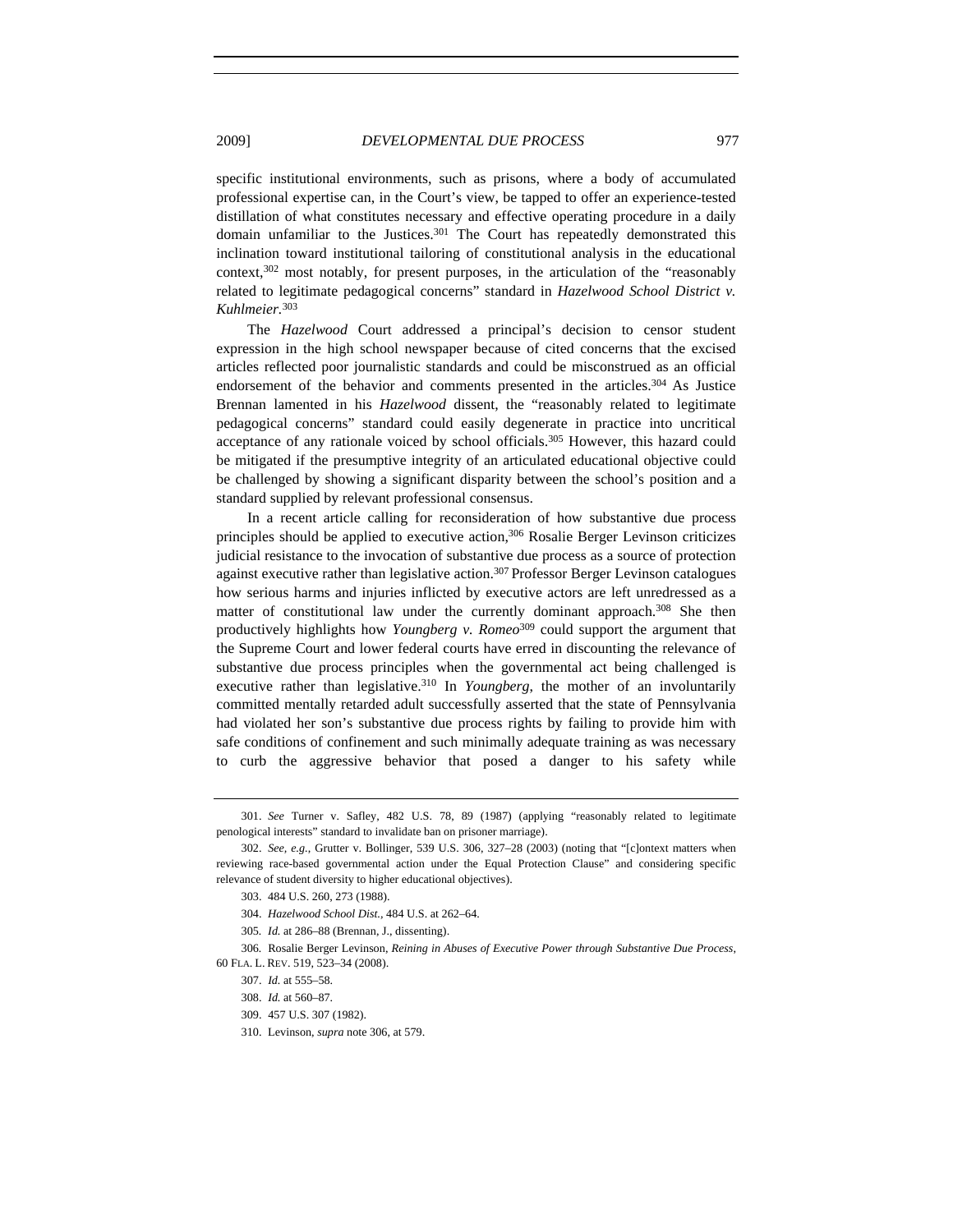institutionalized.311 Addressing the standard to be applied to assess the plaintiff's claim that the denial of minimally adequate training rendered the conditions of his confinement a violation of substantive due process, Justice Powell adopted the mode of reasoning articulated in a concurring opinion below and focused on this determinative inquiry: did the evidence presented provide the basis for the reviewing court to be "certain that professional judgment in fact was exercised" with regard to the administrative determination of what services were to be provided to civilly committed persons.312 The reviewing court's assessment of a plaintiff's substantive due process claim would turn on whether the challenged governmental conduct represented "such a substantial departure from accepted professional judgment, practice, or standards in the care and treatment of this plaintiff as to demonstrate that the defendants did not base their conduct on a professional judgment."313 Measured against this yardstick, the services rendered by the Pennhurst State School and Hospital, the Pennsylvania state institution in which Nicholas Romeo was confined, were constitutionally deficient.

#### 3. Using Relevant Professional Knowledge to Gauge Proportionality

Although cast too often only as punishment, school discipline should also be judged by what amounts to an educational standard of care, a standard drawn from relevant instructional and therapeutic norms. That standard, in constitutional translation, will represent what is essentially a proportionality inquiry. The application of a proportionality principle marks the intersection between the Eighth Amendment jurisprudence of *Roper* and one strand within substantive due process analysis. *Weems v. United States*, 314 the progenitor of both modern cruel and unusual punishment analysis under the Eighth Amendment and the proportionality prong of modern substantive due process jurisprudence, recognized proportionality in punishment as a fundamental "precept of justice."315 The concept of proportionality later gained traction in the Court's punitive damages decisions as the awards under attack were measured against indicia that the monetary sanctions imposed were grossly excessive.<sup>316</sup> Such excessiveness may be traced in a particular case to what is deemed to be a mismatch between the applicable criminal sanctions or other pertinent civil penalties and the size of the punitive damage award,  $317$  to the effective geographic scope of the tort judgment's reach,<sup>318</sup> or to a disjunction between the harm inflicted on the persons present before the court—harms that the tortfeasor can, in the view of a majority of

<sup>311.</sup> *Youngberg*, 457 U.S. at 316.

<sup>312</sup>*. Id.* at 321–22.

<sup>313.</sup> Romeo v. Youngberg, 644 F.2d 147, 178 (3d Cir. 1980) (Seitz, C.J., concurring).

<sup>314. 217</sup> U.S. 349 (1910).

<sup>315</sup>*. Weems*, 217 U.S. at 367. In *Weems*, the defendant, an officer of the Bureau of Coast Guard and Transportation Authority of the U.S. Government of the Philippine Islands, successfully challenged as cruel and unusual the imposition of a sentence of fifteen years of hard labor for falsifying a public document, a cash book of the Manila port captain. *Id.* at 357–59.

<sup>316.</sup> BMW of N. Am., Inc. v. Gore, 517 U.S. 559, 574–76 (1996).

<sup>317</sup>*. Id*. at 583–84.

<sup>318.</sup> *See* State Farm Mut. Auto. Ins. Co. v. Campbell, 538 U.S. 408, 421 (2003) (finding state does not have legitimate interest in using punitive damages to punish conduct that may have been lawful where it occurred or to punish acts committed outside of state's jurisdiction).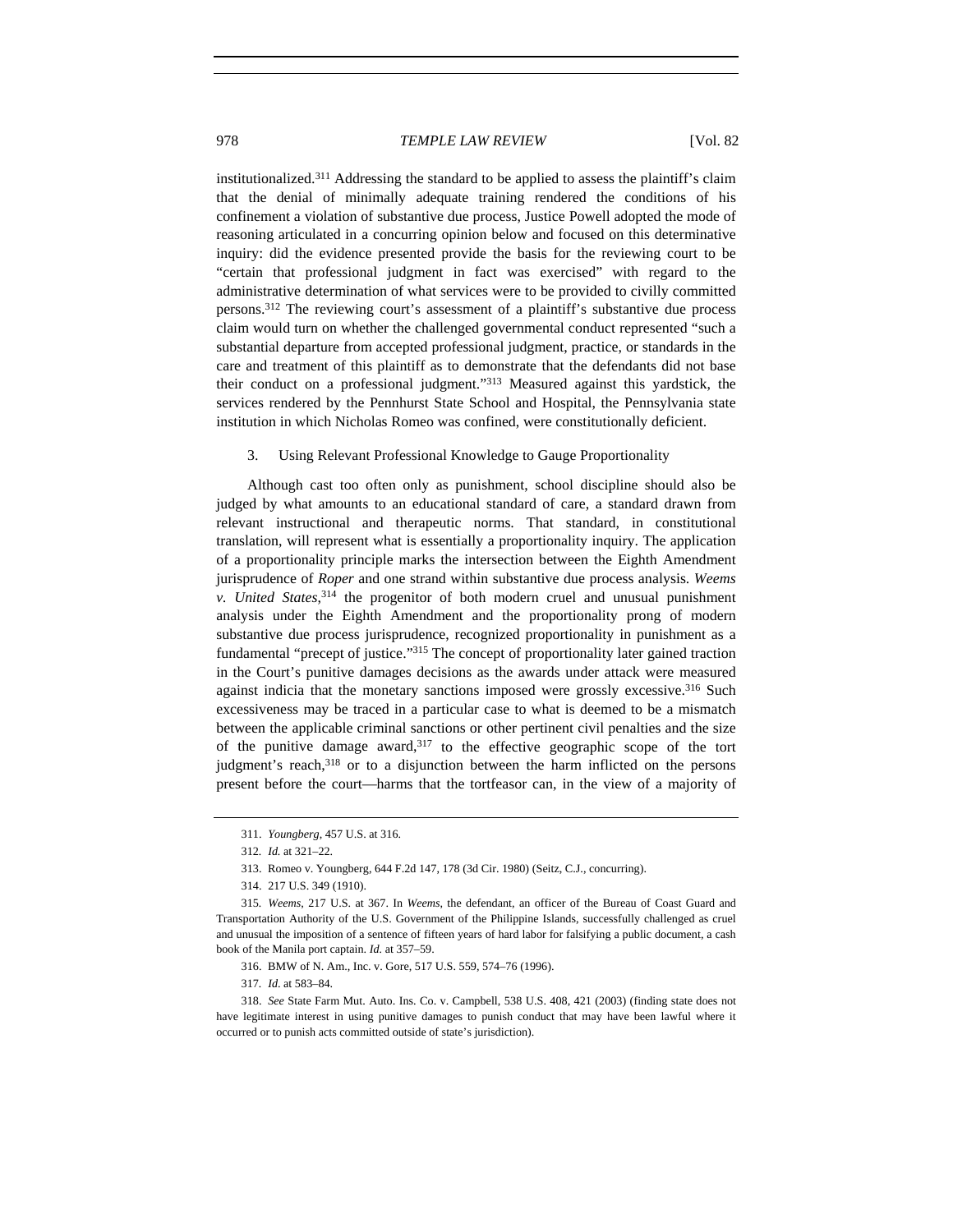Justices, expect to set the scale of damages—and the harms felt by other victims outside the operative jurisdictional boundaries of the present case.<sup>319</sup>

To root such a proportionality assessment in something other than judicial policy preferences, the Court has looked for referents or comparators to gauge the fit between punishment and conduct. The focal point of the Court's disproportionality concern may be what is deemed an unacceptable deviation between the punishment imposed under the challenged regime and the lesser punishment that would be imposed for functionally indistinguishable conduct dealt with under a parallel sanction regime of the same sovereign.<sup>320</sup> However, another trigger for a finding of disproportionality may be the nature of the person being subjected to the challenged sanction insofar as the capacities of such a person are insufficient to allow the punishment regime to fulfill its legally legitimate purposes.<sup>321</sup> This latter set of concerns drives the Court's rulings in *Thompson*, *Atkins*, and *Roper*, and represents the essential infirmity of a school disciplinary system that ignores or contradicts the best available developmental understanding of children's behavior.

Measuring proportionality against standards that reflect the expertise of relevant professional communities would track what Jody Freeman and Adrian Vermeule have identified as an "expertise-forcing" trend manifested in a number of the Court's recent rulings,322 most notably *Massachusetts v. EPA*. 323 In Freeman and Vermeule's reading of *Massachusetts v. EPA*, the decision reflects the Court's growing aversion to the perceived escalation of effort by political actors in the executive branch to displace agencies' technical knowledge and experience in the execution of statutory directives, a trend that delegitimizes a posture of judicial deference to agency determinations.

Rather than yielding to the assertion that educators need autonomy and consequently deserve deference in the realm of school discipline, a court faced with a

<sup>319.</sup> Philip Morris USA v. Williams, 549 U.S. 346, 352–54 (2007).

<sup>320</sup>*. See BMW*, 517 U.S. at 583–84 (comparing amount of challenged punitive damage award to potential penalties under state Deceptive Trade Practices Act).

<sup>321.</sup> Controversially, the Court has repeatedly rebuffed proportionality attacks on antirecidivism statutes. *See, e.g.*, Lockyer v. Andrade, 538 U.S. 63, 77 (2003) (finding sentence of life with no possibility of parole for fifty years for stealing \$153 worth of videotapes did not violate Eighth Amendment); Ewing v. California, 538 U.S. 11, 30–31 (2003) (finding sentence of life with no possibility of parole for twenty-five years for stealing three golf clubs worth \$1200 did not violate Eighth Amendment). This perplexing contrast between the Court's lack of concern about the potential lack of proportionality in so-called "three strikes" incarceration provisions and their receptivity to challenges to punitive damage awards in tort litigation has rightly drawn sharp criticism. *See generally* Erwin Chemerinsky, *The Constitution and Punishment*, 56 STAN. L. REV. 1049 (2004) (arguing that Supreme Court upholds civil and criminal penalties in manner inconsistent with substantive limits and procedural requirements of these types of punishment); Pamela S. Karlan, *"Pricking the Lines": The Due Process Clause, Punitive Damages, and Criminal Punishment*, 88 MINN. L. REV. 880 (2004) (examining differences in constitutional limits of punitive damages in tort cases and sentencing in criminal cases); Adam M. Gershowitz, Note, *The Supreme Court's Backwards Proportionality Jurisprudence: Comparing Judicial Review of Excessive Criminal Punishments and Excessive Punitive Damages Awards*, 86 VA. L. REV. 1249 (2000) (arguing that both civil and criminal systems generate severely disproportionate punishments).

<sup>322</sup>*. See* Jody Freeman & Adrian Vermeule, Massachusetts v. EPA, *From Politics to Expertise*, 2007 SUP. CT. REV. 51, 51 (identifying *Hamdan v. Rumsfeld*, 548 U.S. 557 (2006) and *Gonzales v. Oregon*, 546 U.S. 243 (2006) as also exhibiting this motivation).

<sup>323. 549</sup> U.S. 497 (2007).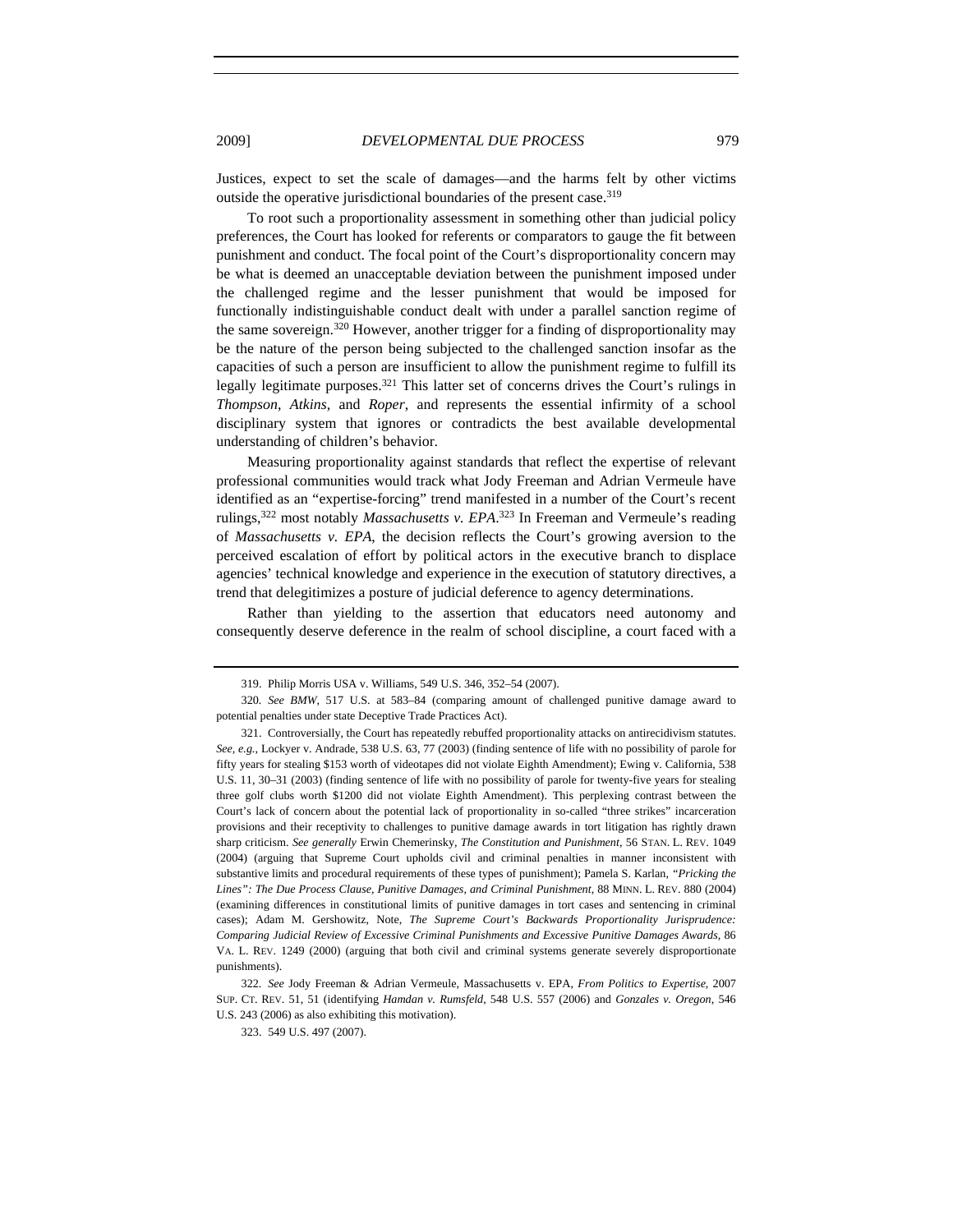substantive due process challenge to a punishment administered pursuant to wideranging zero tolerance protocol can properly question whether such deference has been earned. If a school system cannot demonstrate that it has calibrated its metric of punishment proportionality to the body of the most relevant and empirically grounded professional expertise and validated best practices, its decisions to exclude students from school should no longer be accepted as satisfying the demands of substantive due process.

# V. PURSUING SCHOOL DISCIPLINE REFORM: THE STRATEGIC IMPLEMENTATION OF DUE PROCESS THEORIZING

#### *A. Identifying Available Developmentally Calibrated Discipline Models*

Advocates seeking to persuade education officials and legislators of the necessity for change in school disciplinary practices can find substantial evidence that promising developmentally calibrated alternatives are available. Such alternative programs aim to accurately identify the origins of behavior, differentiate between behavior that is within the normal developmental range and that which signals a significant departure from the healthy developmental course, and build a student's capacity to regulate his own actions and to acquire—in the case of adolescents—a sense of how the developmental process may create specific tendencies or hazards. Such efforts place children's welfare and needs at the center of disciplinary strategies and recognize that developmentally insensitive responses will likely be ineffective and even counterproductive, alienating a student from school. Such efforts are also animated by vigilant attentiveness to the need to enhance protective factors in children's lives, particularly for children whose family life, economic circumstances, health status, or community environment place them at risk and under stress. For such children a positive and supportive relationship with a caring adult, such as a teacher, could be a vital protective force.

In his recent book, *Lost in School: Why Our Kids with Behavioral Challenges Are*  Falling Through the Cracks and How We Can Help Them,<sup>324</sup> Ross Greene, a psychologist and member of the clinical faculty of Harvard Medical School, presents the elements of a school disciplinary plan that rejects the familiar but flawed hypotheses about the origins of student behavior problems.<sup>325</sup> Greene instead adopts an approach which he terms Collaborative Problem Solving ("CPS"), which aims to understand the individual child's situation and cultivate the child's capacity to use more productive means to respond to problems at school.326 This method seeks to end the frustration, disappointment, and even heartbreak that beset students, parents, teachers, and school administrators as they grapple with persistent disciplinary problems by resorting to a limited repertoire of punishments and rewards.<sup>327</sup>

<sup>324.</sup> ROSS W. GREENE, LOST AT SCHOOL: WHY OUR KIDS WITH BEHAVIORAL CHALLENGES ARE FALLING THROUGH THE CRACKS AND HOW WE CAN HELP THEM (2008).

<sup>325.</sup> Such hypotheses include assertions that students who misbehave are manipulative, attentionseeking, coercive, and unmotivated.

<sup>326.</sup> GREENE, *supra* note 324, at 55–58.

<sup>327</sup>*. Id.* at 7.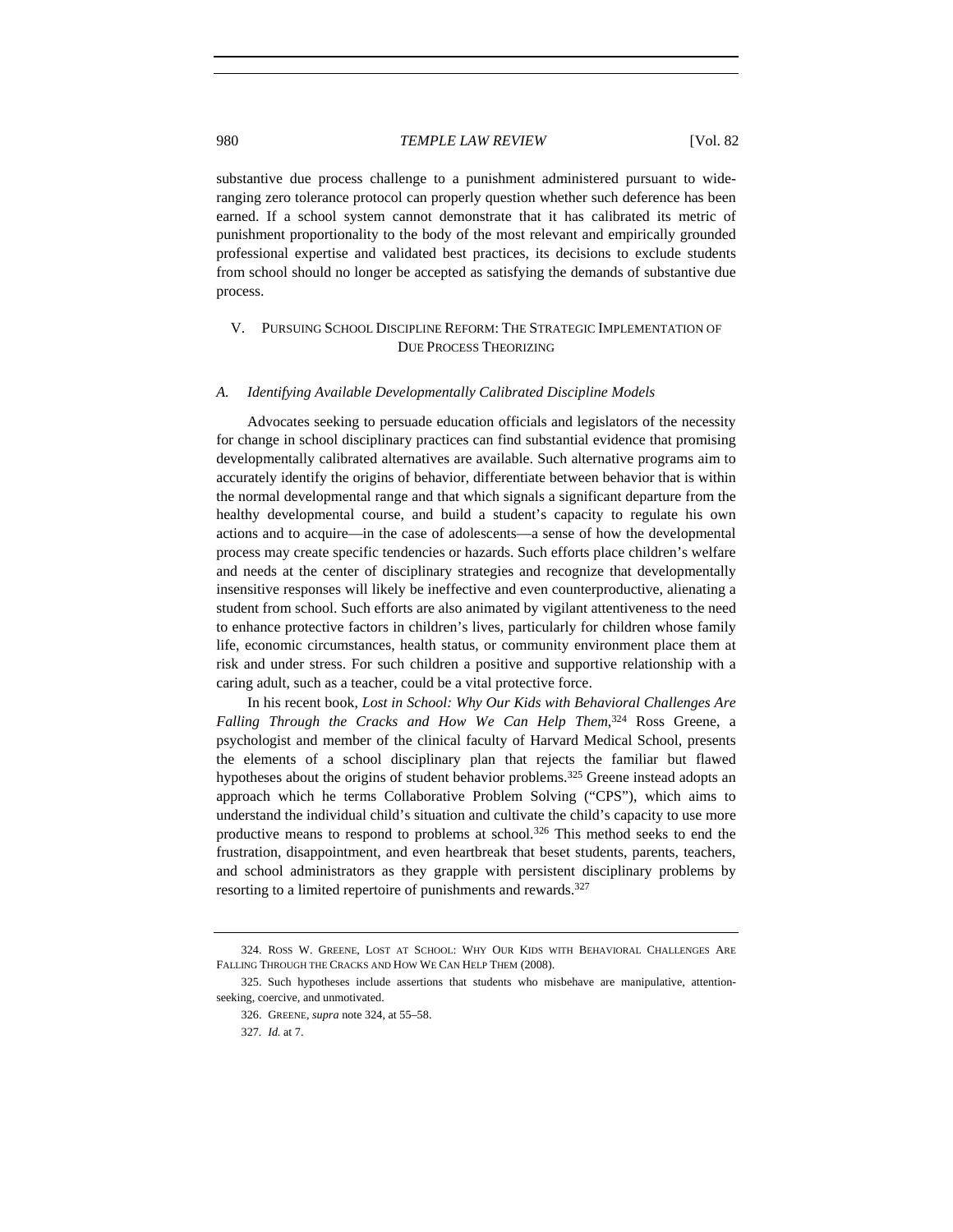The CPS approach begins from this premise: "[K]ids do well if they can."<sup>328</sup> This foundation contrasts sharply with the assumptions of those defending the necessity of zero tolerance and exclusion-oriented strategies. CPS aims for teachers and other school staff to respond to discipline problems by undertaking an assessment of why the child misbehaves, probing in particular to identify which skills the child lacks that prevent him from meeting behavioral expectations.329 Greene describes the origins of student behavior problems in developmental terms, linking such difficulties to a child not yet having the skills to cope with particular school situations.330 He therefore recommends a school response structured to identify and address the deficit that leads the student to behave in a maladaptive way.331 This recommendation does not lead to the end of expectations for students, but it aims for relevant school personnel to determine why the child behaves as he does and then work with the child and his family to formulate corrective strategies.<sup>332</sup> Moving beyond often unproductive efforts to simply impose the adult's will on an uncooperative child, the CPS approach requires the teacher to adopt an energetically empathetic posture in speaking to the child, undertaking a sincere and persistent dialogue with the student about his perceptions about his situation, his anxieties and self-perception, and his beliefs about how the teacher and other school officials see him.333 This will usually entail conducting an evaluation of the student, an Assessment of Lagging Skills and Unsolved Problems ("ALSUP"), which addresses such issues as difficulty handling novelty or uncertainty, impulsivity, misinterpreting others' reactions, difficulty handling frustration, and poor sense of time.334 A school psychologist may be involved throughout this process. The teacher, student, and parents contribute to this assessment and identify situational triggers that prompt behavioral problems. They then work together on defining the students' difficulties and needs and formulating a plan of responsive action.335 The collaborative nature of this disciplinary approach would bring to life the now-enervated *Goss* vision of encounter and exchange between school personnel and student and would enhance the potential for efficacy in addressing the relevant behavior by working to use specific incidents as opportunities to understand a student's circumstances and needs. The anticipated dialogues between teacher and student and teacher and parent would also provide opportunities to discern whether a student's behavior may be connected to unmet academic difficulties and to detect signals that the student's behavior calls for more specialized evaluations or assistance.

Dr. Greene seeks to recast the teacher as the guide in a helping relationship,  $336$  a demanding but ultimately gratifying role that conforms much more closely to the

<sup>328</sup>*. Id.* at 10.

<sup>329.</sup> A broader exploration of the quality and reasonableness of specific behavioral expectations would be appropriate in an overhaul of ineffective disciplinary problems but lies beyond the scope of this Article.

<sup>330.</sup> GRENNE, *supra* note 324, at 25–26.

<sup>331.</sup> *Id.* at 27–28.

<sup>332</sup>*. Id.* at 26–28.

<sup>333</sup>*. Id.* at 48–49.

<sup>334</sup>*. Id.* at 27.

<sup>335</sup>*. See id.* at 93 (demonstrating model dialogue showing collaboration between parents, student, and teacher).

<sup>336</sup>*. Id.* at 74.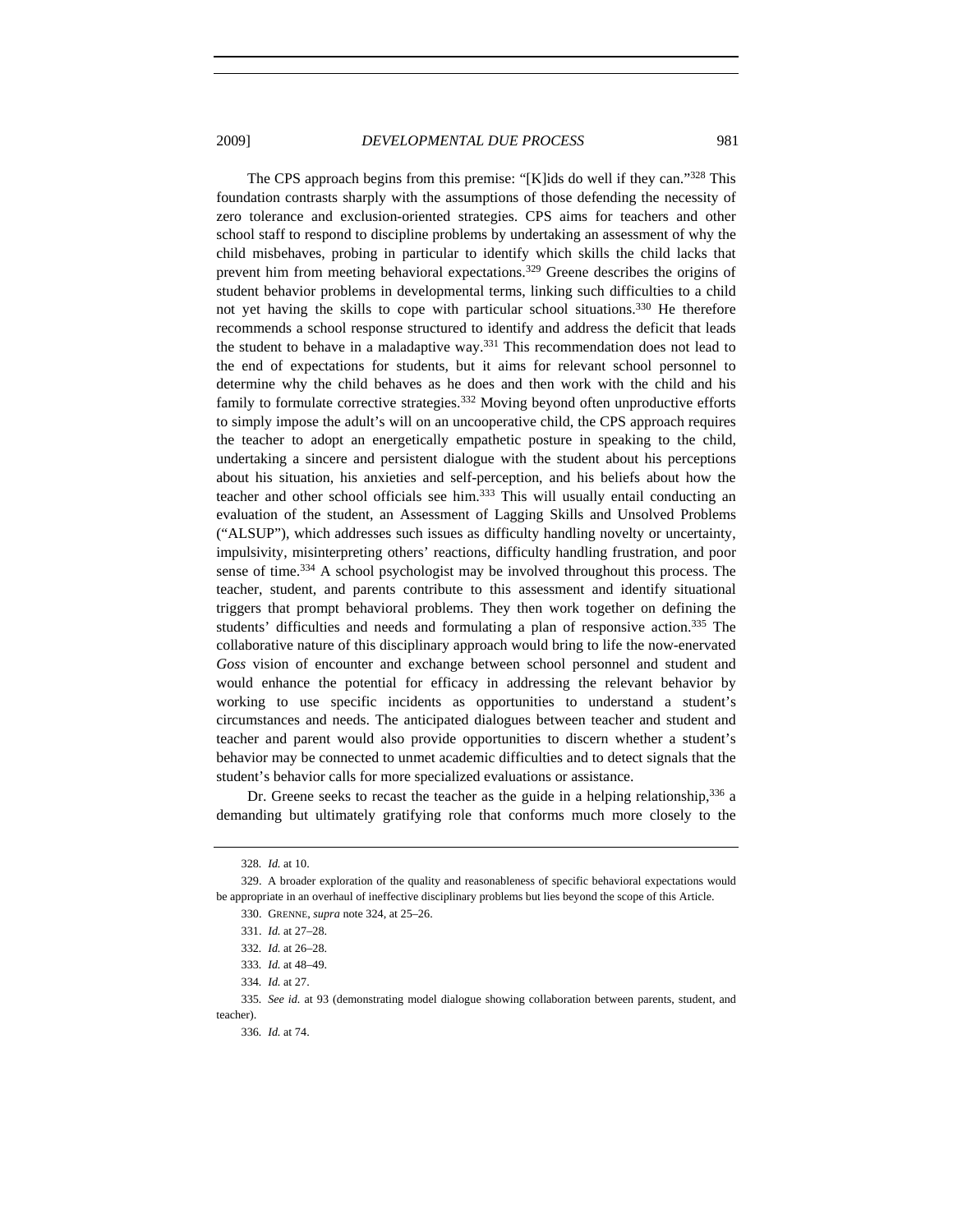aspirations with which many teachers enter the profession.<sup>337</sup> Many teachers are eager to escape the futile and often harmful cycle of repeatedly resorting to the use of consequences that fail to offer the child the skills he lacks and that often alienate him from teacher, peers, and school.<sup>338</sup> This redirection of effort toward cultivating capacities for self-regulation and communication helps the student remain calm and forges a valuable bond between teacher and student.<sup>339</sup> This approach aims to identify strategies tailored to the individual child's situation and emphasizes the acquisition of techniques and skills needed to function in the school environment.340 Already used in several school settings, Greene's method has demonstrated early success and is the subject of ongoing empirical evaluation. $341$  Other discipline models, such as the Positive Behavioral Intervention and Support program<sup>342</sup> and restorative justice practices<sup>343</sup> are also being used productively by educators. Such models offer individualized interventions that focus on helping students learn better behavioral responses. In presenting the Collaborative Problem Solving protocol as well as

<sup>337.</sup> Greene emphatically eschews characterizations of teachers as uncaring. He acknowledges both that many teachers are themselves dissatisfied by their schools' disciplinary policies and that they are wary of new initiatives that charge them with additional responsibilities while offering no accompanying support or training. *See id.* at 59 (providing example of teacher frustration with school discipline code).

<sup>338</sup>*. See id.* at 100 (demonstrating conversation between psychologist and school administrator); *see also* M. KAREGA RAUSCH & RUSSELL SKIBA, CTR. FOR EVALUATION & EDUC. POL'Y, DOING DISCIPLINE DIFFERENTLY: THE GREENFIELD MIDDLE SCHOOL STORY (2004), *available at* http://www.iub.edu/~safeschl/ ChildrenLeftBehind/pdf/3a.pdf (recounting improvements in school environment and student behavior after principal shifted from use of punishment centered disciplinary approach to use of more supportive policy aimed at promoting behavioral skill development).

<sup>339.</sup> *See* GREENE, *supra* note 324, at 148 (explaining how CPS approach helps kids relate to others and handle frustrations).

<sup>340.</sup> *Id*. at 156–57. Greene emphasizes the superiority of an individualized approach to a child's behavioral issues and posits that schools currently overvalue uniformity and consistency in disciplinary responses at the expense of responding effectively to a student's unique needs and circumstances. *Id.* at 185.

<sup>341.</sup> *See generally* Ross W. Greene et al., *Effectiveness of Collaborative Problem Solving in Affectively Dysregulated Children with Opposition-Defiant Disorder: Initial Findings*, 72 J. CONSULTING & CLINICAL PSYCHOL. 1157 (2004).

<sup>342.</sup> *See* OFF. OF SPECIAL EDUC. PROGRAMS CTR. ON POSITIVE BEHAVIORAL INTERVENTIONS & SUPPORTS, IMPLEMENTATION BLUEPRINT AND SELF-ASSESSMENT: SCHOOL-WIDE POSITIVE BEHAVIORAL INTERVENTIONS AND SUPPORTS (2010), *available at* http://www.pbis.org/common/pbisresources/publications/ SWPBS\_Implementation\_Blueprint\_v\_May\_9\_2010.pdf (detailing implementation of Positive Behavior Support program); *see also* George Sugai & Robert H. Horner, *What We Know and Need to Know about Preventing Problem Behavior in Schools*, 16 EXCEPTIONALITY 67, 67–77 (2008), *available at* http://www.informaworld.com/smpp/content~content=a792648868&db=all (advocating use of school-wide behavior program to encourage academic excellence for entire student-body). In 2007, then-Senator Barack Obama introduced S. 2111, the Positive Behavior for Effective Schools Act, the text of which is available at http://frwebgate.access.gpo.gov/cgi-bin/getdoc.cgi?dbname=110\_cong\_bills&docid=f:s2111is.txt.pdf. The Act would have authorized schools to use Title I funds to implement PBIS disciplinary policies in order to end excessive use of exclusionary disciplinary responses and promote the use of evidence based strategies such as PBIS. *Id.* § 4(a). A similar measure, H.R. 2597, was recently reintroduced in the current Congress. Positive Behavior for Safe and Effective Schools Act, H.R. 2597, 111th Cong. (2009).

<sup>343</sup>*. See, e.g.*, William Haft, *More Than Zero: The Cost of Zero Tolerance and the Case for Restorative Justice in Schools*, 77 DENV. U. L. REV. 795 (2000) (explaining effective use of restorative justice practices in schools); Cara Suvall, Note, *Restorative Justice in Schools: Learning from Jena High School*, 44 HARV. C.R.- C.L. L. REV. 547 (2009) (same).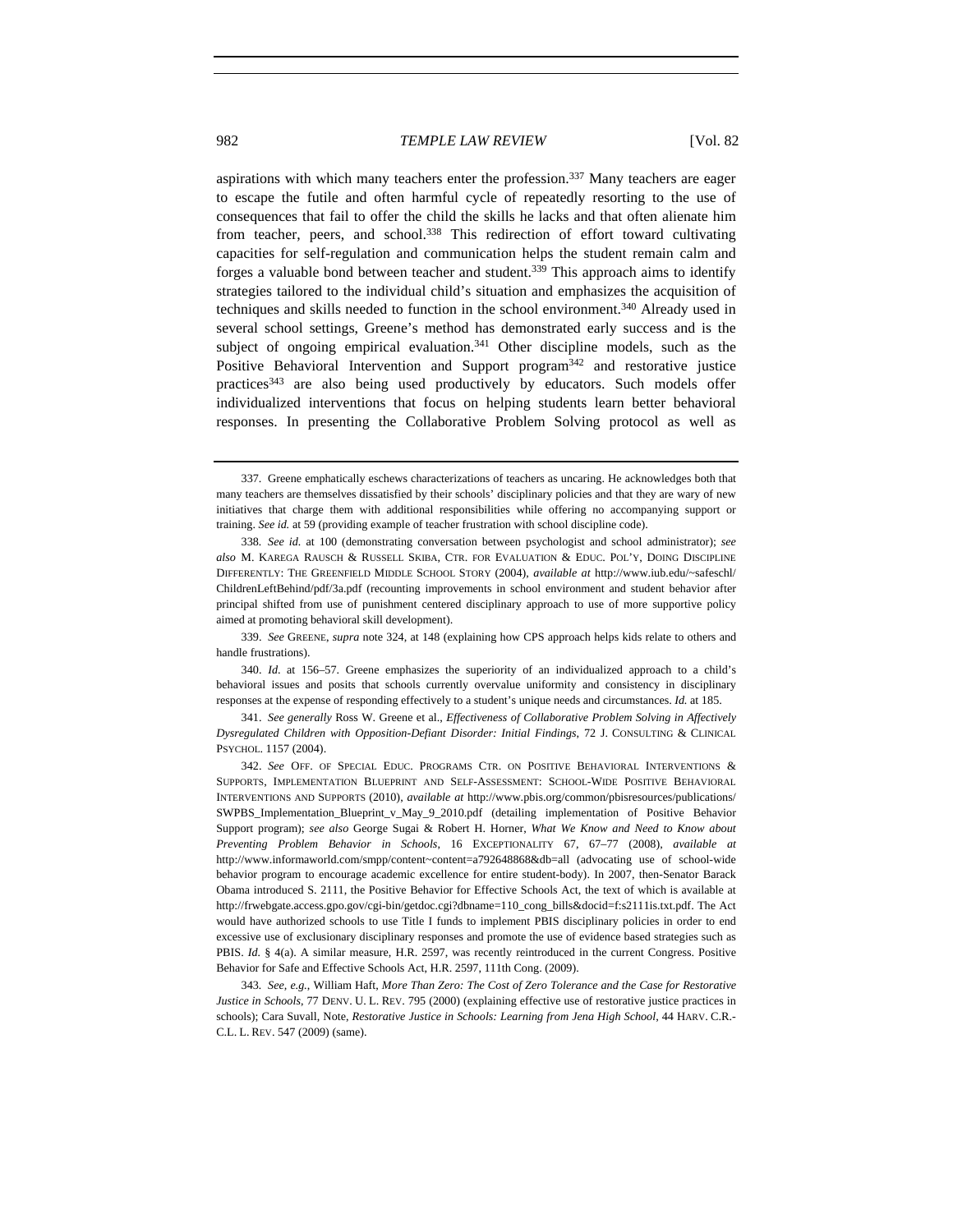identifying other more developmentally sensitive disciplinary approaches, I do not claim the authority to prescribe their adoption but identify them simply to confirm that such alternatives are available, are in use, and are the subject of study to evaluate their efficacy. Mindful that "[d]iscipline is always teaching,"344 school officials can find and implement developmentally appropriate disciplinary strategies.

#### *B. Detecting a Shift Toward Developmental Discipline in Schools and in the States*

A nascent shift away from zero tolerance regimes can be detected. An increasing number of school systems are recognizing that a harsh exclusion-oriented disciplinary approach has failed to promote better educational outcomes for students, and thus aspire to create schools that "[r]each out [i]nstead of [p]ush out."345 Efforts by advocacy groups like the Advancement Project to document the toll such misdirected and ineffective disciplinary efforts take on children and communities have penetrated the consciousness of educators and elected officials across the country, sparking significant reform initiatives.<sup>346</sup>

#### 1. District of Columbia

In January 2009, D.C. Schools Chancellor Michelle A. Rhee announced proposed changes in discipline policies, changes intended to halt the use of suspension as a sanction in light of its ineffectiveness.<sup>347</sup> Rhee's proposals sought to move toward a discipline model built around "[m]ore conversation, less confrontation" and grounded in an understanding that effective discipline should seek to instruct rather than simply punish.348 The new program relies on counseling, peer influence, and the use of support strategies to keep students in school and engaged in learning, and noted the need for improved teacher training on effective instructional techniques, effective communication with students, and enforcement of behavioral expectations.<sup>349</sup> The new discipline policy incorporates a progressive sanctions approach, and Rhee's implementing directive to school personnel installs a reporting system that requires the approval of an Instructional Superintendent and the involvement of support service

<sup>344.</sup> RUSSELL SKIBA ET AL., CTR. FOR EVALUATION & EDUC. POLICY, "DISCIPLINE IS ALWAYS TEACHING": EFFECTIVE ALTERNATIVES TO ZERO TOLERANCE IN INDIANA'S SCHOOLS (2004), *available at* http://ceep.indiana.edu/projects/PDF/PB\_V2N3\_Discipline\_is\_Teaching.pdf.

<sup>345.</sup> *See* OPPORTUNITIES SUSPENDED, *supra* note 201, at 25–32 (describing specific school strategies to develop more constructive and effective disciplinary responses).

<sup>346.</sup> The Advancement Project has recently launched a new website, Stop the Schoolhouse to Jailhouse Track, http://www.stopschoolstojails.org/, which disseminates information about efforts by school systems around the country to move away from rigid and harshly punitive, exclusion-oriented disciplinary regimes toward more therapeutic alternatives. *See also* ADVANCEMENT PROJECT, KEY COMPONENTS OF A MODEL DISCIPLINE POLICY, http://www.stopschoolstojails.org/content/model-discipline-policies (last visited Aug. 15, 2010) (presenting terms of revised disciplinary policies).

<sup>347.</sup> Bill Turque, *Discipline Code Under Review As Suspensions Lose Impact*, WASH. POST, Jan. 25, 2009, at C5.

<sup>348.</sup> *Id.*

<sup>349.</sup> D.C. PUB. SCH., A NEW APPROACH TO STUDENT DISCIPLINE: PROPOSED DRAFT FOR COMMUNITY RESPONSE 3–4 (2009), http://dcps.dc.gov/DCPS/Files/downloads/COMMUNITY/Chapter%2025%20Forum %20-%20January%202009/DCPS-Chap-25-Overview-Rationale-Jan-2009.pdf.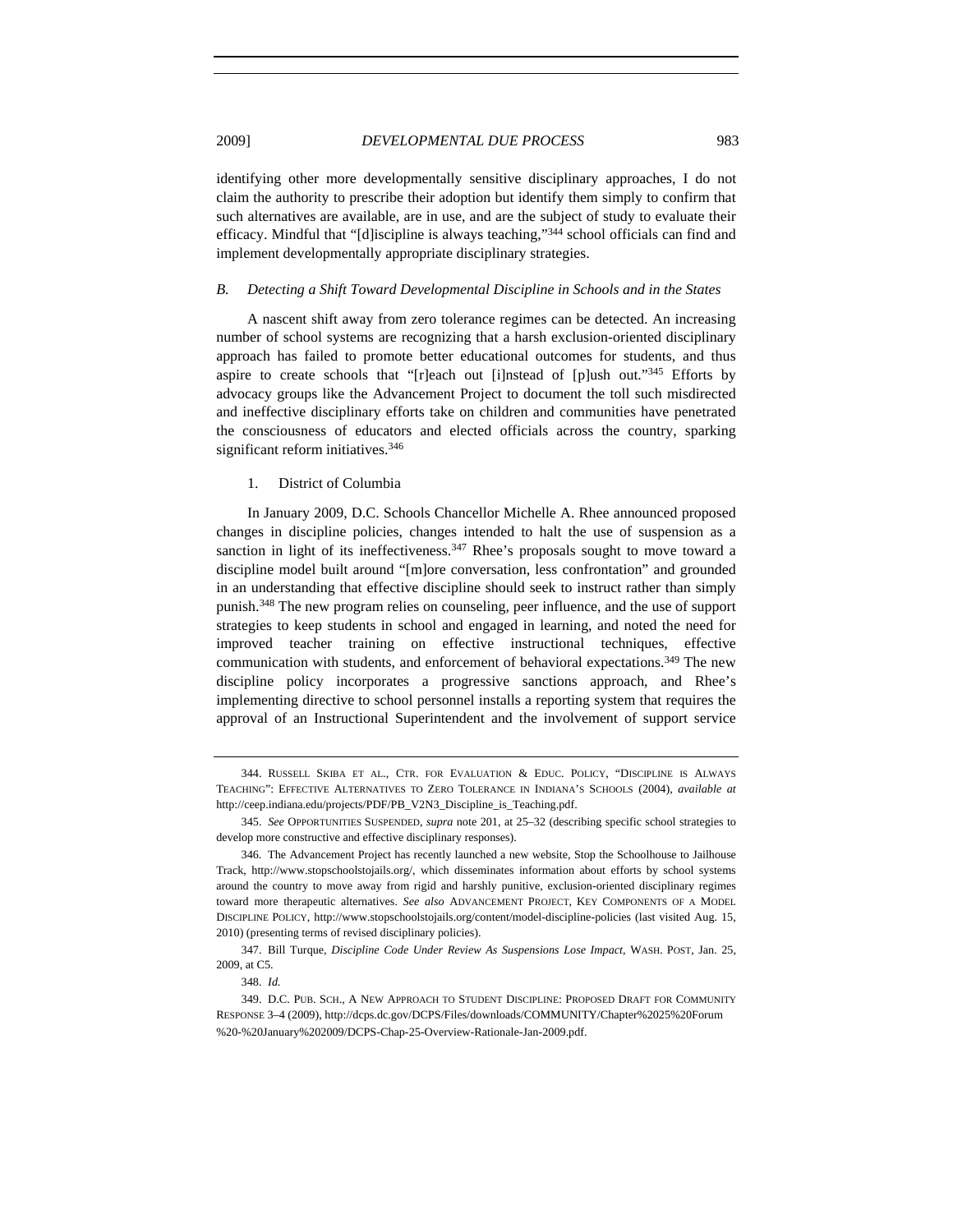personnel as the severity of the sanctions mount.350 Under the new disciplinary code, which incorporates a progressive sanctions approach, and accompanying new teaching guidelines, D.C. teachers will be held accountable for their management of student behavior in ways that minimize the use of suspension.<sup>351</sup>

2. Florida

In July 2009, a Florida statute went into effect to curb schools' use of zero tolerance policies and to direct schools to move away from expelling students or referring them to law enforcement authorities for any conduct other than that which poses a serious threat to school safety.352 The statute specifically encourages school officials to use techniques such as teen court and neighborhood restorative justice programs rather than ejecting children from school and sending them into the juvenile justice system.353 The statute further requires schools to consider the particular circumstances of a student's misconduct in determining the sanction to be imposed.354 The new code prescribes that incidents involving disorderly conduct, disruption of a school function, simple assault or battery, theft of less than \$300, trespassing, and vandalism of less than \$1,000 do not have to be reported to a law enforcement agency, but weapons offenses and the making of threats still automatically subject a student to a one-year expulsion and referral for prosecution.355 The enactment of the Florida statute reflected mounting public alarm about the school-to-prison pipeline phenomenon across the state's school districts and about the perceived disproportionality, even irrationality, of punishments under broadening zero tolerance regimes.356 The enactment of the statute also demonstrates the effectiveness of the Advancement Project's efforts to create momentum for change in disciplinary policy through efforts

<sup>350.</sup> OFFICE OF THE CHANCELLOR, D.C. PUB. SCH., DIRECTIVE 311.17: STUDENT DISCIPLINE— SUSPENSION PROCEDURES 2 (2008).

<sup>351.</sup> Bill Turque, *Rhee's 200-Page "Framework" Spells Out Teaching Guidelines*, WASH. POST, Aug. 23, 2009, at C1.

<sup>352.</sup> Policy of Zero Tolerance for Crime and Victimization, FLA. STAT. § 1006.13 (2009).

<sup>353</sup>*. Id.* § 1006.13(1). The Florida legislation has two other important features. It specifically identifies the need to avoid inequitable application of zero tolerance policies to students based on their race, income, or disability. *Id.* It also requires that school districts enter into formal agreements with local police departments that set out the respective responsibilities of school and police with regard to specific types of student misconduct. *Id.* § 1006.13(4).

<sup>354</sup>*. Id.* § 1006.13(7).

<sup>355</sup>*. Id.* § 1006.13(3)(a)–(4)(c).

<sup>356.</sup> *See* Kathleen Chapman, *Does Zero Tolerance Deserve an F? State Follows Lead of Local District*, PALM BEACH POST, July 5, 2009, at A1 (noting how Palm Beach school board members' concerns about excesses of zero tolerance based punishments led to district discipline reform in direction similar to that now prescribed under state law). Although the Florida statute represents a particularly significant step forward, other positive initiatives have been percolating in state legislatures. Indiana now requires schools to compile more detailed reports on the precise types of behavior precipitating suspension or expulsion. Legislators in Texas and Virginia have introduced bills to scale back the offenses triggering suspension or expulsion and to require the consideration of mitigating factors in the imposition of such punishments. These measures have not yet been passed but reflect their sponsors' concern about the misuse of disciplinary authority. *See* APA REPORT, *supra* note 206, at 96–97 (describing legislative efforts in Texas, Indiana, and Virginia).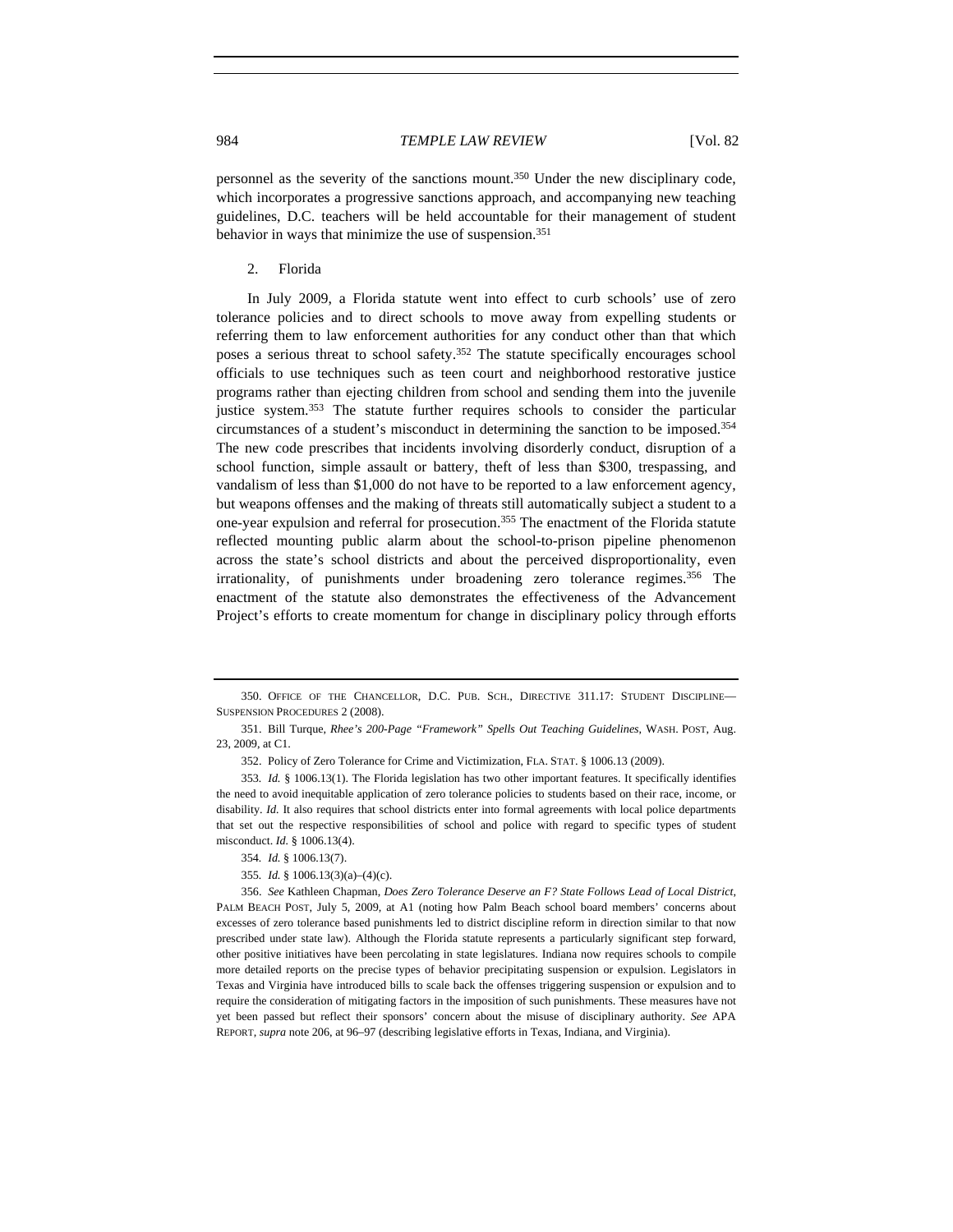to document and publicize harmful, unfair, and ineffective disciplinary practices in Florida schools.357

3. Maryland

The out-of-school suspension rates in the Baltimore schools drew the attention of advocacy organizations such as the Open Society Institute, which documented a number of disturbing aspects of schools' excessively frequent resort to suspension.<sup>358</sup> Suspensions took a heavy toll on African American students and students with disabilities, and this sanction was often imposed for nonviolent offenses of a hazily defined character.<sup>359</sup> After a public outcry about the high suspension rates,<sup>360</sup> the new CEO of the Baltimore City Schools introduced a revised disciplinary code. The new code prescribes that discipline should begin with the use of prevention and student support strategies, including the formulation of a behavioral intervention plan, and makes teaching correct behavior discipline's main objective.<sup>361</sup> The policy makes suspension a last resort in all but a small subset of cases and requires that the system CEO or his designee personally approve any suspension over ten days.<sup>362</sup>

After schools in Prince George's County, Maryland, issued 21,700 suspensions to 13,600 students during the 2007–2008 school year,363 the school board convened a task force to reduce student suspensions and expulsions.<sup>364</sup> The group produced a draft proposal that would eliminate the use of suspensions in elementary school and limit suspensions to situations in which a danger to school safety exists in middle and high schools.365 Suspensions for "insubordination" and "disrespect" would be discouraged. In Howard County, Maryland, school officials are shifting to a disciplinary strategy focused on support and counseling to avoid an unproductive use of suspension unaccompanied by efforts to redress underlying behavioral issues.<sup>366</sup> Anne Arundel

361. BALT. CITY PUB. SCH., CREATING GREAT SCHOOL COMMUNITIES: BALTIMORE CITY PUBLIC SCHOOLS 2009–10 CODE OF CONDUCT 11 (2009), *available at* http://www.baltimorecityschools.org/21671011 2162656613/lib/216710112162656613/PDF/Conduct\_Code\_09\_10.pdf.

362. *Id.* at 13.

363. Nelson Hernandez, *Keeping Discipline In-House: Proposal Tackles Pr. George's Schools' High Rate of Suspensions*, WASH. POST, June 15, 2009, at B1.

365. Hernandez, *supra* note 363, at B1.

<sup>357</sup>*. See supra* note 201 and accompanying text for a discussion of the Advancement Project's reports.

<sup>358.</sup> OSI-BALT., SUSPENSION FACT SHEET, MARYLAND AND BALTIMORE CITY, 2006–2007 (2008), *available at* http://www.soros.org/initiatives/baltimore/articles\_publications/articles/suspensionfact\_20080124/ factsheet\_suspension\_20080123.pdf.

<sup>359</sup>*. See id.* (noting that 37.2% of out-of-school suspensions in Maryland and 32.9% of out-of-school suspensions in Baltimore were attributed to behavior identified as "Disrespect/Insubordination/Disruption").

<sup>360.</sup> *See* Lesli A. Maxwell, *Baltimore District Tackles High Suspension Rates: Community Pushes for Positive Approaches to Reduce Nonviolent Incidents in Schools*, EDUC. WEEK, Apr. 25, 2007, at 1 (describing community pressure to reform Baltimore school district suspension policy).

<sup>364.</sup> *See* Press Release, Prince George's Cnty. Sch. Bd. of Educ., Board of Education Announces Task Force to Reduce Student Suspensions, Expulsions (Apr. 27, 2009), *available at* http://www1.pgcps.org/ WorkArea/downloadasset.aspx?id=88756 (announcing formulation of task force to reduce student suspensions and expulsions).

<sup>366.</sup> Liz Bowie, *Discipline's Cost: Thousands of Md. Students Are Suspended Each Year, Often Those Who Most Need to Be in Class*, BALT. SUN, May 11, 2008, at A1.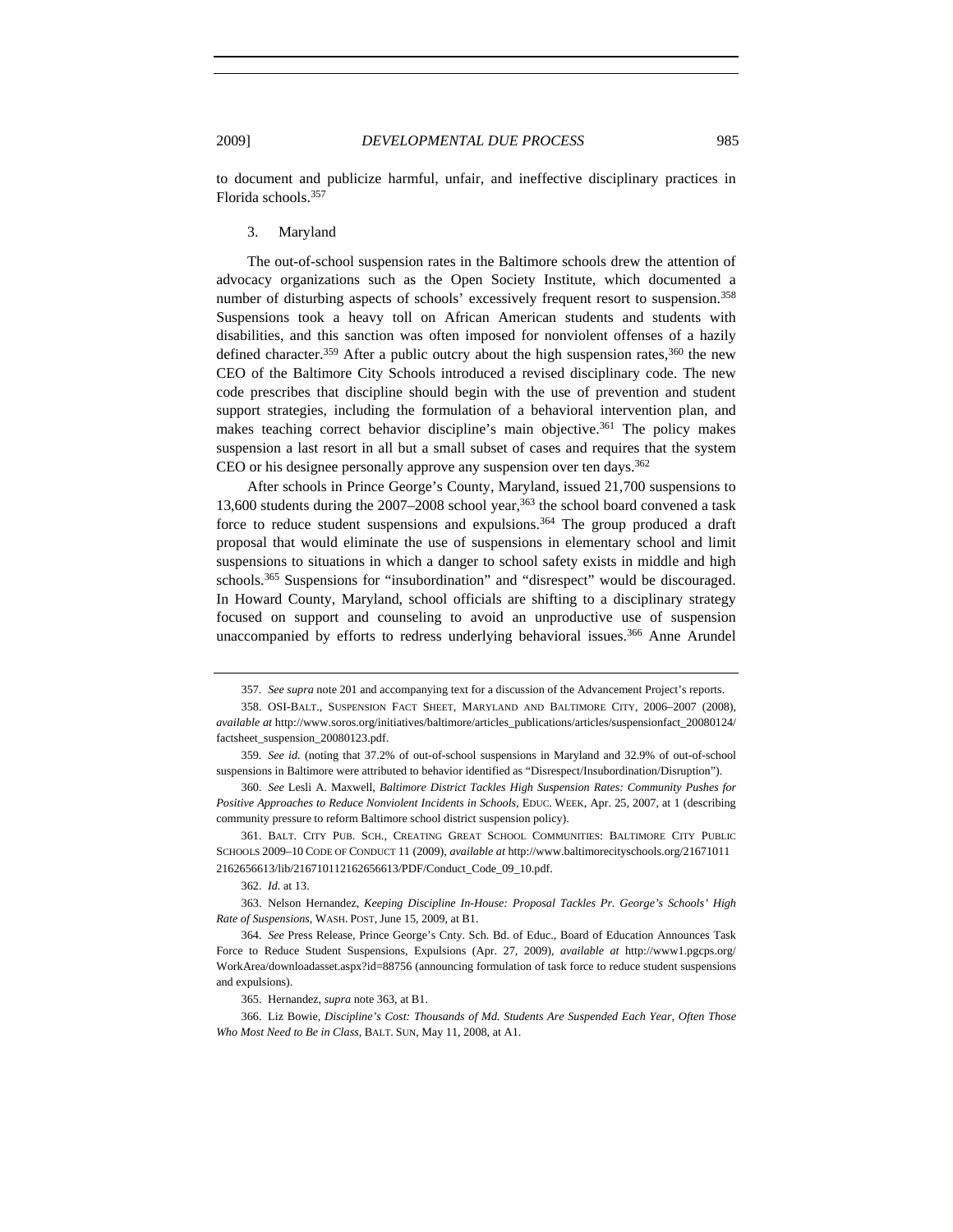County schools are also trying to use disciplinary strategies that rely more on intense support and monitoring of students with major behavioral problems.<sup>367</sup>

The Maryland legislature also recently passed a statute that bars school officials from suspending or expelling a student on the basis of chronic lateness or absenteeism alone.368 Although this is a very modest statewide effort, it does reflect recognition of the need to curtail excessive and ineffective use of suspension as a disciplinary sanction.

# 4. Denver

The Denver public school system has also revised its disciplinary policies, redirecting staff responses from a sole focus on punishment toward the assessment of students and the delivery of needed instruction and support. The program aims to teach behavioral skills and deliver the targeted or intensive therapeutic interventions needed.369 The protocol requires teachers and staff to use a progressive series of responses when students misbehave. It restricts the use of out-of-school suspensions but does authorize the imposition of consequences such as detention, brief classroom removal, and in-school suspension.370 This approach draws on the functional behavioral assessment model used to address behavioral problems experienced by children with an identified disability. In that model, conduct problems lead to the generation of a behavior support plan designed to "build a competing behavior pathway."371

#### 5. Los Angeles

Recognizing that the heavy use of suspensions was often ineffective and inconsistent with an ethic of concern for students, the Los Angeles Unified School District has taken steps to create a new "culture of discipline" in its schools. Its revised disciplinary policy emphasizes that consequences for student misconduct must be age appropriate and scaled to the severity of the student's action.<sup>372</sup> The new policy

<sup>367</sup>*. Id.*; *see also* John-John Williams IV, *Schools Look to Improve Discipline by Going Positive*, BALT. SUN, July 23, 2007, at 1B (reporting on use of Positive Behavioral Interventions and Supports programs in Anne Arundel County schools).

<sup>368.</sup> MD. CODE ANN., EDUC. §7-305 (West 2009); *see also* Laura Smitherman, *School Suspensions Limited in Md.: Law Eliminates Suspension Just for Being Late or Absent*, BALT. SUN, July 1, 2009, at A3 (noting recognition by legislators and educators that suspension was likely counterproductive response to truancy and lateness and that efforts to address underlying causes of students' attendance problems would be more appropriate and effective).

<sup>369.</sup> DENVER PUB. SCH., DISCIPLINE POLICY, ATTACHMENT A, http://webdata.dpsk12.org/policy/pdf/ Policy\_JK-R\_Attachment\_A.pdf (last visited Aug. 15, 2010).

<sup>370.</sup> DENVER PUB. SCH., DISCIPLINE POLICY, ATTACHMENT C: DENVER PUBLIC SCHOOLS DISCIPLINE LADDER,http://webdata.dpsk12.org/policy/pdf/Policy\_JK-R\_Attachment\_C.pdf (last visited Aug. 15, 2010) (setting forth progression through levels and punishment).

<sup>371.</sup> DENVER PUB. SCH., DISCIPLINE POLICY, ATTACHMENT D: FUNCTIONAL BEHAVIORAL ASSESSMENT BEHAVIOR SUPPORT PLAN 5, http://webdata.dpsk12.org/policy/pdf/Policy\_JK-R\_Attachment\_D.pdf (last visited Aug. 15, 2010).

<sup>372</sup>*.* L.A. UNIFIED SCH. DIST., POLICY BULLETIN 3638.0: DISCIPLINE FOUNDATION POLICY: SCHOOL-WIDE POSITIVE BEHAVIOR SUPPORT 9 (2007), http://notebook.lausd.net/pls/ptl/docs/PAGE/CA\_LAUSD/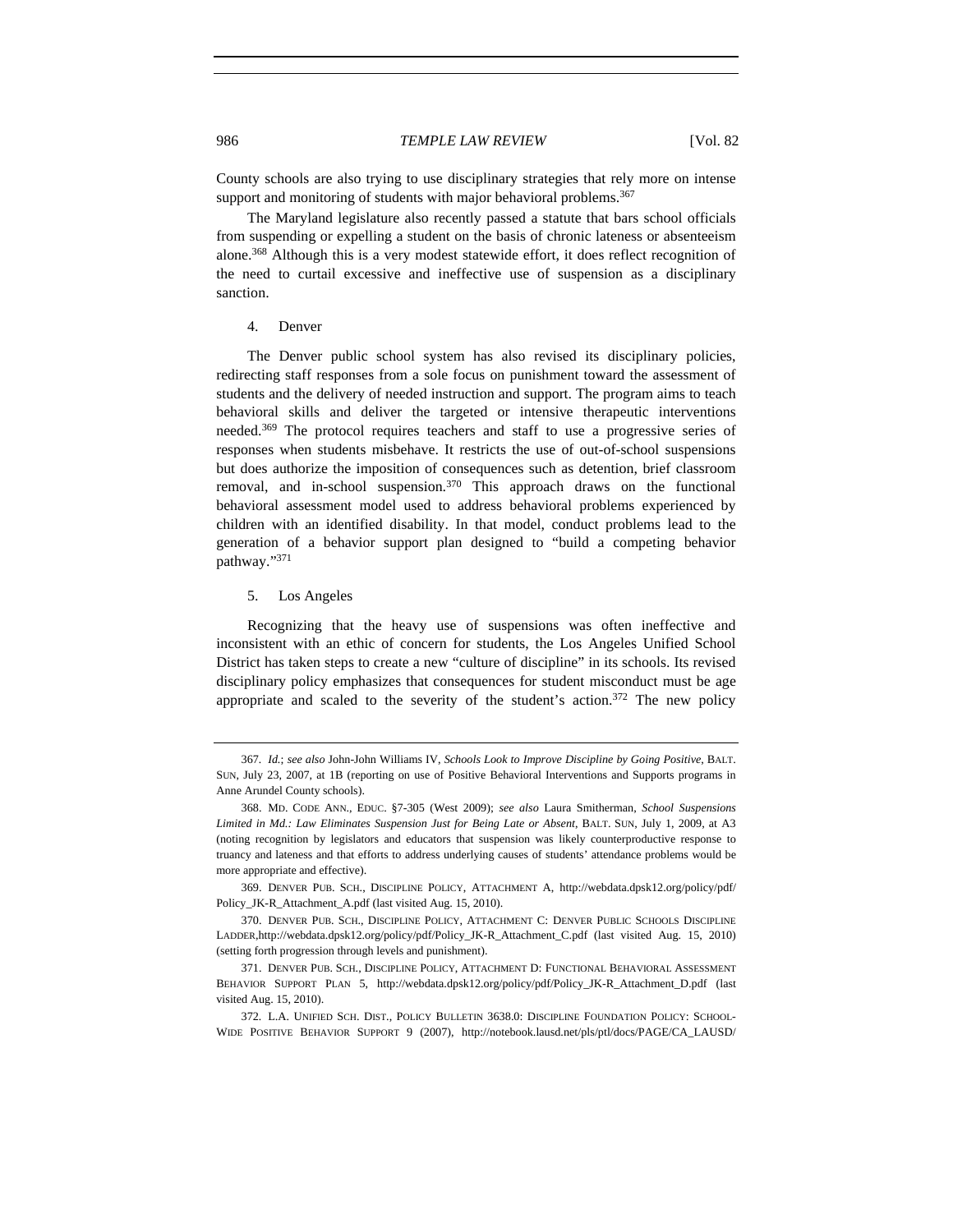mandates that responses to student behavior begin with efforts to support students in learning necessary skills and requires school officials to monitor their disciplinary responses by periodically reviewing their school's discipline profile data.<sup>373</sup> Revised suspension guidelines make suspension a last resort and instead prescribe first using interventions that "result in instruction and guidance (re-teaching and corrective feedback)" and "offer the student an opportunity to have an understanding of, and be motivated to change, his or her behavior."374 Truancy, tardiness, and attendance problems must now, sensibly, be addressed with alternatives to suspension, 375 and the circumstances triggering law enforcement referrals are limited.376 A student's ongoing behavior problems may lead to an assessment of possible undetected disabilities and may involve use of a staff team approach. Whether the current California budgetary crisis will allow Los Angeles to maintain the resources and personnel called for by the Positive Behavioral Support program remains to be seen.

6. An Instructive Comparative Example: Ontario, Canada

Responding to the passage of the Education Act Amendment (Progressive Discipline and School Safety)<sup>377</sup> and its accompanying regulations,  $378$  the Ontario Ministry of Education issued revised guidelines for the administration of school discipline.<sup>379</sup> These guidelines emphasize that a positive school climate, an atmosphere characterized by the demonstration of care and respect for all members of the school community, is crucial to the prevention of disruptive behavior. Within such an atmosphere, school officials should use corrective and supporting disciplinary responses aimed at promoting the acquisition of skills required for positive behavior. When students misbehave, a "continuum of prevention programs, interventions, supports, and consequences" should be used within a progressive discipline regime.<sup>380</sup> In addition, school officials must take mitigating factors into account when determining a disciplinary response.381 These factors would include the student's inability "to

374. L.A. UNIFIED SCH. DIST., POLICY BULLETIN 3819: GUIDELINES FOR STUDENT SUSPENSION 1 (2007), http://notebook.lausd.net/pls/ptl/docs/PAGE/CA\_LAUSD/FLDR\_ORGANIZATIONS/STUDENT\_HEALTH \_HUMAN\_SERVICES/SHHS/DISCIPLINE\_POLICY/DISCIPLINE\_POLICY\_LOCAL\_DISTRICTS\_SUSP ENSION\_ALT/BUL-3819.PDF.

376*. See id.* at 5 (limiting required law enforcement referrals to weapon and drug possession offenses).

377. Education Amendment Act (Progressive Discipline and School Safety), R.S.O., ch. 14, §§ 306, 310 (2007), *available at* http://www.e-laws.gov.on.ca/html/source/statutes/english/2007/elaws\_src\_s07014\_e.htm.

378. Behaviour, Discipline and Safety of Pupils, O.Reg. 472/07 (2007), *available at* http://www.elaws.gov.on.ca/html/regs/english/elaws\_regs\_070472\_e.htm.

379. ONTARIO MINISTRY OF EDUC., POLICY/PROGRAM MEMORANDUM NO. 145, PROGRESSIVE DISCIPLINE AND PROMOTING POSITIVE STUDENT BEHAVIOR 1 (2009), http://www.edu.gov.on.ca/extra/eng/ ppm/145.pdf.

380*. Id.* at 3.

381. *Id.* at 4.

FLDR\_ORGANIZATIONS/STUDENT\_HEALTH\_HUMAN\_SERVICES/SHHS/DISCIPLINE\_POLICY/BU L-3638.0.PDF.

<sup>373.</sup> *Id.* at 1; *see also* Los Angeles Unified School District, Looking at Suspensions Data, http://notebook.lausd.net/portal/page?\_pageid=33,914384&\_dad=ptl&\_schema=PTL\_EP (last visited Aug. 15, 2010) (showing required procedures and documents, as well as available data).

<sup>375</sup>*. Id.* at 3.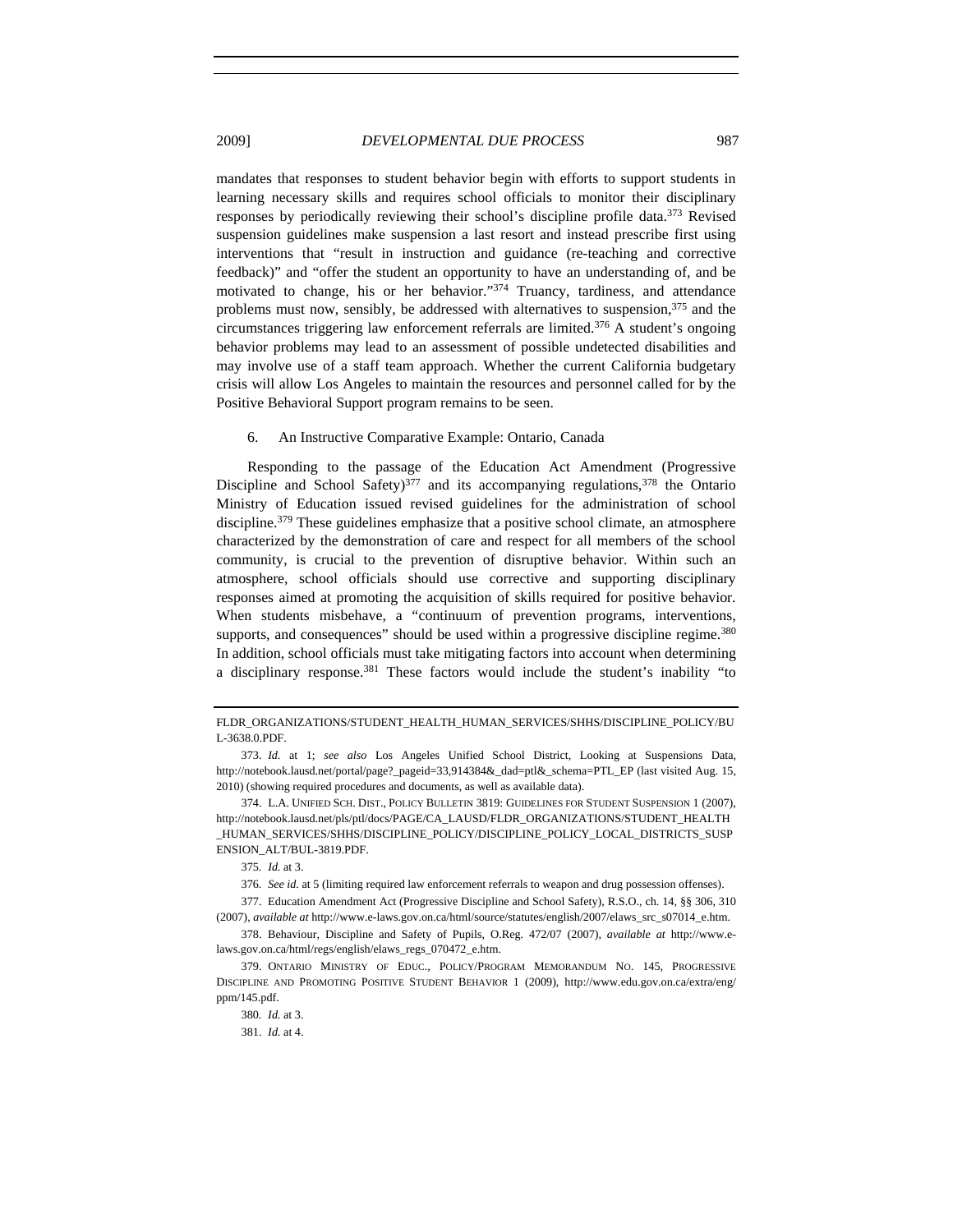control his or her behaviour" and the student's inability "to understand the foreseeable consequences of his or her behaviour."382 The school's failure to use progressive discipline in addressing the student's behavior and its individual origins weighs against the use of suspension or expulsion as a sanction.

The alterations of discipline policy described above reflect school systems' and state governments' recognition of the need for change in the administration of discipline. Such changes could become analytically relevant indicators of the existence of an "emerging community standard" that places broad zero tolerance regimes outside the boundaries of constitutionally acceptable educational practice.

# *C. Pursuing Effective Institutional Reform: Litigation to Complement or Complete a Broader Advocacy Effort*

Today, constitutionally grounded institutional reforms may be most effectively pursued through a campaign for internally generated and voluntarily adopted alteration rather than relying exclusively or predominantly on externally imposed change reminiscent of the heyday of institutional reform litigation and structural injunctions. As Charles Sabel and William Simon have demonstrated, the pursuit of systemic reform of dysfunctional public institutions through "public law litigation" remains a vital route to realizing the rights of disempowered constituencies, including schoolchildren.383 However, rather than seeking a judicial takeover of a targeted troubled institution, such litigation now often succeeds by pursuing "experimentalist" remedies that operate through a process of stakeholder negotiation, adoption of performance standards grounded in the best available professional expertise, installation of transparent accountability mechanisms to measure improvement, and the availability of judicial oversight.<sup>384</sup> Sabel and Simon posit that this revised litigation strategy presents a vehicle for the vindication of "'destabilization rights'—rights to disentrench an institution that has systematically failed to meet its obligations and remained immune to traditional forces of political correction."385

Sabel and Simon's account of the evolution of institutional reform litigation builds on James Liebman and Charles Sabel's examination of how an emerging model

<sup>382.</sup> *Id.* at 19.

<sup>383.</sup> Charles F. Sabel & William H. Simon, *Destabilization Rights: How Public Law Litigation Succeeds*, 117 HARV. L. REV. 1016, 1022–28 (2004).

<sup>384.</sup> *See, e.g*., Alana Klein, *Judging as Nudging: New Governance Approaches for the Enforcement of Constitutional Social and Economic Rights*, 39 COLUM. HUM. RTS. L. REV. 351, 393–404 (2008) (examining courts' participation in experimentalist process of achieving delivery of social and economic rights, such as rights to education and health care, in United States, Canada, and South Africa). In her examination of potentially more effective mechanisms for prison reform, Susan Sturm had previously identified how some courts were shifting toward what she described as a "catalyst approach" characterized by less judicial imposition of comprehensive and detailed rules and more reliance on the litigants and their experts to negotiate operating standards subject to ongoing revision based on data gathered by outside monitors. Susan Sturm, *Resolving the Remedial Dilemma: Strategies of Judicial Intervention in Prisons*, 138 U. PA. L. REV. 805, 856– 59 (1990).

<sup>385.</sup> Sabel & Simon, *supra* note 383, at 1016. Taking the term "destabilization rights" from Roberto Unger's account of the nature of "empowered democracy" in his book, *False Necessity* (1987), Sabel and Simon present destabilization as a political process that seeks to "induce[] the institution to reform itself" by becoming responsive to the needs of previously ignored and excluded stakeholders. *Id.* at 1056.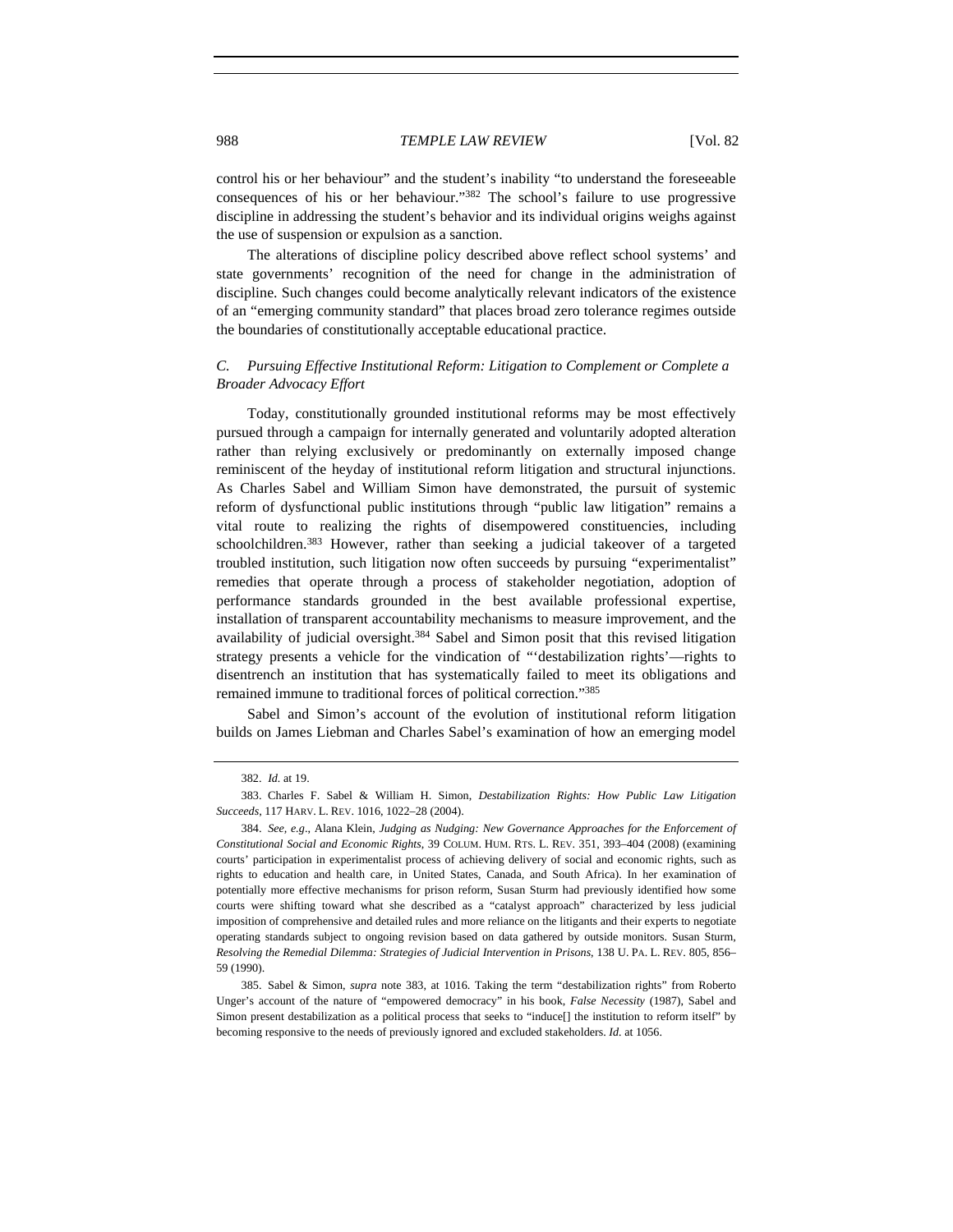of bottom-up, non-court-centric legal reform has increasingly been used to remedy deficiencies in school systems' performance, deficiencies that had not been remedied effectively by prior forms of institutional reform litigation.386 Liebman and Sabel connect the emergence of this mode of litigation to the growing appeal of governance through democratic experimentalism.387 In public law litigation aimed at experimentalist interventions, the participants in the litigation formulate remedies that are guided by a "process of disciplined comparison" between the defendant system and more successful institutions.<sup>388</sup> This approach to devising a remedy has greater potential to be effective, a critical attribute if both the judiciary and the challenged governmental institution are to retain or restore their legitimacy.389 The approach serves to secure a commitment within the defendant institution to continuous selfexamination and reconstruction in the pursuit of effective functioning, an ethos that is especially appropriate for school officials. It also enhances the institution's autonomous capacity for introspection and self-improvement.<sup>390</sup>

After accountability mechanisms have revealed significant deficiencies in relevant institutions' performance, litigation in an experimentalist regime prompts "judging as

387. *See, e.g.*, Michael C. Dorf & Charles F. Sabel, *A Constitution of Democratic Experimentalism*, 98 COLUM. L. REV. 267, 314–23 (1998) (extolling virtues of democratic experimentalism). After describing the practice of democratic experimentalism in a variety of fields, Dorf and Sabel develop a theoretical account of how such practice advances fundamental constitutional principles by adapting their application to the complexity of contemporary governance challenges. *Id.* at 418–19. Broadening the array of contributors to the formulation and assessment of policy, democratic experimentalism makes the constant infusion of new information about the strengths and weaknesses of current performance and about the advances made by peer programs a central feature of government operations. *Id.* at 316–23. This mode of operation often entails enlisting the services of experts from new disciplines as institutions strive to move beyond the limitations of outdated but familiar protocols. *Id.* at 318–19. Under a democratic experimentalism model, the practice of judicial review evolves toward evaluations of government conduct that emphasize the quality of reasons presented in defense of the challenged behavior, demanding that government actors present justifications that document a correspondence between the chosen course and the relevant standard of practice. *Id.* at 389–90. Statutory guidelines could enhance the likelihood of such a correspondence by structuring governmental decision-making processes to ensure the scrupulous evaluation of alternatives and the empirical basis for such options. *See id.* at 395 (discussing how adoption of experimentalism would enhance judicial review by clarifying meaning of statutes and reducing arbitrariness of statutory interpretation). This approach "avoids the extremes of deference and intrusion." *Id*. at 397; *see also* Jamison E. Colburn, *"Democratic Experimentalism": A Separation of Powers for Our Time?*, 37 SUFFOLK U. L. REV. 287, 389–91 (2004) (noting potential for embrace of democratic experimentalism to influence separation of powers doctrine so as to reduce its use to obstruct policy innovation).

388*. Cf.* Sabel & Simon, *supra* note 383, at 1019 (describing how comparison facilitates learning most successful practices used by peer institutions).

389. Sabel and Simon trace the Rehnquist Court's hostility to the district court's detailed and costly remedy in *Missouri v. Jenkins*, 515 U.S. 70 (1995), to, at least in part, the remedial plan's demonstrated ineffectiveness in advancing the academic fortunes of Kansas City's black schoolchildren after decades of racially discriminatory educational deprivation, the core objective of the desegregation suit. *Id*. at 1082–86.

390. Sabel & Simon, *supra* note 383, at 1041.

<sup>386</sup>*. See* James S. Liebman & Charles F. Sabel, *A Public Laboratory Dewey Barely Imagined: The Emerging Model of School Governance and Legal Reform*, 28 N.Y.U. REV. L. & SOC. CHANGE 183, 192–207, 213–29 (2003) (describing unremediated racial and socioeconomic disparities in educational quality after earlier decades of desegregation and school financing litigation and noting promise of new wave of standards and accountability driven legal action).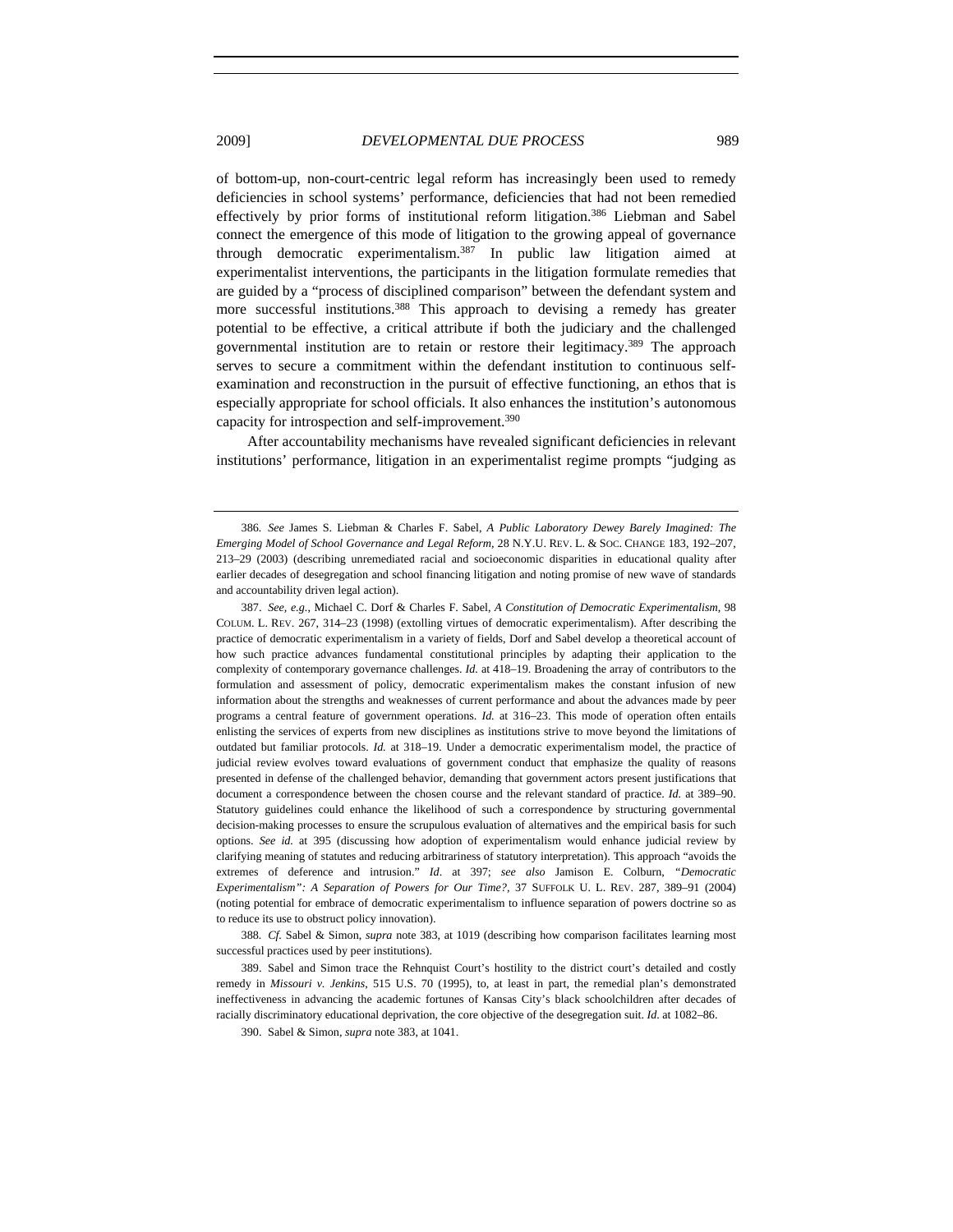nudging,"391 the invocation of judicial power as the catalyst needed to prod other governmental actors and citizens themselves to develop a collaborative reform agenda.392 In such a regime, judges become part of a collaborative effort that displays fidelity to core constitutional values and optimizes the possibility of actual operational change, reducing potential resistance to judicial involvement as countermajoritarian, undemocratic, and exceeding the range of their competence. Such litigation proceeds as one element in a larger campaign to reinvigorate popular appreciation of the content and implications of constitutional commitments and to mobilize a widening band of citizens to support necessary institutional change. This is an effort that can succeed, as Jules Lobel has explained, despite early courtroom defeats.<sup>393</sup> Intriguingly, defendants in such litigation may actually be sympathetic to plaintiffs' claims and even welcome the plaintiffs' action as a means of removing obstacles to needed reform or obtaining the resources, in the form of both material support and expertise, the defendants know would enhance their performance.

If substantive alteration of school disciplinary policy could in many instances be achieved through the eventual voluntary acceptance of change by school officials or through the enactment of legislation changing the course of disciplinary practice, why is it necessary to plot a doctrinal course aimed at persuading the judiciary to eventually install a principle of developmental due process in constitutional precedent? First, as a practical matter, such an installation would be needed to restrain the outliers who had resisted reform. In addition, a litigated victory would establish a precedential barrier to later retreat from reform at the state and local level.<sup>394</sup> Moreover, achieving judicial recognition of the developmental due process principle in the school disciplinary context would supply a platform of understanding that would support the application of the principle in related domains of governmental activity affecting children and adolescents. I therefore do not exclude litigation as one constructive component of a reform strategy. However, I recognize that the current Court has little appetite for increased judicial oversight of school officials' daily decision making and therefore emphasize a course that concentrates on generating a consciousness of what due

<sup>391</sup>*. See* Klein, *supra* note 384, at 356 (noting that practical success of reform litigation in experimentalist governance model remains dependent on level of popular commitment to values and principles that litigation seeks to advance).

<sup>392.</sup> Liebman & Sabel, *supra* note 386, at 282 (elaborating on how new litigation process generates collaboration among courts, government officials, and public to "giv[e] meaning to constitutional principle[s]").

<sup>393.</sup> Jules Lobel, *Losers*, *Fools & Prophets: Justice as Struggle*, 80 CORNELL L. REV. 1331, 1336 (1995); *see also* Jules Lobel, *Courts as Forums for Protest*, 52 UCLA L. REV. 477, 489–90 (2004) (noting that recent research has focused more on "bottom-up, decentralized model" that recognizes "'the interdependence' of the courts, … activists, and other branches of government 'to achieve meaningful reform.'" (quoting Susan P Sturm, *The Legacy and Future of Corrections Litigation*, 142 U. PA. L. REV. 639, 655 (1993))).

<sup>394</sup>*.* See *infra* Part V.D for further elaboration of this point. Judicial pronouncements of constitutional rights act to ensure the stability and durability of such protections in the face of possible shifts in popular support. *See* Robert Post & Reva Siegel, *Popular Constitutionalism, Departmentalism, and Judicial Supremacy*, 92 CAL. L. REV. 1027, 1038 (2004) (discussing how allowing "political judgment of the Constitution" to dictate constitutional law, as made in decisions by judges, would undermine rights contained in Constitution).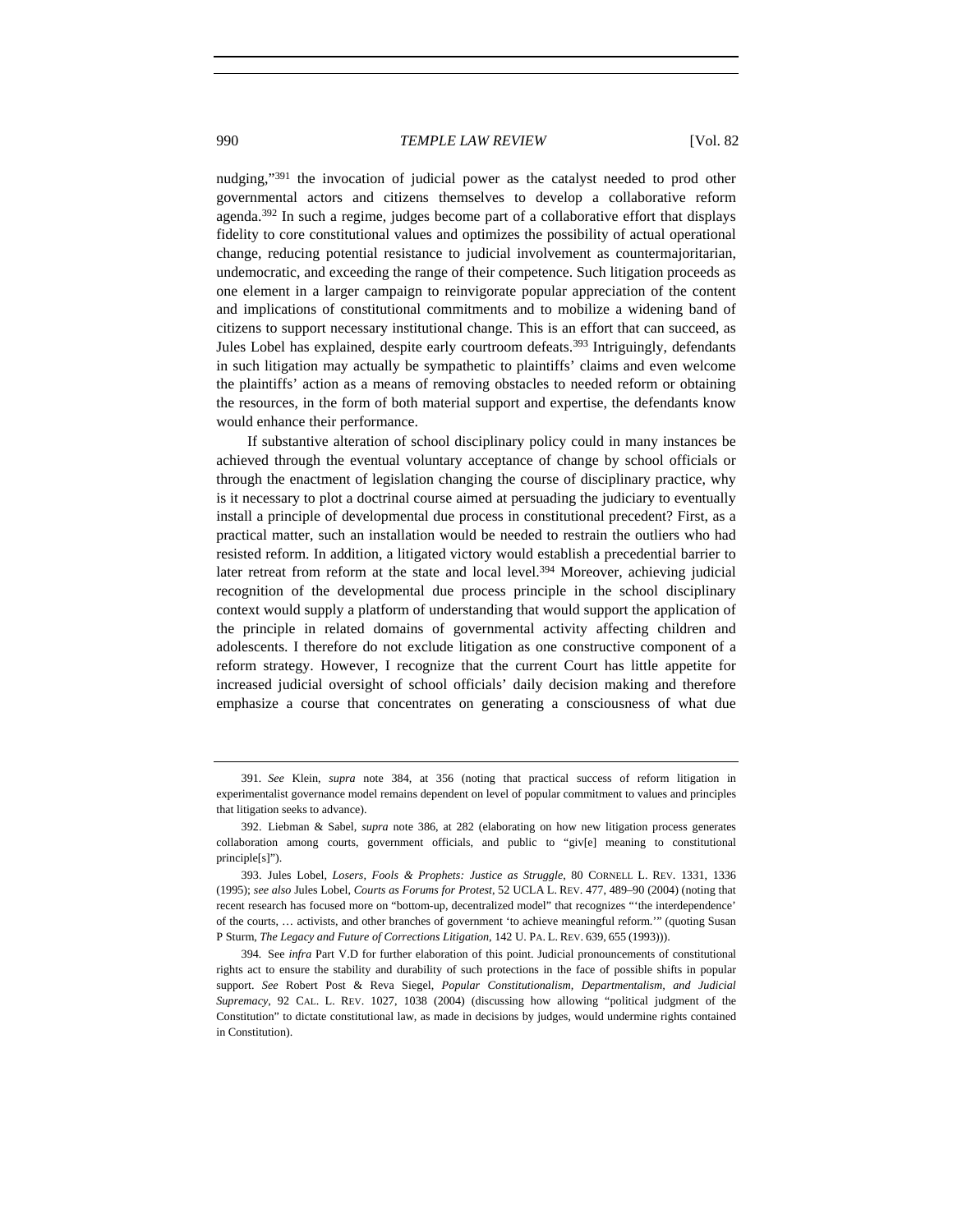process demands among educators within schools, capitalizing on a policy trend already detected in several major school systems.

## *D. Campaigning for School Discipline Reform: An Exercise in Democratic Constitutionalism*

As a heated debate has arisen among constitutional scholars about the inevitability and propriety of judicial supremacy in constitutional interpretation,<sup>395</sup> Robert Post and Reva Siegel have urged that an accurate description of the process of constitutional development must recognize the polycentric character of constitutional interpretation.396 Post and Siegel uncover a history of modern constitutional law in which a paradigm of judicial exclusivity in constitutional interpretation fails to capture the reality of how constitutional law is made. Post and Siegel identify constitutional law as the product of the more complex and more legitimate practice of democratic constitutionalism, which they describe as follows:

Democratic constitutionalism affirms the role of representative government and mobilized citizens in enforcing the Constitution at the same time as it affirms the role of courts in using professional legal reason to interpret the Constitution. Unlike popular constitutionalism, democratic constitutionalism does not seek to take the Constitution away from courts. Democratic constitutionalism recognizes the essential role of judicially enforced constitutional rights in the American polity. Unlike a juricentric focus on courts, democratic constitutionalism appreciates the essential role that public engagement plays in guiding and legitimating the institutions and practices of judicial review. Constitutional judgments based on professional legal reason can acquire democratic legitimacy only if professional reason is rooted in popular values and ideals. Democratic constitutionalism observes that adjudication is embedded in a constitutional order that regularly invites exchange between officials and citizens over questions of constitutional meaning.397

Examining the treatment of gender in the Supreme Court's Equal Protection jurisprudence, Professor Siegel has laid out how a feminist campaign conducted outside the courts ultimately influenced the Supreme Court's appreciation of the realities of sex inequality.398 After relentless feminist advocacy documented how factual misconceptions and biases about women distorted American economic and social life, Congress enacted powerful but limited legislative protections that could be

<sup>395</sup>*. See generally* LARRY D. KRAMER, THE PEOPLE THEMSELVES: POPULAR CONSTITUTIONALISM AND JUDICIAL REVIEW 252 (2004); MARK TUSHNET, TAKING THE CONSTITUTION AWAY FROM THE COURTS (1999); Larry Alexander & Frederick Schauer, *On Extrajudicial Constitutional Interpretation*, 110 HARV. L. REV. 1359 (1997); Steven G. Calabresi, *Caesarism, Departmentalism, and Professor Paulsen*, 83 MINN. L. REV. 1421 (1999); Michael Stokes Paulsen, *The Most Dangerous Branch: Executive Power to Say What the Law Is*, 83 GEO. L.J. 217 (1994).

<sup>396.</sup> Robert C. Post & Reva B. Siegel, *Legislative Constitutionalism and Section Five Power: Policentric Interpretation of the Family and Medical Leave Act*, 112 YALE L.J. 1943, 2026–32 (2003).

<sup>397.</sup> Robert Post & Reva Siegel, Roe *Rage: Democratic Constitutionalism and Backlash*, 42 HARV. C.R.-C.L. L. REV. 373, 379 (2007).

<sup>398.</sup> Reva B. Siegel, *Text in Contest: Gender and the Constitution from a Social Movement Perspective*, 150 U. PA. L. REV. 297, 308–10 (2001).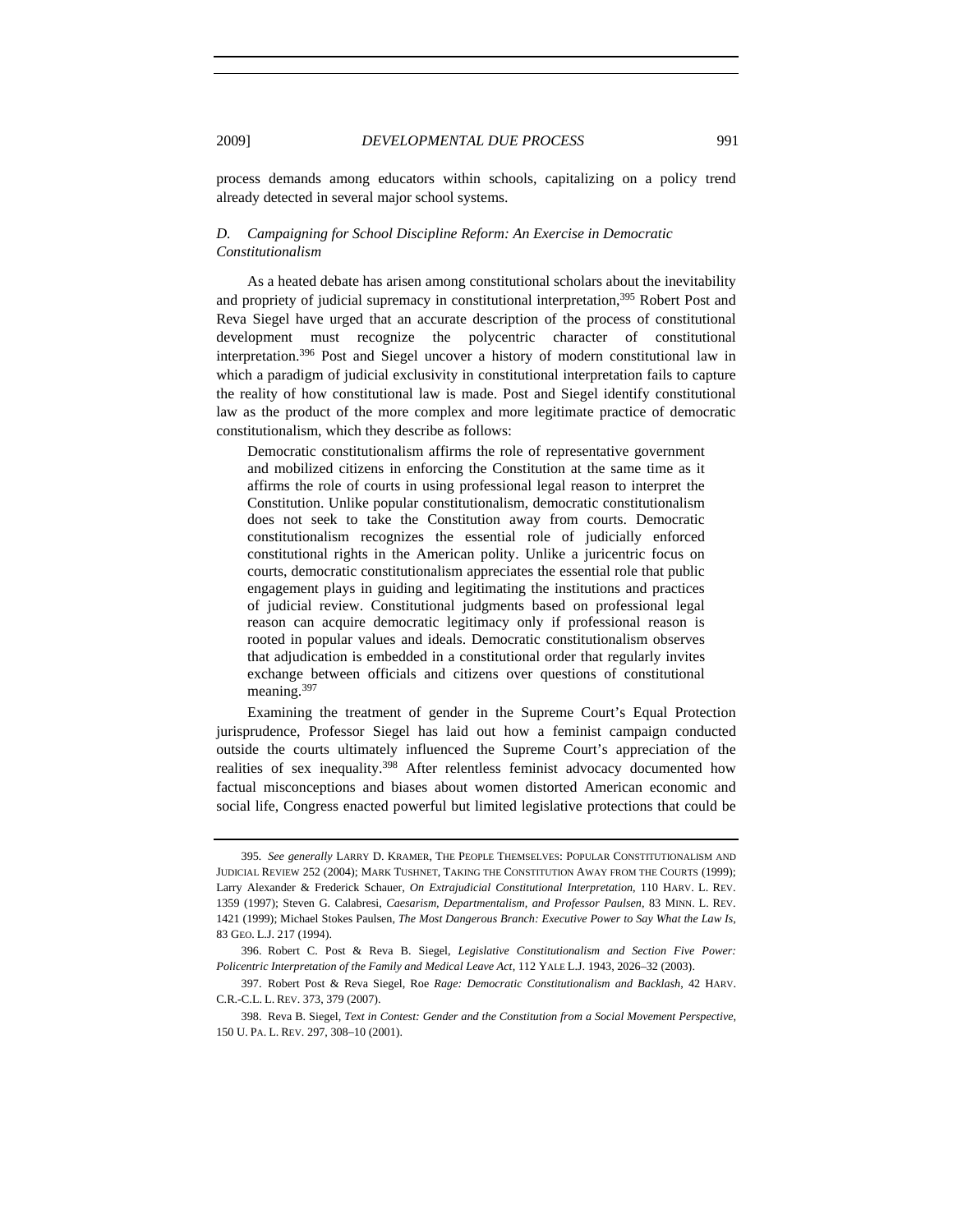invoked to combat gender discrimination.399 These statutory advances and the political advocacy that drove them in turn prodded a majority of Justices to acknowledge that Equal Protection doctrine had to be reshaped in order to provide necessary redress for lingering gender inequality imposed by government itself.400 In this account, social movement activism provoked legislative and judicial reexamination of how the law, including constitutional doctrine, should respond to correct a gap between a constitutional commitment and the experience of mistreated citizens. This history exemplifies what Jack Balkin and Reva Siegel have described as the creative influence social movements exert on constitutional understanding.<sup>401</sup> Through their insistent contestation of the status quo, social movements can, in Balkin and Siegel's words, help constitutional principles to become "unstuck"<sup>402</sup> and create the conditions in which previously ignored constitutional claims can be recognized.<sup>403</sup>

Constitutional doctrine has had limited success in calibrating constitutional principles to the special complexity of children and youth's challenges to their treatment by the state.<sup>404</sup> Governmental practices frequently misapprehend the needs of children and youth as policymakers proceed from outmoded and conveniently reductive understandings of how young lives are affected by the institutions operated to serve them. Zero tolerance school discipline policies exemplify this kind of callous misjudgment and present a worthy focus of political activism. A campaign for the alignment of disciplinary practices with developmental knowledge has the potential to reshape public consciousness of the harms inflicted by ignoring the distinct attributes and vulnerabilities of children and youth, creating an understanding that can then permeate both institutional practice and constitutional doctrine.

By campaigning for the recognition of an imperative to incorporate developmental knowledge into the formulation of school disciplinary policy, nonjudicial actors can collaborate with the judiciary in developing a modernizing interpretation of the Constitution's original commitment to due process, fulfilling what David Strauss has recently described as "The Modernizing Mission of Judicial Review."405 Strauss sees much of substantive due process doctrine as revealing that the Supreme Court uses judicial review in often controversial cases to perfect rather than overrule political processes, at least insofar as outlier practices defy the popular conclusions shared as a matter of emerging national, if not local, consensus.406 Not subordinate to popular sentiment but pragmatically cautious, courts can deploy judicial review to correct governmental conduct that fails to conform to the sound translation of constitutional principle that has materialized in emerging practice. As more school districts can be

<sup>399.</sup> *Id.* at 310–11.

<sup>400</sup>*. Id.* at 311–12.

<sup>401.</sup> *See* Jack M. Balkin & Reva B. Siegel, *Principles, Practices, and Social Movements*, 154 U. PA. L. REV. 927, 948 (2006) (stating that social movements "play a crucial creative role in legal ordering").

<sup>402</sup>*. Id.* at 930.

<sup>403</sup>*. See id.* at 948 (arguing that social movements "play an important role in reorienting law to shifting social understandings so that legal and social institutions remain in dynamic relation to one another").

<sup>404</sup>*. See* Emily Buss, *Constitutional Fidelity Through Children's Rights*, 2004 Sup. Ct. Rev. 355, 363– 400 (examining deficiencies in Supreme Court's efforts to apply constitutional protections to children).

<sup>405.</sup> David A. Strauss, *The Modernizing Mission of Judicial Review*, 76 U. CHI. L. REV. 859, 859 (2009). 406*. Id.* at 893–94.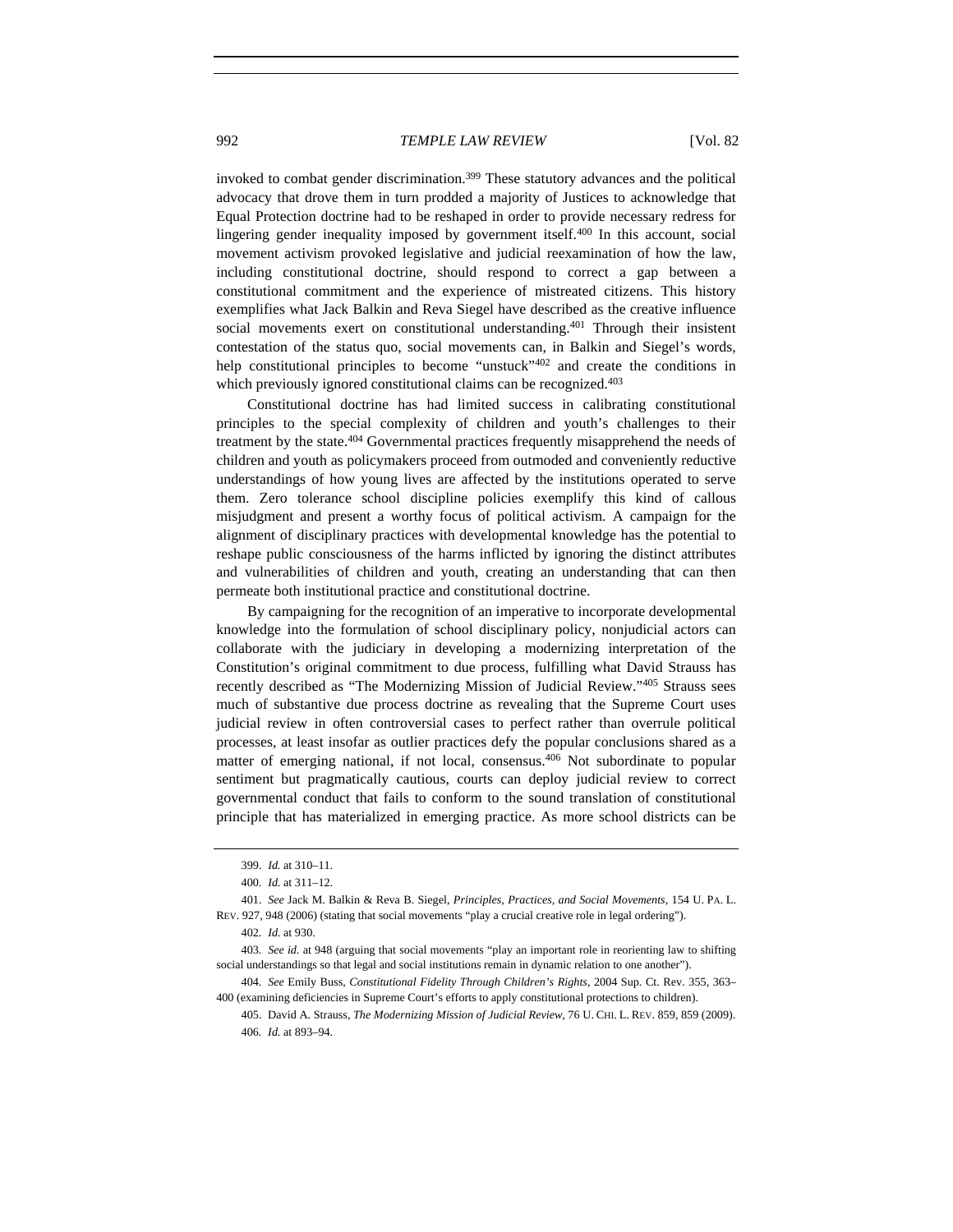persuaded to align school discipline with developmental knowledge, the groundwork for the recognition of a developmental due process principle can be laid.

# VI. THE URGENCY OF ALIGNING SCHOOL DISCIPLINE WITH DEVELOPMENTAL KNOWLEDGE: LEGAL SOCIALIZATION AND THE FORMATION OF CHILDREN'S CONSTITUTIONAL EXPECTATIONS

Legal socialization is the process by which citizens internalize an understanding of the system of law, rules, and principles that govern their community and acquire a sense of the legitimacy of the authority enforcing that system.<sup>407</sup> This process begins in childhood and will shape the trajectory of citizens' orientation toward law and government. Focusing on encounters with police and courts, Jeffrey Fagan and Tom Tyler have argued that a youth's internal process of development should not be considered in isolation from the influence that encounters with the legal system and its representatives exert on a person's willingness to comply with the law.408 Through their disciplinary practices, schools also play a powerful but largely unexamined role in children's legal socialization.409

As Tom Tyler has found, citizens' appraisal of legal authorities' legitimacy depends on whether such authorities' actions are perceived to demonstrate three qualities: "rule-based decisionmaking, respect for rights, and respect for persons."410 Tyler's research has consistently demonstrated that Americans' assessments of the fairness of the legal system somewhat surprisingly turn less on the outcome of their particular legal claim and more on their sense that the process in which they participated was structured to treat participants fairly and respectfully.411 Tyler identifies trust as a vital precondition to deference to authority.412 The cultivation of

<sup>407.</sup> Jeffrey Fagan & Alex R. Piquero, *Rational Choice and Developmental Influences on Recidivism Among Adolescent Felony Offenders*, 4 J. EMPIRICAL LEGAL STUD. 715, 716 (2007).

<sup>408.</sup> Jeffrey Fagan & Tom R. Tyler, *Legal Socialization of Children and Adolescent*s, 18 SOC. JUST. RES. 217, 218 (2005) (noting that contemporary development theories separate out key developmental process of legal socialization and proposing that process should be part of analysis).

<sup>409.</sup> Within the literature on legal socialization, there has been little examination of how adolescents or younger children are affected by experiences other than encounters with police and criminal courts. *See* Alex R. Piquero et al., *Developmental Trajectories of Legal Socialization Among Serious Adolescent Offenders*, 96 J. CRIM. L. & CRIMINOLOGY 267, 268 (2005) (noting gap in research on legal socialization in childhood). As I have discussed elsewhere, other school practices, such as the regulation of student expression, also shape and sometimes warp children's translation of constitutional values. *See* Josie Foehrenbach Brown, *Representative Tension: Student Religious Speech and the Public School's Institutional Mission*, 38 J. L. & EDUC. 1, 2–4 (2009) (exploring consequences for child's understanding of nature of constitutional community and reality of religious heterogeneity when schools fail to recognize distinction between private religious speech and speech properly attributable to school).

<sup>410.</sup> Tom R. Tyler, *Does the American Public Accept the Rule of Law? The Findings of Psychological Research on Deference to Authority*, 56 DEPAUL L. REV. 661, 661 (2007).

<sup>411.</sup> TOM R. TYLER & YUEN J. HUO, TRUST IN THE LAW: ENCOURAGING PUBLIC COOPERATION WITH THE POLICE AND COURTS 125 (2002); Tom R. Tyler, *Social Justice: Outcome and Procedure*, 35 INT'L J. PSYCHOL. 117, 119 (2000).

<sup>412.</sup> Tyler, *supra* note 411, at 122.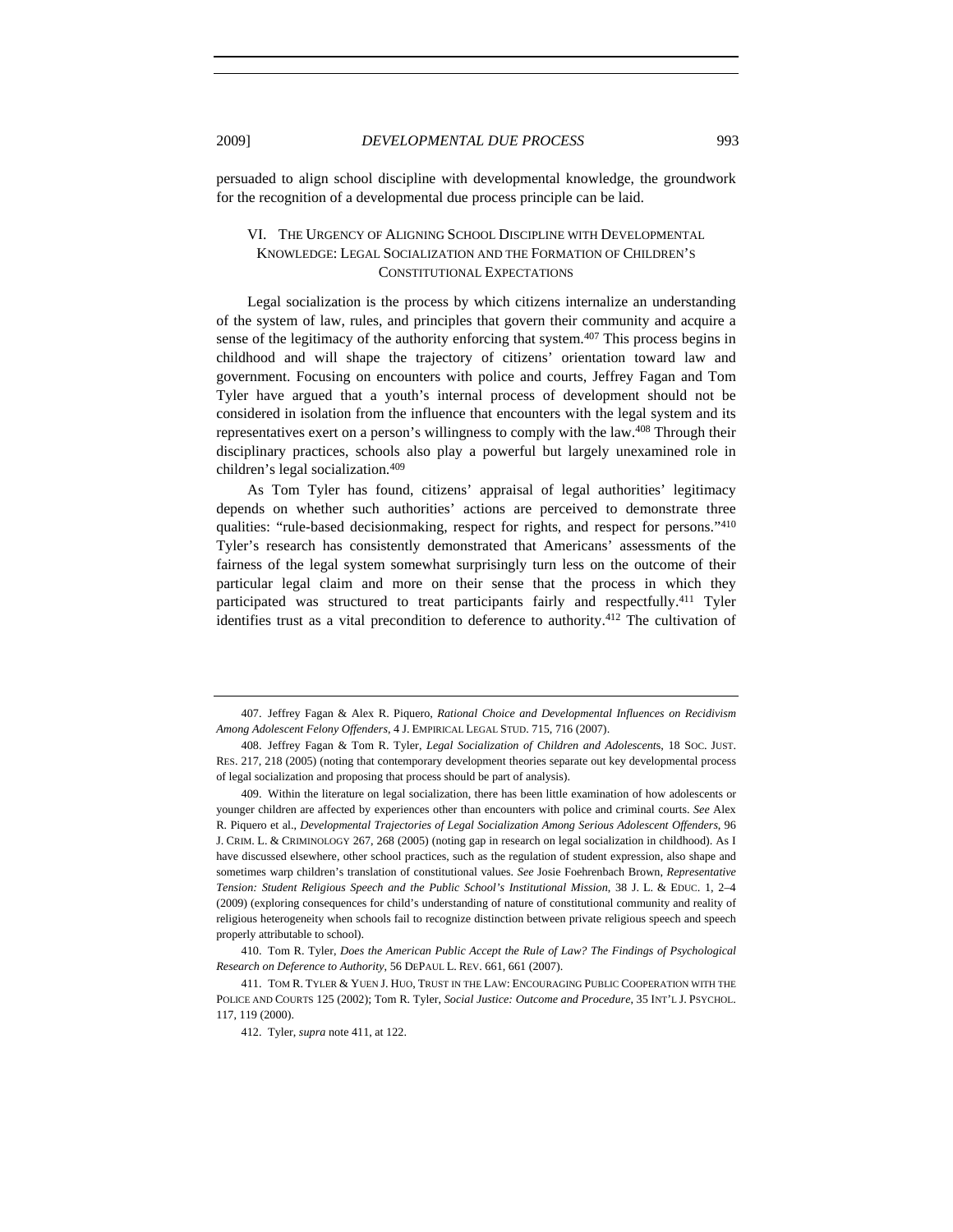this sense of trust depends on whether authority figures' actions convey a sincere benevolence and sense of caring toward the person subject to their power.<sup>413</sup>

Trust plays a powerful role in motivating students to abide by teachers' directives.414 When the basis for students' trust in school officials has been eroded through personal mistreatment or observing the mistreatment of others, little hope for rule compliance exists as their bond with authority has been compromised. Fagan and Tyler's research has shown that adolescents' perceptions about the procedural fairness and respect demonstrated by legal actors, such as the police, school disciplinary staff, and store security guards, affect their reported sense of the legitimacy of legal institutions and officials and their expressions of cynicism about the benefits of compliance with law.415

As discussed previously, a central conceptual foundation of the "due process revolution" was recognition of the government's obligation to structure its administrative interactions with citizens so as to affirm the dignity of each individual.416 The Supreme Court incorporated this understanding in the jurisprudence of this era of procedural reform. Motivated by an appreciation of the dignitary dimensions of the disciplinary encounter, the *Goss* majority likely aspired to enhance the legitimacy of school authorities in the eyes of students and their parents when the Court prescribed the pre-suspension notice and hearing protocol. However, schools' efforts to comply with the decision may have too often devolved into formulaic encounters that fail to develop a better sense of understanding between school officials and students. Mistranslating compliance with *Goss* as the simple installation of a ritual meeting before school officials proceed with an announced disciplinary sanction could aggravate rather than mitigate a student's alienation from school. This potential adverse consequence arises out of two mistakes: resisting the use of the disciplinary encounter as an opportunity to learn about the student so the origins of the problematic behavior could be more fully understood, and avoiding any evaluation of the quality and propriety of the substantive policy of rule and sanction that the school sought to apply.417 These errors frustrate the communication of genuine respect for students' dignity as individuals and reveal that this critical precondition for legitimacy is missing.

School disciplinary policies marked by zero tolerance approaches or other poorly calibrated sanction regimes leave little or no room for the recognition of either the common vulnerabilities of adolescents as a group or individual extenuating

<sup>413.</sup> *See id.* (observing that people value the chance to speak to authority only if they believe authority seriously considers their arguments).

<sup>414</sup>*.* Kirp, *supra* note 197, at 855 (discussing Charles E. Bidwell*, Students and Schools: Some Observations on Client Trust in Client-Serving Organizations*, *in* ORGANIZATIONS AND CLIENTS: ESSAYS IN THE SOCIOLOGY OF SERVICE 37 (William R. Rosengren & Mark Lefton eds., 1970)).

<sup>415.</sup> Fagan & Tyler, *supra* note 408, at 228–29, 236.

<sup>416</sup>*.* See *supra* Part IV.A for a discussion of the fundamental values underlying due process protections.

<sup>417.</sup> As Tyler has noted, more than simple rule adherence is necessary for the state to demonstrate genuine respect for human dignity in the exercise of legal power. "[R]ules may themselves be inconsistent with principles of decency and justice. Hence, the content of rules must be evaluated for consistency with ideas of human rights." Tyler, *supra* note 410, at 667 n.27 (citing BLANDINE KRIEGEL, THE STATE AND THE RULE OF LAW (Marc A. LePain & Jeffrey C. Cohen trans., 1995)).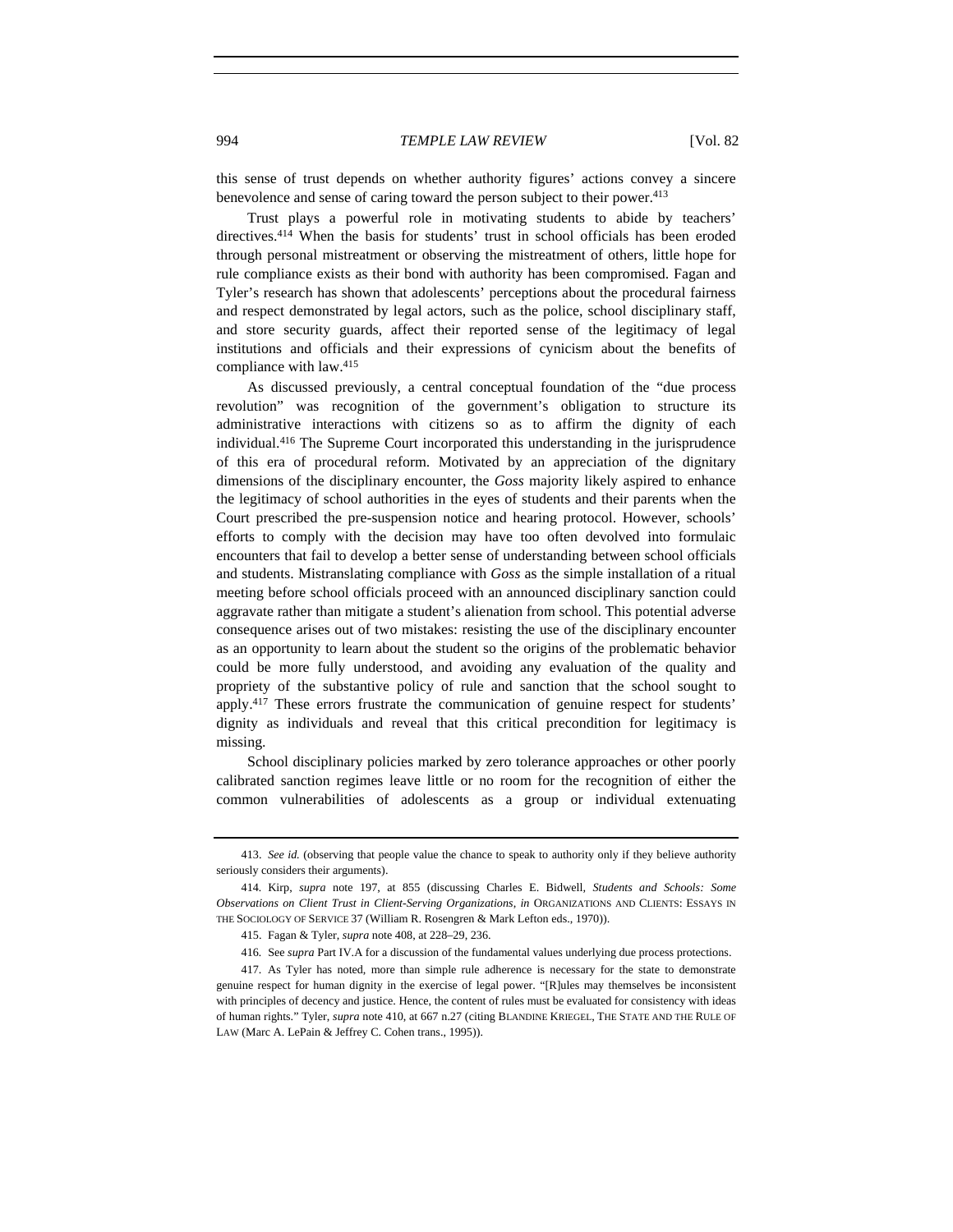circumstances. Such policies represent governance that is at once too sweeping and too shallow, an indicator that officials may have strayed from the course the Constitution demands.418 An adolescent facing school discipline is unlikely to experience the exercise of authority as benevolent when a school official's response permits no recognition of the problematic predispositions of adolescence and ignores individual circumstances. As the adolescent is going through the process of individuation and experiencing the emotional tumult that may be a biologically based offshoot of this struggle, an encounter premised on an undifferentiated appraisal of each offender may be particularly wounding. Rather than inspiring a sense of the legitimacy of governmental authority, developmentally insensitive policies characterized by zero tolerance and exclusion-oriented sanctions seem likely to heighten adolescents' feelings of alienation and cynicism about government.<sup>419</sup> Suspended students often see school's action as delivery of a "one-way ticket" out of school, leading them to sever connections to school and ultimately to abandon plans of graduating.<sup>420</sup> Such poor, minority youth are often pushed into the juvenile justice system or into grave danger on the streets.<sup>421</sup>

A constitutional campaign for such reform of school discipline can invigorate educators' adherence to an ethos of sympathy for youth and a capacity-building disciplinary approach that recognizes that a child may require help and guidance in order to acquire a capacity for self-regulation and behavioral control. Making the effort to reconcile disciplinary practices with developmental knowledge should be understood as what both the educational best practice and constitutional principle demand, the fulfillment of schools' educational responsibilities and their constitutional obligation to affirm the dignity of each student. Achieving recognition of this convergence of efficacy and dignity in the courts may require advocates for students to wage a campaign for reform on multiple fronts—in schools, at school board meetings, in legislatures, and in the media. The success of such efforts can energize a broader

420. Susan Black, *Locked Out: Why Suspension and Expulsion Should Be Your Course of Last Resort*, AM. SCH. BD. J., Jan 1999, at 34, 36.

<sup>418.</sup> *See* Romer v. Evans, 517 U.S. 620, 633 (1996) (applying rational basis review to invalidate Colorado's Amendment 2 on equal protection grounds and noting that referendum had created provision that was "at once too narrow and too broad" in its withdrawal of all access to ordinary modes of legal redress for discrimination from targeted subset of citizens, homosexuals).

<sup>419.</sup> These negative reactions may be most acute for minority students in poor communities, fomenting a belief that school is not a place where they are welcome and where they can succeed. *See* Brenda L. Townsend, *The Disproportionate Discipline of African American Learners: Reducing School Suspensions and Expulsions*, 66 EXCEPTIONAL CHILDREN 381, 382–83 (2000) (arguing that disciplinary pattern in which suspensions and expulsions are routinely and disproportionately imposed on minority students will be interpreted by affected students and broader minority population as message of rejection that communicates that, as a group, they are not considered capable of performing successfully in school).

<sup>421.</sup> For example, a study conducted by the City of Baltimore Health Commissioner found that for the 391 out of 520 youth homicide victims whose school records had been located, sixty-seven percent had been suspended or expelled prior to their shooting or homicide, and those suspended had an average 2.2 suspensions or expulsions per school year, missing an average of 14.6 days of school per year because of disciplinary sanctions. Letter from Joshua M. Sharfstein, Balt. City Comm'r of Health, to Andres Alonso, Chief Exec. Officer, Balt. City Pub. Sch. Sys. (May 2, 2008), *available at* http://www.acy.org/upimages/Health\_Study.pdf. The disciplinary data review led the Health Commissioner to conclude that suspension and expulsion "place youth at risk not only for school failure, but also for severe injury or death from violence." *Id.*